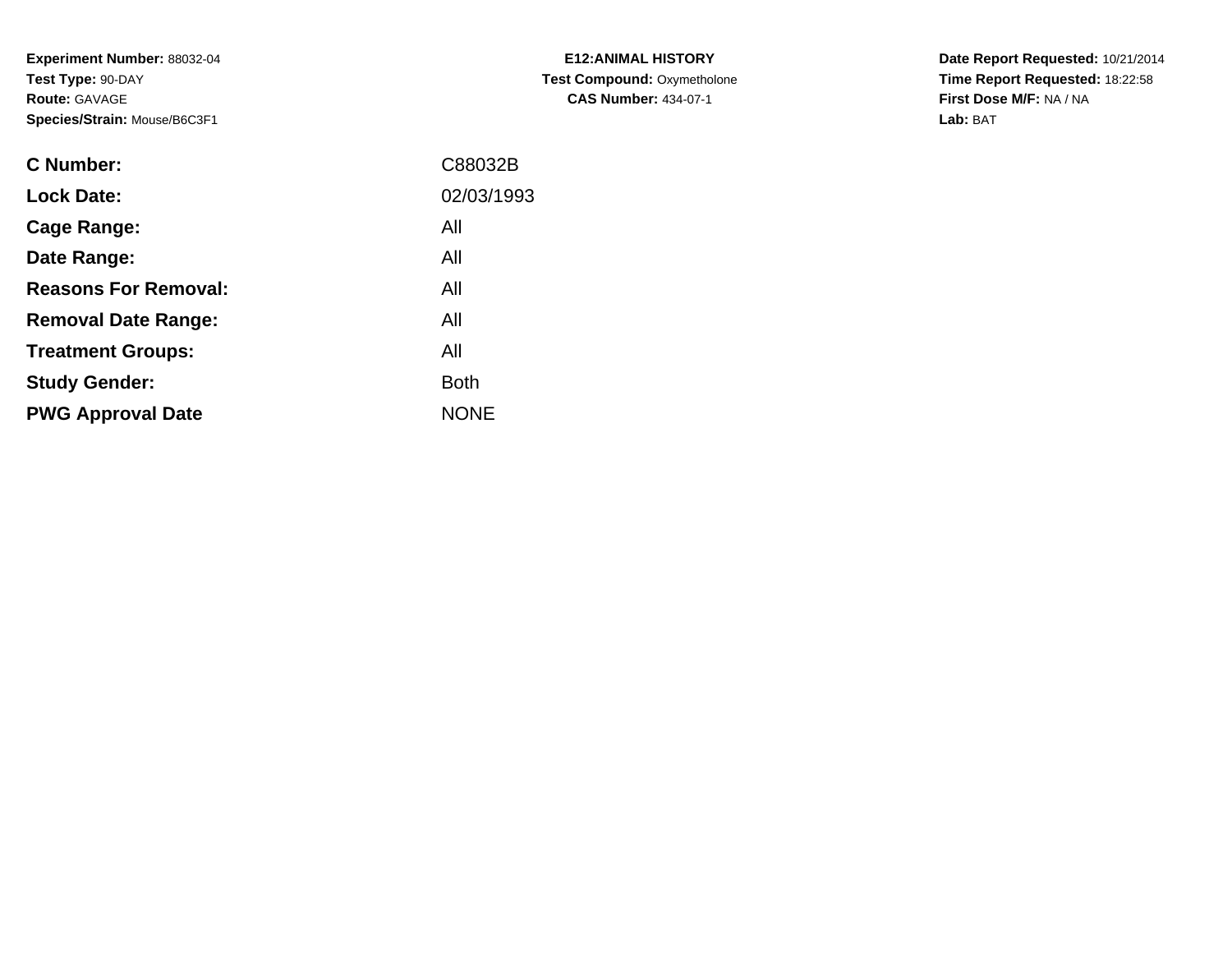**Test Type:** 90-DAY

**Route:** GAVAGE

**Species/Strain:** Mouse/B6C3F1

# **E12:ANIMAL HISTORY Test Compound:** Oxymetholone**CAS Number:** 434-07-1

| <b>CAGE: 1</b><br><b>ANIMAL ID: 1</b> |             |       | <b>SEX: Male</b> |                    |       | <b>TRT#: 1</b>                 | <b>TRT: 0 MG/KG</b> |                     |  |
|---------------------------------------|-------------|-------|------------------|--------------------|-------|--------------------------------|---------------------|---------------------|--|
| <b>DAY</b>                            | <b>DATE</b> | OP ID | <b>DOSE TIME</b> | <b>WEIGHT TIME</b> | WT(g) | <b>WEIGHT</b><br><b>STATUS</b> | <b>OBS TIME</b>     | <b>OBSERVATIONS</b> |  |
|                                       | 05/13/92    | 50    |                  | 07:49:24           | 26.1  |                                | 07:49:24            | Unremarkable        |  |
| 8                                     | 05/20/92    | 50    |                  | 14:41:24           | 27.0  |                                | 14:41:24            | Unremarkable        |  |
| 15                                    | 05/27/92    | 50    |                  | 14:30:38           | 27.2  |                                | 14:30:38            | Unremarkable        |  |
|                                       |             |       |                  |                    |       |                                |                     |                     |  |

| 8  | 05/20/92 | 50                                            | 14:41:24 | 27.0 | 14:41:24 | Unremarkable |  |
|----|----------|-----------------------------------------------|----------|------|----------|--------------|--|
| 15 | 05/27/92 | 50                                            | 14:30:38 | 27.2 | 14:30:38 | Unremarkable |  |
| 22 | 06/03/92 | 50                                            | 11:28:40 | 28.3 | 11:28:40 | Unremarkable |  |
| 29 | 06/10/92 | 50                                            | 14:27:40 | 29.1 | 14:27:40 | Unremarkable |  |
| 36 | 06/17/92 | 50                                            | 13:52:46 | 30.5 | 13:52:46 | Unremarkable |  |
| 43 | 06/24/92 | 50                                            | 14:22:20 | 31.6 | 14:22:20 | Unremarkable |  |
| 50 | 07/01/92 | 50                                            | 09:36:00 | 33.6 | 09:36:00 | Unremarkable |  |
| 57 | 07/08/92 | 50                                            | 13:59:56 | 35.4 | 13:59:56 | Unremarkable |  |
| 64 | 07/15/92 | 50                                            | 15:24:48 | 36.5 | 15:24:48 | Unremarkable |  |
| 71 | 07/22/92 | 50                                            | 14:17:06 | 37.4 | 14:17:06 | Unremarkable |  |
| 78 | 07/29/92 | 22                                            | 07:54:08 | 39.1 | 07:54:08 | Unremarkable |  |
| 85 | 08/05/92 | 53                                            | 08:16:06 | 39.2 | 08:16:06 | Unremarkable |  |
|    |          | <b>REMOVED ** REASON - TERMINAL SACRIFICE</b> |          |      |          |              |  |
| 93 | 08/13/92 | 22                                            | 06:21:24 | 39.9 | 06:21:24 | Unremarkable |  |
|    |          |                                               |          |      |          |              |  |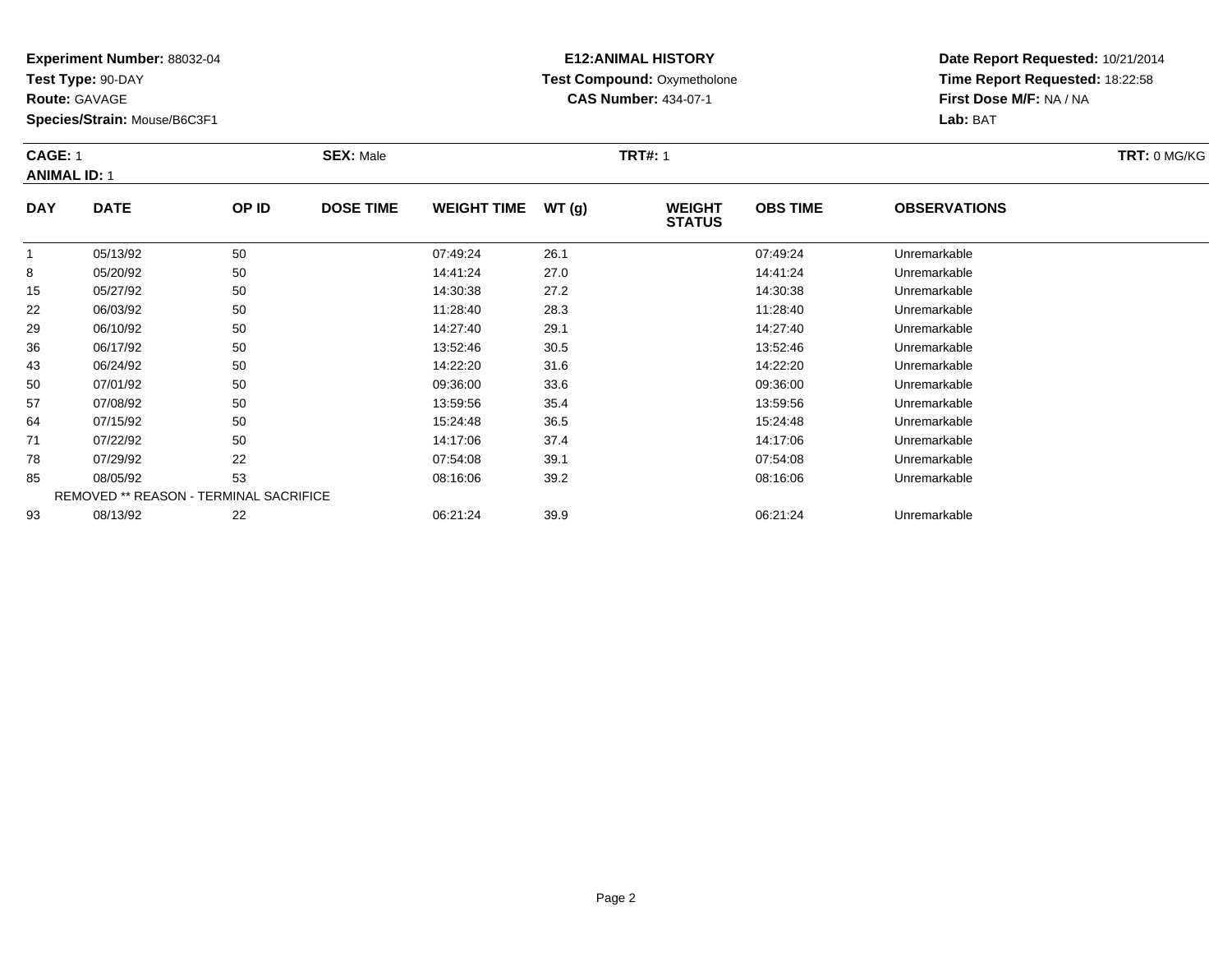**Test Type:** 90-DAY

**Route:** GAVAGE

**Species/Strain:** Mouse/B6C3F1

# **E12:ANIMAL HISTORY Test Compound:** Oxymetholone**CAS Number:** 434-07-1

**Date Report Requested:** 10/21/2014 **Time Report Requested:** 18:22:58**First Dose M/F:** NA / NA**Lab:** BAT

### **CAGE:** 2 **SEX:** Male **TRT#:** <sup>1</sup> **TRT:** 0 MG/KG**ANIMAL ID:** 2**DAY DATE OP IDDOSE TIME WEIGHT TIME WT** (g) **STATUSOBS TIME OBSERVATIONS** 1 05/13/92 <sup>50</sup> 07:49:46 23.1 07:49:46 Unremarkable 8

|    | 05/13/92 | 50                                            | 07:49:46 | 23.1 | 07:49:46 | Unremarkable |  |
|----|----------|-----------------------------------------------|----------|------|----------|--------------|--|
| 8  | 05/20/92 | 50                                            | 14:39:54 | 22.8 | 14:39:54 | Unremarkable |  |
| 15 | 05/27/92 | 50                                            | 14:28:58 | 23.7 | 14:28:58 | Unremarkable |  |
| 22 | 06/03/92 | 50                                            | 11:29:06 | 24.8 | 11:29:06 | Unremarkable |  |
| 29 | 06/10/92 | 50                                            | 14:28:08 | 24.8 | 14:28:08 | Unremarkable |  |
| 36 | 06/17/92 | 50                                            | 13:53:08 | 26.8 | 13.53.08 | Unremarkable |  |
| 43 | 06/24/92 | 50                                            | 14:23:14 | 26.7 | 14:23:14 | Unremarkable |  |
| 50 | 07/01/92 | 50                                            | 09:36:20 | 27.5 | 09:36:20 | Unremarkable |  |
| 57 | 07/08/92 | 50                                            | 14:00:18 | 28.5 | 14:00:18 | Unremarkable |  |
| 64 | 07/15/92 | 50                                            | 15:25:08 | 28.6 | 15:25:08 | Unremarkable |  |
| 71 | 07/22/92 | 50                                            | 14:17:28 | 28.9 | 14:17:28 | Unremarkable |  |
| 78 | 07/29/92 | 22                                            | 07:52:50 | 30.1 | 07:52:50 | Unremarkable |  |
| 85 | 08/05/92 | 53                                            | 08:14:30 | 29.4 | 08:14:30 | Unremarkable |  |
|    |          | <b>REMOVED ** REASON - TERMINAL SACRIFICE</b> |          |      |          |              |  |
| 93 | 08/13/92 | 22                                            | 06:22:10 | 31.1 | 06:22:10 | Unremarkable |  |
|    |          |                                               |          |      |          |              |  |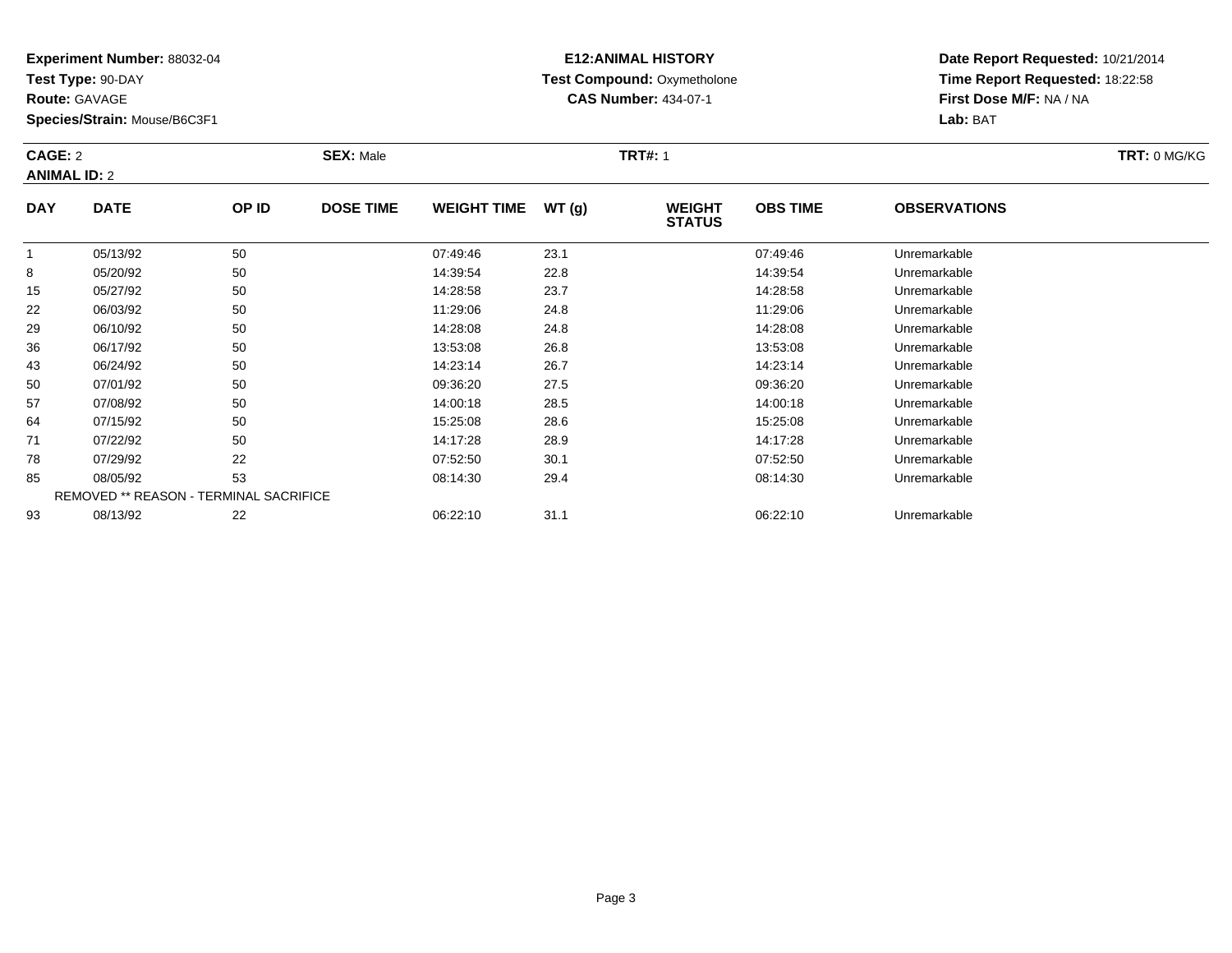**Test Type:** 90-DAY

**Route:** GAVAGE

43

50

57

64

71

78

85

93

**Species/Strain:** Mouse/B6C3F1

# **E12:ANIMAL HISTORY Test Compound:** Oxymetholone**CAS Number:** 434-07-1

| CAGE: 3<br><b>ANIMAL ID: 3</b> |             | <b>SEX: Male</b> |                  |                    |       | <b>TRT#: 1</b>                 |                 |                     | <b>TRT: 0 MG/KG</b> |
|--------------------------------|-------------|------------------|------------------|--------------------|-------|--------------------------------|-----------------|---------------------|---------------------|
| <b>DAY</b>                     | <b>DATE</b> | OP ID            | <b>DOSE TIME</b> | <b>WEIGHT TIME</b> | WT(q) | <b>WEIGHT</b><br><b>STATUS</b> | <b>OBS TIME</b> | <b>OBSERVATIONS</b> |                     |
|                                | 05/13/92    | 50               |                  | 07:50:08           | 26.6  |                                | 07:50:08        | Unremarkable        |                     |
| 8                              | 05/20/92    | 50               |                  | 14:40:16           | 26.9  |                                | 14:40:16        | Unremarkable        |                     |
| 15                             | 05/27/92    | 50               |                  | 14:29:22           | 29.1  |                                | 14:29:22        | Unremarkable        |                     |
| 22                             | 06/03/92    | 50               |                  | 11:27:32           | 30.0  |                                | 11:27:32        | Unremarkable        |                     |
| 29                             | 06/10/92    | 50               |                  | 14:26:34           | 31.4  |                                | 14:26:34        | Unremarkable        |                     |
| 36                             | 06/17/92    | 50               |                  | 13:53:30           | 33.1  |                                | 13:53:30        | Unremarkable        |                     |

|   | 05/20/92 | 50                                            | 14:40:16 | 26.9 | 14:40:16 | Unremarkable |  |
|---|----------|-----------------------------------------------|----------|------|----------|--------------|--|
| 5 | 05/27/92 | 50                                            | 14:29:22 | 29.1 | 14:29:22 | Unremarkable |  |
| 2 | 06/03/92 | 50                                            | 11:27:32 | 30.0 | 11:27:32 | Unremarkable |  |
| 9 | 06/10/92 | 50                                            | 14:26:34 | 31.4 | 14:26:34 | Unremarkable |  |
|   | 06/17/92 | 50                                            | 13:53:30 | 33.1 | 13:53:30 | Unremarkable |  |
| 3 | 06/24/92 | 50                                            | 14:23:34 | 33.4 | 14:23:34 | Unremarkable |  |
|   | 07/01/92 | 50                                            | 09:36:40 | 35.2 | 09:36:40 | Unremarkable |  |
|   | 07/08/92 | 50                                            | 14:00:40 | 36.7 | 14:00:40 | Unremarkable |  |
| 4 | 07/15/92 | 50                                            | 15:25:30 | 37.4 | 15:25:30 | Unremarkable |  |
|   | 07/22/92 | 50                                            | 14:17:46 | 40.1 | 14:17:46 | Unremarkable |  |
| 8 | 07/29/92 | 22                                            | 07:53:16 | 41.9 | 07:53:16 | Unremarkable |  |
|   | 08/05/92 | 53                                            | 08:14:52 | 41.6 | 08:14:52 | Unremarkable |  |
|   |          | <b>REMOVED ** REASON - TERMINAL SACRIFICE</b> |          |      |          |              |  |
| 3 | 08/13/92 | 22                                            | 06:22:46 | 43.0 | 06:22:46 | Unremarkable |  |
|   |          |                                               |          |      |          |              |  |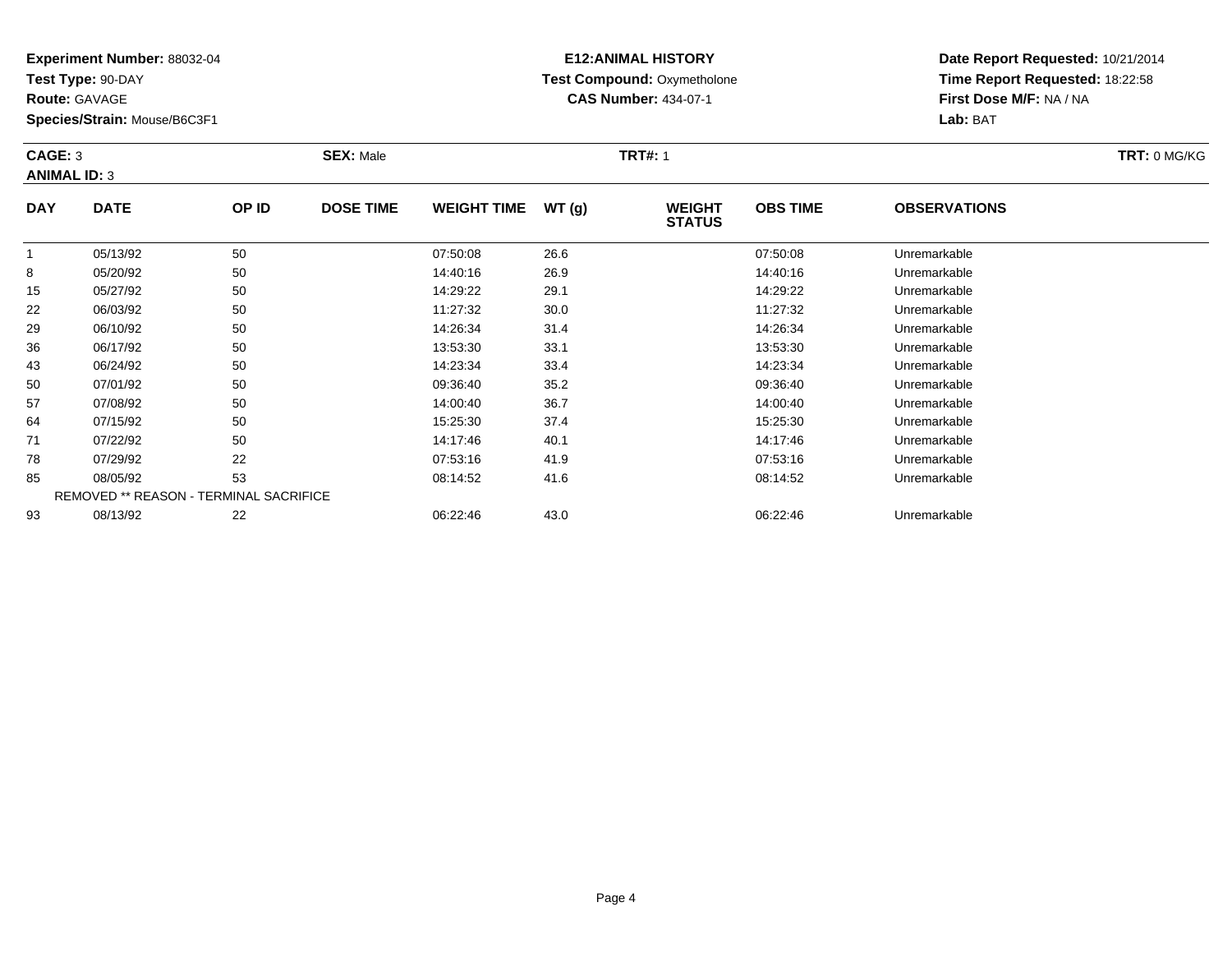**Test Type:** 90-DAY

**Route:** GAVAGE

**Species/Strain:** Mouse/B6C3F1

# **E12:ANIMAL HISTORY Test Compound:** Oxymetholone**CAS Number:** 434-07-1

| CAGE: 4<br><b>ANIMAL ID: 4</b> |             |       | <b>SEX: Male</b> |                    |        | <b>TRT#: 1</b>                 | <b>TRT: 0 MG/KG</b> |                     |  |
|--------------------------------|-------------|-------|------------------|--------------------|--------|--------------------------------|---------------------|---------------------|--|
| <b>DAY</b>                     | <b>DATE</b> | OP ID | <b>DOSE TIME</b> | <b>WEIGHT TIME</b> | WT (a) | <b>WEIGHT</b><br><b>STATUS</b> | <b>OBS TIME</b>     | <b>OBSERVATIONS</b> |  |
|                                | 05/13/92    | 50    |                  | 07:50:30           | 26.0   |                                | 07:50:30            | Unremarkable        |  |
| 8                              | 05/20/92    | 50    |                  | 14:40:40           | 26.9   |                                | 14:40:40            | Unremarkable        |  |
| 15                             | 05/27/92    | 50    |                  | 14:29:50           | 28.1   |                                | 14:29:50            | Unremarkable        |  |
| 22                             | 06/03/92    | 50    |                  | 11:27:56           | 29.5   |                                | 11:27:56            | Unremarkable        |  |

| 8  | 05/20/92 | 50                                            | 14:40:40 | 26.9 | 14:40:40 | Unremarkable |  |
|----|----------|-----------------------------------------------|----------|------|----------|--------------|--|
| 15 | 05/27/92 | 50                                            | 14:29:50 | 28.1 | 14:29:50 | Unremarkable |  |
| 22 | 06/03/92 | 50                                            | 11:27:56 | 29.5 | 11:27:56 | Unremarkable |  |
| 29 | 06/10/92 | 50                                            | 14:27:00 | 30.3 | 14:27:00 | Unremarkable |  |
| 36 | 06/17/92 | 50                                            | 13:52:06 | 31.0 | 13:52:06 | Unremarkable |  |
| 43 | 06/24/92 | 50                                            | 14:21:40 | 32.4 | 14:21:40 | Unremarkable |  |
| 50 | 07/01/92 | 50                                            | 09:36:58 | 33.4 | 09:36:58 | Unremarkable |  |
| 57 | 07/08/92 | 50                                            | 14:01:00 | 34.3 | 14:01:00 | Unremarkable |  |
| 64 | 07/15/92 | 50                                            | 15:25:50 | 35.7 | 15:25:50 | Unremarkable |  |
| 71 | 07/22/92 | 50                                            | 14:18:04 | 35.8 | 14:18:04 | Unremarkable |  |
| 78 | 07/29/92 | 22                                            | 07:53:34 | 36.4 | 07:53:34 | Unremarkable |  |
| 85 | 08/05/92 | 53                                            | 08:15:16 | 37.3 | 08:15:16 | Unremarkable |  |
|    |          | <b>REMOVED ** REASON - TERMINAL SACRIFICE</b> |          |      |          |              |  |
| 93 | 08/13/92 | 22                                            | 06:23:34 | 38.7 | 06:23:34 | Unremarkable |  |
|    |          |                                               |          |      |          |              |  |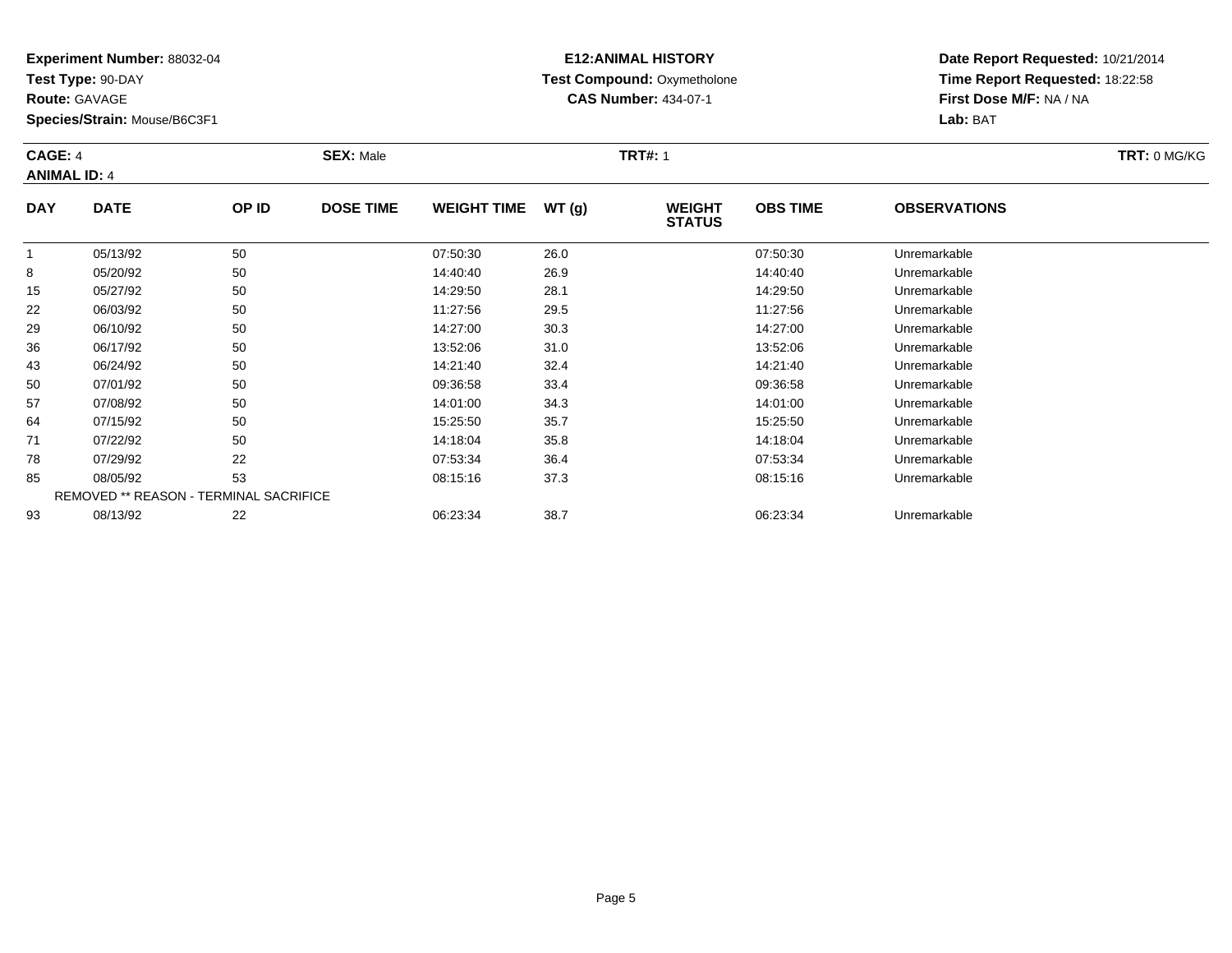**Test Type:** 90-DAY

**Route:** GAVAGE

**Species/Strain:** Mouse/B6C3F1

# **E12:ANIMAL HISTORY Test Compound:** Oxymetholone**CAS Number:** 434-07-1

| CAGE: 5<br><b>ANIMAL ID: 5</b> |             |       | <b>SEX: Male</b> |                    |       | <b>TRT#: 1</b>                 |                 |                     | TRT: 0 MG/KG |
|--------------------------------|-------------|-------|------------------|--------------------|-------|--------------------------------|-----------------|---------------------|--------------|
| <b>DAY</b>                     | <b>DATE</b> | OP ID | <b>DOSE TIME</b> | <b>WEIGHT TIME</b> | WT(g) | <b>WEIGHT</b><br><b>STATUS</b> | <b>OBS TIME</b> | <b>OBSERVATIONS</b> |              |
|                                | 05/13/92    | 50    |                  | 07:50:54           | 23.9  |                                | 07:50:54        | Unremarkable        |              |
| 8                              | 05/20/92    | 50    |                  | 14:41:02           | 23.8  |                                | 14:41:02        | Unremarkable        |              |
| 15                             | 05/27/92    | 50    |                  | 14:30:14           | 25.3  |                                | 14:30:14        | Unremarkable        |              |
| 22                             | 06/03/92    | 50    |                  | 11:28:20           | 26.5  |                                | 11:28:20        | Unremarkable        |              |
| 29                             | 06/10/92    | 50    |                  | 14:27:20           | 27.4  |                                | 14:27:20        | Unremarkable        |              |

| 22 | 06/03/92                                      | 50 | 11:28:20 | 26.5 | 11:28:20 | Unremarkable |
|----|-----------------------------------------------|----|----------|------|----------|--------------|
| 29 | 06/10/92                                      | 50 | 14:27:20 | 27.4 | 14:27:20 | Unremarkable |
| 36 | 06/17/92                                      | 50 | 13:52:26 | 28.3 | 13:52:26 | Unremarkable |
| 43 | 06/24/92                                      | 50 | 14:22:00 | 29.7 | 14:22:00 | Unremarkable |
| 50 | 07/01/92                                      | 50 | 09:35:36 | 30.8 | 09:35:36 | Unremarkable |
| 57 | 07/08/92                                      | 50 | 13:59:34 | 32.4 | 13:59:34 | Unremarkable |
| 64 | 07/15/92                                      | 50 | 15:26:10 | 33.1 | 15:26:10 | Unremarkable |
| 71 | 07/22/92                                      | 50 | 14:18:24 | 30.3 | 14:18:24 | Unremarkable |
| 78 | 07/29/92                                      | 22 | 07:53:50 | 34.7 | 07:53:50 | Unremarkable |
| 85 | 08/05/92                                      | 53 | 08:15:40 | 35.0 | 08:15:40 | Unremarkable |
|    | <b>REMOVED ** REASON - TERMINAL SACRIFICE</b> |    |          |      |          |              |
| 93 | 08/13/92                                      | 22 | 06:24:14 | 36.7 | 06:24:14 | Unremarkable |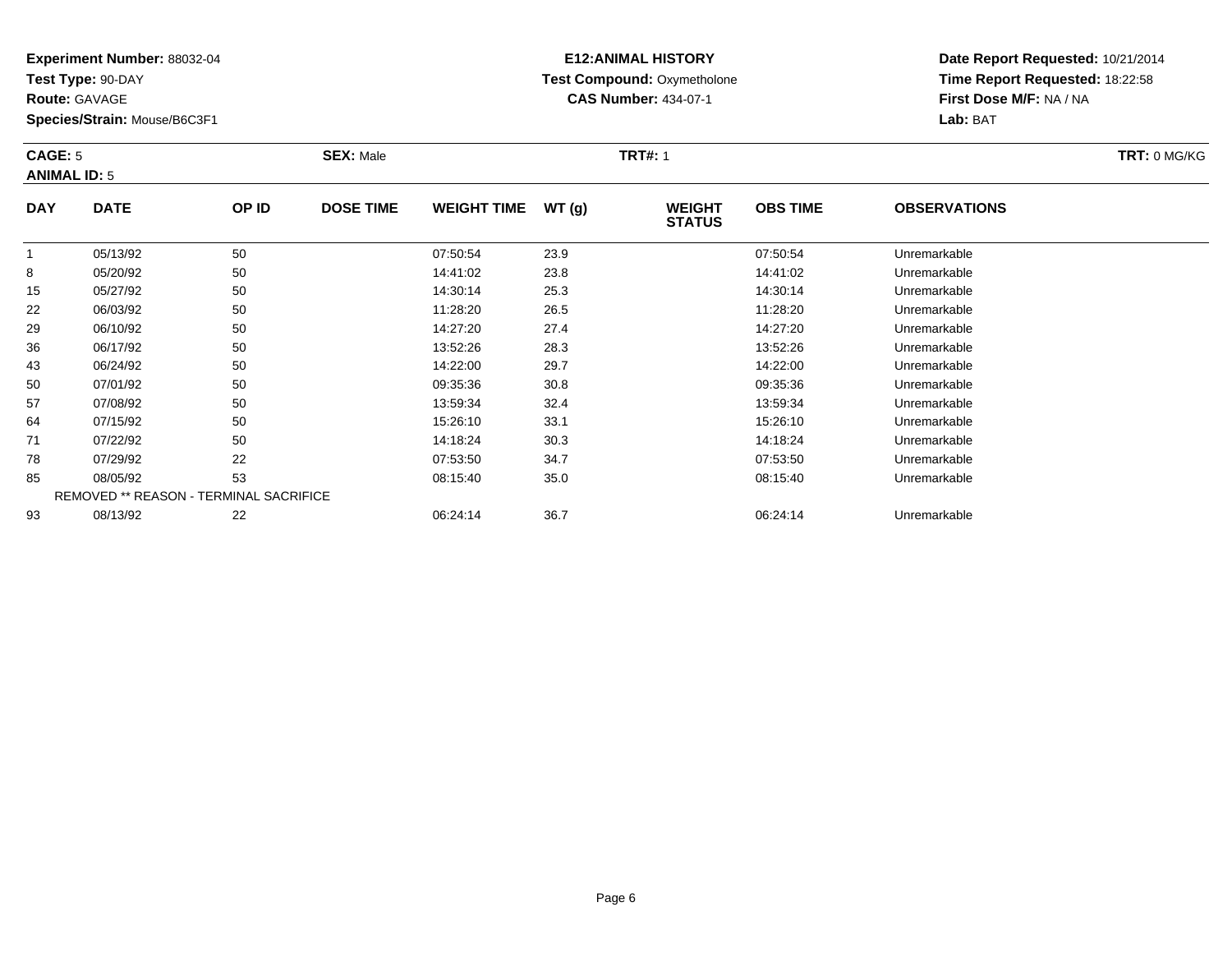**Test Type:** 90-DAY

**Route:** GAVAGE

57

64

71

78

85

93

**Species/Strain:** Mouse/B6C3F1

REMOVED \*\* REASON - TERMINAL SACRIFICE

# **E12:ANIMAL HISTORY Test Compound:** Oxymetholone**CAS Number:** 434-07-1

**Date Report Requested:** 10/21/2014**Time Report Requested:** 18:22:58**First Dose M/F:** NA / NA**Lab:** BAT

| CAGE: 6<br><b>ANIMAL ID: 6</b> |             |       | <b>SEX: Male</b> |                    |       | <b>TRT#: 1</b>                 | TRT: 0 MG/KG    |                     |  |
|--------------------------------|-------------|-------|------------------|--------------------|-------|--------------------------------|-----------------|---------------------|--|
| <b>DAY</b>                     | <b>DATE</b> | OP ID | <b>DOSE TIME</b> | <b>WEIGHT TIME</b> | WT(q) | <b>WEIGHT</b><br><b>STATUS</b> | <b>OBS TIME</b> | <b>OBSERVATIONS</b> |  |
|                                | 05/13/92    | 50    |                  | 07:44:50           | 25.2  |                                | 07:44:50        | Unremarkable        |  |
| 8                              | 05/20/92    | 50    |                  | 14:37:16           | 25.6  |                                | 14:37:16        | Unremarkable        |  |
| 15                             | 05/27/92    | 50    |                  | 14:26:24           | 26.3  |                                | 14:26:24        | Unremarkable        |  |
| 22                             | 06/03/92    | 50    |                  | 11:24:36           | 27.6  |                                | 11:24:36        | Unremarkable        |  |
| 29                             | 06/10/92    | 50    |                  | 14:23:40           | 28.9  |                                | 14:23:40        | Unremarkable        |  |
| 36                             | 06/17/92    | 50    |                  | 13:49:12           | 29.4  |                                | 13:49:12        | Unremarkable        |  |
| 43                             | 06/24/92    | 50    |                  | 14:18:52           | 31.1  |                                | 14:18:52        | Unremarkable        |  |
| 50                             | 07/01/92    | 50    |                  | 09:32:38           | 32.2  |                                | 09:32:38        | Unremarkable        |  |

07/08/92 <sup>50</sup> 13:56:28 33.0 13:56:28 Unremarkable

07/15/92 <sup>50</sup> 15:19:20 33.7 15:19:20 Unremarkable

07/22/92 <sup>50</sup> 14:13:36 34.5 14:13:36 Unremarkable

07/29/92 <sup>22</sup> 07:57:18 35.5 07:57:18 Unremarkable

08/05/92 <sup>53</sup> 08:12:10 36.2 08:12:10 Unremarkable

08/13/92 <sup>22</sup> 06:24:54 37.4 06:24:54 Unremarkable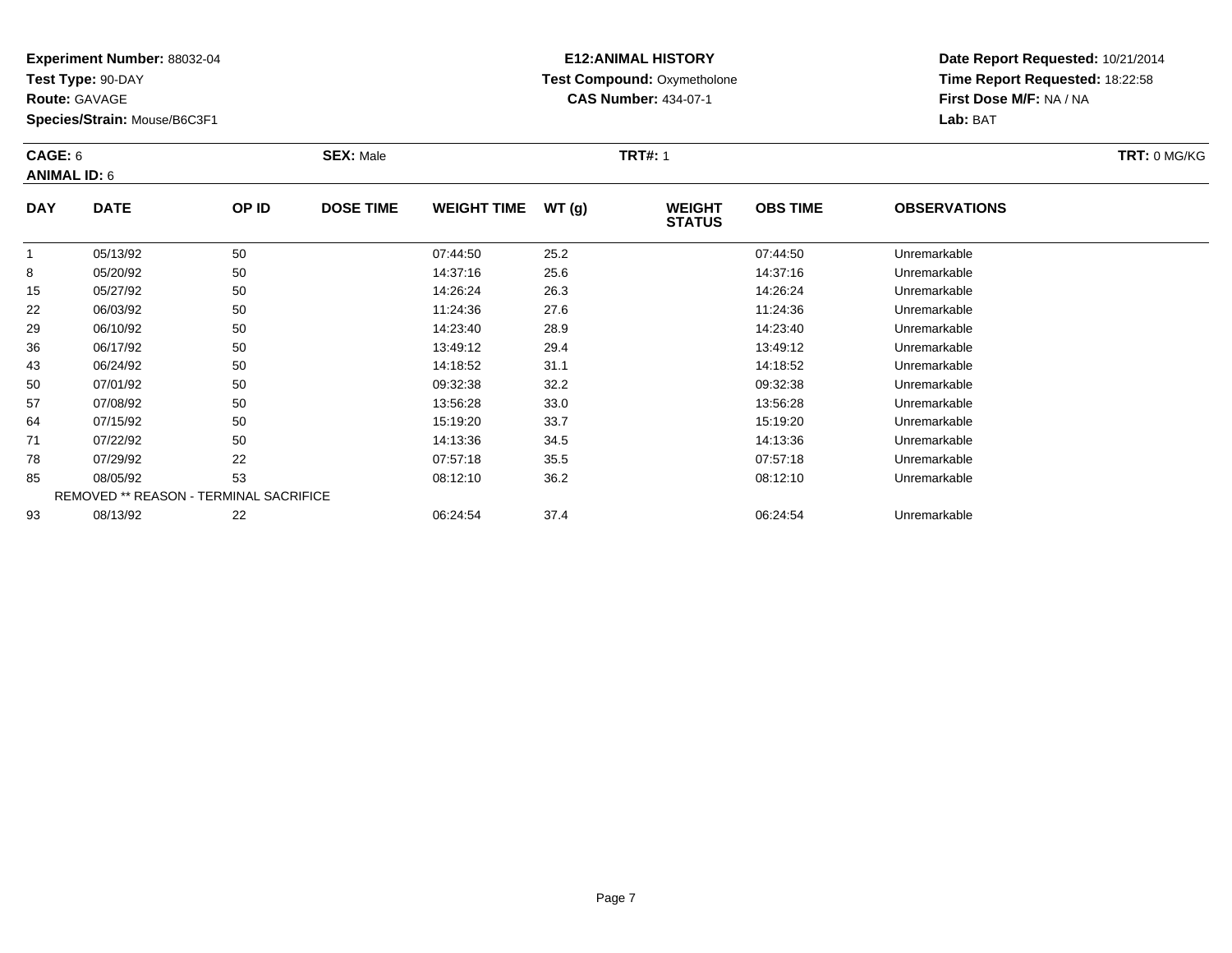**Test Type:** 90-DAY

**Route:** GAVAGE

43

50

57

64

71

78

85

93

**Species/Strain:** Mouse/B6C3F1

### **E12:ANIMAL HISTORY Test Compound:** Oxymetholone**CAS Number:** 434-07-1

**Date Report Requested:** 10/21/2014**Time Report Requested:** 18:22:58**First Dose M/F:** NA / NA**Lab:** BAT

| <b>CAGE: 7</b><br><b>ANIMAL ID: 7</b> |             |       | <b>SEX: Male</b> |                    |       | <b>TRT#: 1</b>                 |                 |                     | TRT: 0 MG/KG |
|---------------------------------------|-------------|-------|------------------|--------------------|-------|--------------------------------|-----------------|---------------------|--------------|
| <b>DAY</b>                            | <b>DATE</b> | OP ID | <b>DOSE TIME</b> | <b>WEIGHT TIME</b> | WT(g) | <b>WEIGHT</b><br><b>STATUS</b> | <b>OBS TIME</b> | <b>OBSERVATIONS</b> |              |
|                                       | 05/13/92    | 50    |                  | 07:45:16           | 25.7  |                                | 07:45:16        | Unremarkable        |              |
| 8                                     | 05/20/92    | 50    |                  | 14:35:20           | 26.1  |                                | 14:35:20        | Unremarkable        |              |
| 15                                    | 05/27/92    | 50    |                  | 14:24:56           | 27.0  |                                | 14:24:56        | Unremarkable        |              |
| 22                                    | 06/03/92    | 50    |                  | 11:25:10           | 28.0  |                                | 11:25:10        | Unremarkable        |              |
| 29                                    | 06/10/92    | 50    |                  | 14:24:04           | 28.6  |                                | 14:24:04        | Unremarkable        |              |
| 36                                    | 06/17/92    | 50    |                  | 13:49:34           | 30.0  |                                | 13:49:34        | Unremarkable        |              |

| 07/15/92 | 50                                            | 15:19:50 | 34.8 | 15:19:50 | Unremarkable |
|----------|-----------------------------------------------|----------|------|----------|--------------|
| 07/22/92 | 50                                            | 14:13:56 | 36.6 | 14:13:56 | Unremarkable |
| 07/29/92 | 22                                            | 07:56:06 | 38.4 | 07:56:06 | Unremarkable |
| 08/05/92 | 53                                            | 08:10:34 | 38.8 | 08:10:34 | Unremarkable |
|          | <b>REMOVED ** REASON - TERMINAL SACRIFICE</b> |          |      |          |              |
| 08/13/92 | 22                                            | 06:25:30 | 40.4 | 06:25:30 | Unremarkable |
|          |                                               |          |      |          |              |

06/17/92 <sup>50</sup> 13:49:34 30.0 13:49:34 Unremarkable

06/24/92 <sup>50</sup> 14:19:12 30.6 14:19:12 Unremarkable

0 07/01/92 50 50 09:33:00 32.8 09:33:00 09:33:00 09:33:00

07/08/92 <sup>50</sup> 13:56:48 34.3 13:56:48 Unremarkable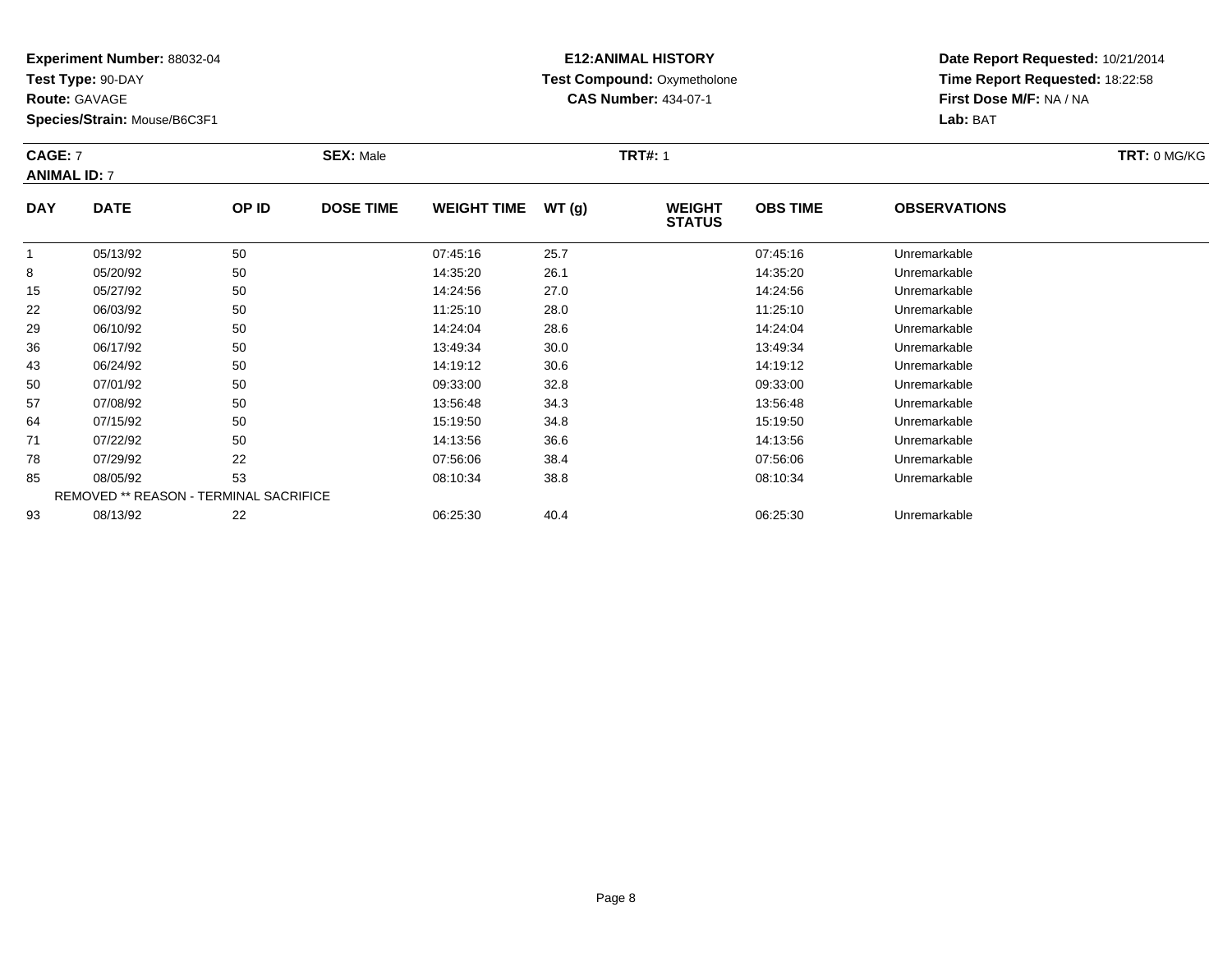**Test Type:** 90-DAY

**Route:** GAVAGE

57

64

71

78

85

93

**Species/Strain:** Mouse/B6C3F1

REMOVED \*\* REASON - TERMINAL SACRIFICE

### **E12:ANIMAL HISTORY Test Compound:** Oxymetholone**CAS Number:** 434-07-1

**Date Report Requested:** 10/21/2014**Time Report Requested:** 18:22:58**First Dose M/F:** NA / NA**Lab:** BAT

|            | CAGE: 8<br><b>ANIMAL ID: 8</b> |       | <b>SEX: Male</b> |                    |       | <b>TRT#: 1</b>                 | TRT: 0 MG/KG    |                     |  |
|------------|--------------------------------|-------|------------------|--------------------|-------|--------------------------------|-----------------|---------------------|--|
| <b>DAY</b> | <b>DATE</b>                    | OP ID | <b>DOSE TIME</b> | <b>WEIGHT TIME</b> | WT(q) | <b>WEIGHT</b><br><b>STATUS</b> | <b>OBS TIME</b> | <b>OBSERVATIONS</b> |  |
|            | 05/13/92                       | 50    |                  | 07:45:36           | 23.9  |                                | 07:45:36        | Unremarkable        |  |
| 8          | 05/20/92                       | 50    |                  | 14:35:52           | 24.8  |                                | 14:35:52        | Unremarkable        |  |
| 15         | 05/27/92                       | 50    |                  | 14:25:18           | 26.2  |                                | 14:25:18        | Unremarkable        |  |
| 22         | 06/03/92                       | 50    |                  | 11:23:36           | 26.8  |                                | 11:23:36        | Unremarkable        |  |
| 29         | 06/10/92                       | 50    |                  | 14:22:28           | 27.9  |                                | 14:22:28        | Unremarkable        |  |
| 36         | 06/17/92                       | 50    |                  | 13:49:54           | 28.7  |                                | 13:49:54        | Unremarkable        |  |
| 43         | 06/24/92                       | 50    |                  | 14:19:32           | 29.0  |                                | 14:19:32        | Unremarkable        |  |
| 50         | 07/01/92                       | 50    |                  | 09:33:18           | 30.4  |                                | 09:33:18        | Unremarkable        |  |

07/08/92 <sup>50</sup> 13:57:08 31.6 13:57:08 Unremarkable

07/15/92 <sup>50</sup> 15:20:14 32.7 15:20:14 Unremarkable

07/22/92 <sup>50</sup> 14:14:16 33.5 14:14:16 Unremarkable

07/29/92 <sup>22</sup> 07:56:26 34.9 07:56:26 Unremarkable

08/05/92 <sup>53</sup> 08:10:58 35.7 08:10:58 Unremarkable

08/13/92 <sup>22</sup> 06:26:08 37.7 06:26:08 Unremarkable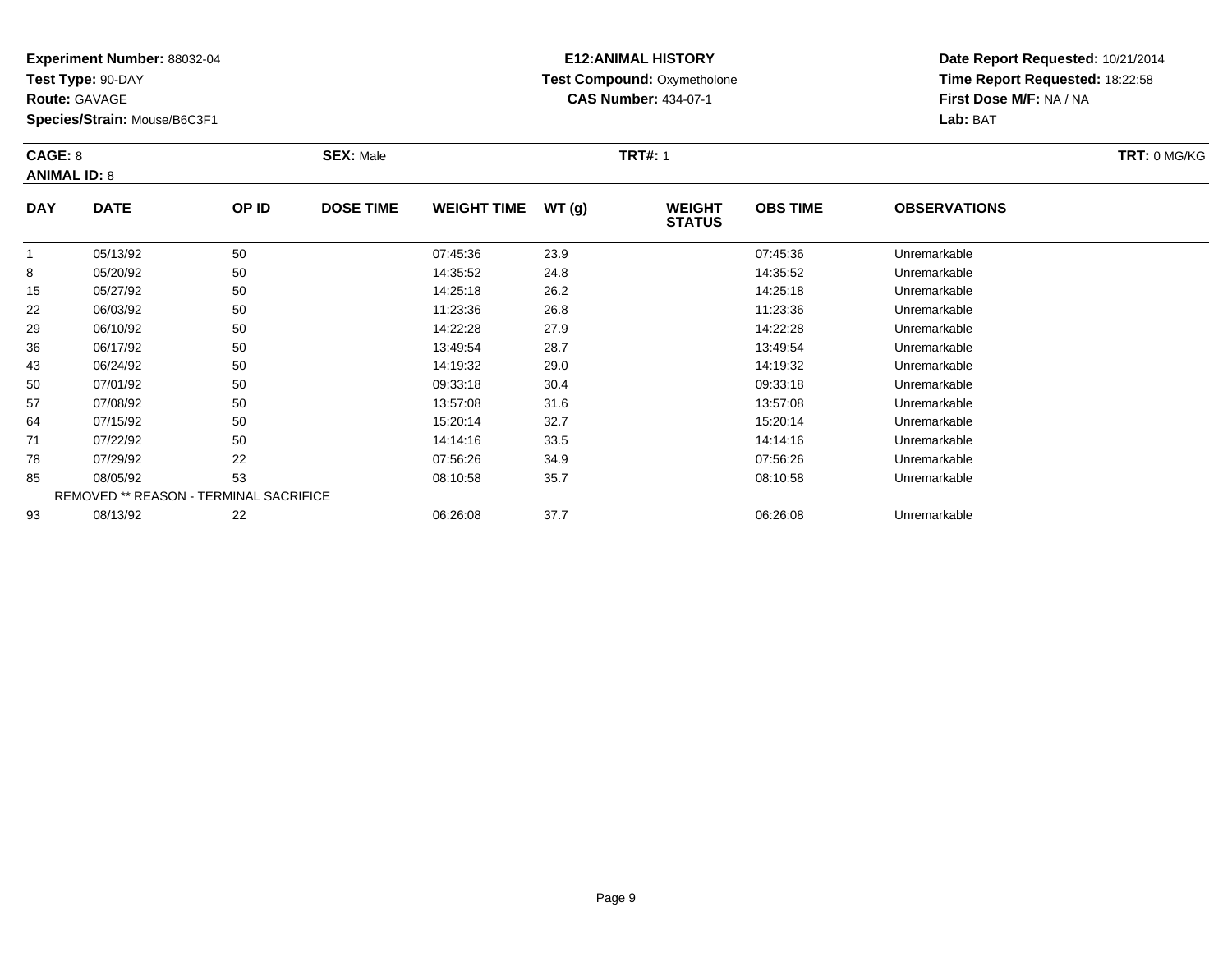**Test Type:** 90-DAY

**Route:** GAVAGE

64

71

78

85

93

**Species/Strain:** Mouse/B6C3F1

REMOVED \*\* REASON - TERMINAL SACRIFICE

# **E12:ANIMAL HISTORY Test Compound:** Oxymetholone**CAS Number:** 434-07-1

**Date Report Requested:** 10/21/2014**Time Report Requested:** 18:22:58**First Dose M/F:** NA / NA**Lab:** BAT

| CAGE: 9    | <b>ANIMAL ID: 9</b> |       | <b>SEX: Male</b> |                    |       | <b>TRT#: 1</b>                 | TRT: 0 MG/KG    |                     |  |
|------------|---------------------|-------|------------------|--------------------|-------|--------------------------------|-----------------|---------------------|--|
| <b>DAY</b> | <b>DATE</b>         | OP ID | <b>DOSE TIME</b> | <b>WEIGHT TIME</b> | WT(g) | <b>WEIGHT</b><br><b>STATUS</b> | <b>OBS TIME</b> | <b>OBSERVATIONS</b> |  |
|            | 05/13/92            | 50    |                  | 07:46:18           | 24.8  |                                | 07:46:18        | Unremarkable        |  |
| 8          | 05/20/92            | 50    |                  | 14:36:14           | 25.7  |                                | 14:36:14        | Unremarkable        |  |
| 15         | 05/27/92            | 50    |                  | 14:25:40           | 27.2  |                                | 14:25:40        | Unremarkable        |  |
| 22         | 06/03/92            | 50    |                  | 11:23:56           | 29.2  |                                | 11:23:56        | Unremarkable        |  |
| 29         | 06/10/92            | 50    |                  | 14:22:56           | 30.0  |                                | 14:22:56        | Unremarkable        |  |
| 36         | 06/17/92            | 50    |                  | 13:48:32           | 31.7  |                                | 13:48:32        | Unremarkable        |  |
| 43         | 06/24/92            | 50    |                  | 14:18:14           | 32.3  |                                | 14:18:14        | Unremarkable        |  |
| 50         | 07/01/92            | 50    |                  | 09:33:36           | 33.4  |                                | 09:33:36        | Unremarkable        |  |
| 57         | 07/08/92            | 50    |                  | 13:57:32           | 34.0  |                                | 13:57:32        | Unremarkable        |  |

07/15/92 <sup>50</sup> 15:20:36 35.0 15:20:36 Unremarkable

07/22/92 <sup>50</sup> 14:14:36 35.8 14:14:36 Unremarkable

07/29/92 <sup>22</sup> 07:56:42 38.0 07:56:42 Unremarkable

08/05/92 <sup>53</sup> 08:11:24 39.2 08:11:24 Unremarkable

08/13/92 <sup>22</sup> 06:26:44 30.9 06:26:44 Unremarkable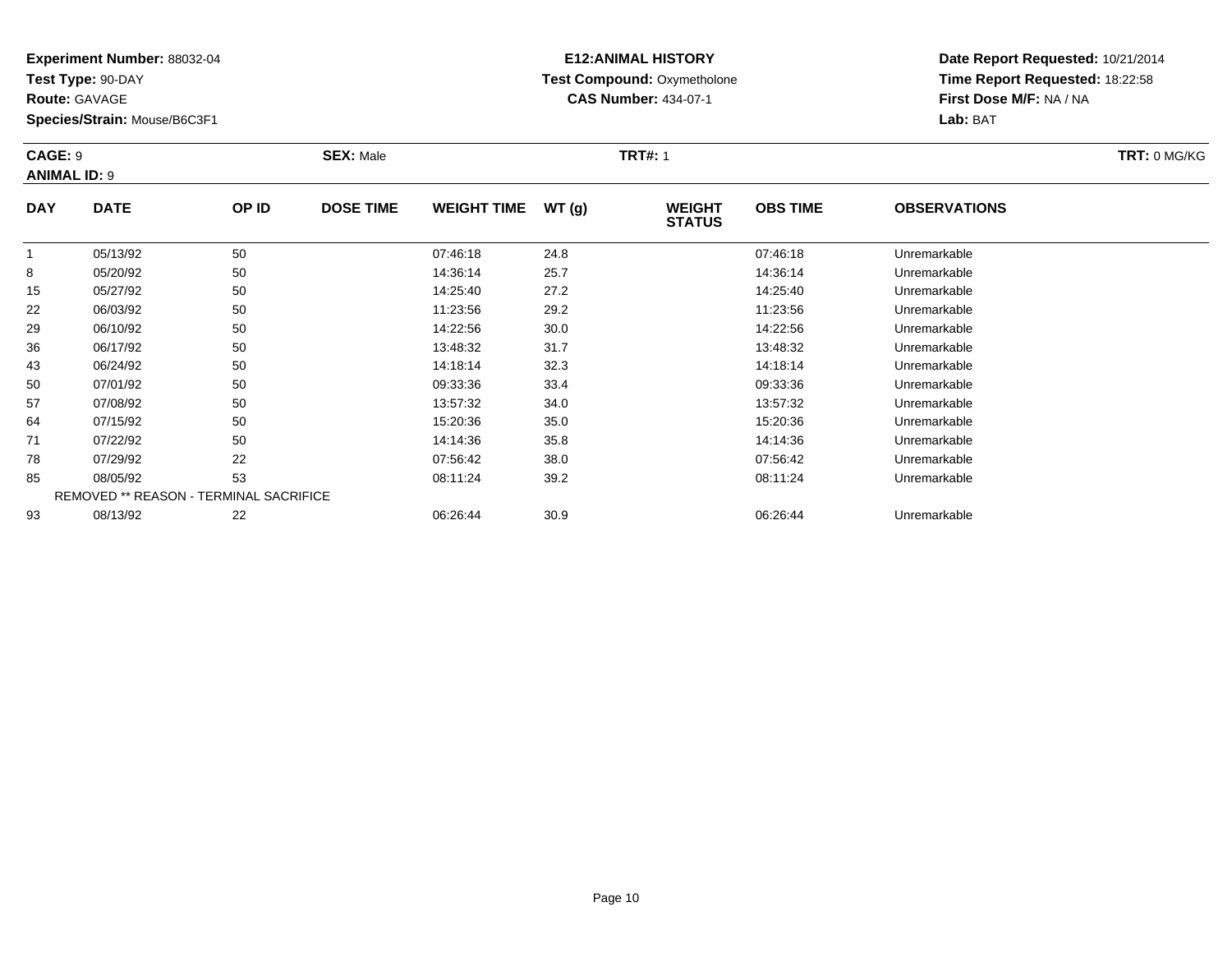**Test Type:** 90-DAY

**Route:** GAVAGE

64

71

78

85

93

**Species/Strain:** Mouse/B6C3F1

REMOVED \*\* REASON - TERMINAL SACRIFICE

# **E12:ANIMAL HISTORY Test Compound:** Oxymetholone**CAS Number:** 434-07-1

**Date Report Requested:** 10/21/2014**Time Report Requested:** 18:22:58**First Dose M/F:** NA / NA**Lab:** BAT

| <b>CAGE: 10</b><br><b>ANIMAL ID: 10</b> |             |       | <b>SEX: Male</b> |                    |       | <b>TRT#: 1</b>                 | TRT: 0 MG/KG    |                     |  |
|-----------------------------------------|-------------|-------|------------------|--------------------|-------|--------------------------------|-----------------|---------------------|--|
| <b>DAY</b>                              | <b>DATE</b> | OP ID | <b>DOSE TIME</b> | <b>WEIGHT TIME</b> | WT(g) | <b>WEIGHT</b><br><b>STATUS</b> | <b>OBS TIME</b> | <b>OBSERVATIONS</b> |  |
|                                         | 05/13/92    | 50    |                  | 07:46:44           | 27.4  |                                | 07:46:44        | Unremarkable        |  |
| 8                                       | 05/20/92    | 50    |                  | 14:36:54           | 28.0  |                                | 14:36:54        | Unremarkable        |  |
| 15                                      | 05/27/92    | 50    |                  | 14:26:02           | 29.3  |                                | 14:26:02        | Unremarkable        |  |
| 22                                      | 06/03/92    | 50    |                  | 11:24:16           | 30.2  |                                | 11:24:16        | Unremarkable        |  |
| 29                                      | 06/10/92    | 50    |                  | 14:23:20           | 31.3  |                                | 14:23:20        | Unremarkable        |  |
| 36                                      | 06/17/92    | 50    |                  | 13:48:52           | 32.6  |                                | 13:48:52        | Unremarkable        |  |
| 43                                      | 06/24/92    | 50    |                  | 14:18:32           | 33.2  |                                | 14:18:32        | Unremarkable        |  |
| 50                                      | 07/01/92    | 50    |                  | 09:32:20           | 35.3  |                                | 09:32:20        | Unremarkable        |  |
| 57                                      | 07/08/92    | 50    |                  | 13:56:06           | 36.5  |                                | 13:56:06        | Unremarkable        |  |

07/15/92 <sup>50</sup> 15:21:08 36.8 15:21:08 Unremarkable

07/22/92 <sup>50</sup> 14:14:56 37.5 14:14:56 Unremarkable

07/29/92 <sup>22</sup> 07:57:00 39.6 07:57:00 Unremarkable

08/05/92 <sup>53</sup> 08:11:46 40.3 08:11:46 Unremarkable

08/13/92 <sup>22</sup> 06:27:26 39.9 06:27:26 Unremarkable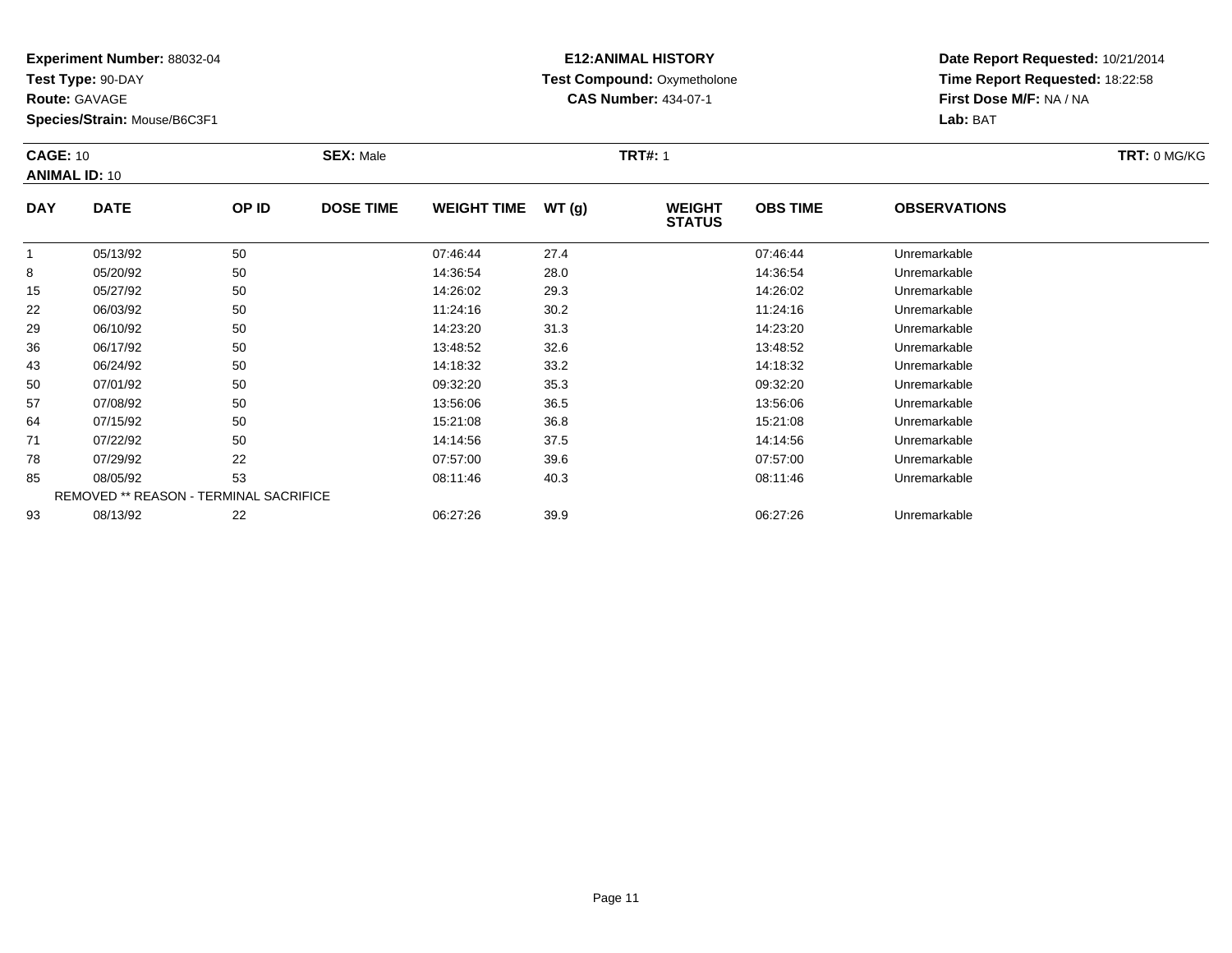**Test Type:** 90-DAY

**Route:** GAVAGE

**Species/Strain:** Mouse/B6C3F1

# **E12:ANIMAL HISTORY Test Compound:** Oxymetholone**CAS Number:** 434-07-1

**Date Report Requested:** 10/21/2014**Time Report Requested:** 18:22:58**First Dose M/F:** NA / NA**Lab:** BAT

### **CAGE:** 11 **SEX:** Male **TRT#:** <sup>3</sup> **TRT:** 160 MG/KG**ANIMAL ID:** 11**DAY DATE OP IDDOSE TIME WEIGHT TIME WT** (g) **STATUSOBS TIMEOBSERVATIONS**

|    | 05/13/92 | 50                                            | 07:40:18 | 24.3 | 07:40:18 | Unremarkable |  |
|----|----------|-----------------------------------------------|----------|------|----------|--------------|--|
| 8  | 05/20/92 | 50                                            | 14:32:56 | 25.6 | 14:32:56 | Unremarkable |  |
| 15 | 05/27/92 | 50                                            | 14:22:36 | 27.0 | 14:22:36 | Unremarkable |  |
| 22 | 06/03/92 | 50                                            | 11:20:58 | 29.1 | 11:20:58 | Unremarkable |  |
| 29 | 06/10/92 | 50                                            | 14:19:28 | 30.2 | 14:19:28 | Unremarkable |  |
| 36 | 06/17/92 | 50                                            | 13:44:48 | 33.0 | 13:44:48 | Unremarkable |  |
| 43 | 06/24/92 | 50                                            | 14:15:04 | 34.1 | 14:15:04 | Unremarkable |  |
| 50 | 07/01/92 | 50                                            | 09:29:12 | 36.1 | 09:29:12 | Unremarkable |  |
| 57 | 07/08/92 | 50                                            | 13:53:00 | 37.6 | 13:53:00 | Unremarkable |  |
| 64 | 07/15/92 | 50                                            | 15:15:38 | 39.7 | 15:15:38 | Unremarkable |  |
| 71 | 07/22/92 | 50                                            | 14:10:02 | 40.0 | 14:10:02 | Unremarkable |  |
| 78 | 07/29/92 | 22                                            | 08:00:40 | 41.7 | 08:00:40 | Unremarkable |  |
| 85 | 08/05/92 | 53                                            | 08:08:06 | 42.8 | 08:08:06 | Unremarkable |  |
|    |          | <b>REMOVED ** REASON - TERMINAL SACRIFICE</b> |          |      |          |              |  |
| 93 | 08/13/92 | 22                                            | 06:29:18 | 43.8 | 06:29:18 | Unremarkable |  |
|    |          |                                               |          |      |          |              |  |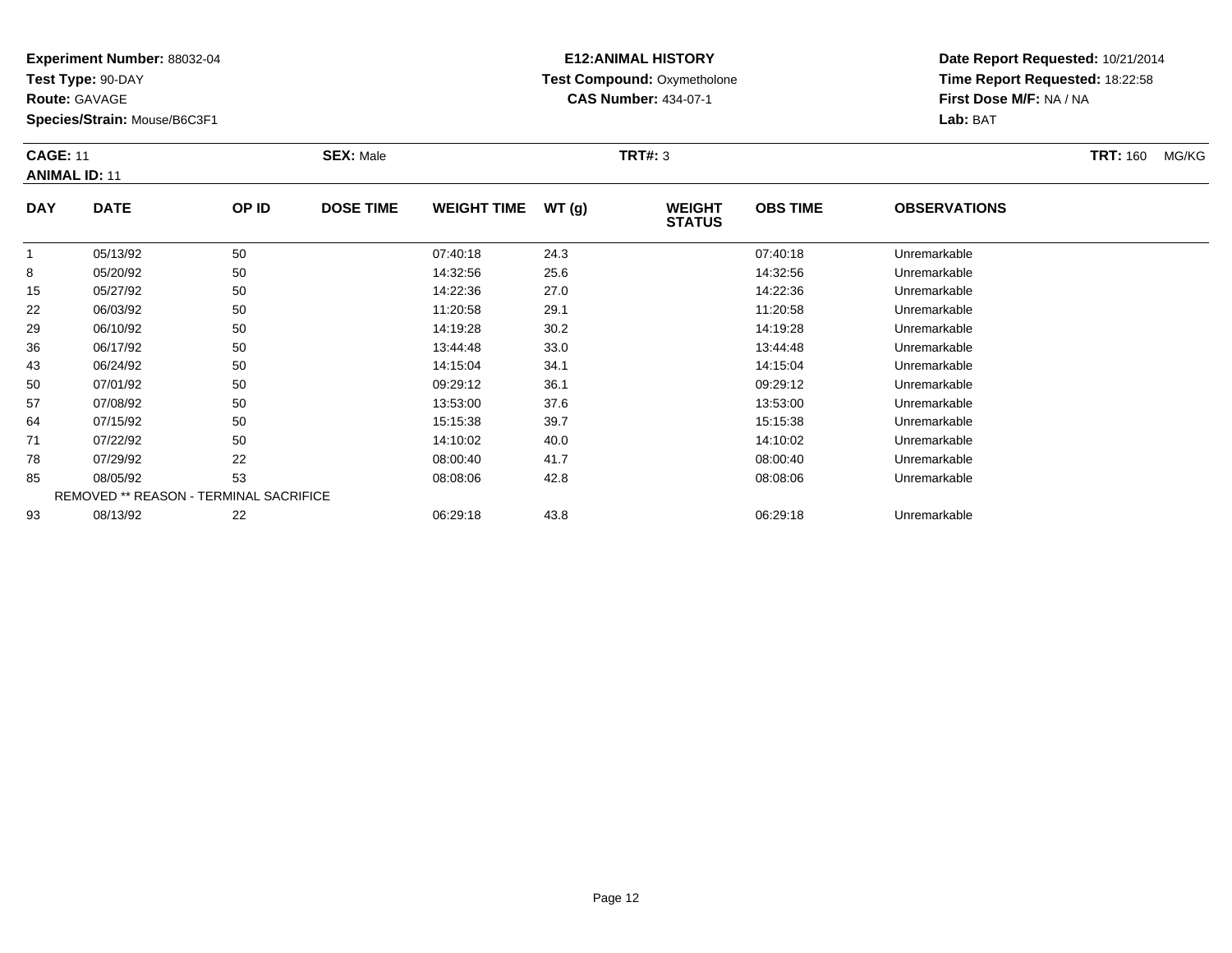**Test Type:** 90-DAY

**Route:** GAVAGE

**Species/Strain:** Mouse/B6C3F1

# **E12:ANIMAL HISTORY Test Compound:** Oxymetholone**CAS Number:** 434-07-1

| <b>CAGE: 12</b> | <b>ANIMAL ID: 12</b> |       | <b>SEX: Male</b> |                    |        | <b>TRT#: 3</b>                 |                 |                     | <b>TRT: 160</b> | MG/KG |
|-----------------|----------------------|-------|------------------|--------------------|--------|--------------------------------|-----------------|---------------------|-----------------|-------|
| <b>DAY</b>      | <b>DATE</b>          | OP ID | <b>DOSE TIME</b> | <b>WEIGHT TIME</b> | WT (g) | <b>WEIGHT</b><br><b>STATUS</b> | <b>OBS TIME</b> | <b>OBSERVATIONS</b> |                 |       |
|                 | $\frac{1}{2}$        | $ -$  |                  | -- -- --           | ___    |                                | __ _ _ _        |                     |                 |       |

|    | 05/13/92 | 50                                            | 07:40:48 | 25.8 | 07:40:48 | Unremarkable |  |
|----|----------|-----------------------------------------------|----------|------|----------|--------------|--|
| 8  | 05/20/92 | 50                                            | 14:31:20 | 26.6 | 14:31:20 | Unremarkable |  |
| 15 | 05/27/92 | 50                                            | 14:21:04 | 27.5 | 14:21:04 | Unremarkable |  |
| 22 | 06/03/92 | 50                                            | 11:21:22 | 29.0 | 11:21:22 | Unremarkable |  |
| 29 | 06/10/92 | 50                                            | 14:19:52 | 30.1 | 14:19:52 | Unremarkable |  |
| 36 | 06/17/92 | 50                                            | 13:45:10 | 32.5 | 13:45:10 | Unremarkable |  |
| 43 | 06/24/92 | 50                                            | 14:15:24 | 34.1 | 14:15:24 | Unremarkable |  |
| 50 | 07/01/92 | 50                                            | 09:29:32 | 35.5 | 09:29:32 | Unremarkable |  |
| 57 | 07/08/92 | 50                                            | 13:53:20 | 37.0 | 13:53:20 | Unremarkable |  |
| 64 | 07/15/92 | 50                                            | 15:16:00 | 38.4 | 15:16:00 | Unremarkable |  |
| 71 | 07/22/92 | 50                                            | 14:10:26 | 39.6 | 14:10:26 | Unremarkable |  |
| 78 | 07/29/92 | 22                                            | 07:59:20 | 41.1 | 07:59:20 | Unremarkable |  |
| 85 | 08/05/92 | 53                                            | 08:06:28 | 41.9 | 08:06:28 | Unremarkable |  |
|    |          | <b>REMOVED ** REASON - TERMINAL SACRIFICE</b> |          |      |          |              |  |
| 93 | 08/13/92 | 22                                            | 06:29:54 | 43.3 | 06:29:54 | Unremarkable |  |
|    |          |                                               |          |      |          |              |  |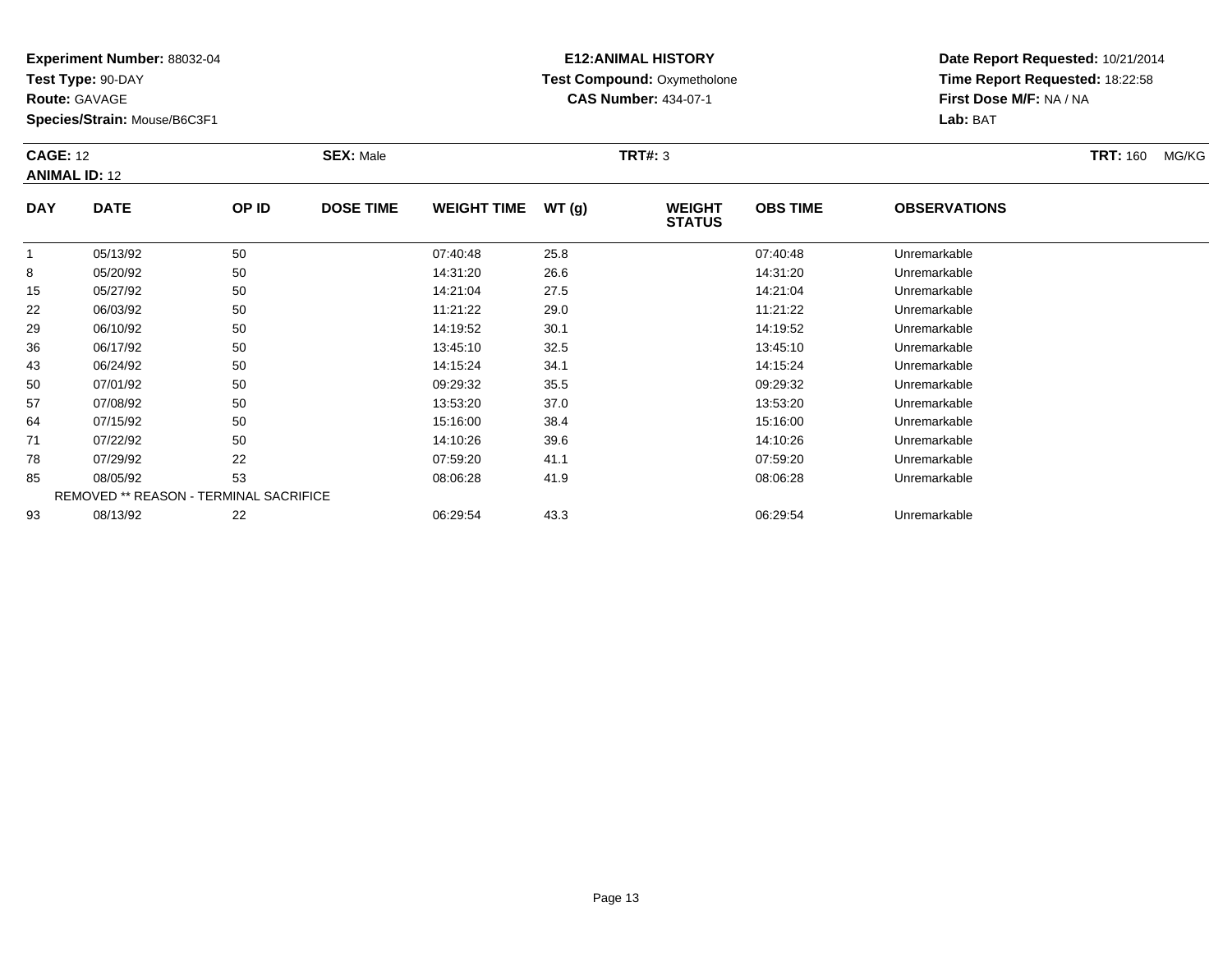**Test Type:** 90-DAY

**Route:** GAVAGE

**Species/Strain:** Mouse/B6C3F1

# **E12:ANIMAL HISTORY Test Compound:** Oxymetholone**CAS Number:** 434-07-1

| <b>CAGE: 13</b><br><b>ANIMAL ID: 13</b> |             |       | <b>SEX: Male</b> |                    |       | <b>TRT#: 3</b>                 |                 |                     | <b>TRT:</b> 160 | MG/KG |
|-----------------------------------------|-------------|-------|------------------|--------------------|-------|--------------------------------|-----------------|---------------------|-----------------|-------|
| <b>DAY</b>                              | <b>DATE</b> | OP ID | <b>DOSE TIME</b> | <b>WEIGHT TIME</b> | WT(g) | <b>WEIGHT</b><br><b>STATUS</b> | <b>OBS TIME</b> | <b>OBSERVATIONS</b> |                 |       |

|    | 05/13/92 | 50                                            | 07:41:18 | 23.5 | 07:41:18 | Unremarkable |  |
|----|----------|-----------------------------------------------|----------|------|----------|--------------|--|
| 8  | 05/20/92 | 50                                            | 14:31:44 | 24.2 | 14:31:44 | Unremarkable |  |
| 15 | 05/27/92 | 50                                            | 14:21:30 | 25.2 | 14:21:30 | Unremarkable |  |
| 22 | 06/03/92 | 50                                            | 11:19:50 | 26.1 | 11:19:50 | Unremarkable |  |
| 29 | 06/10/92 | 50                                            | 14:18:16 | 27.2 | 14:18:16 | Unremarkable |  |
| 36 | 06/17/92 | 50                                            | 13:45:30 | 28.3 | 13:45:30 | Unremarkable |  |
| 43 | 06/24/92 | 50                                            | 14:15:44 | 29.2 | 14:15:44 | Unremarkable |  |
| 50 | 07/01/92 | 50                                            | 09:29:52 | 30.5 | 09:29:52 | Unremarkable |  |
| 57 | 07/08/92 | 50                                            | 13:53:38 | 31.0 | 13:53:38 | Unremarkable |  |
| 64 | 07/15/92 | 50                                            | 15:16:22 | 32.4 | 15:16:22 | Unremarkable |  |
| 71 | 07/22/92 | 50                                            | 14:10:46 | 33.0 | 14:10:46 | Unremarkable |  |
| 78 | 07/29/92 | 22                                            | 07:59:38 | 34.4 | 07:59:38 | Unremarkable |  |
| 85 | 08/05/92 | 53                                            | 08:06:52 | 34.5 | 08:06:52 | Unremarkable |  |
|    |          | <b>REMOVED ** REASON - TERMINAL SACRIFICE</b> |          |      |          |              |  |
| 93 | 08/13/92 | 22                                            | 06:30:28 | 36.1 | 06:30:28 | Unremarkable |  |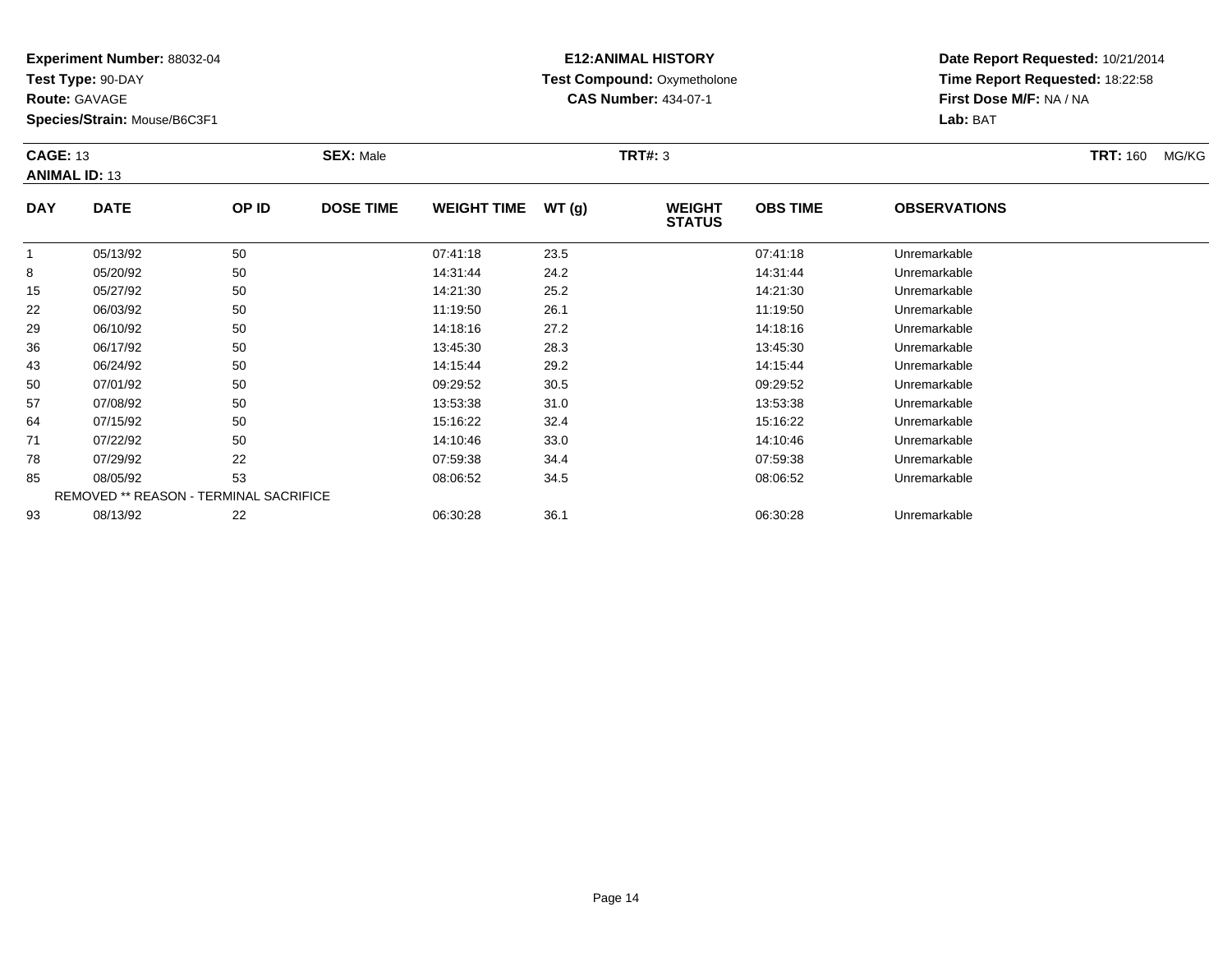**Test Type:** 90-DAY

**Route:** GAVAGE

**Species/Strain:** Mouse/B6C3F1

# **E12:ANIMAL HISTORY Test Compound:** Oxymetholone**CAS Number:** 434-07-1

| <b>CAGE: 14</b> | <b>ANIMAL ID: 14</b> | <b>SEX: Male</b> |                  |                    | <b>TRT#: 3</b> |                                |                 |                     | <b>TRT: 160</b> | MG/KG |
|-----------------|----------------------|------------------|------------------|--------------------|----------------|--------------------------------|-----------------|---------------------|-----------------|-------|
| <b>DAY</b>      | <b>DATE</b>          | OP ID            | <b>DOSE TIME</b> | <b>WEIGHT TIME</b> | WT(g)          | <b>WEIGHT</b><br><b>STATUS</b> | <b>OBS TIME</b> | <b>OBSERVATIONS</b> |                 |       |
|                 | 05/13/92             | 50               |                  | 07:41:50           | 25.3           |                                | 07:41:50        | Unremarkable        |                 |       |
| 8               | 05/20/92             | 50               |                  | 14:32:06           | 26.1           |                                | 14:32:06        | Unremarkable        |                 |       |
| 15              | 05/27/92             | 50               |                  | 14:21:52           | 26.6           |                                | 14:21:52        | Unremarkable        |                 |       |
| 22              | 06/03/92             | 50               |                  | 11:20:10           | 28.1           |                                | 11:20:10        | Unremarkable        |                 |       |
| 29              | 06/10/92             | 50               |                  | 14 18 38           | 29 R           |                                | 14.18.38        | <b>Unremarkable</b> |                 |       |

|    | 05/13/92 | 50                                            | 07:41:50 | 25.3 | 07:41:50 | Unremarkable |  |
|----|----------|-----------------------------------------------|----------|------|----------|--------------|--|
| 8  | 05/20/92 | 50                                            | 14:32:06 | 26.1 | 14:32:06 | Unremarkable |  |
| 15 | 05/27/92 | 50                                            | 14:21:52 | 26.6 | 14:21:52 | Unremarkable |  |
| 22 | 06/03/92 | 50                                            | 11:20:10 | 28.1 | 11:20:10 | Unremarkable |  |
| 29 | 06/10/92 | 50                                            | 14:18:38 | 29.8 | 14:18:38 | Unremarkable |  |
| 36 | 06/17/92 | 50                                            | 13:44:06 | 31.0 | 13:44:06 | Unremarkable |  |
| 43 | 06/24/92 | 50                                            | 14:14:26 | 30.9 | 14:14:26 | Unremarkable |  |
| 50 | 07/01/92 | 50                                            | 09:30:14 | 31.9 | 09:30:14 | Unremarkable |  |
| 57 | 07/08/92 | 50                                            | 13:53:58 | 33.0 | 13:53:58 | Unremarkable |  |
| 64 | 07/15/92 | 50                                            | 15:16:42 | 34.2 | 15:16:42 | Unremarkable |  |
| 71 | 07/22/92 | 50                                            | 14:11:06 | 35.5 | 14:11:06 | Unremarkable |  |
| 78 | 07/29/92 | 22                                            | 07:59:58 | 37.9 | 07:59:58 | Unremarkable |  |
| 85 | 08/05/92 | 53                                            | 08:07:16 | 38.0 | 08:07:16 | Unremarkable |  |
|    |          | <b>REMOVED ** REASON - TERMINAL SACRIFICE</b> |          |      |          |              |  |
| 93 | 08/13/92 | 22                                            | 06:31:02 | 38.6 | 06:31:02 | Unremarkable |  |
|    |          |                                               |          |      |          |              |  |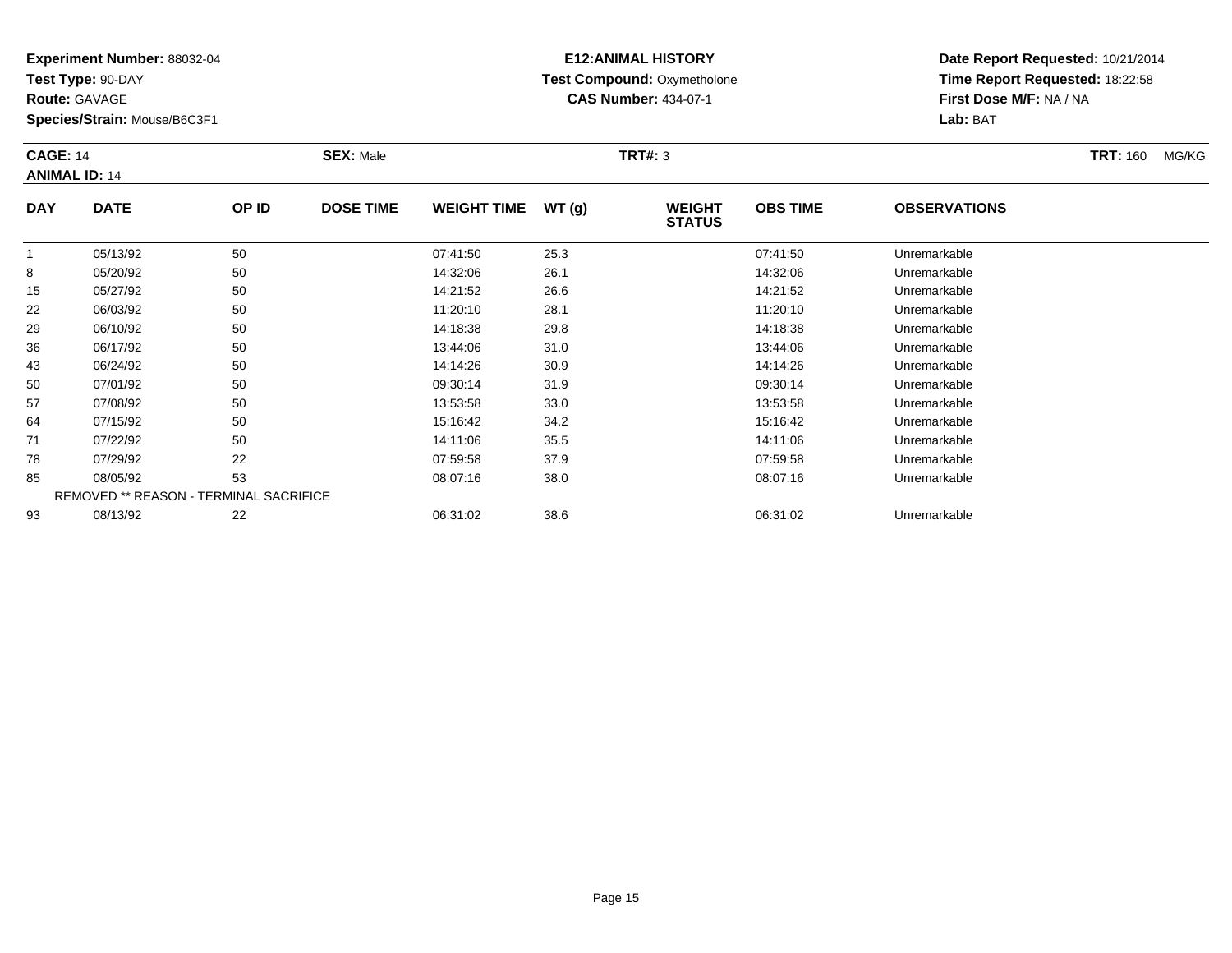**Test Type:** 90-DAY

**Route:** GAVAGE

**Species/Strain:** Mouse/B6C3F1

### **E12:ANIMAL HISTORY Test Compound:** Oxymetholone**CAS Number:** 434-07-1

**Date Report Requested:** 10/21/2014**Time Report Requested:** 18:22:58**First Dose M/F:** NA / NA**Lab:** BAT

### **CAGE:** 15 **SEX:** Male **TRT#:** <sup>3</sup> **TRT:** 160 MG/KG**ANIMAL ID:** 15**DAY DATE OP IDDOSE TIME WEIGHT TIME WT** (g) **STATUSOBS TIME OBSERVATIONS**  $\overline{1}$  05/13/92 <sup>50</sup> 07:42:28 25.0 07:42:28 Unremarkable 8

|    | U5/13/92 | oυ                                            | U/142128 | 25.U | U/:42:28 | Unremarkable |  |
|----|----------|-----------------------------------------------|----------|------|----------|--------------|--|
| 8  | 05/20/92 | 50                                            | 14:32:32 | 25.3 | 14:32:32 | Unremarkable |  |
| 15 | 05/27/92 | 50                                            | 14:22:14 | 27.2 | 14:22:14 | Unremarkable |  |
| 22 | 06/03/92 | 50                                            | 11:20:38 | 27.7 | 11:20:38 | Unremarkable |  |
| 29 | 06/10/92 | 50                                            | 14:19:00 | 28.7 | 14:19:00 | Unremarkable |  |
| 36 | 06/17/92 | 50                                            | 13:44:28 | 30.5 | 13:44:28 | Unremarkable |  |
| 43 | 06/24/92 | 50                                            | 14:14:44 | 31.8 | 14:14:44 | Unremarkable |  |
| 50 | 07/01/92 | 50                                            | 09:28:54 | 33.6 | 09:28:54 | Unremarkable |  |
| 57 | 07/08/92 | 50                                            | 13:52:40 | 34.2 | 13:52:40 | Unremarkable |  |
| 64 | 07/15/92 | 50                                            | 15:17:02 | 36.4 | 15:17:02 | Unremarkable |  |
| 71 | 07/22/92 | 50                                            | 14:11:26 | 37.0 | 14:11:26 | Unremarkable |  |
| 78 | 07/29/92 | 22                                            | 08:00:20 | 38.5 | 08:00:20 | Unremarkable |  |
| 85 | 08/05/92 | 53                                            | 08:07:40 | 38.6 | 08:07:40 | Unremarkable |  |
|    |          | <b>REMOVED ** REASON - TERMINAL SACRIFICE</b> |          |      |          |              |  |
| 93 | 08/13/92 | 22                                            | 06:31:38 | 40.7 | 06:31:38 | Unremarkable |  |
|    |          |                                               |          |      |          |              |  |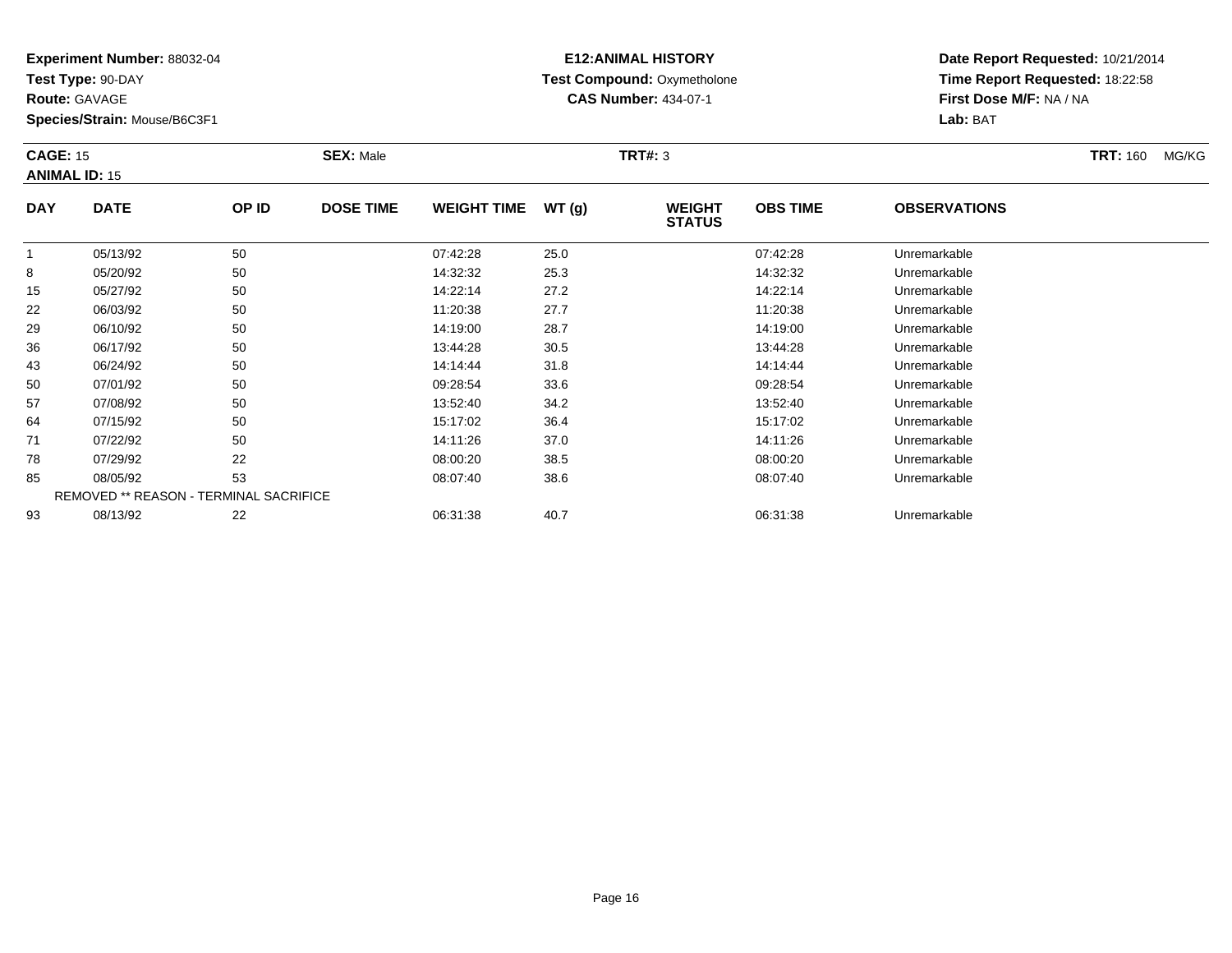**Test Type:** 90-DAY

**Route:** GAVAGE

50

57

64

71

78

85

93

**Species/Strain:** Mouse/B6C3F1

REMOVED \*\* REASON - TERMINAL SACRIFICE

### **E12:ANIMAL HISTORY Test Compound:** Oxymetholone**CAS Number:** 434-07-1

**Date Report Requested:** 10/21/2014**Time Report Requested:** 18:22:58**First Dose M/F:** NA / NA**Lab:** BAT

| <b>CAGE: 16</b><br><b>ANIMAL ID: 16</b> |             | <b>SEX: Male</b><br><b>TRT#:</b> 3 |                  |                    |       | <b>TRT: 160</b><br>MG/KG       |                 |                     |  |
|-----------------------------------------|-------------|------------------------------------|------------------|--------------------|-------|--------------------------------|-----------------|---------------------|--|
| <b>DAY</b>                              | <b>DATE</b> | OP ID                              | <b>DOSE TIME</b> | <b>WEIGHT TIME</b> | WT(g) | <b>WEIGHT</b><br><b>STATUS</b> | <b>OBS TIME</b> | <b>OBSERVATIONS</b> |  |
|                                         | 05/13/92    | 50                                 |                  | 07:38:10           | 23.8  |                                | 07:38:10        | Unremarkable        |  |
| 8                                       | 05/20/92    | 50                                 |                  | 14:30:56           | 25.1  |                                | 14:30:56        | Unremarkable        |  |
| 15                                      | 05/27/92    | 50                                 |                  | 14:20:36           | 26.6  |                                | 14:20:36        | Unremarkable        |  |
| 22                                      | 06/03/92    | 50                                 |                  | 11:18:48           | 28.2  |                                | 11:18:48        | Unremarkable        |  |
| 29                                      | 06/10/92    | 50                                 |                  | 14:17:30           | 29.7  |                                | 14:17:30        | Unremarkable        |  |
| 36                                      | 06/17/92    | 50                                 |                  | 13:42:56           | 31.2  |                                | 13:42:56        | Unremarkable        |  |
| 43                                      | 06/24/92    | 50                                 |                  | 14:13:24           | 32.2  |                                | 14:13:24        | Unremarkable        |  |

0 07/01/92 50 50 09:27:06 34.6 09:27:06 09:27:06 09:27:06 09:27:06 Unremarkable

07/08/92 <sup>50</sup> 13:50:48 35.3 13:50:48 Unremarkable

07/15/92 <sup>50</sup> 15:13:54 36.2 15:13:54 Unremarkable

07/22/92 <sup>50</sup> 14:08:06 38.0 14:08:06 Unremarkable

07/29/92 <sup>22</sup> 08:02:28 39.9 08:02:28 Unremarkable

08/05/92 <sup>53</sup> 08:06:02 40.4 08:06:02 Unremarkable

08/13/92 <sup>22</sup> 06:32:14 42.2 06:32:14 Unremarkable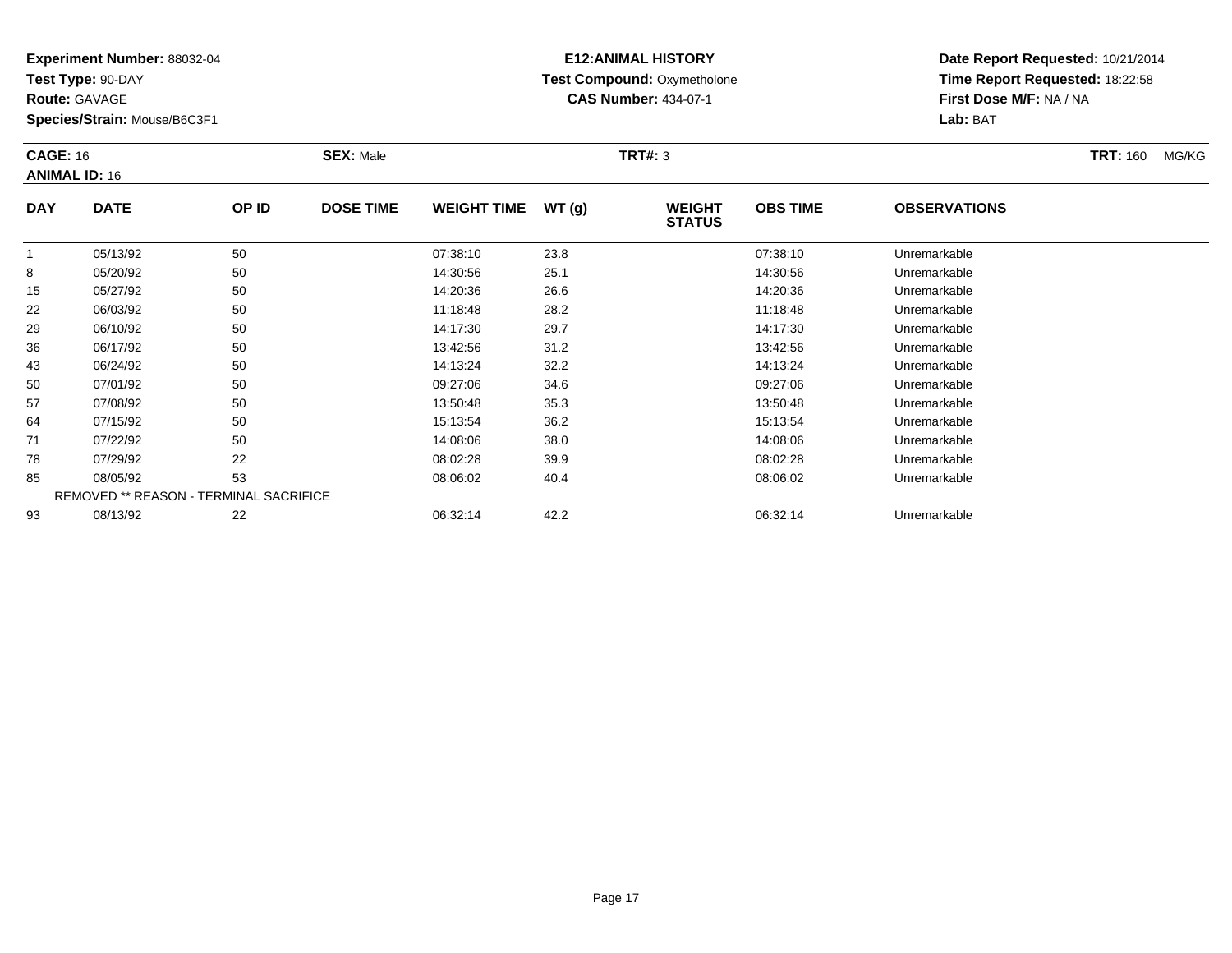**Test Type:** 90-DAY

**Route:** GAVAGE

**Species/Strain:** Mouse/B6C3F1

# **E12:ANIMAL HISTORY Test Compound:** Oxymetholone**CAS Number:** 434-07-1

**Date Report Requested:** 10/21/2014**Time Report Requested:** 18:22:58**First Dose M/F:** NA / NA**Lab:** BAT

#### **CAGE:** 17 **SEX:** Male **TRT#:** <sup>3</sup> **TRT:** 160 MG/KG**ANIMAL ID:** 17**DAY DATE OP IDDOSE TIME WEIGHT TIME WT** (g) **STATUSOBS TIMEOBSERVATIONS**

|    |          |                                               |          |      | ------   |              |
|----|----------|-----------------------------------------------|----------|------|----------|--------------|
|    | 05/13/92 | 50                                            | 07:38:36 | 24.2 | 07:38:36 | Unremarkable |
| 8  | 05/20/92 | 50                                            | 14:29:20 | 23.7 | 14:29:20 | Unremarkable |
| 15 | 05/27/92 | 50                                            | 14:19:06 | 25.0 | 14:19:06 | Unremarkable |
| 22 | 06/03/92 | 50                                            | 11:19:08 | 25.9 | 11:19:08 | Unremarkable |
| 29 | 06/10/92 | 50                                            | 14:17:52 | 26.5 | 14:17:52 | Unremarkable |
| 36 | 06/17/92 | 50                                            | 13:43:20 | 27.6 | 13:43:20 | Unremarkable |
| 43 | 06/24/92 | 50                                            | 14:13:42 | 28.0 | 14:13:42 | Unremarkable |
| 50 | 07/01/92 | 50                                            | 09:27:28 | 24.8 | 09:27:28 | Unremarkable |
| 57 | 07/08/92 | 50                                            | 13:51:12 | 30.8 | 13:51:12 | Unremarkable |
| 64 | 07/15/92 | 50                                            | 15:14:14 | 31.5 | 15:14:14 | Unremarkable |
| 71 | 07/22/92 | 50                                            | 14:08:30 | 33.2 | 14:08:30 | Unremarkable |
| 78 | 07/29/92 | 22                                            | 08:01:04 | 34.0 | 08:01:04 | Unremarkable |
| 85 | 08/05/92 | 53                                            | 08:04:32 | 34.8 | 08:04:32 | Unremarkable |
|    |          | <b>REMOVED ** REASON - TERMINAL SACRIFICE</b> |          |      |          |              |
| 93 | 08/13/92 | 22                                            | 06:32:50 | 35.6 | 06:32:50 | Unremarkable |
|    |          |                                               |          |      |          |              |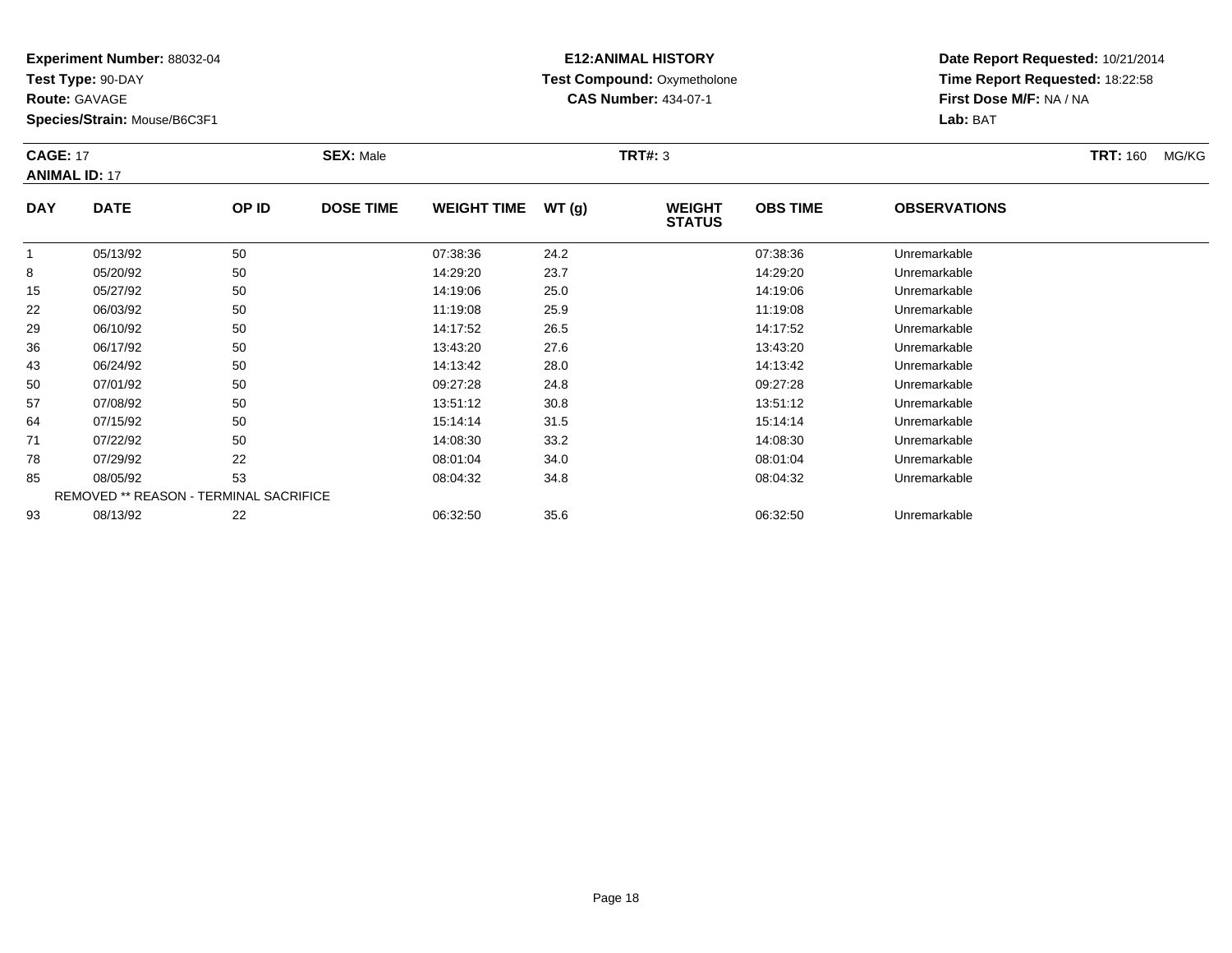**Test Type:** 90-DAY

**Route:** GAVAGE

**Species/Strain:** Mouse/B6C3F1

# **E12:ANIMAL HISTORY Test Compound:** Oxymetholone**CAS Number:** 434-07-1

| <b>CAGE: 18</b><br><b>ANIMAL ID: 18</b> |             |       | <b>SEX: Male</b> |                    |       | <b>TRT#: 3</b>                 |                 |                     | <b>TRT: 160</b> | MG/KG |
|-----------------------------------------|-------------|-------|------------------|--------------------|-------|--------------------------------|-----------------|---------------------|-----------------|-------|
| <b>DAY</b>                              | <b>DATE</b> | OP ID | <b>DOSE TIME</b> | <b>WEIGHT TIME</b> | WT(g) | <b>WEIGHT</b><br><b>STATUS</b> | <b>OBS TIME</b> | <b>OBSERVATIONS</b> |                 |       |
|                                         | 05/13/92    | 50    |                  | 07:38:58           | 24.3  |                                | 07:38:58        | Unremarkable        |                 |       |
| 8                                       | 05/20/92    | 50    |                  | 14.29.46           | 244   |                                | $14.29 - 46$    | Unremarkable        |                 |       |

|    | 05/13/92 | 50                                            | 07:38:58 | 24.3 | 07:38:58 | Unremarkable |  |
|----|----------|-----------------------------------------------|----------|------|----------|--------------|--|
| 8  | 05/20/92 | 50                                            | 14:29:46 | 24.4 | 14:29:46 | Unremarkable |  |
| 15 | 05/27/92 | 50                                            | 14:19:32 | 26.6 | 14:19:32 | Unremarkable |  |
| 22 | 06/03/92 | 50                                            | 11:17:44 | 27.9 | 11:17:44 | Unremarkable |  |
| 29 | 06/10/92 | 50                                            | 14:16:24 | 29.3 | 14:16:24 | Unremarkable |  |
| 36 | 06/17/92 | 50                                            | 13:43:44 | 30.2 | 13:43:44 | Unremarkable |  |
| 43 | 06/24/92 | 50                                            | 14:14:02 | 31.3 | 14:14:02 | Unremarkable |  |
| 50 | 07/01/92 | 50                                            | 09:28:16 | 33.4 | 09:28:16 | Unremarkable |  |
| 57 | 07/08/92 | 50                                            | 13:52:00 | 33.7 | 13:52:00 | Unremarkable |  |
| 64 | 07/15/92 | 50                                            | 15:14:36 | 34.7 | 15:14:36 | Unremarkable |  |
| 71 | 07/22/92 | 50                                            | 14:08:52 | 36.7 | 14:08:52 | Unremarkable |  |
| 78 | 07/29/92 | 22                                            | 08:01:24 | 38.9 | 08:01:24 | Unremarkable |  |
| 85 | 08/05/92 | 53                                            | 08:04:54 | 39.4 | 08:04:54 | Unremarkable |  |
|    |          | <b>REMOVED ** REASON - TERMINAL SACRIFICE</b> |          |      |          |              |  |
| 93 | 08/13/92 | 22                                            | 06:33:30 | 40.6 | 06:33:30 | Unremarkable |  |
|    |          |                                               |          |      |          |              |  |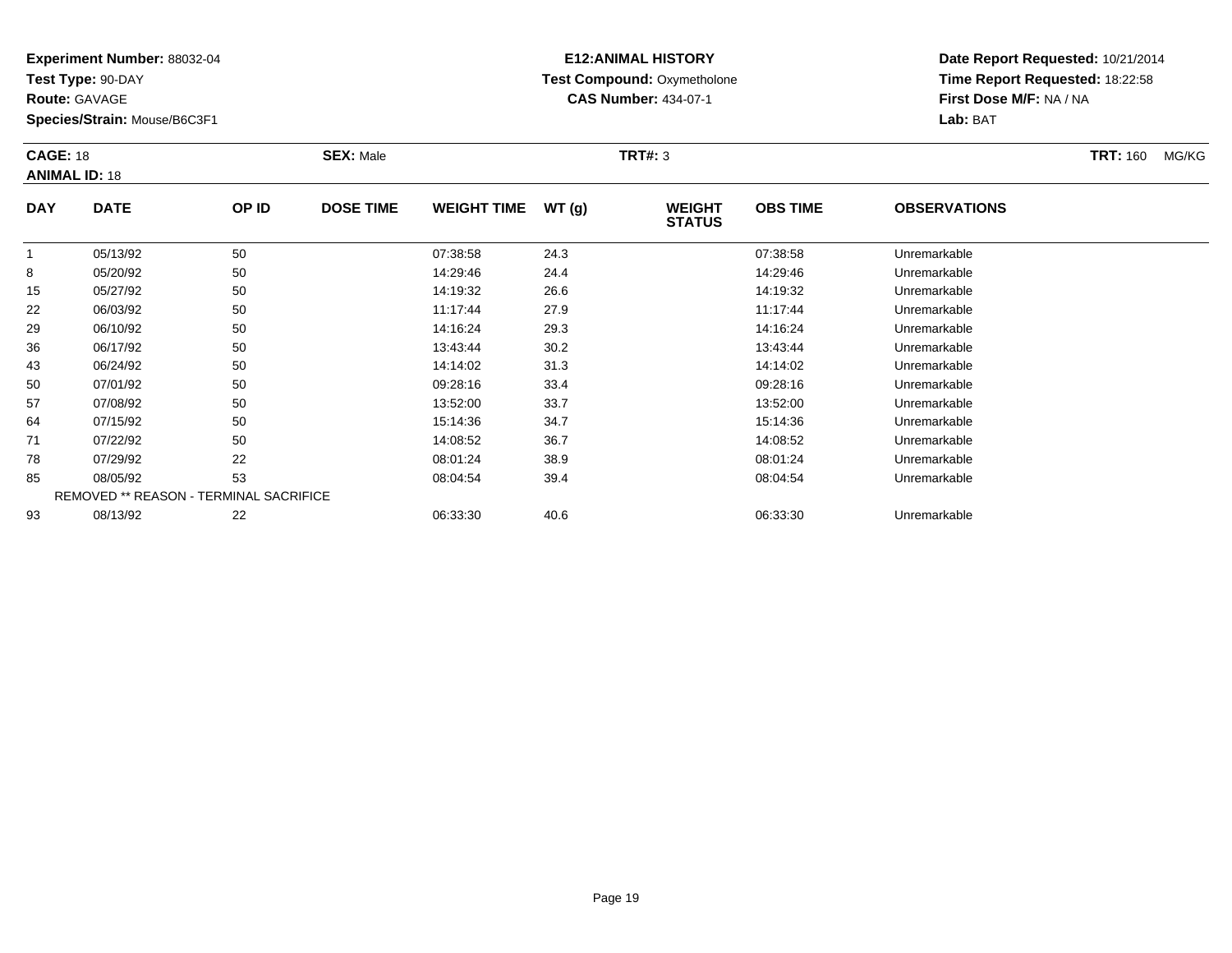**Test Type:** 90-DAY

**Route:** GAVAGE

50

57

64

71

78

85

93

**Species/Strain:** Mouse/B6C3F1

REMOVED \*\* REASON - TERMINAL SACRIFICE

### **E12:ANIMAL HISTORY Test Compound:** Oxymetholone**CAS Number:** 434-07-1

**Date Report Requested:** 10/21/2014**Time Report Requested:** 18:22:58**First Dose M/F:** NA / NA**Lab:** BAT

| <b>CAGE: 19</b><br><b>ANIMAL ID: 19</b> |             |       | <b>SEX: Male</b> |                    |       | <b>TRT#: 3</b>                 |                 |                     | <b>TRT: 160</b><br>MG/KG |
|-----------------------------------------|-------------|-------|------------------|--------------------|-------|--------------------------------|-----------------|---------------------|--------------------------|
| <b>DAY</b>                              | <b>DATE</b> | OP ID | <b>DOSE TIME</b> | <b>WEIGHT TIME</b> | WT(g) | <b>WEIGHT</b><br><b>STATUS</b> | <b>OBS TIME</b> | <b>OBSERVATIONS</b> |                          |
|                                         | 05/13/92    | 50    |                  | 07:39:24           | 26.8  |                                | 07:39:24        | Unremarkable        |                          |
| 8                                       | 05/20/92    | 50    |                  | 14:30:12           | 27.7  |                                | 14:30:12        | Unremarkable        |                          |
| 15                                      | 05/27/92    | 50    |                  | 14:19:54           | 29.5  |                                | 14:19:54        | Unremarkable        |                          |
| 22                                      | 06/03/92    | 50    |                  | 11:18:06           | 31.5  |                                | 11:18:06        | Unremarkable        |                          |
| 29                                      | 06/10/92    | 50    |                  | 14:16:48           | 32.9  |                                | 14:16:48        | Unremarkable        |                          |
| 36                                      | 06/17/92    | 50    |                  | 13:42:14           | 34.7  |                                | 13:42:14        | Unremarkable        |                          |
| 43                                      | 06/24/92    | 50    |                  | 14:12:40           | 38.0  |                                | 14:12:40        | Unremarkable        |                          |

07/01/92 <sup>50</sup> 09:28:34 36.9 09:28:34 Unremarkable

07/08/92 <sup>50</sup> 13:52:18 37.5 13:52:18 Unremarkable

07/15/92 <sup>50</sup> 15:14:56 39.1 15:14:56 Unremarkable

07/22/92 <sup>50</sup> 14:09:12 39.7 14:09:12 Unremarkable

07/29/92 <sup>22</sup> 08:01:42 41.0 08:01:42 Unremarkable

08/05/92 <sup>53</sup> 08:05:16 42.0 08:05:16 Unremarkable

08/13/92 <sup>22</sup> 06:34:12 43.2 06:34:12 Unremarkable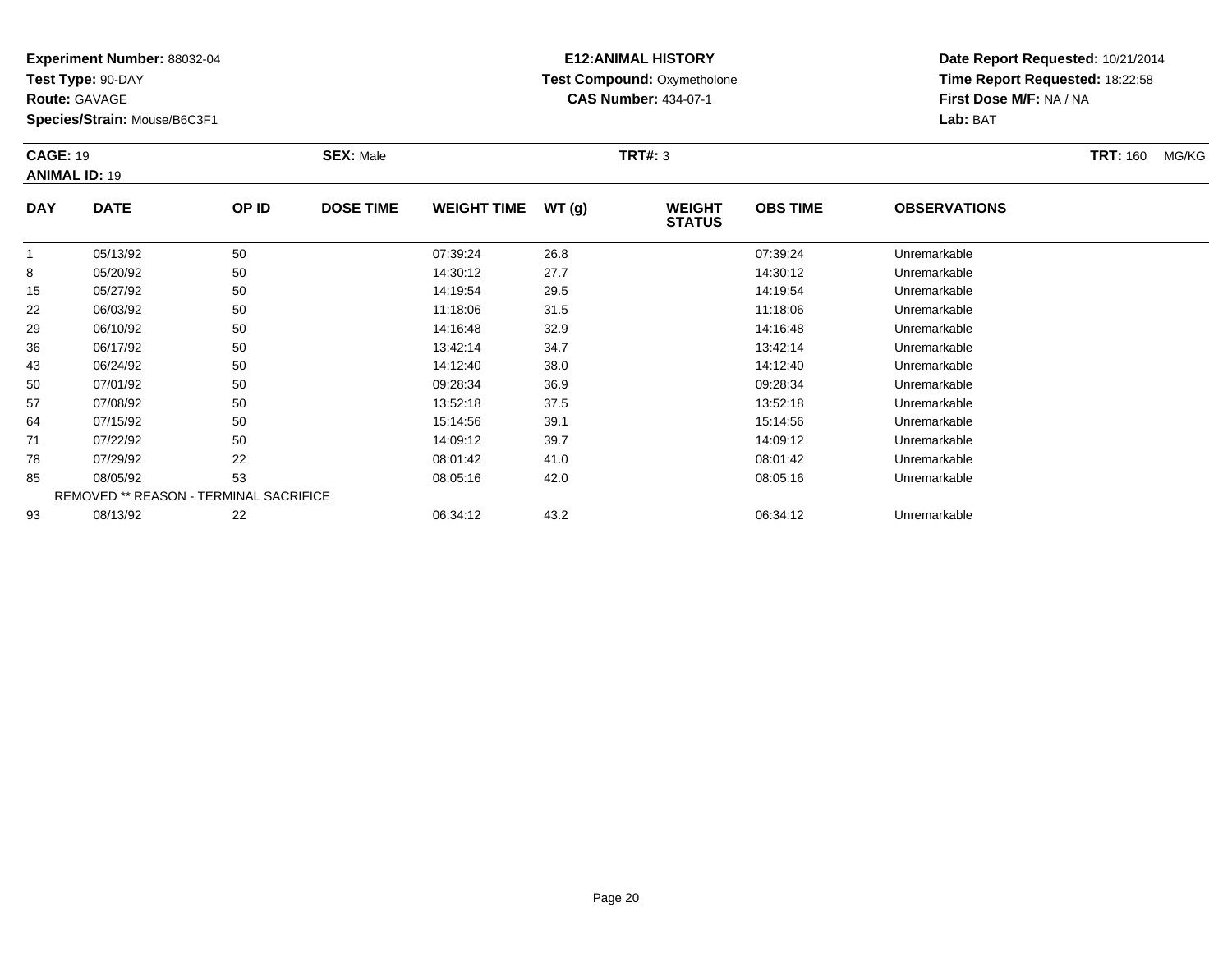**Test Type:** 90-DAY

**Route:** GAVAGE

**Species/Strain:** Mouse/B6C3F1

# **E12:ANIMAL HISTORY Test Compound:** Oxymetholone**CAS Number:** 434-07-1

| <b>CAGE: 20</b> | <b>ANIMAL ID: 20</b> |              | <b>SEX: Male</b> |                    |       | TRT#: 3                        |                 |                     | <b>TRT: 160</b> | MG/KG |
|-----------------|----------------------|--------------|------------------|--------------------|-------|--------------------------------|-----------------|---------------------|-----------------|-------|
| <b>DAY</b>      | <b>DATE</b>          | OP ID        | <b>DOSE TIME</b> | <b>WEIGHT TIME</b> | WT(g) | <b>WEIGHT</b><br><b>STATUS</b> | <b>OBS TIME</b> | <b>OBSERVATIONS</b> |                 |       |
|                 | 05/13/92             | 50           |                  | 07:39:56           | 26.9  |                                | 07:39:56        | Unremarkable        |                 |       |
|                 | 05/20/92             | $50^{\circ}$ |                  | 14:30:34           | 27.8  |                                | 14:30:34        | Unremarkable        |                 |       |

|    | 05/13/92 | 50                                            | 07:39:56 | 26.9 | 07:39:56 | Unremarkable |  |
|----|----------|-----------------------------------------------|----------|------|----------|--------------|--|
| 8  | 05/20/92 | 50                                            | 14:30:34 | 27.8 | 14:30:34 | Unremarkable |  |
| 15 | 05/27/92 | 50                                            | 14:20:16 | 29.2 | 14:20:16 | Unremarkable |  |
| 22 | 06/03/92 | 50                                            | 11:18:26 | 30.3 | 11:18:26 | Unremarkable |  |
| 29 | 06/10/92 | 50                                            | 14:17:08 | 31.5 | 14:17:08 | Unremarkable |  |
| 36 | 06/17/92 | 50                                            | 13:42:36 | 33.0 | 13:42:36 | Unremarkable |  |
| 43 | 06/24/92 | 50                                            | 14:13:02 | 33.5 | 14:13:02 | Unremarkable |  |
| 50 | 07/01/92 | 50                                            | 09:26:40 | 36.1 | 09:26:40 | Unremarkable |  |
| 57 | 07/08/92 | 50                                            | 13:50:20 | 37.3 | 13:50:20 | Unremarkable |  |
| 64 | 07/15/92 | 50                                            | 15:15:16 | 37.3 | 15:15:16 | Unremarkable |  |
| 71 | 07/22/92 | 50                                            | 14:09:40 | 40.0 | 14:09:40 | Unremarkable |  |
| 78 | 07/29/92 | 22                                            | 08:02:06 | 40.5 | 08:02:06 | Unremarkable |  |
| 85 | 08/05/92 | 53                                            | 08:05:38 | 40.9 | 08:05:38 | Unremarkable |  |
|    |          | <b>REMOVED ** REASON - TERMINAL SACRIFICE</b> |          |      |          |              |  |
| 93 | 08/13/92 | 22                                            | 06:34:54 | 42.5 | 06:34:54 | Unremarkable |  |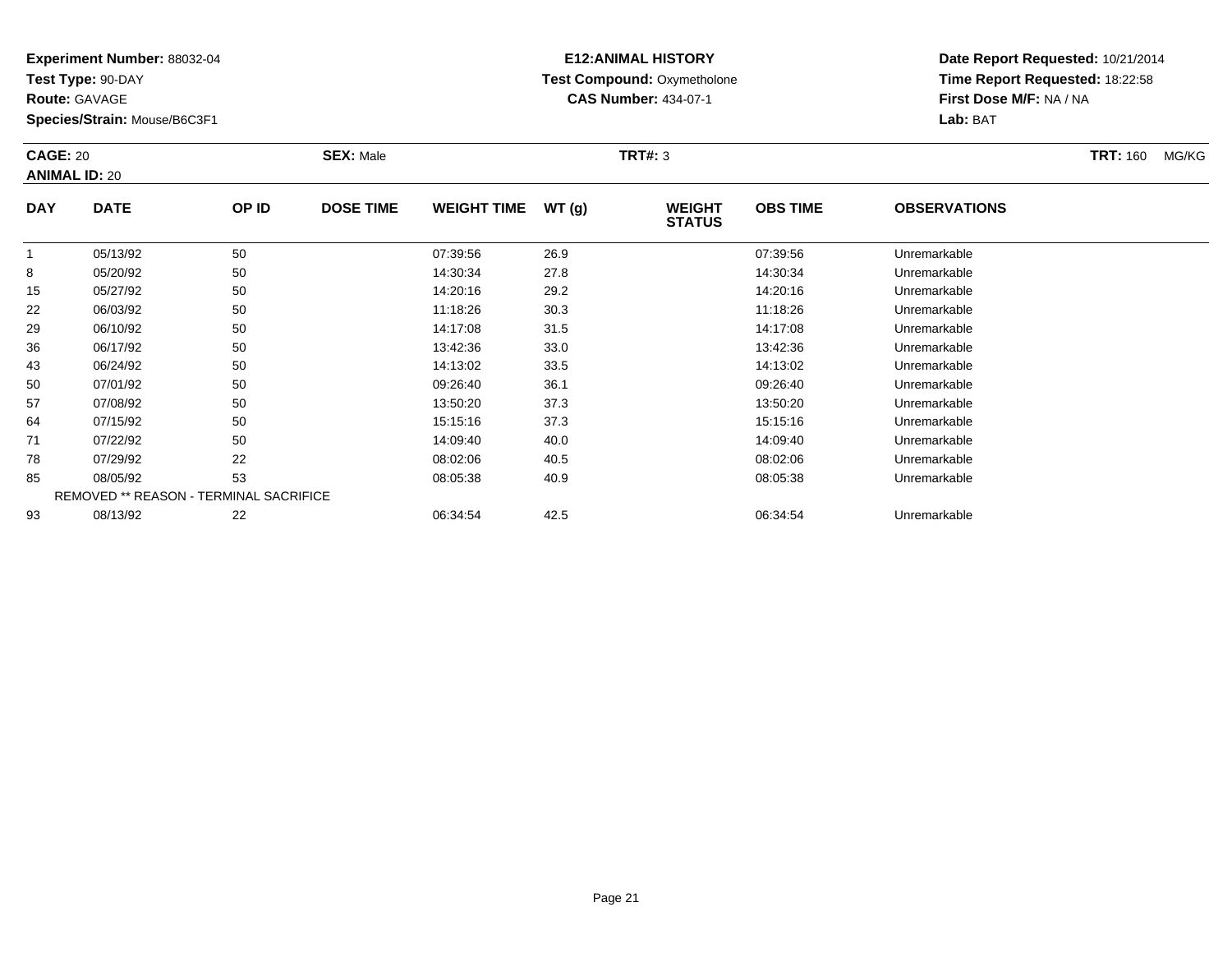**Test Type:** 90-DAY

**Route:** GAVAGE

**Species/Strain:** Mouse/B6C3F1

# **E12:ANIMAL HISTORY Test Compound:** Oxymetholone**CAS Number:** 434-07-1

**Date Report Requested:** 10/21/2014**Time Report Requested:** 18:22:58**First Dose M/F:** NA / NA**Lab:** BAT

### **CAGE:** 21 **SEX:** Male **TRT#:** <sup>5</sup> **TRT:** 320 MG/KG**ANIMAL ID:** 21**DAY DATE OP IDDOSE TIME WEIGHT TIME WT** (g) **STATUSOBS TIMEOBSERVATIONS**

|    |          |                                               |          |      | -------  |              |
|----|----------|-----------------------------------------------|----------|------|----------|--------------|
|    | 05/13/92 | 50                                            | 07:42:50 | 23.8 | 07:42:50 | Unremarkable |
| 8  | 05/20/92 | 50                                            | 14:34:56 | 24.7 | 14:34:56 | Unremarkable |
| 15 | 05/27/92 | 50                                            | 14:24:32 | 26.8 | 14:24:32 | Unremarkable |
| 22 | 06/03/92 | 50                                            | 11:22:48 | 27.5 | 11:22:48 | Unremarkable |
| 29 | 06/10/92 | 50                                            | 14:21:38 | 27.9 | 14:21:38 | Unremarkable |
| 36 | 06/17/92 | 50                                            | 13:47:30 | 29.1 | 13:47:30 | Unremarkable |
| 43 | 06/24/92 | 50                                            | 14:16:50 | 29.7 | 14:16:50 | Unremarkable |
| 50 | 07/01/92 | 50                                            | 09:30:58 | 31.1 | 09:30:58 | Unremarkable |
| 57 | 07/08/92 | 50                                            | 13:54:40 | 32.0 | 13:54:40 | Unremarkable |
| 64 | 07/15/92 | 50                                            | 15:17:24 | 34.0 | 15:17:24 | Unremarkable |
| 71 | 07/22/92 | 50                                            | 14:11:48 | 35.8 | 14:11:48 | Unremarkable |
| 78 | 07/29/92 | 22                                            | 07:58:58 | 37.7 | 07:58:58 | Unremarkable |
| 85 | 08/05/92 | 53                                            | 08:10:10 | 39.3 | 08:10:10 | Unremarkable |
|    |          | <b>REMOVED ** REASON - TERMINAL SACRIFICE</b> |          |      |          |              |
| 93 | 08/13/92 | 22                                            | 06:35:32 | 40.3 | 06:35:32 | Unremarkable |
|    |          |                                               |          |      |          |              |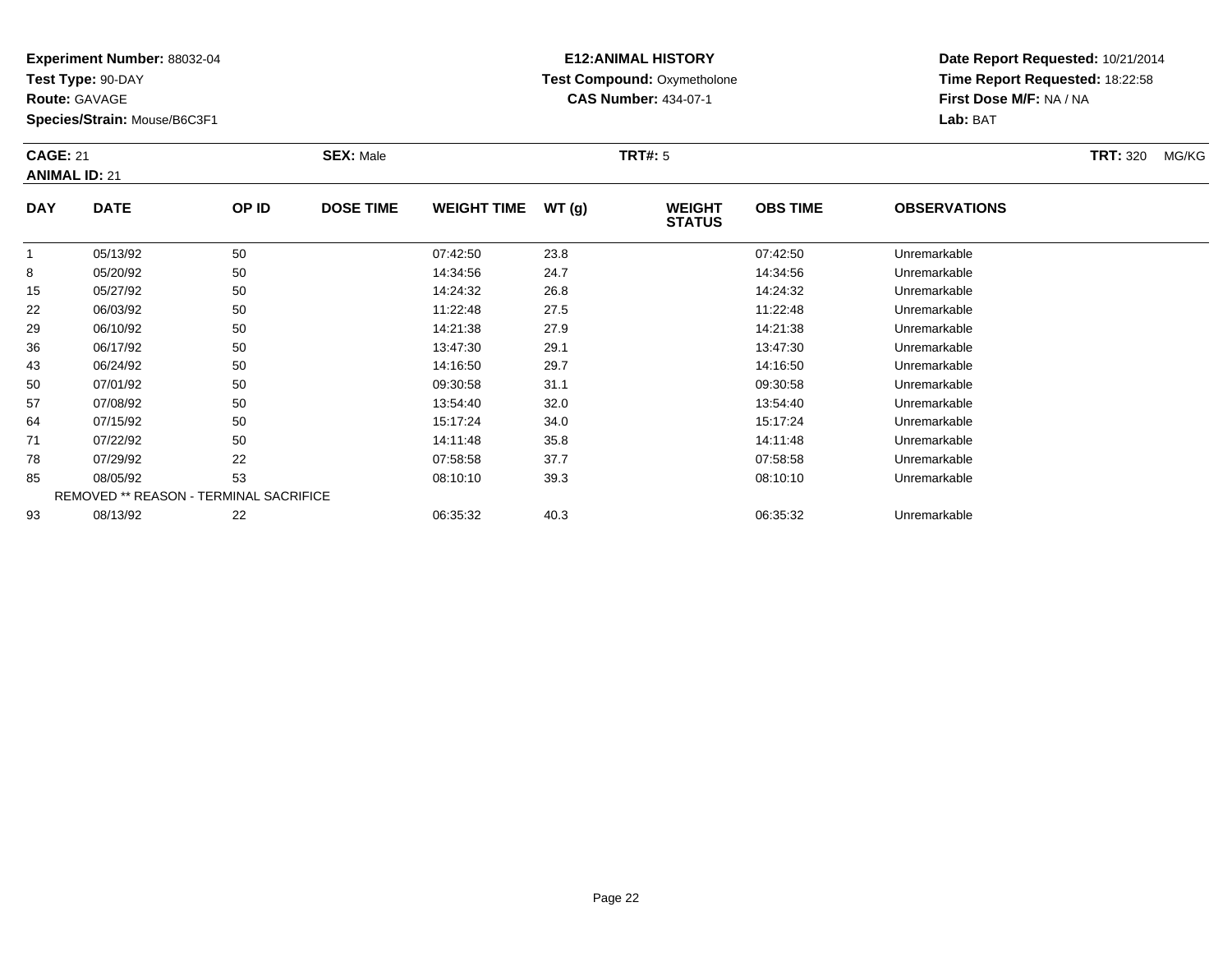**Test Type:** 90-DAY

**Route:** GAVAGE

**Species/Strain:** Mouse/B6C3F1

# **E12:ANIMAL HISTORY Test Compound:** Oxymetholone**CAS Number:** 434-07-1

**Date Report Requested:** 10/21/2014**Time Report Requested:** 18:22:58**First Dose M/F:** NA / NA**Lab:** BAT

### **CAGE:** 22 **SEX:** Male **TRT#:** <sup>5</sup> **TRT:** 320 MG/KG**ANIMAL ID:** 22**DAY DATE OP IDDOSE TIME WEIGHT TIME WT** (g) **STATUSOBS TIMEOBSERVATIONS**

|    | 05/13/92 | 50                                            | 07:43:16 | 25.8 | 07:43:16 | Unremarkable |  |
|----|----------|-----------------------------------------------|----------|------|----------|--------------|--|
| 8  | 05/20/92 | 50                                            | 14:33:20 | 26.1 | 14:33:20 | Unremarkable |  |
| 15 | 05/27/92 | 50                                            | 14:23:02 | 26.5 | 14:23:02 | Unremarkable |  |
| 22 | 06/03/92 | 50                                            | 11:23:12 | 28.8 | 11:23:12 | Unremarkable |  |
| 29 | 06/10/92 | 50                                            | 14:22:00 | 30.0 | 14:22:00 | Unremarkable |  |
| 36 | 06/17/92 | 50                                            | 13:47:50 | 30.8 | 13:47:50 | Unremarkable |  |
| 43 | 06/24/92 | 50                                            | 14:17:10 | 31.4 | 14:17:10 | Unremarkable |  |
| 50 | 07/01/92 | 50                                            | 09:31:16 | 33.2 | 09:31:16 | Unremarkable |  |
| 57 | 07/08/92 | 50                                            | 13:55:00 | 35.0 | 13:55:00 | Unremarkable |  |
| 64 | 07/15/92 | 50                                            | 15:17:52 | 35.9 | 15:17:52 | Unremarkable |  |
| 71 | 07/22/92 | 50                                            | 14:12:10 | 36.9 | 14:12:10 | Unremarkable |  |
| 78 | 07/29/92 | 22                                            | 07:57:38 | 37.9 | 07:57:38 | Unremarkable |  |
| 85 | 08/05/92 | 53                                            | 08:08:34 | 38.6 | 08:08:34 | Unremarkable |  |
|    |          | <b>REMOVED ** REASON - TERMINAL SACRIFICE</b> |          |      |          |              |  |
| 93 | 08/13/92 | 22                                            | 06:36:10 | 39.7 | 06:36:10 | Unremarkable |  |
|    |          |                                               |          |      |          |              |  |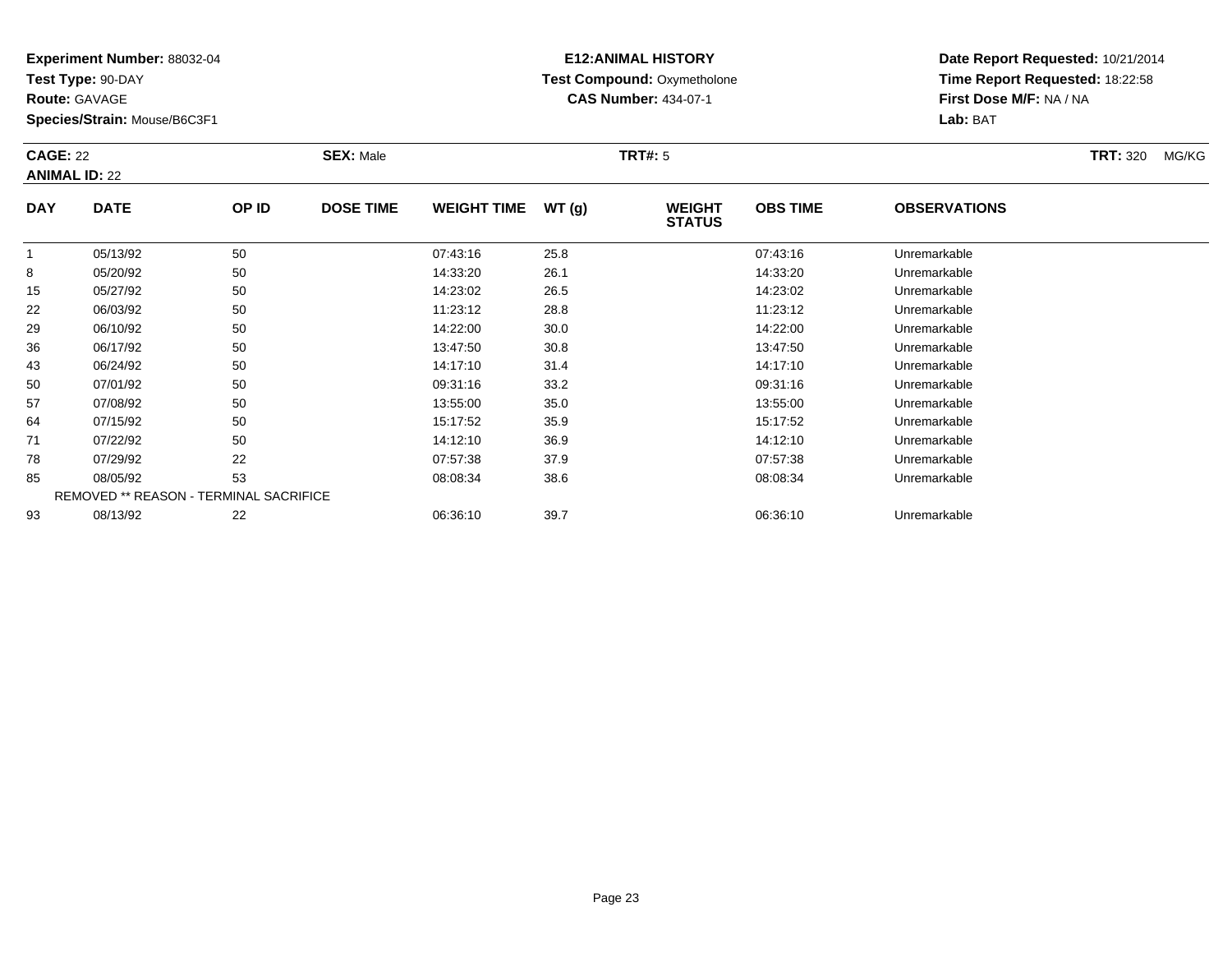**Test Type:** 90-DAY

**Route:** GAVAGE

15

22

29

36

43

50

57

64

71

78

85

93

**Species/Strain:** Mouse/B6C3F1

### **E12:ANIMAL HISTORY Test Compound:** Oxymetholone**CAS Number:** 434-07-1

**Date Report Requested:** 10/21/2014**Time Report Requested:** 18:22:58**First Dose M/F:** NA / NA**Lab:** BAT

| <b>CAGE: 23</b><br><b>ANIMAL ID: 23</b> |             |       | <b>SEX: Male</b> |                    |       | <b>TRT#: 5</b>                 |                 |                     | <b>TRT: 320</b> | MG/KG |
|-----------------------------------------|-------------|-------|------------------|--------------------|-------|--------------------------------|-----------------|---------------------|-----------------|-------|
| <b>DAY</b>                              | <b>DATE</b> | OP ID | <b>DOSE TIME</b> | <b>WEIGHT TIME</b> | WT(g) | <b>WEIGHT</b><br><b>STATUS</b> | <b>OBS TIME</b> | <b>OBSERVATIONS</b> |                 |       |
|                                         | 05/13/92    | 50    |                  | 07:43:38           | 26.4  |                                | 07:43:38        | Unremarkable        |                 |       |
| 8                                       | 05/20/92    | 50    |                  | 14:33:44           | 27.9  |                                | 14:33:44        | Unremarkable        |                 |       |

| 06/10/92 | 50 | 14:20:18                                      | 35.8 | 14:20:18 | Unremarkable |
|----------|----|-----------------------------------------------|------|----------|--------------|
| 06/17/92 | 50 | 13:48:12                                      | 36.5 | 13:48:12 | Unremarkable |
| 06/24/92 | 50 | 14:17:38                                      | 39.3 | 14:17:38 | Unremarkable |
| 07/01/92 | 50 | 09:31:36                                      | 41.3 | 09:31:36 | Unremarkable |
| 07/08/92 | 50 | 13:55:20                                      | 42.3 | 13:55:20 | Unremarkable |
| 07/15/92 | 50 | 15:18:18                                      | 43.9 | 15:18:18 | Unremarkable |
| 07/22/92 | 50 | 14:12:32                                      | 44.4 | 14:12:32 | Unremarkable |
| 07/29/92 | 22 | 07:58:00                                      | 46.6 | 07:58:00 | Unremarkable |
| 08/05/92 | 53 | 08:08:58                                      | 46.4 | 08:08:58 | Unremarkable |
|          |    |                                               |      |          |              |
| 08/13/92 | 22 | 06:36:48                                      | 48.0 | 06:36:48 | Unremarkable |
|          |    |                                               |      |          |              |
|          |    | <b>REMOVED ** REASON - TERMINAL SACRIFICE</b> |      |          |              |

8 05/20/92 50 50 14:33:44 27.9 14:33:44 14:33:44 Unremarkable

05/27/92 <sup>50</sup> 14:23:24 30.7 14:23:24 Unremarkable

2 06/03/92 50 50 11:21:44 33.1 11:21:44 11:21:44 Dhremarkable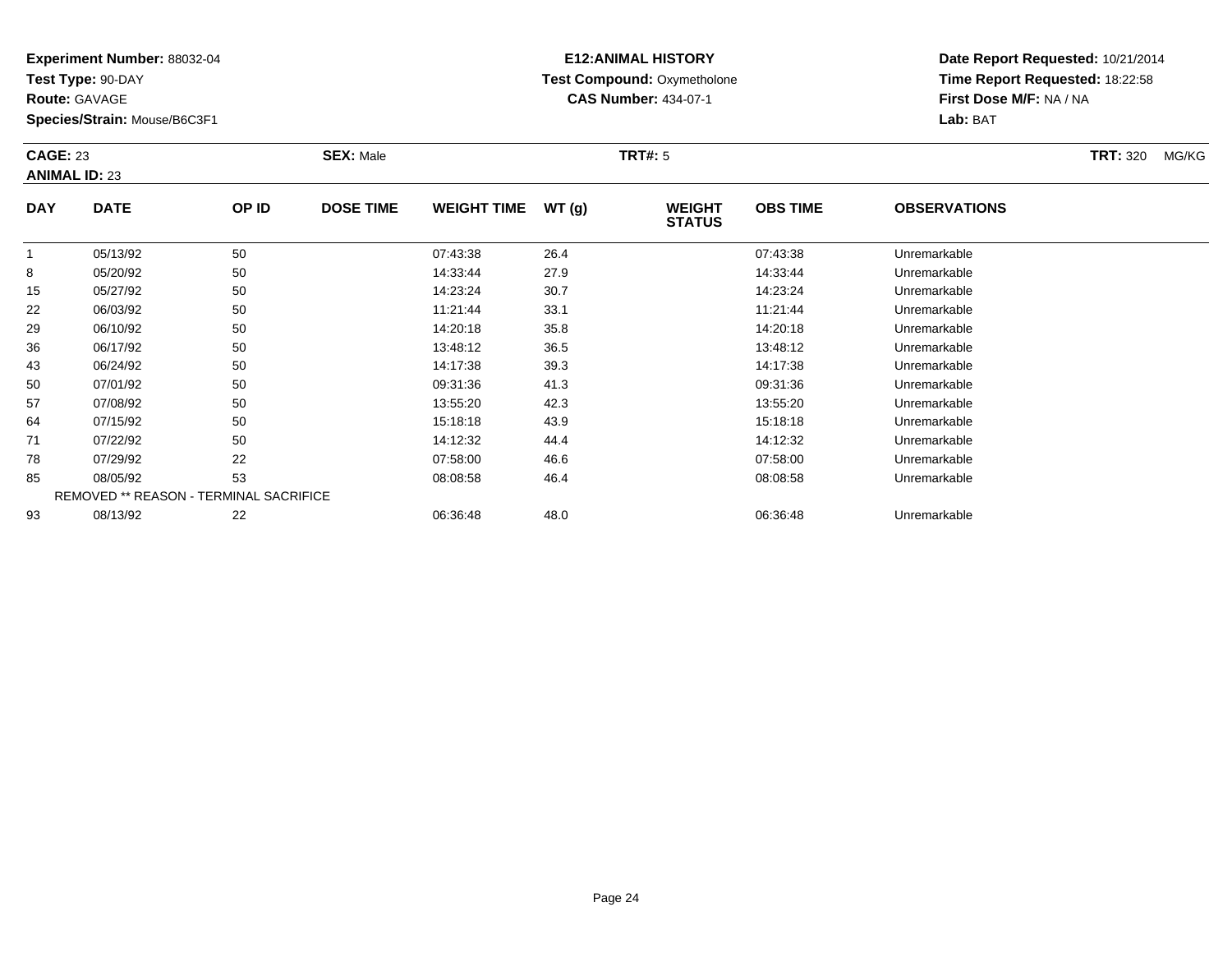**Test Type:** 90-DAY

**Route:** GAVAGE

**Species/Strain:** Mouse/B6C3F1

# **E12:ANIMAL HISTORY Test Compound:** Oxymetholone**CAS Number:** 434-07-1

**Date Report Requested:** 10/21/2014**Time Report Requested:** 18:22:58**First Dose M/F:** NA / NA**Lab:** BAT

### **CAGE:** 24 **SEX:** Male **TRT#:** <sup>5</sup> **TRT:** 320 MG/KG**ANIMAL ID:** 24**DAY DATE OP IDDOSE TIME WEIGHT TIME WT** (g) **STATUSOBS TIMEOBSERVATIONS**

|    | 05/13/92 | 50                                     | 07:44:02 | 25.3 | 07:44:02 | Unremarkable |  |
|----|----------|----------------------------------------|----------|------|----------|--------------|--|
| 8  | 05/20/92 | 50                                     | 14:34:06 | 26.7 | 14:34:06 | Unremarkable |  |
| 15 | 05/27/92 | 50                                     | 14:23:46 | 29.0 | 14:23:46 | Unremarkable |  |
| 22 | 06/03/92 | 50                                     | 11:22:06 | 30.2 | 11:22:06 | Unremarkable |  |
| 29 | 06/10/92 | 50                                     | 14:20:40 | 31.6 | 14:20:40 | Unremarkable |  |
| 36 | 06/17/92 | 50                                     | 13:46:46 | 33.7 | 13:46:46 | Unremarkable |  |
| 43 | 06/24/92 | 50                                     | 14:16:04 | 35.3 | 14:16:04 | Unremarkable |  |
| 50 | 07/01/92 | 50                                     | 09:31:58 | 37.6 | 09:31:58 | Unremarkable |  |
| 57 | 07/08/92 | 50                                     | 13:55:42 | 38.9 | 13:55:42 | Unremarkable |  |
| 64 | 07/15/92 | 50                                     | 15:18:38 | 40.4 | 15:18:38 | Unremarkable |  |
| 71 | 07/22/92 | 50                                     | 14:12:50 | 41.0 | 14:12:50 | Unremarkable |  |
| 78 | 07/29/92 | 22                                     | 07:58:20 | 42.2 | 07:58:20 | Unremarkable |  |
| 85 | 08/05/92 | 53                                     | 08:09:22 | 43.3 | 08:09:22 | Unremarkable |  |
|    |          | REMOVED ** REASON - TERMINAL SACRIFICE |          |      |          |              |  |
| 93 | 08/13/92 | 22                                     | 06:37:22 | 45.2 | 06:37:22 | Unremarkable |  |
|    |          |                                        |          |      |          |              |  |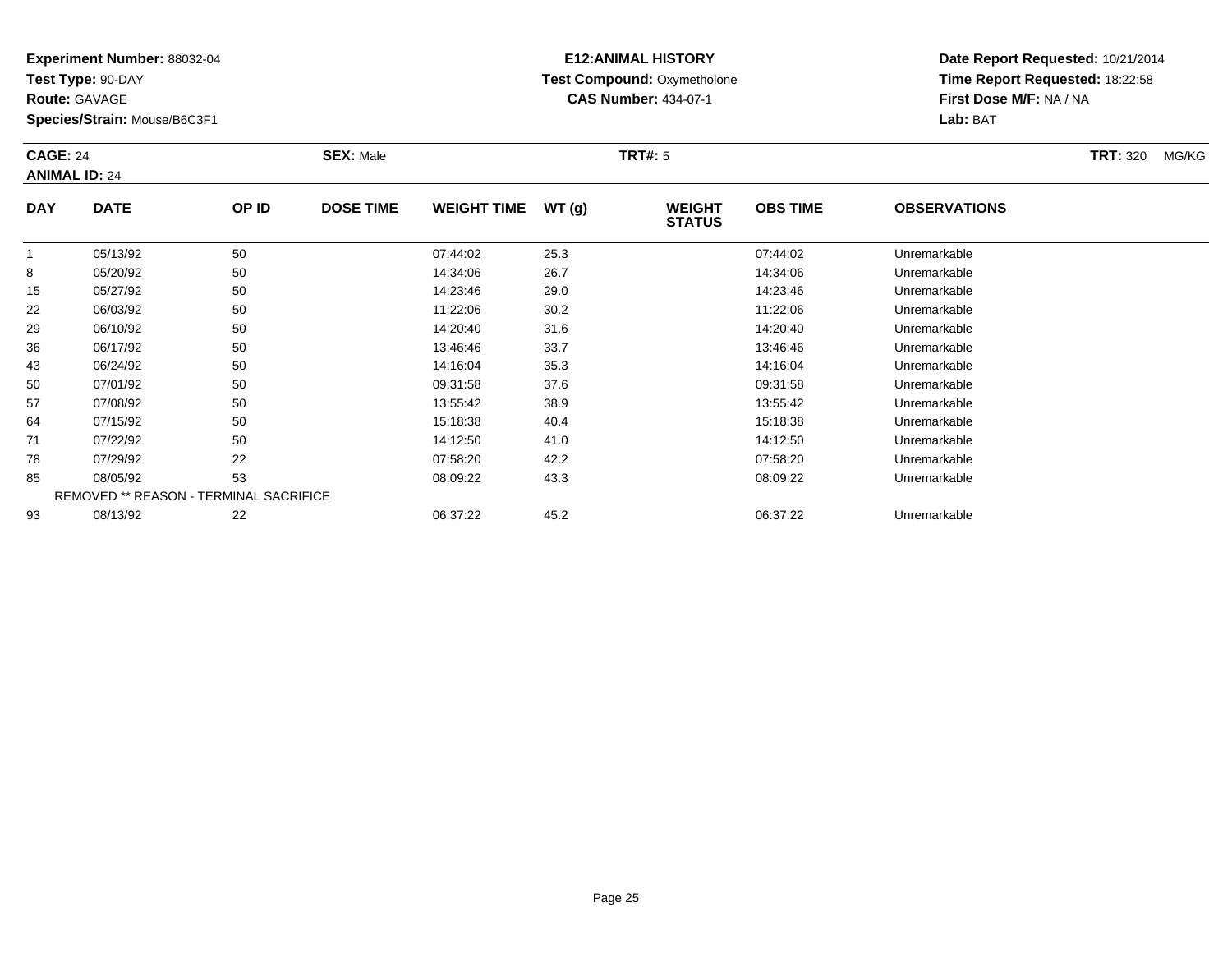**Test Type:** 90-DAY

**Route:** GAVAGE

**Species/Strain:** Mouse/B6C3F1

### **E12:ANIMAL HISTORY Test Compound:** Oxymetholone**CAS Number:** 434-07-1

**Date Report Requested:** 10/21/2014**Time Report Requested:** 18:22:58**First Dose M/F:** NA / NA**Lab:** BAT

#### **CAGE:** 25 **SEX:** Male **TRT#:** <sup>5</sup> **TRT:** 320 MG/KG**ANIMAL ID:** 25**DAY DATE OP IDDOSE TIME WEIGHT TIME WT** (g) **STATUSOBS TIME OBSERVATIONS**  $\overline{1}$  05/13/92 <sup>50</sup> 07:44:26 24.1 07:44:26 Unremarkable 88 05/20/92 50 50 14:34:32 24.7 24.7 14:34:32 Unremarkable 15 05/27/92 <sup>50</sup> 14:24:08 25.9 14:24:08 Unremarkable 2206/03/92 <sup>50</sup> 11:22:30 27.4 11:22:30 Unremarkable

|    | U5/13/92 | აი                                            | V/:44.26 | 24.1 | U/:44:26 | Unremarkable |
|----|----------|-----------------------------------------------|----------|------|----------|--------------|
| 8  | 05/20/92 | 50                                            | 14:34:32 | 24.7 | 14:34:32 | Unremarkable |
| 15 | 05/27/92 | 50                                            | 14:24:08 | 25.9 | 14:24:08 | Unremarkable |
| 22 | 06/03/92 | 50                                            | 11:22:30 | 27.4 | 11:22:30 | Unremarkable |
| 29 | 06/10/92 | 50                                            | 14:21:04 | 27.9 | 14:21:04 | Unremarkable |
| 36 | 06/17/92 | 50                                            | 13:47:10 | 29.9 | 13:47:10 | Unremarkable |
| 43 | 06/24/92 | 50                                            | 14:16:28 | 32.1 | 14:16:28 | Unremarkable |
| 50 | 07/01/92 | 50                                            | 09:30:36 | 33.3 | 09:30:36 | Unremarkable |
| 57 | 07/08/92 | 50                                            | 13:54:20 | 33.9 | 13:54:20 | Unremarkable |
| 64 | 07/15/92 | 50                                            | 15:19:00 | 34.6 | 15:19:00 | Unremarkable |
| 71 | 07/22/92 | 50                                            | 14:13:10 | 35.7 | 14:13:10 | Unremarkable |
| 78 | 07/29/92 | 22                                            | 07:58:40 | 36.9 | 07:58:40 | Unremarkable |
| 85 | 08/05/92 | 53                                            | 08:09:48 | 37.3 | 08:09:48 | Unremarkable |
|    |          | <b>REMOVED ** REASON - TERMINAL SACRIFICE</b> |          |      |          |              |
| 93 | 08/13/92 | 22                                            | 06:37:56 | 38.9 | 06:37:56 | Unremarkable |
|    |          |                                               |          |      |          |              |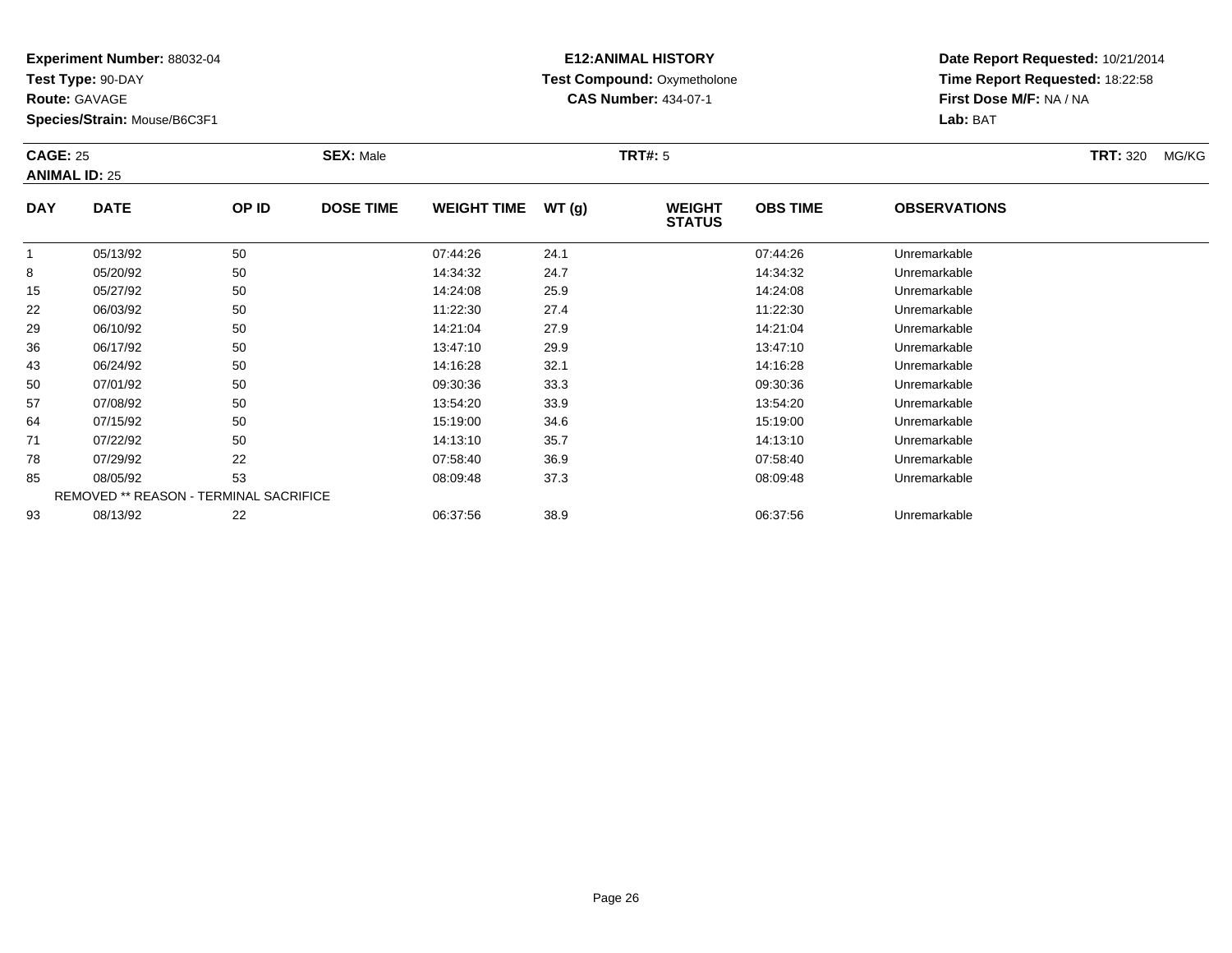**Test Type:** 90-DAY

**Route:** GAVAGE

**Species/Strain:** Mouse/B6C3F1

# **E12:ANIMAL HISTORY Test Compound:** Oxymetholone**CAS Number:** 434-07-1

**Date Report Requested:** 10/21/2014**Time Report Requested:** 18:22:58**First Dose M/F:** NA / NA**Lab:** BAT

#### **CAGE:** 26 **SEX:** Male **TRT#:** <sup>5</sup> **TRT:** 320 MG/KG**ANIMAL ID:** 26**DAY DATE OP IDDOSE TIME WEIGHT TIME WT** (g) **STATUSOBS TIME OBSERVATIONS** 1 05/13/92 <sup>50</sup> 07:35:14 27.3 07:35:14 Unremarkable 8 05/20/92 <sup>50</sup> 14:28:52 28.3 14:28:52 Unremarkable 15 05/27/92 <sup>50</sup> 14:18:42 30.0 14:18:42 Unremarkable 22 06/03/92 <sup>50</sup> 11:17:00 30.8 11:17:00 Unremarkable 2906/10/92 <sup>50</sup> 14:15:28 32.0 14:15:28 Unremarkable

|    |          | $\sim$ $\sim$                                 |          | ---  |          | -            |  |
|----|----------|-----------------------------------------------|----------|------|----------|--------------|--|
| 15 | 05/27/92 | 50                                            | 14:18:42 | 30.0 | 14:18:42 | Unremarkable |  |
| 22 | 06/03/92 | 50                                            | 11:17:00 | 30.8 | 11:17:00 | Unremarkable |  |
| 29 | 06/10/92 | 50                                            | 14:15:28 | 32.0 | 14:15:28 | Unremarkable |  |
| 36 | 06/17/92 | 50                                            | 13:41:02 | 33.0 | 13:41:02 | Unremarkable |  |
| 43 | 06/24/92 | 50                                            | 14:11:44 | 35.4 | 14:11:44 | Unremarkable |  |
| 50 | 07/01/92 | 50                                            | 09:25:18 | 37.9 | 09:25:18 | Unremarkable |  |
| 57 | 07/08/92 | 50                                            | 13:48:56 | 39.1 | 13:48:56 | Unremarkable |  |
| 64 | 07/15/92 | 50                                            | 15:12:10 | 41.1 | 15:12:10 | Unremarkable |  |
| 71 | 07/22/92 | 50                                            | 14:06:20 | 42.3 | 14:06:20 | Unremarkable |  |
| 78 | 07/29/92 | 22                                            | 08:04:12 | 43.9 | 08:04:12 | Unremarkable |  |
| 85 | 08/05/92 | 53                                            | 08:04:06 | 44.4 | 08:04:06 | Unremarkable |  |
|    |          | <b>REMOVED ** REASON - TERMINAL SACRIFICE</b> |          |      |          |              |  |
| 93 | 08/13/92 | 22                                            | 06:38:34 | 45.0 | 06:38:34 | Unremarkable |  |
|    |          |                                               |          |      |          |              |  |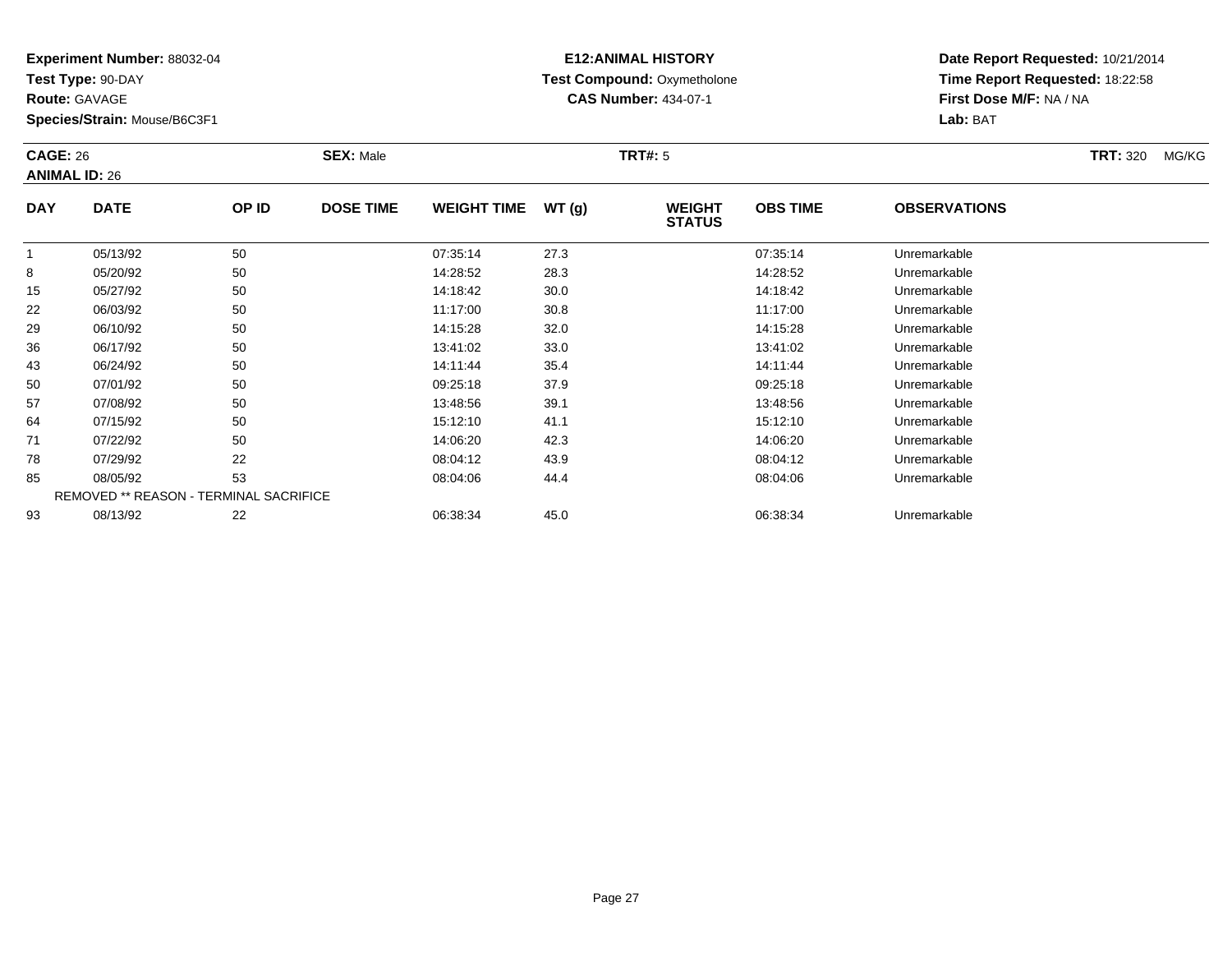**Test Type:** 90-DAY

**Route:** GAVAGE

**Species/Strain:** Mouse/B6C3F1

# **E12:ANIMAL HISTORY Test Compound:** Oxymetholone**CAS Number:** 434-07-1

**Date Report Requested:** 10/21/2014**Time Report Requested:** 18:22:58**First Dose M/F:** NA / NA**Lab:** BAT

#### **CAGE:** 27 **SEX:** Male **TRT#:** <sup>5</sup> **TRT:** 320 MG/KG**ANIMAL ID:** 27**DAY DATE OP IDDOSE TIME WEIGHT TIME WT** (g) **WEIGHT<br>STATUS OBS TIMEOBSERVATIONS**

|    |          |                                               |          |      | $31$ A1U3 |              |  |
|----|----------|-----------------------------------------------|----------|------|-----------|--------------|--|
|    | 05/13/92 | 50                                            | 07:36:32 | 24.0 | 07:36:32  | Unremarkable |  |
| 8  | 05/20/92 | 50                                            | 14:27:22 | 25.8 | 14:27:22  | Unremarkable |  |
| 15 | 05/27/92 | 50                                            | 14:17:10 | 26.5 | 14:17:10  | Unremarkable |  |
| 22 | 06/03/92 | 50                                            | 11:17:22 | 27.5 | 11:17:22  | Unremarkable |  |
| 29 | 06/10/92 | 50                                            | 14:15:56 | 28.8 | 14:15:56  | Unremarkable |  |
| 36 | 06/17/92 | 50                                            | 13:41:30 | 29.1 | 13:41:30  | Unremarkable |  |
| 43 | 06/24/92 | 50                                            | 14:12:02 | 30.0 | 14:12:02  | Unremarkable |  |
| 50 | 07/01/92 | 50                                            | 09:25:36 | 30.6 | 09:25:36  | Unremarkable |  |
| 57 | 07/08/92 | 50                                            | 13:49:18 | 31.1 | 13:49:18  | Unremarkable |  |
| 64 | 07/15/92 | 50                                            | 15:12:30 | 31.6 | 15:12:30  | Unremarkable |  |
| 71 | 07/22/92 | 50                                            | 14:06:42 | 33.3 | 14:06:42  | Unremarkable |  |
| 78 | 07/29/92 | 22                                            | 08:02:50 | 34.4 | 08:02:50  | Unremarkable |  |
| 85 | 08/05/92 | 53                                            | 08:02:26 | 34.3 | 08:02:26  | Unremarkable |  |
|    |          | <b>REMOVED ** REASON - TERMINAL SACRIFICE</b> |          |      |           |              |  |
| 93 | 08/13/92 | 22                                            | 06:39:10 | 35.0 | 06:39:10  | Unremarkable |  |
|    |          |                                               |          |      |           |              |  |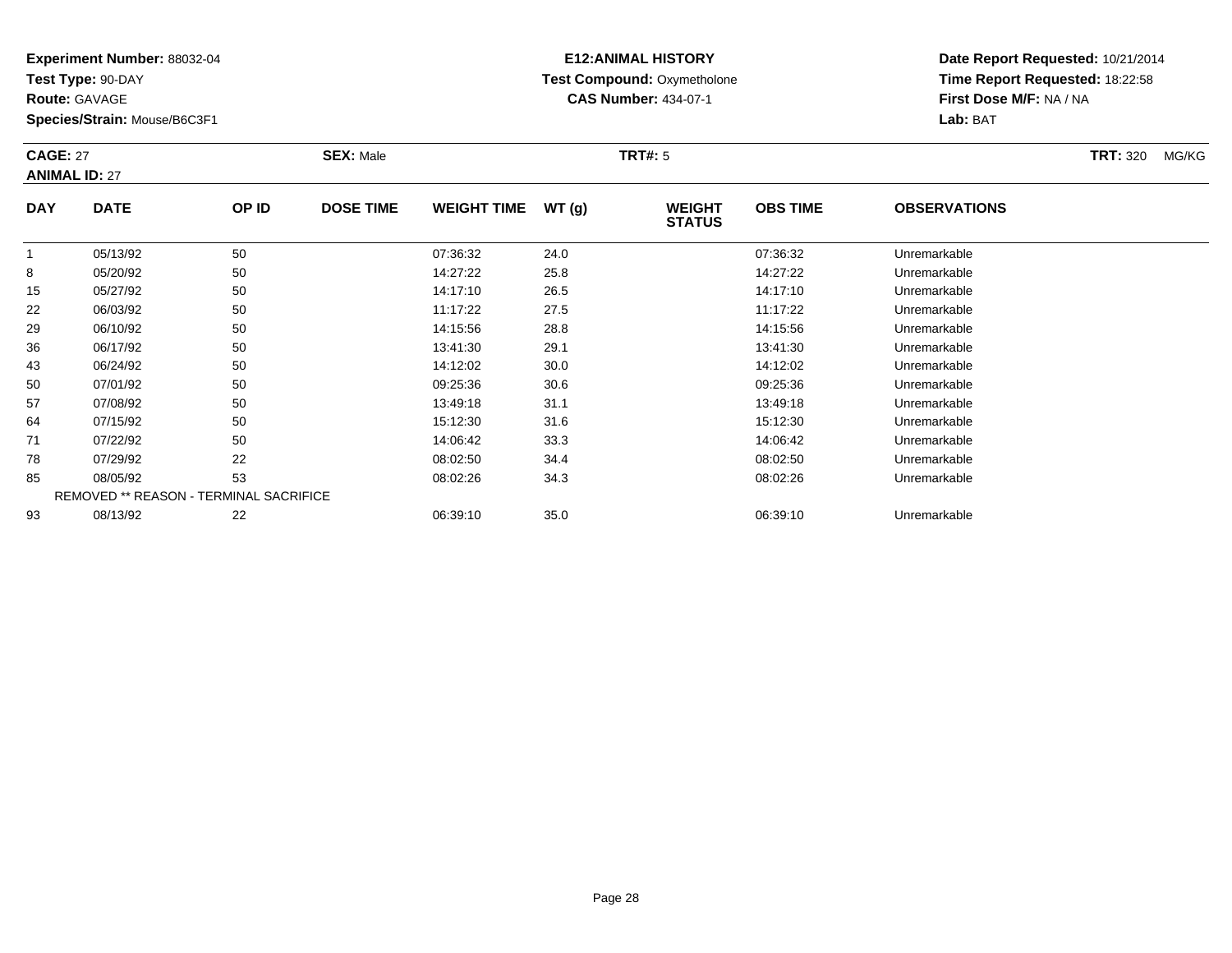**Test Type:** 90-DAY

**Route:** GAVAGE

**Species/Strain:** Mouse/B6C3F1

# **E12:ANIMAL HISTORY Test Compound:** Oxymetholone**CAS Number:** 434-07-1

| <b>CAGE: 28</b><br><b>ANIMAL ID: 28</b> |             |       | <b>SEX: Male</b> |                    |       |                                | <b>TRT#: 5</b>  |                      |  |  |
|-----------------------------------------|-------------|-------|------------------|--------------------|-------|--------------------------------|-----------------|----------------------|--|--|
| <b>DAY</b>                              | <b>DATE</b> | OP ID | <b>DOSE TIME</b> | <b>WEIGHT TIME</b> | WT(g) | <b>WEIGHT</b><br><b>STATUS</b> | <b>OBS TIME</b> | <b>OBSERVATIONS</b>  |  |  |
|                                         | 05/13/92    | 50    |                  | 07:36:56           | 25.1  |                                | 07:36:56        | Unremarkable         |  |  |
| 8                                       | 05/20/92    | 50    |                  | 14.27.42           | 252   |                                | 14.27.42        | <u>Linremarkahle</u> |  |  |

|    | 05/13/92 | 50                                            | 07:36:56 | 25.1 | 07:36:56 | Unremarkable |  |
|----|----------|-----------------------------------------------|----------|------|----------|--------------|--|
| 8  | 05/20/92 | 50                                            | 14:27:42 | 25.2 | 14:27:42 | Unremarkable |  |
| 15 | 05/27/92 | 50                                            | 14:17:32 | 26.8 | 14:17:32 | Unremarkable |  |
| 22 | 06/03/92 | 50                                            | 11:15:52 | 27.6 | 11:15:52 | Unremarkable |  |
| 29 | 06/10/92 | 50                                            | 14:14:14 | 28.2 | 14:14:14 | Unremarkable |  |
| 36 | 06/17/92 | 50                                            | 13:41:50 | 28.5 | 13:41:50 | Unremarkable |  |
| 43 | 06/24/92 | 50                                            | 14:12:20 | 29.6 | 14:12:20 | Unremarkable |  |
| 50 | 07/01/92 | 50                                            | 09:25:56 | 31.2 | 09:25:56 | Unremarkable |  |
| 57 | 07/08/92 | 50                                            | 13:49:38 | 33.2 | 13:49:38 | Unremarkable |  |
| 64 | 07/15/92 | 50                                            | 15:12:52 | 34.2 | 15:12:52 | Unremarkable |  |
| 71 | 07/22/92 | 50                                            | 14:07:02 | 34.8 | 14:07:02 | Unremarkable |  |
| 78 | 07/29/92 | 22                                            | 08:03:12 | 35.6 | 08:03:12 | Unremarkable |  |
| 85 | 08/05/92 | 53                                            | 08:02:52 | 35.7 | 08:02:52 | Unremarkable |  |
|    |          | <b>REMOVED ** REASON - TERMINAL SACRIFICE</b> |          |      |          |              |  |
| 93 | 08/13/92 | 22                                            | 06:39:56 | 36.1 | 06:39:56 | Unremarkable |  |
|    |          |                                               |          |      |          |              |  |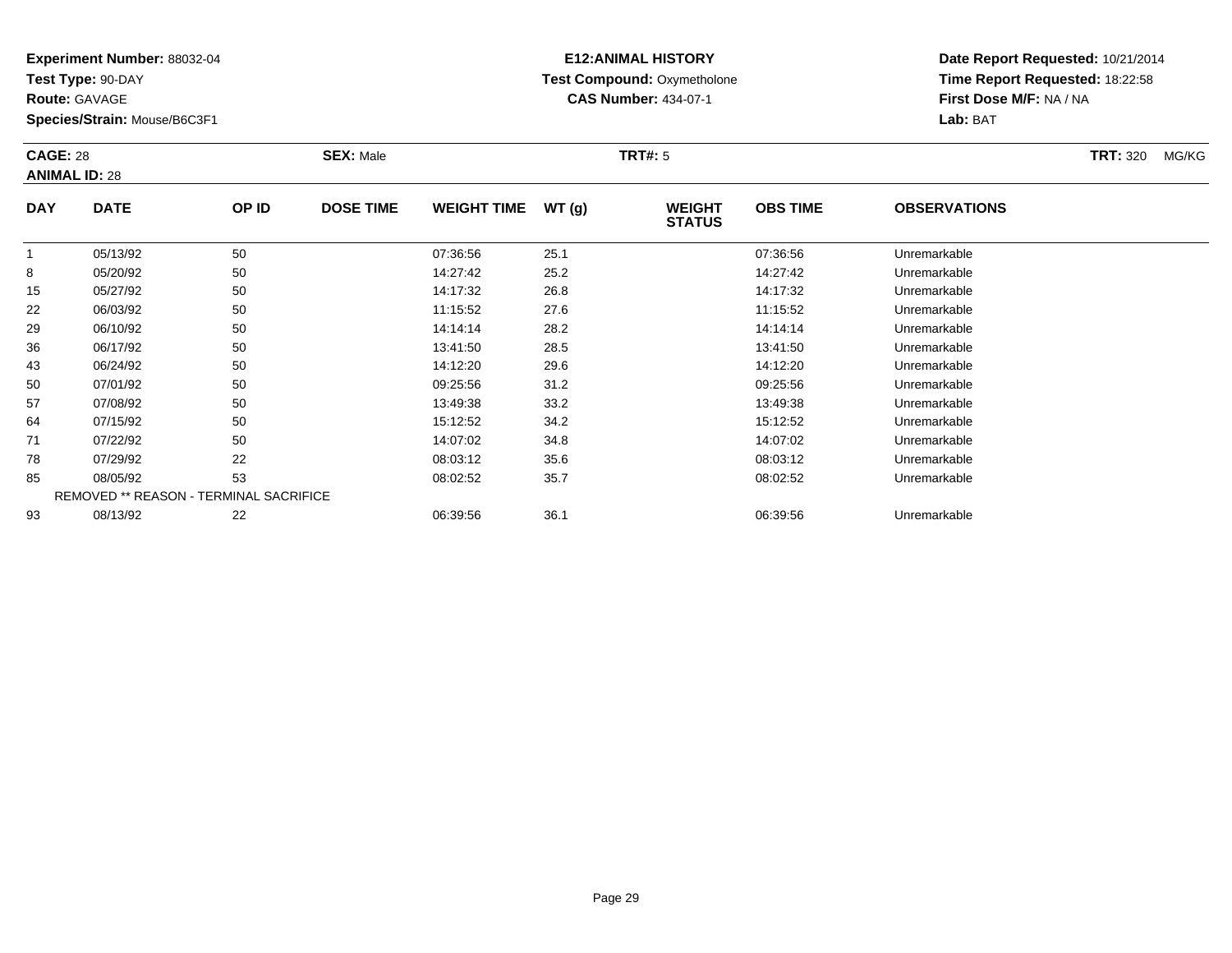**Test Type:** 90-DAY

**Route:** GAVAGE

43

50

57

64

71

78

85

93

**Species/Strain:** Mouse/B6C3F1

REMOVED \*\* REASON - TERMINAL SACRIFICE

### **E12:ANIMAL HISTORY Test Compound:** Oxymetholone**CAS Number:** 434-07-1

**Date Report Requested:** 10/21/2014**Time Report Requested:** 18:22:58**First Dose M/F:** NA / NA**Lab:** BAT

#### **CAGE:** 29 **SEX:** Male **TRT#:** <sup>5</sup> **TRT:** 320 MG/KG**ANIMAL ID:** 29**DAY DATE OP IDDOSE TIME WEIGHT TIME WT** (g) **STATUSOBS TIME OBSERVATIONS** 1 05/13/92 <sup>50</sup> 07:37:20 26.2 07:37:20 Unremarkable 88 05/20/92 50 50 14:28:04 26.3 14:28:04 15/20 14:28:04 15/20 14:28:04 15/20 15/20 15/20 15/20 16 15 05/27/92 <sup>50</sup> 14:17:54 27.9 14:17:54 Unremarkable 22 06/03/92 <sup>50</sup> 11:16:12 29.3 11:16:12 Unremarkable 29 06/10/92 <sup>50</sup> 14:14:40 30.1 14:14:40 Unremarkable 3606/17/92 <sup>50</sup> 13:39:56 31.6 13:39:56 Unremarkable

06/24/92 <sup>50</sup> 14:11:04 32.5 14:11:04 Unremarkable

07/01/92 <sup>50</sup> 09:26:18 34.9 09:26:18 Unremarkable

07/08/92 <sup>50</sup> 13:49:58 35.5 13:49:58 Unremarkable

07/15/92 <sup>50</sup> 15:13:12 36.3 15:13:12 Unremarkable

1 07/22/92 50 50 14:07:22 37.1 14:07:22 150

07/29/92 <sup>22</sup> 08:03:32 38.2 08:03:32 Unremarkable

08/05/92 <sup>53</sup> 08:03:16 39.5 08:03:16 Unremarkable

08/13/92 <sup>22</sup> 06:40:42 40.0 06:40:42 Unremarkable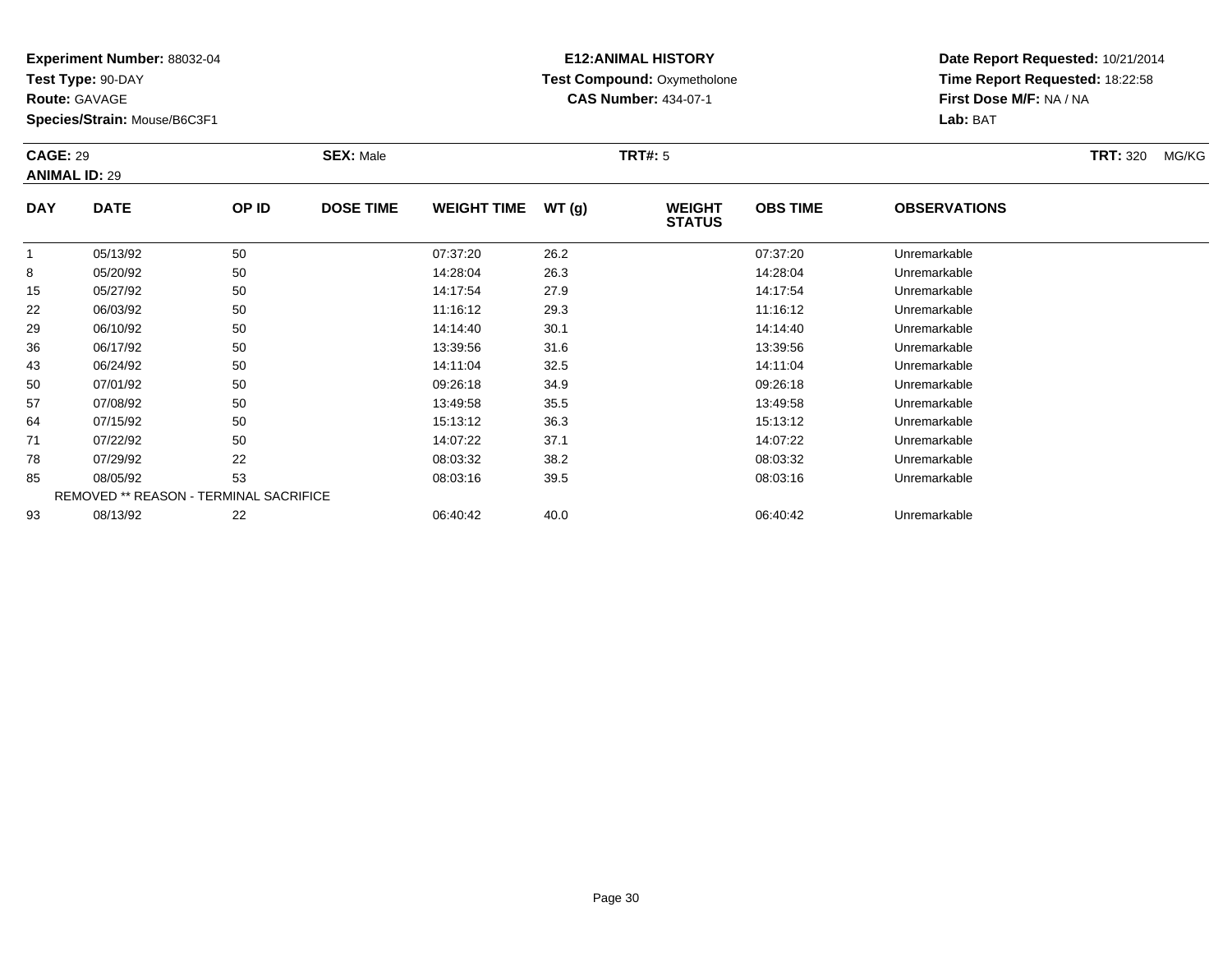**Test Type:** 90-DAY

**Route:** GAVAGE

**Species/Strain:** Mouse/B6C3F1

# **E12:ANIMAL HISTORY Test Compound:** Oxymetholone**CAS Number:** 434-07-1

**Date Report Requested:** 10/21/2014**Time Report Requested:** 18:22:58**First Dose M/F:** NA / NA**Lab:** BAT

#### **CAGE:** 30 **SEX:** Male **TRT#:** <sup>5</sup> **TRT:** 320 MG/KG**ANIMAL ID:** 30**DAY DATE OP IDDOSE TIME WEIGHT TIME WT** (g) **STATUSOBS TIME OBSERVATIONS** 1 05/13/92 <sup>50</sup> 07:37:46 26.5 07:37:46 Unremarkable 8 05/20/92 <sup>50</sup> 14:28:28 26.5 14:28:28 Unremarkable 15 05/27/92 <sup>50</sup> 14:18:16 27.9 14:18:16 Unremarkable 22 06/03/92 <sup>50</sup> 11:16:34 29.3 11:16:34 Unremarkable 2906/10/92 <sup>50</sup> 14:15:04 29.5 14:15:04 Unremarkable

| 15 | 05/27/92                                      | 50 | 14:18:16 | 27.9 | 14:18:16 | Unremarkable |
|----|-----------------------------------------------|----|----------|------|----------|--------------|
| 22 | 06/03/92                                      | 50 | 11:16:34 | 29.3 | 11:16:34 | Unremarkable |
| 29 | 06/10/92                                      | 50 | 14:15:04 | 29.5 | 14:15:04 | Unremarkable |
| 36 | 06/17/92                                      | 50 | 13:40:18 | 30.6 | 13:40:18 | Unremarkable |
| 43 | 06/24/92                                      | 50 | 14:11:26 | 31.4 | 14:11:26 | Unremarkable |
| 50 | 07/01/92                                      | 50 | 09:24:54 | 33.5 | 09:24:54 | Unremarkable |
| 57 | 07/08/92                                      | 50 | 13:48:34 | 34.5 | 13:48:34 | Unremarkable |
| 64 | 07/15/92                                      | 50 | 15:13:30 | 35.7 | 15:13:30 | Unremarkable |
| 71 | 07/22/92                                      | 50 | 14:07:44 | 36.4 | 14:07:44 | Unremarkable |
| 78 | 07/29/92                                      | 22 | 08:03:50 | 37.8 | 08:03:50 | Unremarkable |
| 85 | 08/05/92                                      | 53 | 08:03:42 | 39.3 | 08:03:42 | Unremarkable |
|    | <b>REMOVED ** REASON - TERMINAL SACRIFICE</b> |    |          |      |          |              |
| 93 | 08/13/92                                      | 22 | 06:41:24 | 40.1 | 06:41:24 | Unremarkable |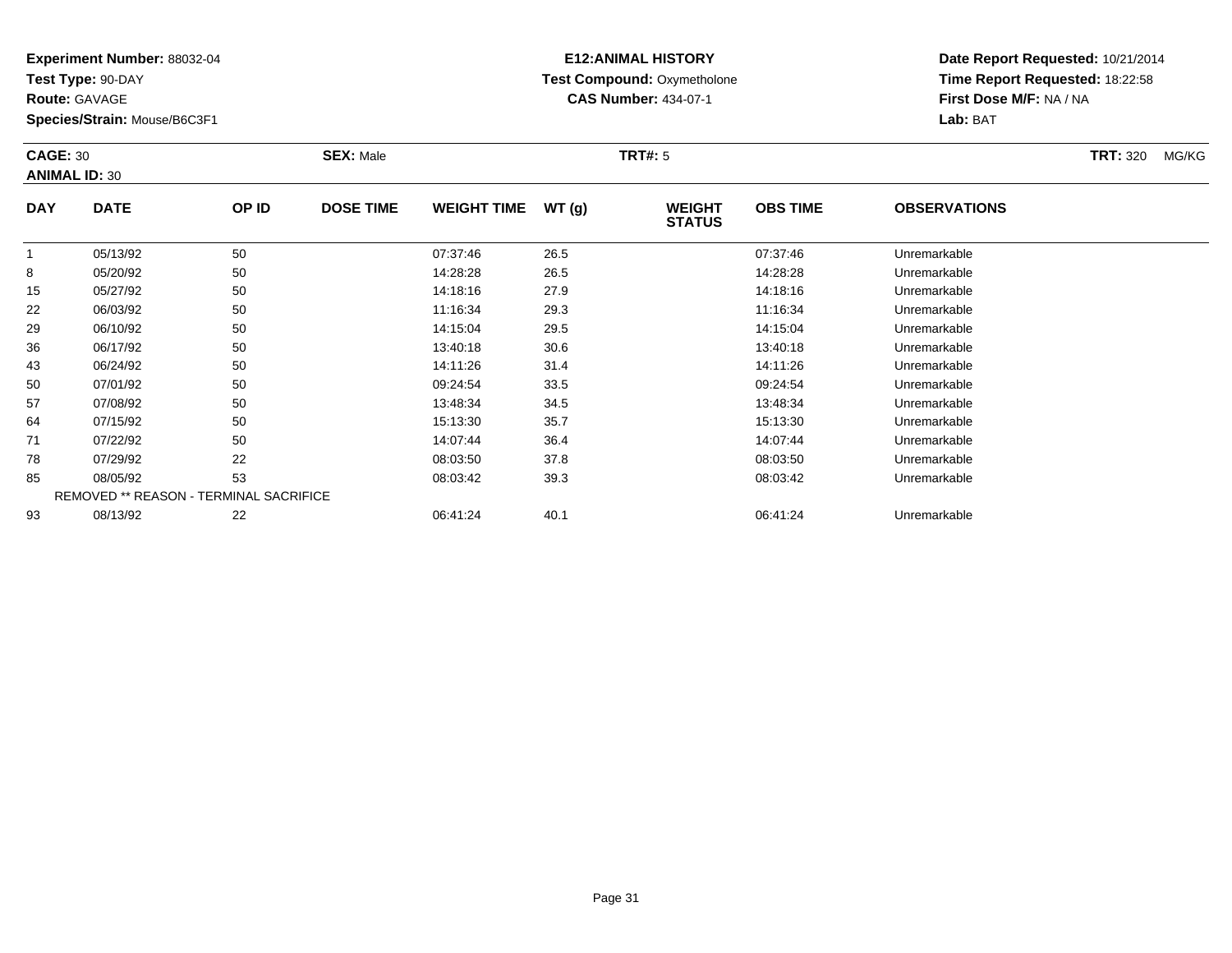**Test Type:** 90-DAY

**Route:** GAVAGE

**Species/Strain:** Mouse/B6C3F1

# **E12:ANIMAL HISTORY Test Compound:** Oxymetholone**CAS Number:** 434-07-1

| <b>CAGE: 31</b><br><b>ANIMAL ID: 31</b> |             | <b>SEX: Male</b> |                  |                    | <b>TRT#: 7</b> |                                |                 | <b>TRT: 630</b>     | MG/KG |  |
|-----------------------------------------|-------------|------------------|------------------|--------------------|----------------|--------------------------------|-----------------|---------------------|-------|--|
| <b>DAY</b>                              | <b>DATE</b> | OP ID            | <b>DOSE TIME</b> | <b>WEIGHT TIME</b> | WT(g)          | <b>WEIGHT</b><br><b>STATUS</b> | <b>OBS TIME</b> | <b>OBSERVATIONS</b> |       |  |

|    | 05/13/92 | 50                                     | 07:27:30 | 25.6 | 07:27:30 | Unremarkable |  |
|----|----------|----------------------------------------|----------|------|----------|--------------|--|
| 8  | 05/20/92 | 50                                     | 14:22:04 | 25.9 | 14:22:04 | Unremarkable |  |
| 15 | 05/27/92 | 50                                     | 14:36:52 | 26.8 | 14:36:52 | Unremarkable |  |
| 22 | 06/03/92 | 50                                     | 11:10:10 | 28.6 | 11:10:10 | Unremarkable |  |
| 29 | 06/10/92 | 50                                     | 14:34:18 | 29.7 | 14:34:18 | Unremarkable |  |
| 36 | 06/17/92 | 50                                     | 13:58:44 | 31.4 | 13:58:44 | Unremarkable |  |
| 43 | 06/24/92 | 50                                     | 14:28:38 | 32.5 | 14:28:38 | Unremarkable |  |
| 50 | 07/01/92 | 50                                     | 09:19:34 | 35.3 | 09:19:34 | Unremarkable |  |
| 57 | 07/08/92 | 50                                     | 14:06:40 | 36.4 | 14:06:40 | Unremarkable |  |
| 64 | 07/15/92 | 50                                     | 15:05:46 | 38.2 | 15:05:46 | Unremarkable |  |
| 71 | 07/22/92 | 50                                     | 14:22:34 | 39.7 | 14:22:34 | Unremarkable |  |
| 78 | 07/29/92 | 22                                     | 08:10:14 | 40.9 | 08:10:14 | Unremarkable |  |
| 85 | 08/05/92 | 53                                     | 07:57:18 | 41.2 | 07:57:18 | Unremarkable |  |
|    |          | REMOVED ** REASON - TERMINAL SACRIFICE |          |      |          |              |  |
| 93 | 08/13/92 | 22                                     | 06:45:16 | 42.0 | 06:45:16 | Unremarkable |  |
|    |          |                                        |          |      |          |              |  |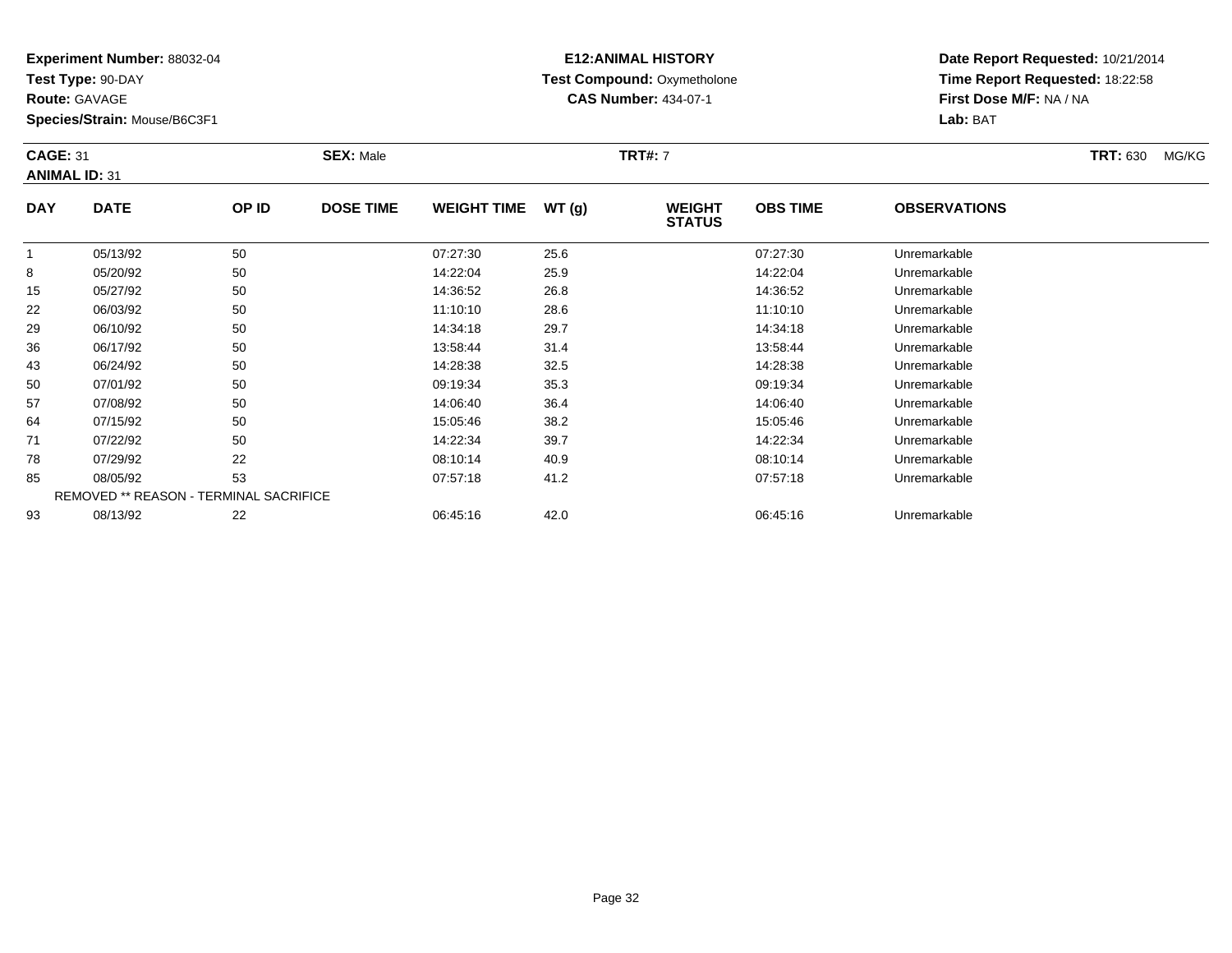**Test Type:** 90-DAY

**Route:** GAVAGE

**Species/Strain:** Mouse/B6C3F1

# **E12:ANIMAL HISTORY Test Compound:** Oxymetholone**CAS Number:** 434-07-1

**Date Report Requested:** 10/21/2014**Time Report Requested:** 18:22:58**First Dose M/F:** NA / NA**Lab:** BAT

#### **CAGE:** 32 **SEX:** Male **TRT#:** <sup>7</sup> **TRT:** 630 MG/KG**ANIMAL ID:** 32**DAY DATE OP IDDOSE TIME WEIGHT TIME WT** (g) **WEIGHT<br>STATUS OBS TIMEOBSERVATIONS**

|    |          |                                               |          |      | 31A1U3   |              |  |
|----|----------|-----------------------------------------------|----------|------|----------|--------------|--|
|    | 05/13/92 | 50                                            | 07:27:56 | 26.5 | 07:27:56 | Unremarkable |  |
| 8  | 05/20/92 | 50                                            | 14:20:34 | 26.4 | 14:20:34 | Unremarkable |  |
| 15 | 05/27/92 | 50                                            | 14:35:04 | 28.1 | 14:35:04 | Unremarkable |  |
| 22 | 06/03/92 | 50                                            | 11:10:30 | 29.2 | 11:10:30 | Unremarkable |  |
| 29 | 06/10/92 | 50                                            | 14:34:38 | 30.1 | 14:34:38 | Unremarkable |  |
| 36 | 06/17/92 | 50                                            | 13:59:04 | 30.8 | 13:59:04 | Unremarkable |  |
| 43 | 06/24/92 | 50                                            | 14:28:58 | 31.1 | 14:28:58 | Unremarkable |  |
| 50 | 07/01/92 | 50                                            | 09:20:16 | 33.1 | 09:20:16 | Unremarkable |  |
| 57 | 07/08/92 | 50                                            | 14:06:58 | 34.5 | 14:06:58 | Unremarkable |  |
| 64 | 07/15/92 | 50                                            | 15:06:08 | 36.1 | 15:06:08 | Unremarkable |  |
| 71 | 07/22/92 | 50                                            | 14:22:56 | 37.0 | 14:22:56 | Unremarkable |  |
| 78 | 07/29/92 | 22                                            | 08:08:52 | 38.6 | 08:08:52 | Unremarkable |  |
| 85 | 08/05/92 | 53                                            | 07:55:30 | 38.8 | 07:55:30 | Unremarkable |  |
|    |          | <b>REMOVED ** REASON - TERMINAL SACRIFICE</b> |          |      |          |              |  |
| 93 | 08/13/92 | 22                                            | 06:45:56 | 39.8 | 06:45:56 | Unremarkable |  |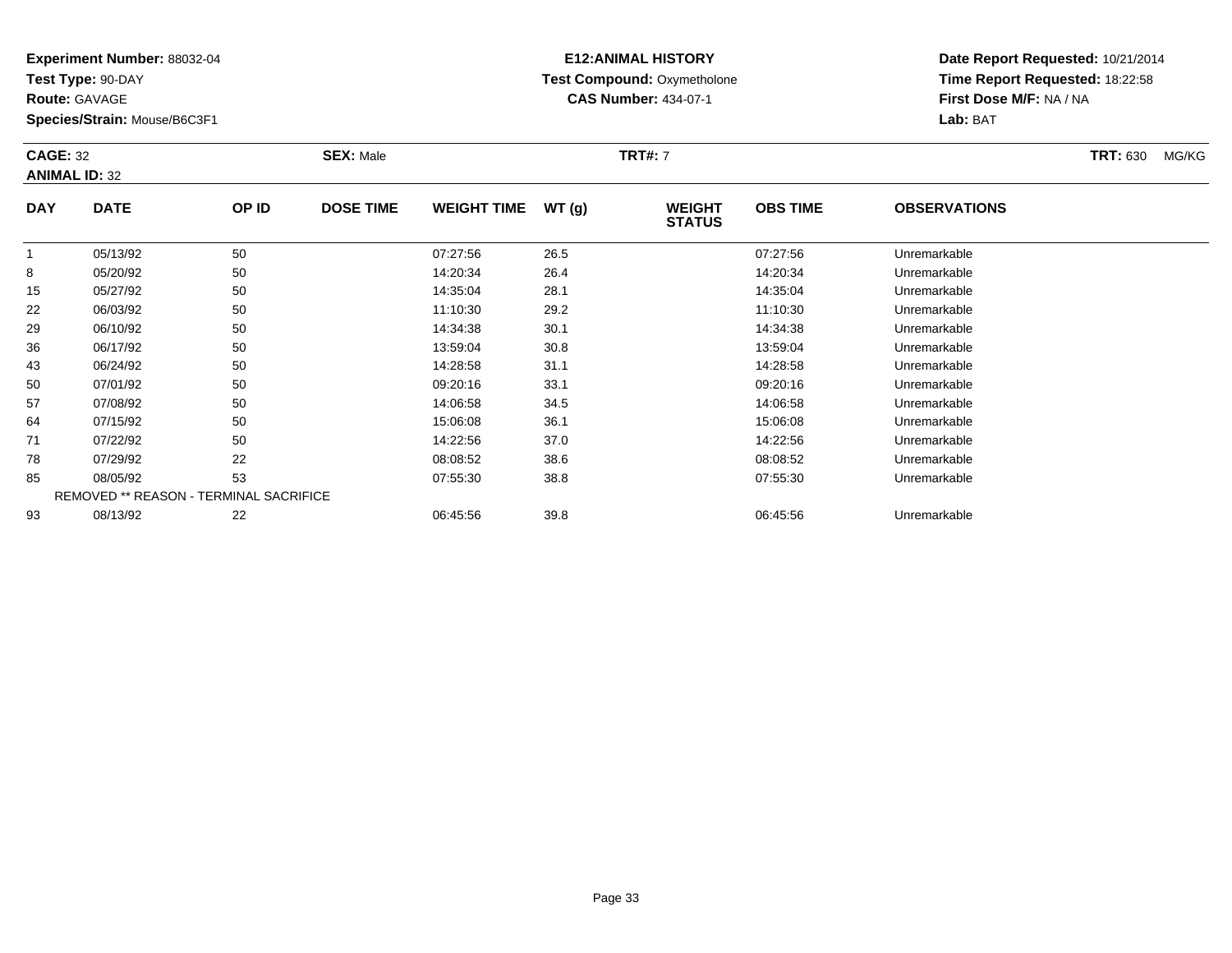**Test Type:** 90-DAY

**Route:** GAVAGE

36

43

50

57

64

71

78

85

93

**Species/Strain:** Mouse/B6C3F1

### **E12:ANIMAL HISTORY Test Compound:** Oxymetholone**CAS Number:** 434-07-1

**Date Report Requested:** 10/21/2014**Time Report Requested:** 18:22:58**First Dose M/F:** NA / NA**Lab:** BAT

| <b>CAGE: 33</b> | <b>ANIMAL ID: 33</b> |       | <b>SEX: Male</b> |                    |       | <b>TRT#: 7</b>                 |                 |                     | <b>TRT: 630</b> | MG/KG |
|-----------------|----------------------|-------|------------------|--------------------|-------|--------------------------------|-----------------|---------------------|-----------------|-------|
| <b>DAY</b>      | <b>DATE</b>          | OP ID | <b>DOSE TIME</b> | <b>WEIGHT TIME</b> | WT(g) | <b>WEIGHT</b><br><b>STATUS</b> | <b>OBS TIME</b> | <b>OBSERVATIONS</b> |                 |       |
|                 | 05/13/92             | 50    |                  | 07:28:20           | 24.6  |                                | 07:28:20        | Unremarkable        |                 |       |
| 8               | 05/20/92             | 50    |                  | 14:20:56           | 25.9  |                                | 14:20:56        | Unremarkable        |                 |       |
| 15              | 05/27/92             | 50    |                  | 14:35:26           | 27.2  |                                | 14:35:26        | Unremarkable        |                 |       |
| 22              | 06/03/92             | 50    |                  | 11:08:58           | 28.2  |                                | 11:08:58        | Unremarkable        |                 |       |
| 29              | 06/10/92             | 50    |                  | 14:33:08           | 30.0  |                                | 14:33:08        | Unremarkable        |                 |       |

|   | 07/08/92 | 50                                            | 14:07:16 | 36.7 | 14:07:16 | <b>Unremarkable</b> |
|---|----------|-----------------------------------------------|----------|------|----------|---------------------|
| 4 | 07/15/92 | 50                                            | 15:06:28 | 37.8 | 15:06:28 | Unremarkable        |
|   | 07/22/92 | 50                                            | 14:23:18 | 38.8 | 14:23:18 | Unremarkable        |
|   | 07/29/92 | 22                                            | 08:09:12 | 40.2 | 08:09:12 | Unremarkable        |
|   | 08/05/92 | 53                                            | 07:55:56 | 39.7 | 07:55:56 | Unremarkable        |
|   |          | <b>REMOVED ** REASON - TERMINAL SACRIFICE</b> |          |      |          |                     |
|   | 08/13/92 | 22                                            | 06:46:32 | 42.0 | 06:46:32 | Unremarkable        |
|   |          |                                               |          |      |          |                     |

06/17/92 <sup>50</sup> 13:59:24 31.7 13:59:24 Unremarkable

06/24/92 <sup>50</sup> 14:29:24 32.8 14:29:24 Unremarkable

0 07/01/92 50 50 09:20:34 34.8 09:20:34 09:20:34 Dhremarkable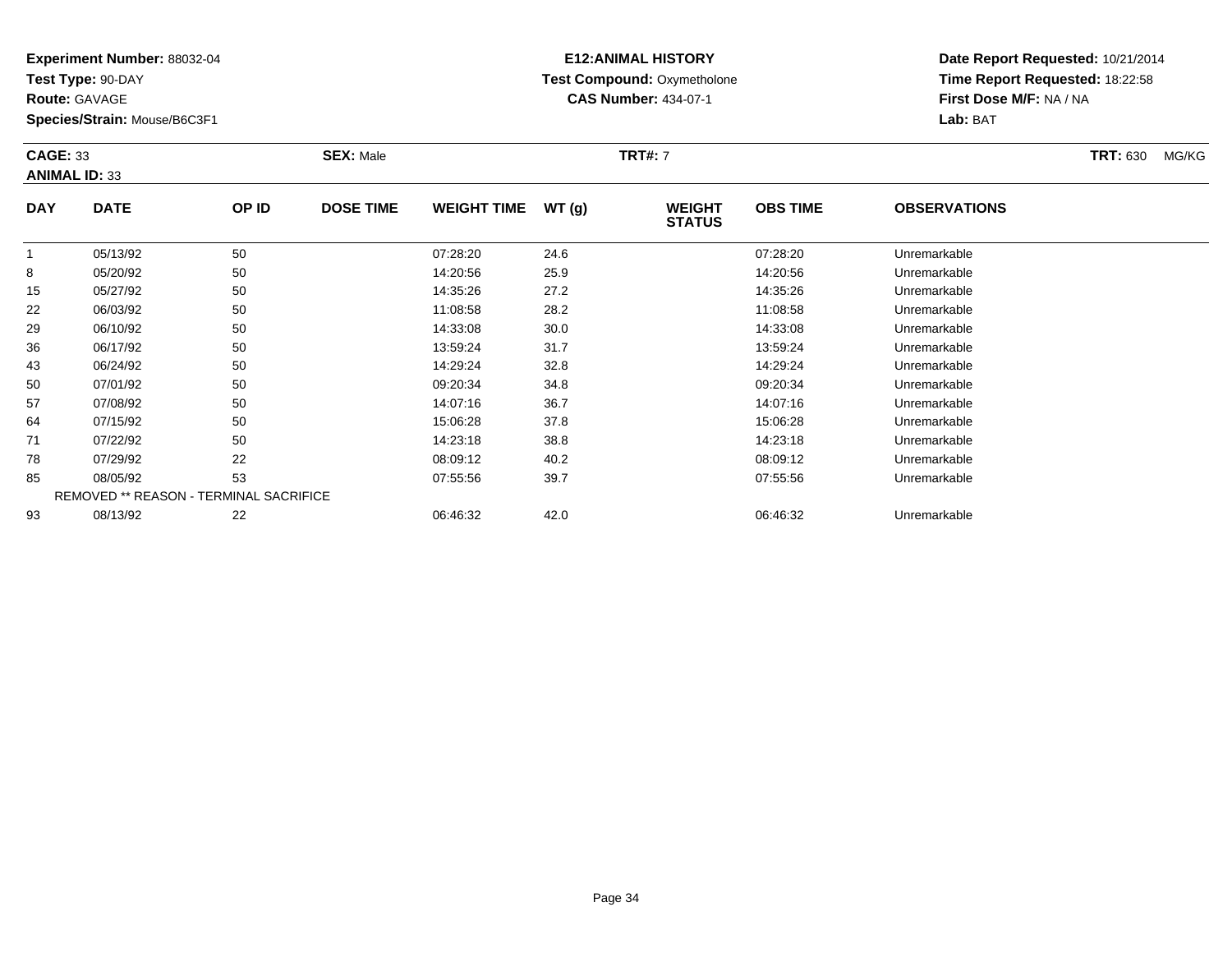**Test Type:** 90-DAY

**Route:** GAVAGE

**Species/Strain:** Mouse/B6C3F1

# **E12:ANIMAL HISTORY Test Compound:** Oxymetholone**CAS Number:** 434-07-1

| <b>CAGE: 34</b><br><b>ANIMAL ID: 34</b> |             |       | <b>SEX: Male</b> |                    | <b>TRT#: 7</b> | <b>TRT: 630</b>                | MG/KG           |                     |  |  |
|-----------------------------------------|-------------|-------|------------------|--------------------|----------------|--------------------------------|-----------------|---------------------|--|--|
| <b>DAY</b>                              | <b>DATE</b> | OP ID | <b>DOSE TIME</b> | <b>WEIGHT TIME</b> | WT(g)          | <b>WEIGHT</b><br><b>STATUS</b> | <b>OBS TIME</b> | <b>OBSERVATIONS</b> |  |  |
|                                         | 05/13/92    | 50    |                  | 07:28:46           | 26.2           |                                | 07:28:46        | Unremarkable        |  |  |
| 8                                       | 05/20/92    | 50    |                  | 14:21:20           | 26.7           |                                | 14:21:20        | Unremarkable        |  |  |
| 15                                      | 05/27/92    | 50    |                  | 14:35:50           | 28.4           |                                | 14:35:50        | Unremarkable        |  |  |
| 22                                      | 06/03/92    | 50    |                  | 11:09:20           | 30.3           |                                | 11:09:20        | Unremarkable        |  |  |
|                                         |             |       |                  |                    |                |                                |                 |                     |  |  |

| 8                                             | 05/20/92 | 50 | 14:21:20 | 26.7 | 14:21:20 | Unremarkable |  |  |
|-----------------------------------------------|----------|----|----------|------|----------|--------------|--|--|
| 15                                            | 05/27/92 | 50 | 14:35:50 | 28.4 | 14:35:50 | Unremarkable |  |  |
| 22                                            | 06/03/92 | 50 | 11:09:20 | 30.3 | 11:09:20 | Unremarkable |  |  |
| 29                                            | 06/10/92 | 50 | 14:33:30 | 30.8 | 14:33:30 | Unremarkable |  |  |
| 36                                            | 06/17/92 | 50 | 13:57:56 | 32.2 | 13:57:56 | Unremarkable |  |  |
| 43                                            | 06/24/92 | 50 | 14:27:52 | 33.7 | 14:27:52 | Unremarkable |  |  |
| 50                                            | 07/01/92 | 50 | 09:20:54 | 35.5 | 09:20:54 | Unremarkable |  |  |
| 57                                            | 07/08/92 | 50 | 14:07:34 | 35.3 | 14:07:34 | Unremarkable |  |  |
| 64                                            | 07/15/92 | 50 | 15:06:46 | 36.7 | 15:06:46 | Unremarkable |  |  |
| 71                                            | 07/22/92 | 50 | 14:23:36 | 38.0 | 14:23:36 | Unremarkable |  |  |
| 78                                            | 07/29/92 | 22 | 08:09:30 | 38.4 | 08:09:30 | Unremarkable |  |  |
| 85                                            | 08/05/92 | 53 | 07:56:22 | 37.7 | 07:56:22 | Unremarkable |  |  |
| <b>REMOVED ** REASON - TERMINAL SACRIFICE</b> |          |    |          |      |          |              |  |  |
| 93                                            | 08/13/92 | 22 | 06:47:14 | 40.4 | 06:47:14 | Unremarkable |  |  |
|                                               |          |    |          |      |          |              |  |  |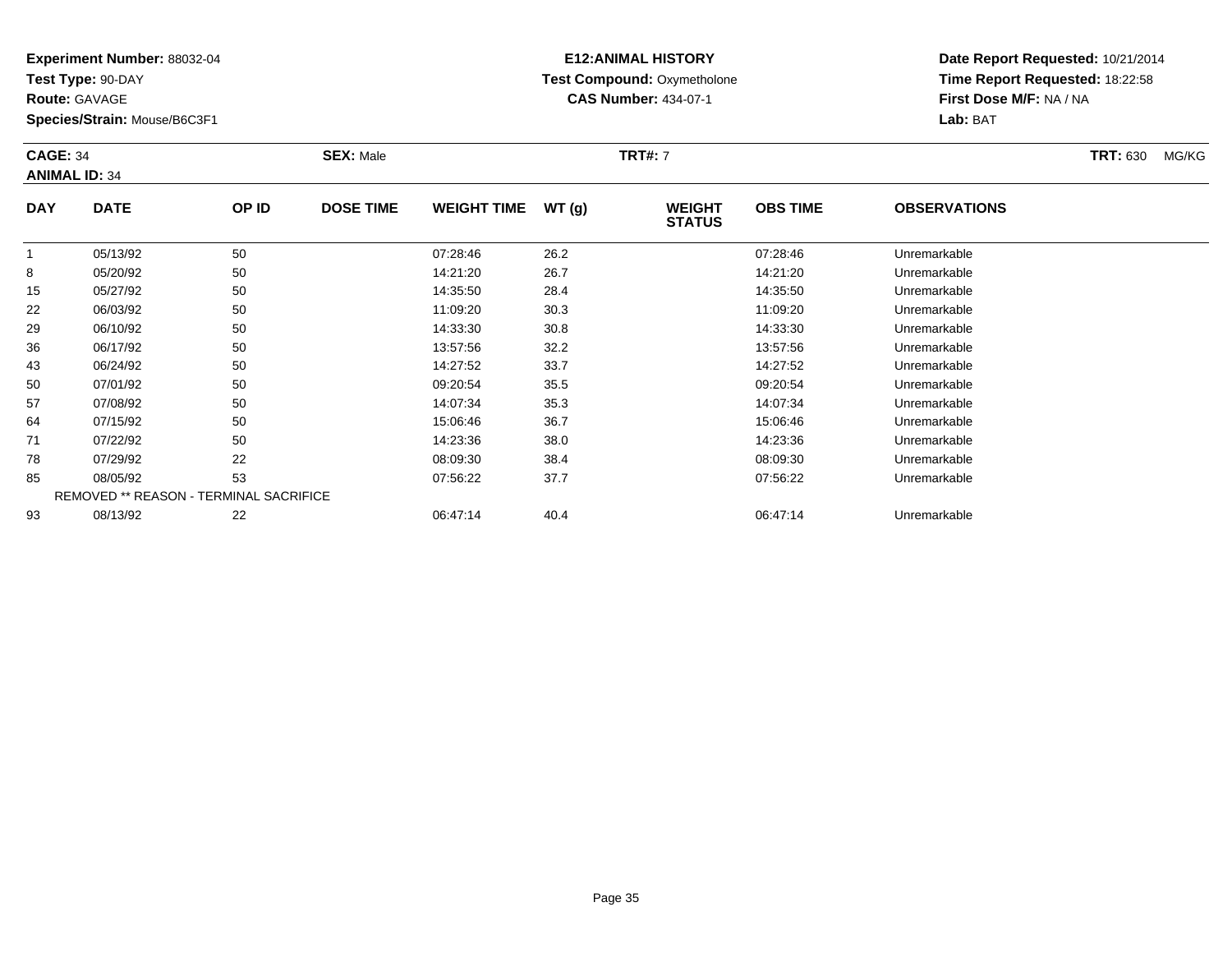**Test Type:** 90-DAY

**Route:** GAVAGE

**Species/Strain:** Mouse/B6C3F1

# **E12:ANIMAL HISTORY Test Compound:** Oxymetholone**CAS Number:** 434-07-1

| <b>CAGE: 35</b><br><b>ANIMAL ID: 35</b> |             |       | <b>SEX: Male</b> |                    |       | <b>TRT#: 7</b>                 |                 |                     | <b>TRT: 630</b><br>MG/KG |
|-----------------------------------------|-------------|-------|------------------|--------------------|-------|--------------------------------|-----------------|---------------------|--------------------------|
| <b>DAY</b>                              | <b>DATE</b> | OP ID | <b>DOSE TIME</b> | <b>WEIGHT TIME</b> | WT(g) | <b>WEIGHT</b><br><b>STATUS</b> | <b>OBS TIME</b> | <b>OBSERVATIONS</b> |                          |
|                                         | 05/13/92    | 50    |                  | 07:29:18           | 26.2  |                                | 07:29:18        | Unremarkable        |                          |
| 8                                       | 05/20/92    | 50    |                  | 14:21:42           | 26.8  |                                | 14:21:42        | Unremarkable        |                          |
| 15                                      | 05/27/92    | 50    |                  | 14:36:30           | 27.8  |                                | 14:36:30        | Unremarkable        |                          |

|    | U3/ 13/92 | ວບ                                            | 01.29.10 | ZO.Z | 01.29.10 | UNTERNAME    |  |
|----|-----------|-----------------------------------------------|----------|------|----------|--------------|--|
| 8  | 05/20/92  | 50                                            | 14:21:42 | 26.8 | 14:21:42 | Unremarkable |  |
| 15 | 05/27/92  | 50                                            | 14:36:30 | 27.8 | 14:36:30 | Unremarkable |  |
| 22 | 06/03/92  | 50                                            | 11:09:46 | 29.4 | 11:09:46 | Unremarkable |  |
| 29 | 06/10/92  | 50                                            | 14:33:52 | 29.8 | 14:33:52 | Unremarkable |  |
| 36 | 06/17/92  | 50                                            | 13:58:22 | 31.3 | 13:58:22 | Unremarkable |  |
| 43 | 06/24/92  | 50                                            | 14:28:16 | 33.0 | 14:28:16 | Unremarkable |  |
| 50 | 07/01/92  | 50                                            | 09:19:12 | 34.6 | 09:19:12 | Unremarkable |  |
| 57 | 07/08/92  | 50                                            | 14:06:20 | 36.4 | 14:06:20 | Unremarkable |  |
| 64 | 07/15/92  | 50                                            | 15:07:12 | 37.0 | 15:07:12 | Unremarkable |  |
| 71 | 07/22/92  | 50                                            | 14:23:56 | 38.2 | 14:23:56 | Unremarkable |  |
| 78 | 07/29/92  | 22                                            | 08:09:52 | 40.5 | 08:09:52 | Unremarkable |  |
| 85 | 08/05/92  | 53                                            | 07:56:52 | 40.9 | 07:56:52 | Unremarkable |  |
|    |           | <b>REMOVED ** REASON - TERMINAL SACRIFICE</b> |          |      |          |              |  |
| 93 | 08/13/92  | 22                                            | 06:47:54 | 41.7 | 06:47:54 | Unremarkable |  |
|    |           |                                               |          |      |          |              |  |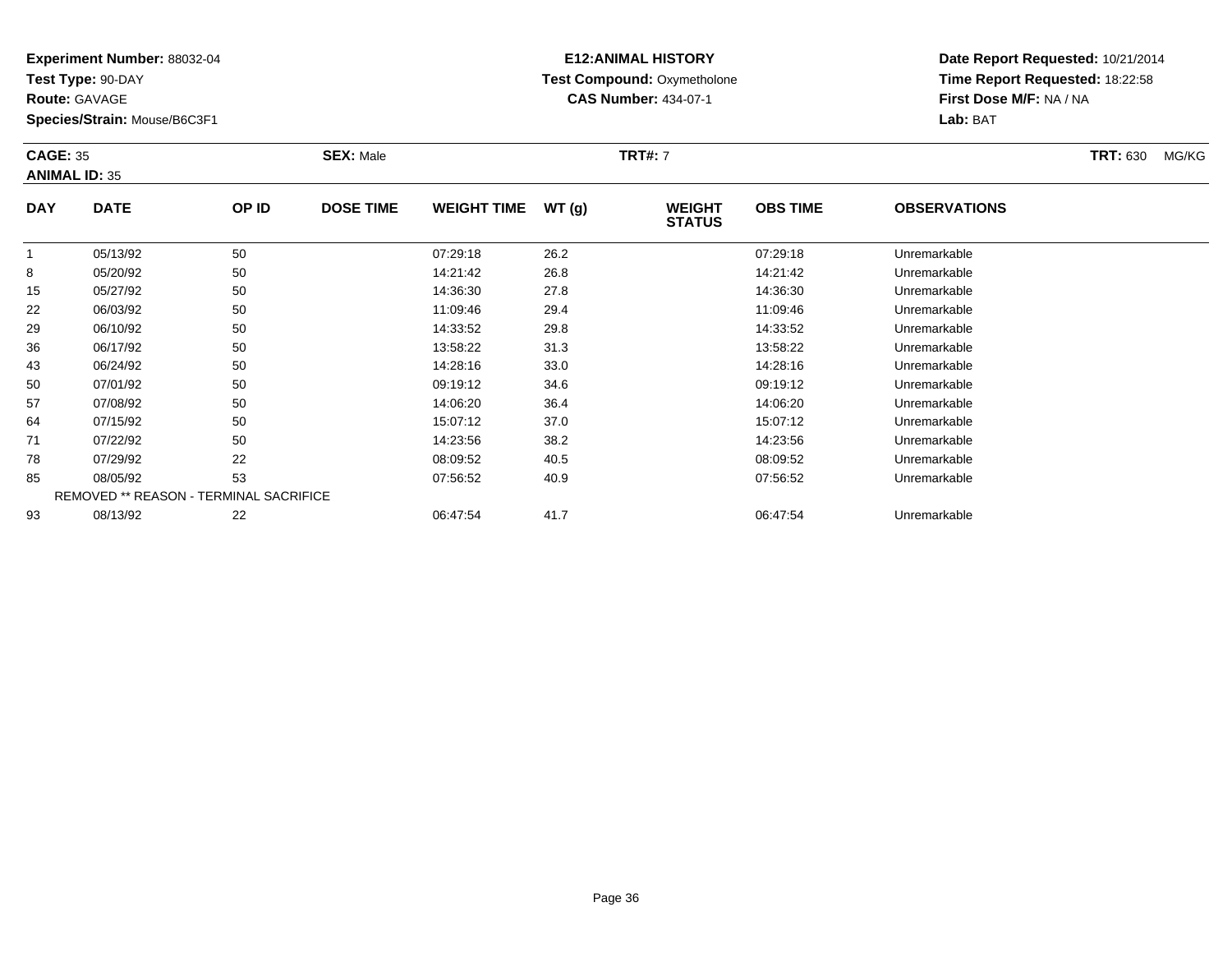**Test Type:** 90-DAY

**Route:** GAVAGE

50

57

64

71

78

85

93

**Species/Strain:** Mouse/B6C3F1

REMOVED \*\* REASON - TERMINAL SACRIFICE

## **E12:ANIMAL HISTORY Test Compound:** Oxymetholone**CAS Number:** 434-07-1

**Date Report Requested:** 10/21/2014**Time Report Requested:** 18:22:58**First Dose M/F:** NA / NA**Lab:** BAT

| <b>CAGE: 36</b> | <b>ANIMAL ID: 36</b> | <b>SEX: Male</b> |                  |                    |       | <b>TRT#: 7</b>                 |                 | <b>TRT: 630</b><br>MG/KG |  |
|-----------------|----------------------|------------------|------------------|--------------------|-------|--------------------------------|-----------------|--------------------------|--|
| <b>DAY</b>      | <b>DATE</b>          | OP ID            | <b>DOSE TIME</b> | <b>WEIGHT TIME</b> | WT(g) | <b>WEIGHT</b><br><b>STATUS</b> | <b>OBS TIME</b> | <b>OBSERVATIONS</b>      |  |
|                 | 05/13/92             | 50               |                  | 07:24:50           | 24.4  |                                | 07:24:50        | Unremarkable             |  |
| 8               | 05/20/92             | 50               |                  | 14:20:08           | 24.8  |                                | 14:20:08        | Unremarkable             |  |
| 15              | 05/27/92             | 50               |                  | 14:34:42           | 26.5  |                                | 14:34:42        | Unremarkable             |  |
| 22              | 06/03/92             | 50               |                  | 11:08:14           | 27.4  |                                | 11:08:14        | Unremarkable             |  |
| 29              | 06/10/92             | 50               |                  | 14:32:20           | 28.8  |                                | 14:32:20        | Unremarkable             |  |
| 36              | 06/17/92             | 50               |                  | 13:56:50           | 30.6  |                                | 13:56:50        | Unremarkable             |  |
| 43              | 06/24/92             | 50               |                  | 14:26:44           | 31.9  |                                | 14:26:44        | Unremarkable             |  |

06/24/92 <sup>50</sup> 14:26:44 31.9 14:26:44 Unremarkable

0 07/01/92 50 50 09:17:44 33.6 09:07:01/92 Unremarkable

07/08/92 <sup>50</sup> 14:03:48 34.3 14:03:48 Unremarkable

07/15/92 <sup>50</sup> 15:04:02 36.3 15:04:02 Unremarkable

07/22/92 <sup>50</sup> 14:20:50 37.3 14:20:50 Unremarkable

07/29/92 <sup>22</sup> 08:11:54 38.5 08:11:54 Unremarkable

08/05/92 <sup>53</sup> 07:55:02 39.1 07:55:02 Unremarkable

08/13/92 <sup>22</sup> 06:48:32 39.9 06:48:32 Unremarkable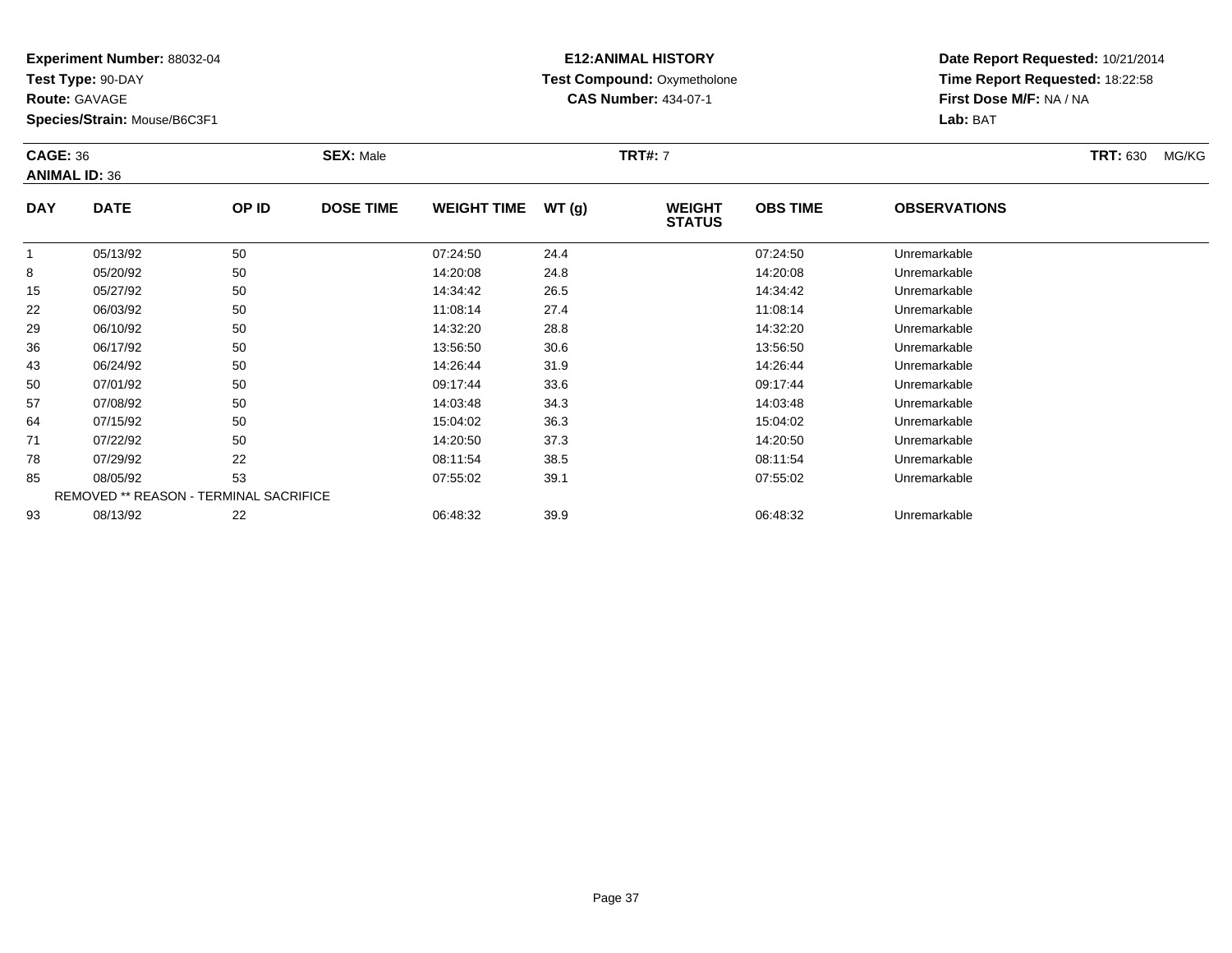**Test Type:** 90-DAY

**Route:** GAVAGE

**Species/Strain:** Mouse/B6C3F1

# **E12:ANIMAL HISTORY Test Compound:** Oxymetholone**CAS Number:** 434-07-1

**Date Report Requested:** 10/21/2014**Time Report Requested:** 18:22:58**First Dose M/F:** NA / NA**Lab:** BAT

#### **CAGE:** 37 **SEX:** Male **TRT#:** <sup>7</sup> **TRT:** 630 MG/KG**ANIMAL ID:** 37**DAY DATE OP IDDOSE TIME WEIGHT TIME WT** (g) **STATUSOBS TIMEOBSERVATIONS**

|    |          |                                               |          |      | ,,,,,,,  |              |  |
|----|----------|-----------------------------------------------|----------|------|----------|--------------|--|
|    | 05/13/92 | 50                                            | 07:25:12 | 24.3 | 07:25:12 | Unremarkable |  |
| 8  | 05/20/92 | 50                                            | 14:18:30 | 24.8 | 14:18:30 | Unremarkable |  |
| 15 | 05/27/92 | 50                                            | 14:33:10 | 25.3 | 14:33:10 | Unremarkable |  |
| 22 | 06/03/92 | 50                                            | 11:08:36 | 26.3 | 11:08:36 | Unremarkable |  |
| 29 | 06/10/92 | 50                                            | 14:32:42 | 27.2 | 14:32:42 | Unremarkable |  |
| 36 | 06/17/92 | 50                                            | 13:57:12 | 28.2 | 13:57:12 | Unremarkable |  |
| 43 | 06/24/92 | 50                                            | 14:27:06 | 29.2 | 14:27:06 | Unremarkable |  |
| 50 | 07/01/92 | 50                                            | 09:18:06 | 30.2 | 09:18:06 | Unremarkable |  |
| 57 | 07/08/92 | 50                                            | 14:04:08 | 30.4 | 14:04:08 | Unremarkable |  |
| 64 | 07/15/92 | 50                                            | 15:04:22 | 30.9 | 15:04:22 | Unremarkable |  |
| 71 | 07/22/92 | 50                                            | 14:21:12 | 32.2 | 14:21:12 | Unremarkable |  |
| 78 | 07/29/92 | 22                                            | 08:10:36 | 33.6 | 08:10:36 | Unremarkable |  |
| 85 | 08/05/92 | 53                                            | 07:53:14 | 33.7 | 07:53:14 | Unremarkable |  |
|    |          | <b>REMOVED ** REASON - TERMINAL SACRIFICE</b> |          |      |          |              |  |
| 93 | 08/13/92 | 22                                            | 06:49:10 | 34.4 | 06:49:10 | Unremarkable |  |
|    |          |                                               |          |      |          |              |  |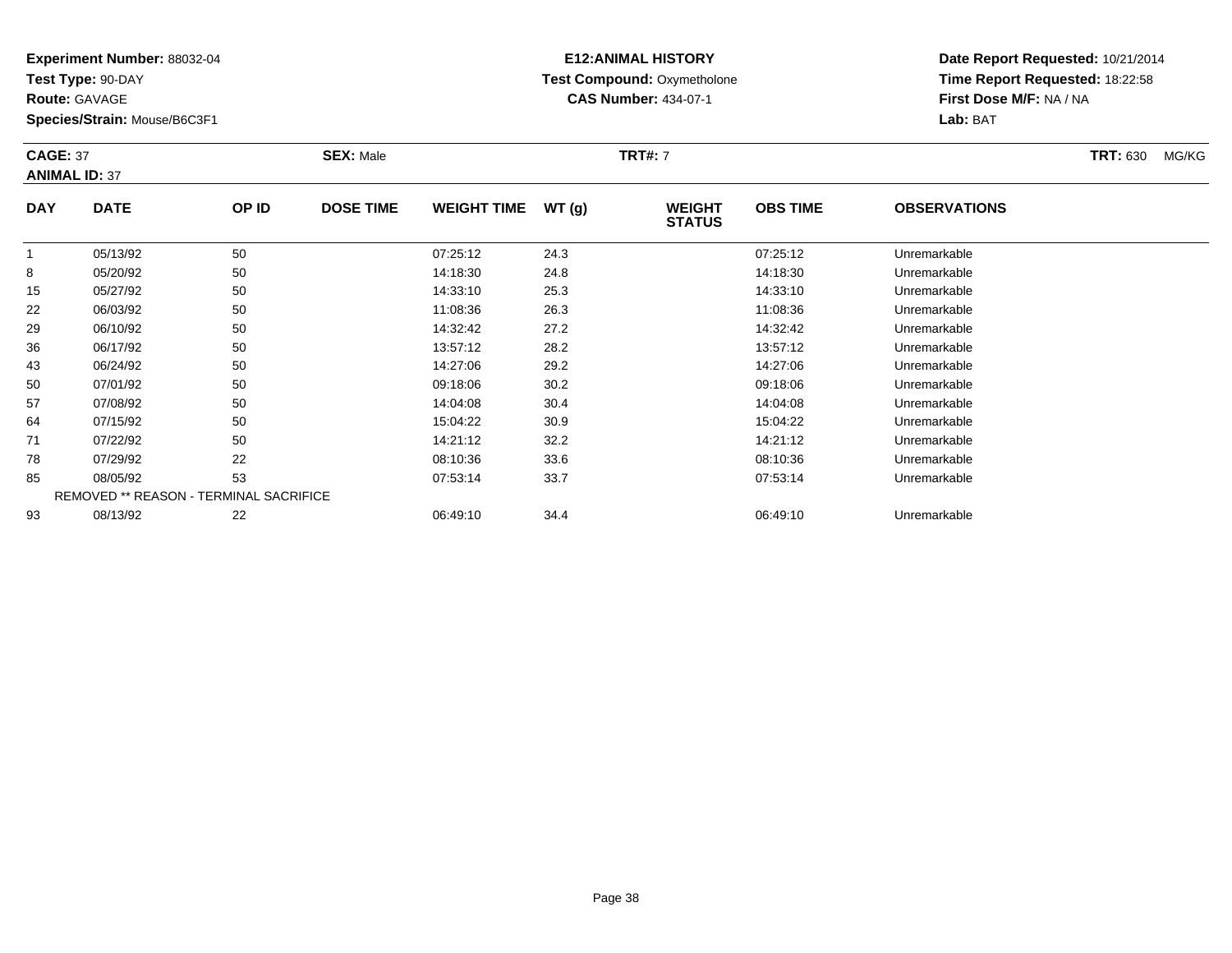**Test Type:** 90-DAY

**Route:** GAVAGE

43

50

57

64

71

78

85

93

**Species/Strain:** Mouse/B6C3F1

REMOVED \*\* REASON - TERMINAL SACRIFICE

## **E12:ANIMAL HISTORY Test Compound:** Oxymetholone**CAS Number:** 434-07-1

**Date Report Requested:** 10/21/2014**Time Report Requested:** 18:22:58**First Dose M/F:** NA / NA**Lab:** BAT

| <b>CAGE: 38</b> | <b>ANIMAL ID: 38</b> | <b>SEX: Male</b> |                  |                    |       | <b>TRT#: 7</b>                 |                 |                     | <b>TRT: 630</b><br>MG/KG |
|-----------------|----------------------|------------------|------------------|--------------------|-------|--------------------------------|-----------------|---------------------|--------------------------|
| <b>DAY</b>      | <b>DATE</b>          | OP ID            | <b>DOSE TIME</b> | <b>WEIGHT TIME</b> | WT(g) | <b>WEIGHT</b><br><b>STATUS</b> | <b>OBS TIME</b> | <b>OBSERVATIONS</b> |                          |
|                 | 05/13/92             | 50               |                  | 07:26:06           | 25.6  |                                | 07:26:06        | Unremarkable        |                          |
| 8               | 05/20/92             | 50               |                  | 14:18:58           | 28.0  |                                | 14:18:58        | Unremarkable        |                          |
| 15              | 05/27/92             | 50               |                  | 14:33:36           | 29.0  |                                | 14:33:36        | Unremarkable        |                          |
| 22              | 06/03/92             | 50               |                  | 11:04:26           | 30.4  |                                | 11:04:26        | Unremarkable        |                          |
| 29              | 06/10/92             | 50               |                  | 14:31:00           | 31.8  |                                | 14:31:00        | Unremarkable        |                          |
| 36              | 06/17/92             | 50               |                  | 13:57:32           | 33.7  |                                | 13:57:32        | Unremarkable        |                          |

06/17/92 <sup>50</sup> 13:57:32 33.7 13:57:32 Unremarkable

06/24/92 <sup>50</sup> 14:27:32 34.7 14:27:32 Unremarkable

0 07/01/92 50 50 09:18:30 38.0 38.0 09:18:30 Dhremarkable

07/08/92 <sup>50</sup> 14:05:32 39.1 14:05:32 Unremarkable

07/15/92 <sup>50</sup> 15:04:40 40.8 15:04:40 Unremarkable

07/22/92 <sup>50</sup> 14:21:30 42.0 14:21:30 Unremarkable

07/29/92 <sup>22</sup> 08:10:56 42.6 08:10:56 Unremarkable

08/05/92 <sup>53</sup> 07:53:44 44.0 07:53:44 Unremarkable

08/13/92 <sup>22</sup> 06:49:46 45.2 06:49:46 Unremarkable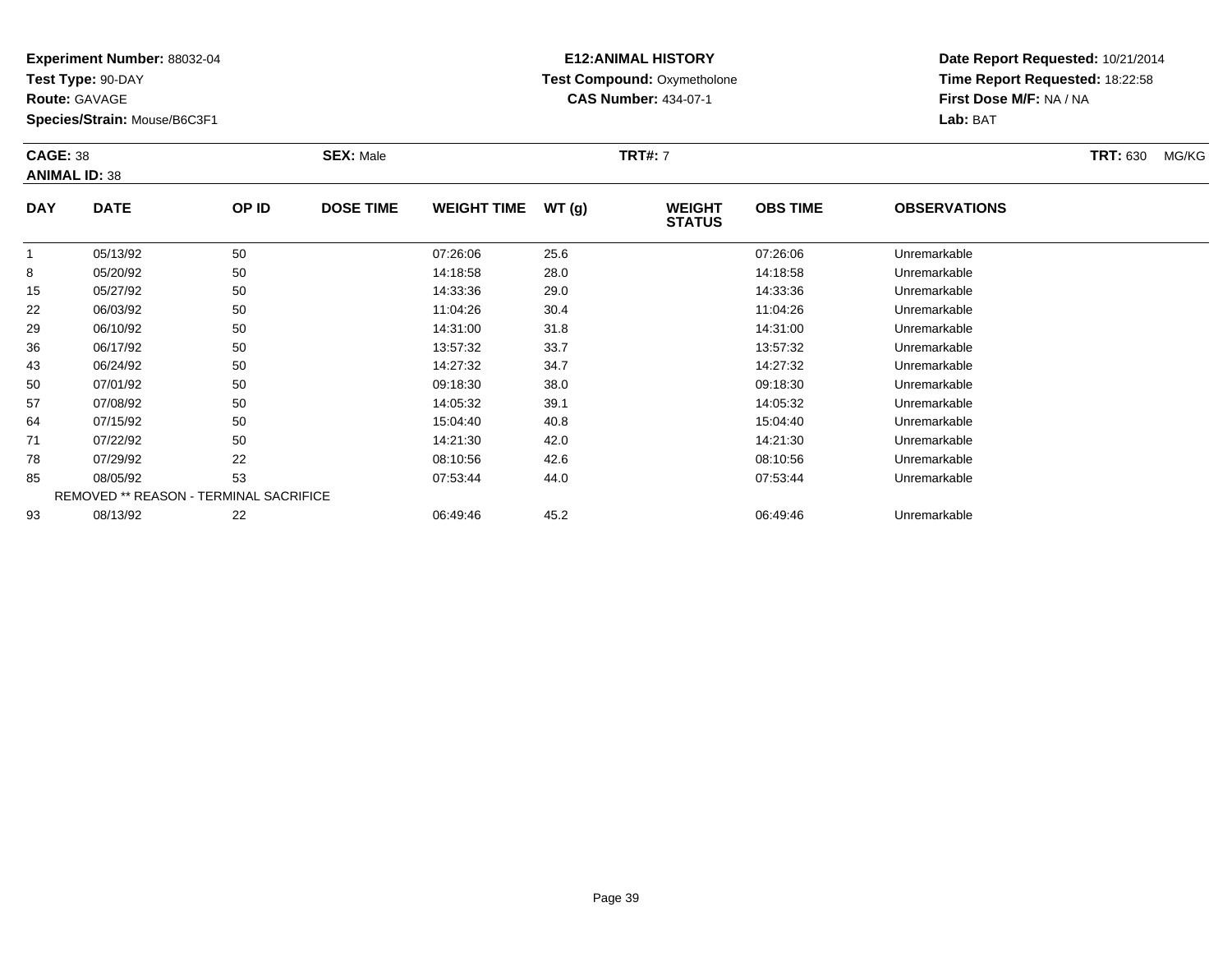**Test Type:** 90-DAY

**Route:** GAVAGE

**Species/Strain:** Mouse/B6C3F1

# **E12:ANIMAL HISTORY Test Compound:** Oxymetholone**CAS Number:** 434-07-1

|                | <b>CAGE: 39</b><br><b>ANIMAL ID: 39</b> |            |                  | <b>TRT#: 7</b><br><b>SEX: Male</b> |               |                                |                 |                              | <b>TRT: 630</b> | MG/KG |
|----------------|-----------------------------------------|------------|------------------|------------------------------------|---------------|--------------------------------|-----------------|------------------------------|-----------------|-------|
| <b>DAY</b>     | <b>DATE</b>                             | OP ID      | <b>DOSE TIME</b> | <b>WEIGHT TIME</b>                 | WT(g)         | <b>WEIGHT</b><br><b>STATUS</b> | <b>OBS TIME</b> | <b>OBSERVATIONS</b>          |                 |       |
|                | 05/13/92                                | 50         |                  | 07:26:38                           | 25.2          |                                | 07:26:38        | Unremarkable                 |                 |       |
| 8              | 05/20/92                                | 50         |                  | 14:19:20                           | 26.5          |                                | 14:19:20        | Unremarkable                 |                 |       |
| $\overline{A}$ | 0F/27/22                                | $\sqrt{2}$ |                  | 4.00.50                            | $\sim$ $\sim$ |                                | 4.00.50         | الملما متعامله ومستوجب وبالل |                 |       |

|    | U5/13/92 | 50                                            | U/:26:38 | 25.2 | U/:26:38 | Unremarkable |  |
|----|----------|-----------------------------------------------|----------|------|----------|--------------|--|
| 8  | 05/20/92 | 50                                            | 14:19:20 | 26.5 | 14:19:20 | Unremarkable |  |
| 15 | 05/27/92 | 50                                            | 14:33:58 | 27.2 | 14:33:58 | Unremarkable |  |
| 22 | 06/03/92 | 50                                            | 11:04:56 | 29.1 | 11:04:56 | Unremarkable |  |
| 29 | 06/10/92 | 50                                            | 14:31:32 | 30.2 | 14:31:32 | Unremarkable |  |
| 36 | 06/17/92 | 50                                            | 13:56:02 | 30.7 | 13:56:02 | Unremarkable |  |
| 43 | 06/24/92 | 50                                            | 14:25:58 | 32.1 | 14:25:58 | Unremarkable |  |
| 50 | 07/01/92 | 50                                            | 09:18:50 | 34.5 | 09:18:50 | Unremarkable |  |
| 57 | 07/08/92 | 50                                            | 14:05:52 | 35.2 | 14:05:52 | Unremarkable |  |
| 64 | 07/15/92 | 50                                            | 15:05:02 | 36.7 | 15:05:02 | Unremarkable |  |
| 71 | 07/22/92 | 50                                            | 14:21:50 | 37.3 | 14:21:50 | Unremarkable |  |
| 78 | 07/29/92 | 22                                            | 08:11:16 | 37.9 | 08:11:16 | Unremarkable |  |
| 85 | 08/05/92 | 53                                            | 07:54:10 | 40.4 | 07:54:10 | Unremarkable |  |
|    |          | <b>REMOVED ** REASON - TERMINAL SACRIFICE</b> |          |      |          |              |  |
| 93 | 08/13/92 | 22                                            | 06:50:20 | 41.3 | 06:50:20 | Unremarkable |  |
|    |          |                                               |          |      |          |              |  |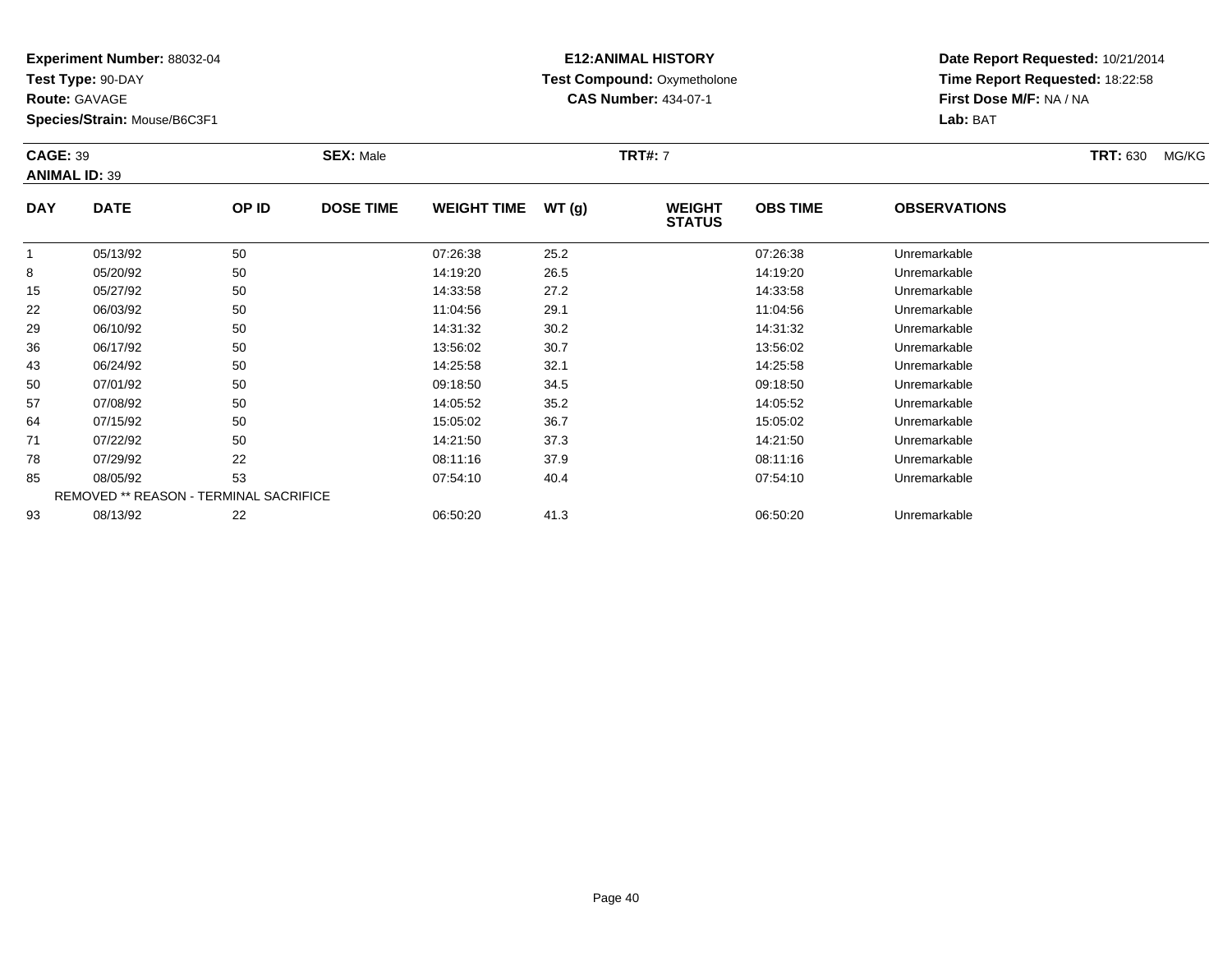**Test Type:** 90-DAY

**Route:** GAVAGE

**Species/Strain:** Mouse/B6C3F1

# **E12:ANIMAL HISTORY Test Compound:** Oxymetholone**CAS Number:** 434-07-1

| <b>CAGE: 40</b><br><b>ANIMAL ID: 40</b> |             |       | <b>SEX: Male</b> |                    |       | <b>TRT#: 7</b>                 |                 |                     | <b>TRT: 630</b> | MG/KG |
|-----------------------------------------|-------------|-------|------------------|--------------------|-------|--------------------------------|-----------------|---------------------|-----------------|-------|
| <b>DAY</b>                              | <b>DATE</b> | OP ID | <b>DOSE TIME</b> | <b>WEIGHT TIME</b> | WT(g) | <b>WEIGHT</b><br><b>STATUS</b> | <b>OBS TIME</b> | <b>OBSERVATIONS</b> |                 |       |
|                                         | 05/13/92    | 50    |                  | 07:27:06           | 24.7  |                                | 07:27:06        | Unremarkable        |                 |       |

|    | 05/13/92 | 50                                     | 07:27:06 | 24.7 | 07:27:06 | Unremarkable |  |
|----|----------|----------------------------------------|----------|------|----------|--------------|--|
| 8  | 05/20/92 | 50                                     | 14:19:46 | 24.6 | 14:19:46 | Unremarkable |  |
| 15 | 05/27/92 | 50                                     | 14:34:20 | 26.5 | 14:34:20 | Unremarkable |  |
| 22 | 06/03/92 | 50                                     | 11:07:54 | 26.8 | 11:07:54 | Unremarkable |  |
| 29 | 06/10/92 | 50                                     | 14:31:58 | 27.7 | 14:31:58 | Unremarkable |  |
| 36 | 06/17/92 | 50                                     | 13:56:26 | 28.9 | 13:56:26 | Unremarkable |  |
| 43 | 06/24/92 | 50                                     | 14:26:20 | 28.9 | 14:26:20 | Unremarkable |  |
| 50 | 07/01/92 | 50                                     | 09:17:22 | 31.3 | 09:17:22 | Unremarkable |  |
| 57 | 07/08/92 | 50                                     | 14:03:26 | 31.9 | 14:03:26 | Unremarkable |  |
| 64 | 07/15/92 | 50                                     | 15:05:24 | 32.7 | 15:05:24 | Unremarkable |  |
| 71 | 07/22/92 | 50                                     | 14:22:10 | 33.6 | 14:22:10 | Unremarkable |  |
| 78 | 07/29/92 | 22                                     | 08:11:34 | 35.2 | 08:11:34 | Unremarkable |  |
| 85 | 08/05/92 | 53                                     | 07:54:36 | 36.3 | 07:54:36 | Unremarkable |  |
|    |          | REMOVED ** REASON - TERMINAL SACRIFICE |          |      |          |              |  |
| 93 | 08/13/92 | 22                                     | 06:51:06 | 36.6 | 06:51:06 | Unremarkable |  |
|    |          |                                        |          |      |          |              |  |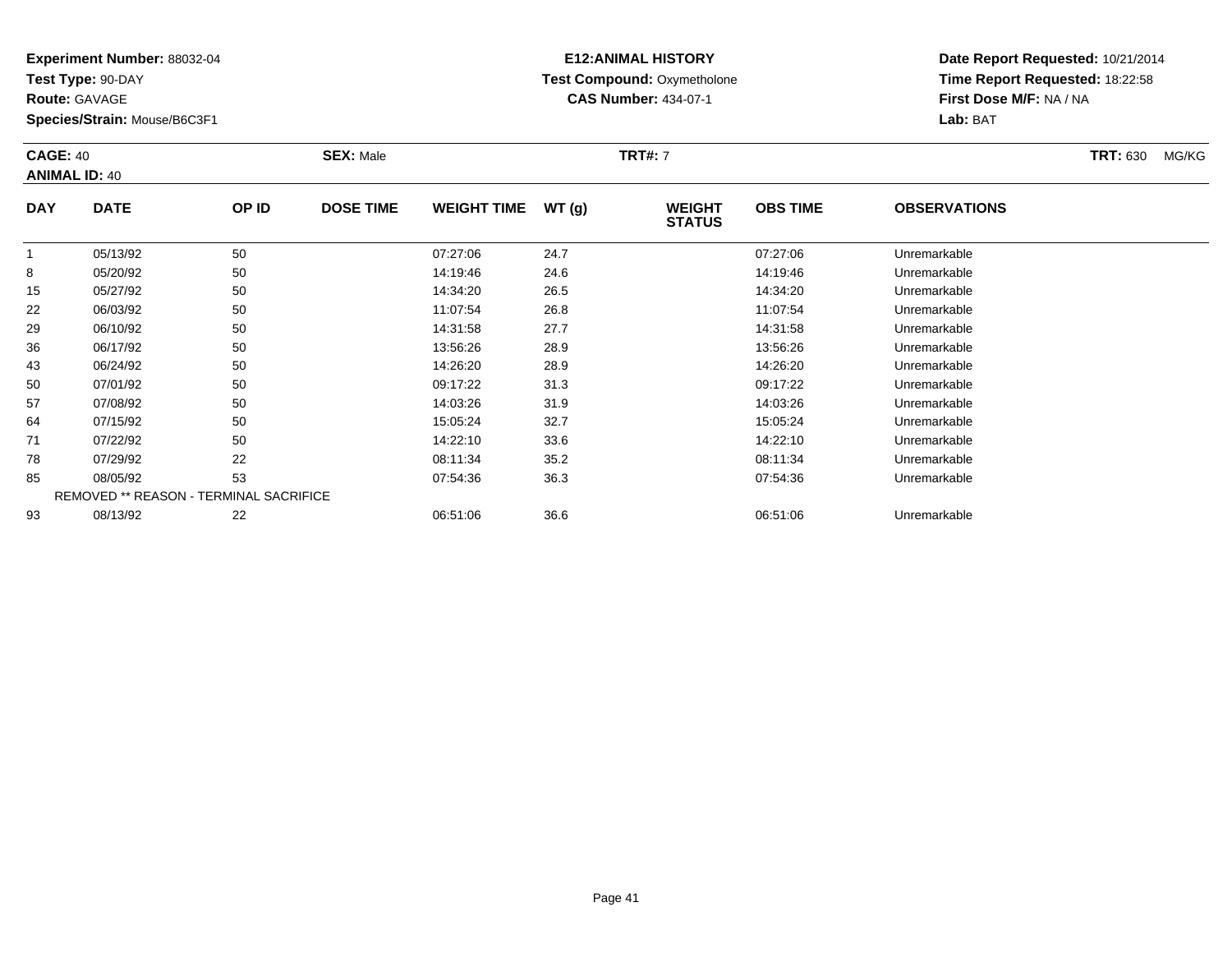**Test Type:** 90-DAY

**Route:** GAVAGE

**Species/Strain:** Mouse/B6C3F1

# **E12:ANIMAL HISTORY Test Compound:** Oxymetholone**CAS Number:** 434-07-1

**Date Report Requested:** 10/21/2014**Time Report Requested:** 18:22:59**First Dose M/F:** NA / NA**Lab:** BAT

### **CAGE:** 41 **SEX:** Male **TRT#:** <sup>9</sup> **TRT:** 1250 MG/KG**ANIMAL ID:** 41**DAY DATE OP IDDOSE TIME WEIGHT TIME WT** (g) **STATUSOBS TIME OBSERVATIONS** 1

|    | 05/13/92 | 50                                            | 07:22:12 | 27.0 | 07:22:12 | Unremarkable |  |
|----|----------|-----------------------------------------------|----------|------|----------|--------------|--|
| 8  | 05/20/92 | 50                                            | 14:18:10 | 28.1 | 14:18:10 | Unremarkable |  |
| 15 | 05/27/92 | 50                                            | 14:32:48 | 29.7 | 14:32:48 | Unremarkable |  |
| 22 | 06/03/92 | 50                                            | 11:03:40 | 32.1 | 11:03:40 | Unremarkable |  |
| 29 | 06/10/92 | 50                                            | 14:30:10 | 33.0 | 14:30:10 | Unremarkable |  |
| 36 | 06/17/92 | 50                                            | 13:54:54 | 34.8 | 13:54:54 | Unremarkable |  |
| 43 | 06/24/92 | 50                                            | 14:24:54 | 37.2 | 14:24:54 | Unremarkable |  |
| 50 | 07/01/92 | 50                                            | 09:15:58 | 39.3 | 09:15:58 | Unremarkable |  |
| 57 | 07/08/92 | 50                                            | 14:02:04 | 40.0 | 14:02:04 | Unremarkable |  |
| 64 | 07/15/92 | 50                                            | 15:02:26 | 40.6 | 15:02:26 | Unremarkable |  |
| 71 | 07/22/92 | 50                                            | 14:19:04 | 42.3 | 14:19:04 | Unremarkable |  |
| 78 | 07/29/92 | 22                                            | 08:13:42 | 43.5 | 08:13:42 | Unremarkable |  |
| 85 | 08/05/92 | 53                                            | 07:52:46 | 43.7 | 07:52:46 | Unremarkable |  |
|    |          | <b>REMOVED ** REASON - TERMINAL SACRIFICE</b> |          |      |          |              |  |
| 93 | 08/13/92 | 22                                            | 06:51:52 | 45.4 | 06:51:52 | Unremarkable |  |
|    |          |                                               |          |      |          |              |  |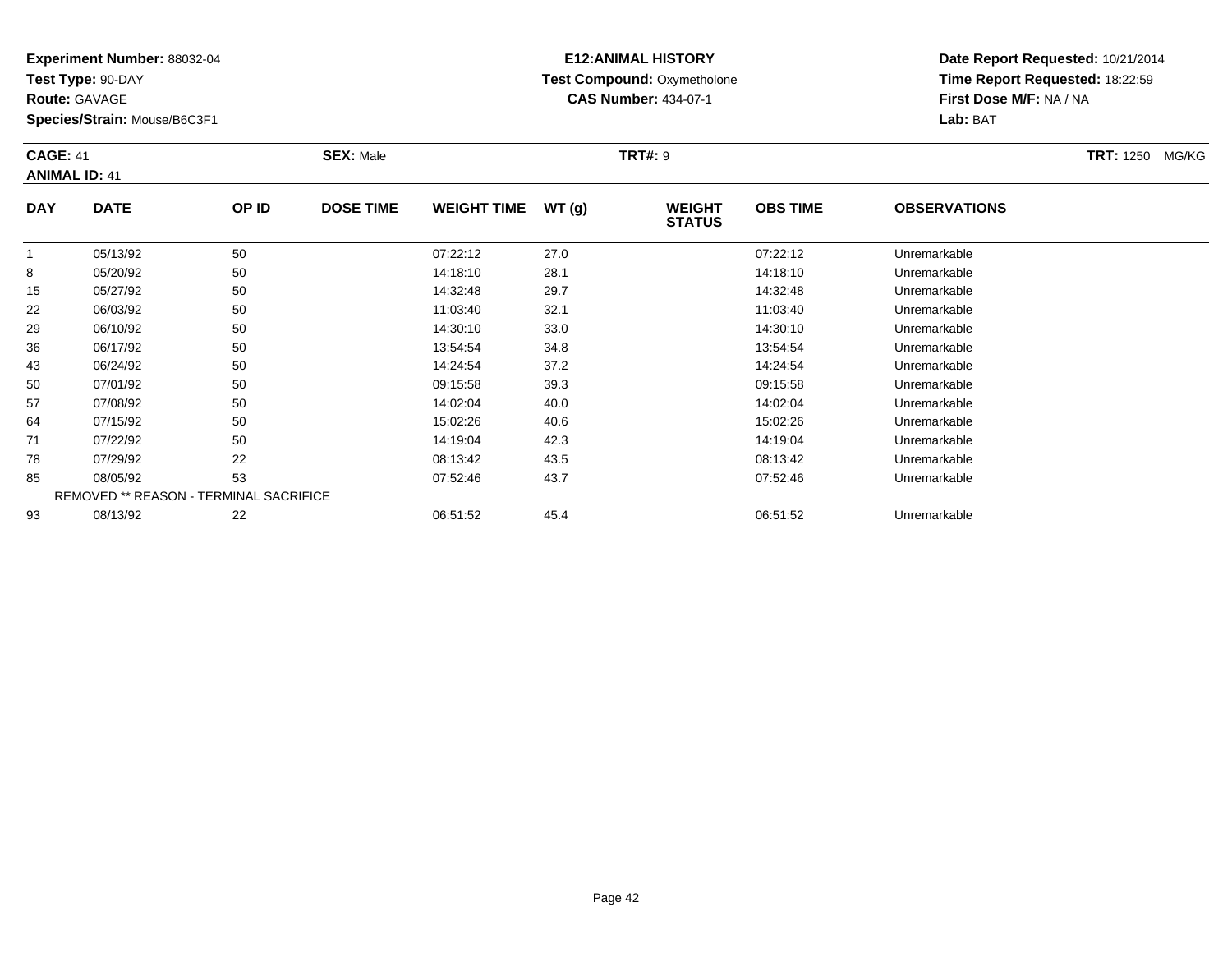**Test Type:** 90-DAY

**Route:** GAVAGE

**Species/Strain:** Mouse/B6C3F1

# **E12:ANIMAL HISTORY Test Compound:** Oxymetholone**CAS Number:** 434-07-1

**Date Report Requested:** 10/21/2014**Time Report Requested:** 18:22:59**First Dose M/F:** NA / NA**Lab:** BAT

### **CAGE:** 42 **SEX:** Male **TRT#:** <sup>9</sup> **TRT:** 1250 MG/KG**ANIMAL ID:** 42**DAY DATE OP IDDOSE TIME WEIGHT TIME WT** (g) **STATUSOBS TIMEOBSERVATIONS**

|    | 05/13/92 | 50                                            | 07:22:48 | 26.0 | 07:22:48 | Unremarkable |  |
|----|----------|-----------------------------------------------|----------|------|----------|--------------|--|
| 8  | 05/20/92 | 50                                            | 14:16:34 | 25.9 | 14:16:34 | Unremarkable |  |
| 15 | 05/27/92 | 50                                            | 14:31:24 | 28.0 | 14:31:24 | Unremarkable |  |
| 22 | 06/03/92 | 50                                            | 11:04:02 | 29.0 | 11:04:02 | Unremarkable |  |
| 29 | 06/10/92 | 50                                            | 14:30:34 | 30.4 | 14:30:34 | Unremarkable |  |
| 36 | 06/17/92 | 50                                            | 13:55:18 | 31.4 | 13:55:18 | Unremarkable |  |
| 43 | 06/24/92 | 50                                            | 14:25:14 | 32.2 | 14:25:14 | Unremarkable |  |
| 50 | 07/01/92 | 50                                            | 09:16:18 | 34.7 | 09:16:18 | Unremarkable |  |
| 57 | 07/08/92 | 50                                            | 14:02:24 | 36.7 | 14:02:24 | Unremarkable |  |
| 64 | 07/15/92 | 50                                            | 15:02:46 | 37.9 | 15:02:46 | Unremarkable |  |
| 71 | 07/22/92 | 50                                            | 14:19:26 | 39.0 | 14:19:26 | Unremarkable |  |
| 78 | 07/29/92 | 22                                            | 08:12:16 | 39.7 | 08:12:16 | Unremarkable |  |
| 85 | 08/05/92 | 53                                            | 07:50:34 | 39.7 | 07:50:34 | Unremarkable |  |
|    |          | <b>REMOVED ** REASON - TERMINAL SACRIFICE</b> |          |      |          |              |  |
| 93 | 08/13/92 | 22                                            | 06:52:30 | 40.5 | 06:52:30 | Unremarkable |  |
|    |          |                                               |          |      |          |              |  |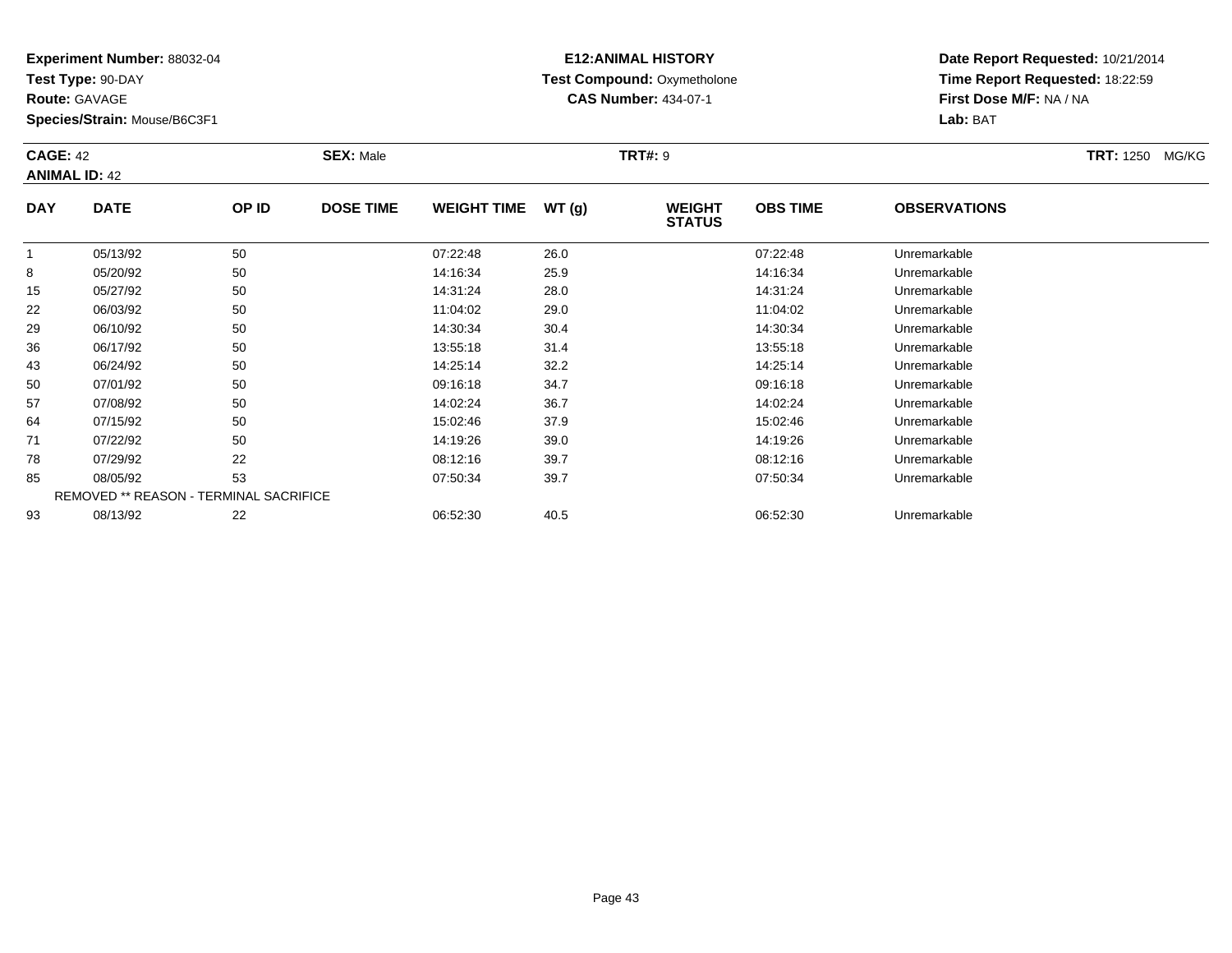**Test Type:** 90-DAY

**Route:** GAVAGE

**Species/Strain:** Mouse/B6C3F1

# **E12:ANIMAL HISTORY Test Compound:** Oxymetholone**CAS Number:** 434-07-1

**Date Report Requested:** 10/21/2014**Time Report Requested:** 18:22:59**First Dose M/F:** NA / NA**Lab:** BAT

### **CAGE:** 43 **SEX:** Male **TRT#:** <sup>9</sup> **TRT:** 1250 MG/KG**ANIMAL ID:** 43**DAY DATE OP IDDOSE TIME WEIGHT TIME WT** (g) **STATUSOBS TIME OBSERVATIONS** 105/13/92 <sup>50</sup> 07:23:22 25.6 07:23:22 Unremarkable

|    | 05/13/92 | 50                                            | 07:23:22 | 25.6 | 07:23:22 | Unremarkable |  |
|----|----------|-----------------------------------------------|----------|------|----------|--------------|--|
| 8  | 05/20/92 | 50                                            | 14:17:00 | 27.5 | 14:17:00 | Unremarkable |  |
| 15 | 05/27/92 | 50                                            | 14:31:44 | 28.5 | 14:31:44 | Unremarkable |  |
| 22 | 06/03/92 | 50                                            | 11:02:12 | 28.6 | 11:02:12 | Unremarkable |  |
| 29 | 06/10/92 | 50                                            | 14:29:00 | 29.4 | 14:29:00 | Unremarkable |  |
| 36 | 06/17/92 | 50                                            | 13:55:40 | 30.6 | 13:55:40 | Unremarkable |  |
| 43 | 06/24/92 | 50                                            | 14:25:34 | 31.5 | 14:25:34 | Unremarkable |  |
| 50 | 07/01/92 | 50                                            | 09:16:40 | 33.0 | 09:16:40 | Unremarkable |  |
| 57 | 07/08/92 | 50                                            | 14:02:44 | 34.7 | 14:02:44 | Unremarkable |  |
| 64 | 07/15/92 | 50                                            | 15:03:04 | 35.6 | 15:03:04 | Unremarkable |  |
| 71 | 07/22/92 | 50                                            | 14:19:46 | 36.9 | 14:19:46 | Unremarkable |  |
| 78 | 07/29/92 | 22                                            | 08:12:38 | 37.6 | 08:12:38 | Unremarkable |  |
| 85 | 08/05/92 | 53                                            | 07:51:12 | 38.3 | 07:51:12 | Unremarkable |  |
|    |          | <b>REMOVED ** REASON - TERMINAL SACRIFICE</b> |          |      |          |              |  |
| 93 | 08/13/92 | 22                                            | 06:53:16 | 40.1 | 06:53:16 | Unremarkable |  |
|    |          |                                               |          |      |          |              |  |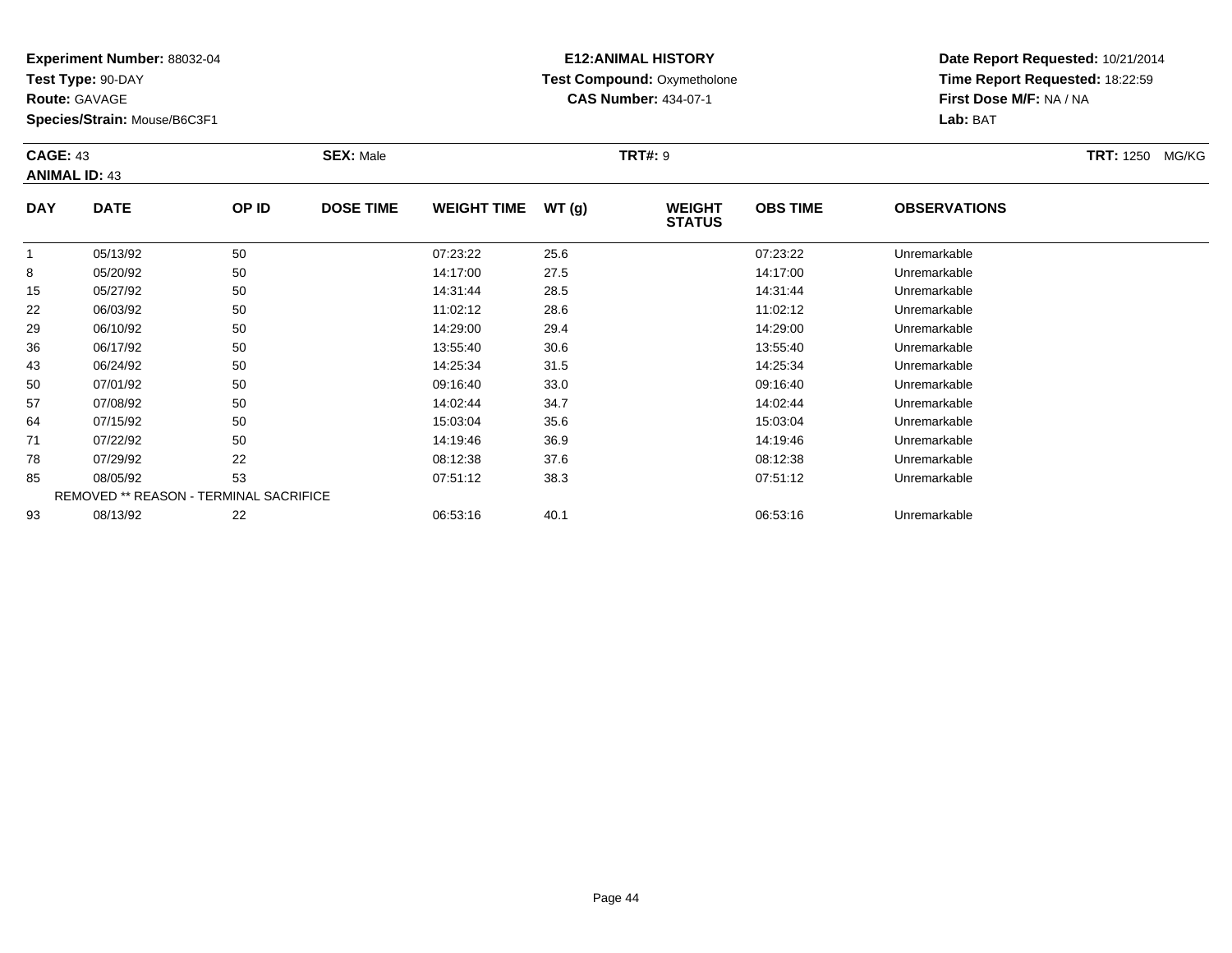**Test Type:** 90-DAY

**Route:** GAVAGE

**Species/Strain:** Mouse/B6C3F1

# **E12:ANIMAL HISTORY Test Compound:** Oxymetholone**CAS Number:** 434-07-1

**Date Report Requested:** 10/21/2014**Time Report Requested:** 18:22:59**First Dose M/F:** NA / NA**Lab:** BAT

#### **CAGE:** 44 **SEX:** Male **TRT#:** <sup>9</sup> **TRT:** 1250 MG/KG**ANIMAL ID:** 44**DAY DATE OP IDDOSE TIME WEIGHT TIME WT** (g) **STATUSOBS TIME OBSERVATIONS** 1 05/13/92 <sup>50</sup> 07:23:48 25.0 07:23:48 Unremarkable 8

|    | 05/13/92 | 50                                            | 07:23:48 | 25.0 | 07:23:48 | Unremarkable |  |
|----|----------|-----------------------------------------------|----------|------|----------|--------------|--|
| 8  | 05/20/92 | 50                                            | 14:17:24 | 26.2 | 14:17:24 | Unremarkable |  |
| 15 | 05/27/92 | 50                                            | 14:32:06 | 26.5 | 14:32:06 | Unremarkable |  |
| 22 | 06/03/92 | 50                                            | 11:02:54 | 27.5 | 11:02:54 | Unremarkable |  |
| 29 | 06/10/92 | 50                                            | 14:29:22 | 27.5 | 14:29:22 | Unremarkable |  |
| 36 | 06/17/92 | 50                                            | 13:54:10 | 29.0 | 13:54:10 | Unremarkable |  |
| 43 | 06/24/92 | 50                                            | 14:24:06 | 30.0 | 14:24:06 | Unremarkable |  |
| 50 | 07/01/92 | 50                                            | 09:17:00 | 32.1 | 09:17:00 | Unremarkable |  |
| 57 | 07/08/92 | 50                                            | 14:03:04 | 33.7 | 14:03:04 | Unremarkable |  |
| 64 | 07/15/92 | 50                                            | 15:03:22 | 33.4 | 15:03:22 | Unremarkable |  |
| 71 | 07/22/92 | 50                                            | 14:20:06 | 33.9 | 14:20:06 | Unremarkable |  |
| 78 | 07/29/92 | 22                                            | 08:13:00 | 35.8 | 08:13:00 | Unremarkable |  |
| 85 | 08/05/92 | 53                                            | 07:51:42 | 37.1 | 07:51:42 | Unremarkable |  |
|    |          | <b>REMOVED ** REASON - TERMINAL SACRIFICE</b> |          |      |          |              |  |
| 93 | 08/13/92 | 22                                            | 06:53:52 | 38.4 | 06:53:52 | Unremarkable |  |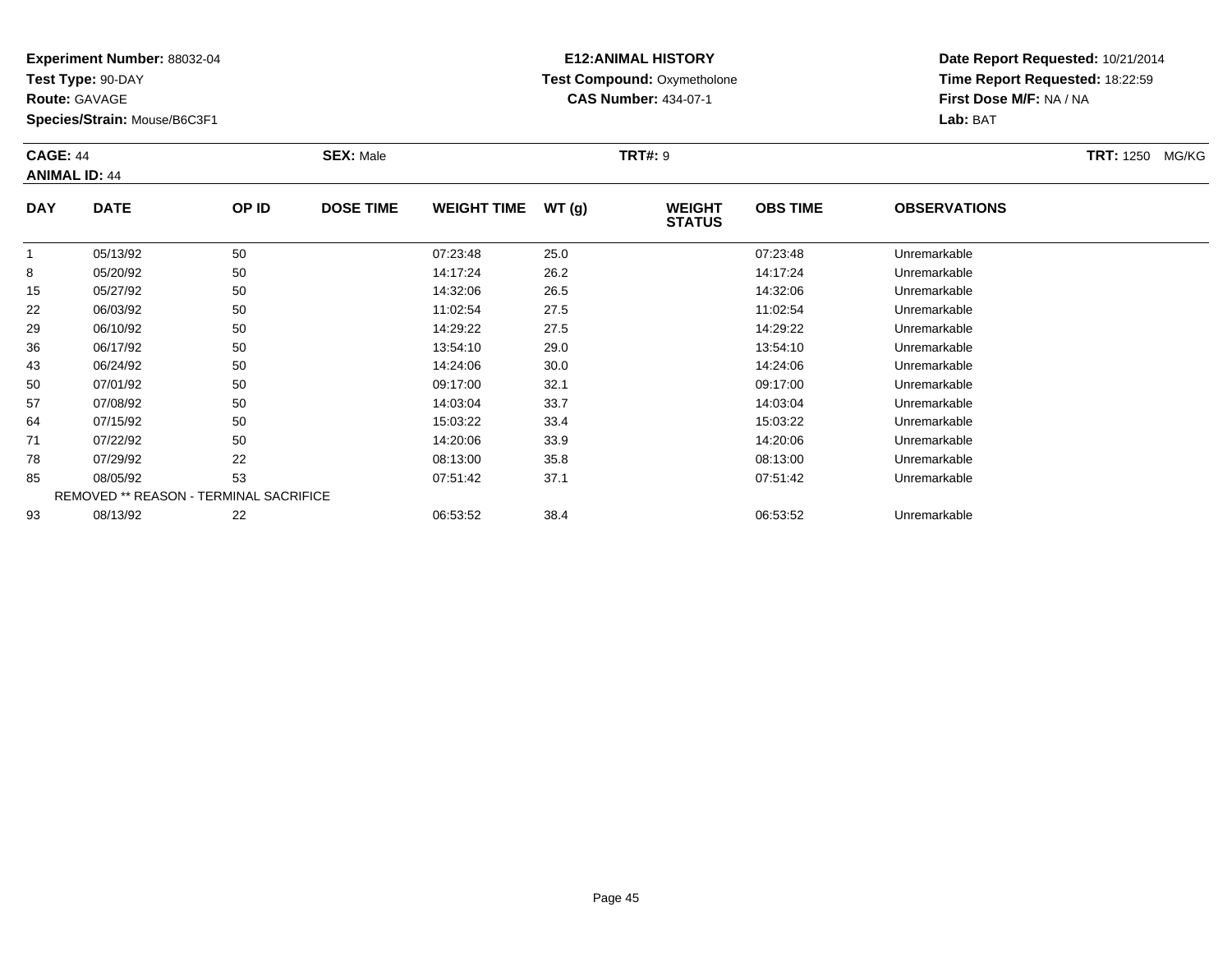**Test Type:** 90-DAY

**Route:** GAVAGE

**Species/Strain:** Mouse/B6C3F1

# **E12:ANIMAL HISTORY Test Compound:** Oxymetholone**CAS Number:** 434-07-1

**Date Report Requested:** 10/21/2014 **Time Report Requested:** 18:22:59**First Dose M/F:** NA / NA**Lab:** BAT

#### **CAGE:** 45 **SEX:** Male **TRT#:** <sup>9</sup> **TRT:** 1250 MG/KG**ANIMAL ID:** 45**DAY DATE OP IDDOSE TIME WEIGHT TIME WT** (g) **STATUSOBS TIME OBSERVATIONS**  $\overline{1}$  05/13/92 <sup>50</sup> 07:24:12 23.6 07:24:12 Unremarkable 88 05/20/92 50 50 14:17:48 24.9 24.9 14:17:48 Dhremarkable 15

| 8  | 05/20/92 | 50                                            | 14:17:48 | 24.9 | 14:17:48 | Unremarkable |  |
|----|----------|-----------------------------------------------|----------|------|----------|--------------|--|
| 15 | 05/27/92 | 50                                            | 14:32:26 | 24.9 | 14:32:26 | Unremarkable |  |
| 22 | 06/03/92 | 50                                            | 11:03:16 | 25.9 | 11:03:16 | Unremarkable |  |
| 29 | 06/10/92 | 50                                            | 14:29:48 | 25.6 | 14:29:48 | Unremarkable |  |
| 36 | 06/17/92 | 50                                            | 13:54:32 | 26.4 | 13:54:32 | Unremarkable |  |
| 43 | 06/24/92 | 50                                            | 14:24:32 | 27.4 | 14:24:32 | Unremarkable |  |
| 50 | 07/01/92 | 50                                            | 09:15:38 | 28.5 | 09:15:38 | Unremarkable |  |
| 57 | 07/08/92 | 50                                            | 14:01:42 | 28.7 | 14:01:42 | Unremarkable |  |
| 64 | 07/15/92 | 50                                            | 15:03:42 | 29.6 | 15:03:42 | Unremarkable |  |
| 71 | 07/22/92 | 50                                            | 14:20:28 | 30.2 | 14:20:28 | Unremarkable |  |
| 78 | 07/29/92 | 22                                            | 08:13:20 | 31.1 | 08:13:20 | Unremarkable |  |
| 85 | 08/05/92 | 53                                            | 07:52:16 | 32.6 | 07:52:16 | Unremarkable |  |
|    |          | <b>REMOVED ** REASON - TERMINAL SACRIFICE</b> |          |      |          |              |  |
| 93 | 08/13/92 | 22                                            | 06:54:30 | 33.4 | 06:54:30 | Unremarkable |  |
|    |          |                                               |          |      |          |              |  |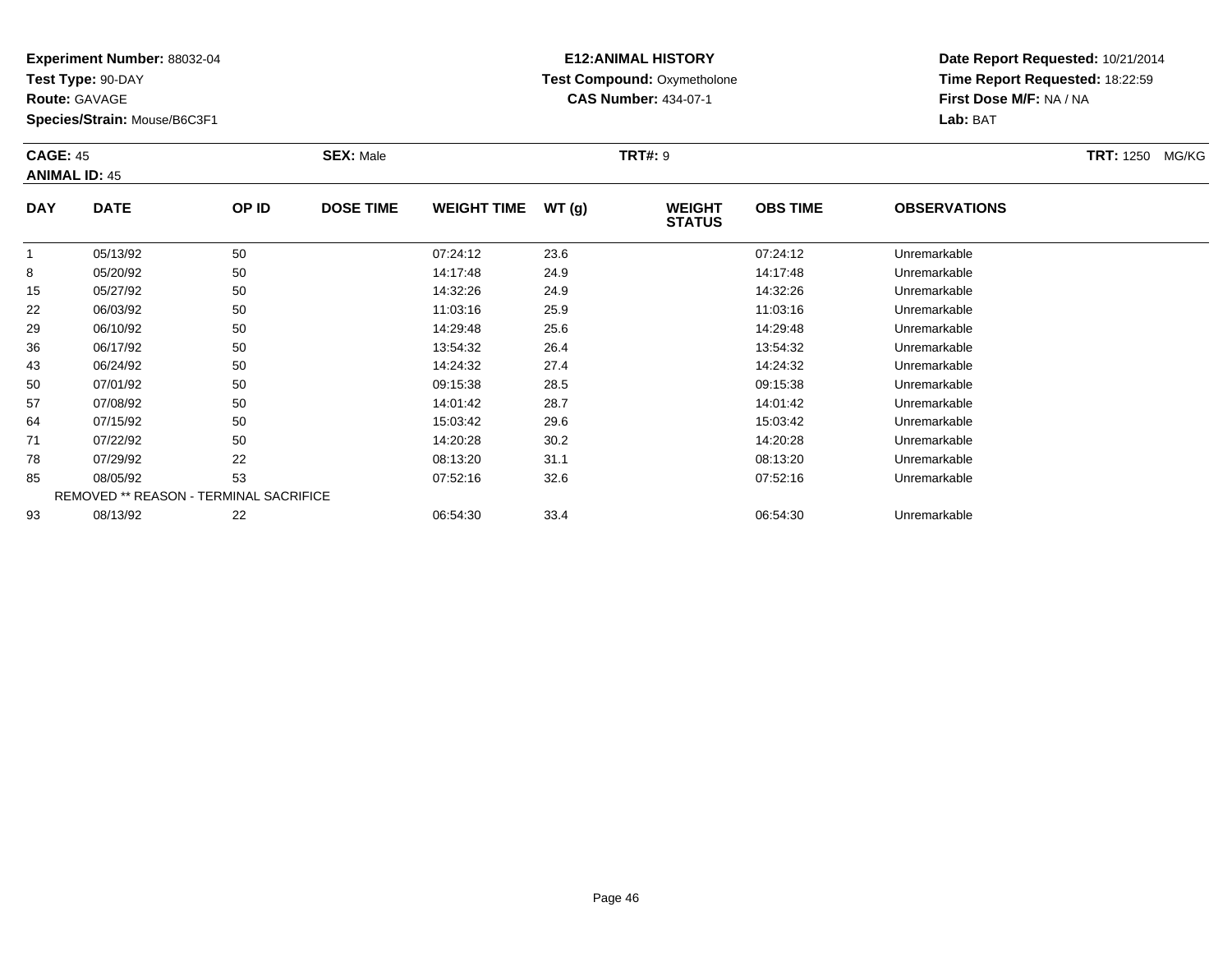**Test Type:** 90-DAY

**Route:** GAVAGE

64

71

78

85

93

**Species/Strain:** Mouse/B6C3F1

REMOVED \*\* REASON - TERMINAL SACRIFICE

## **E12:ANIMAL HISTORY Test Compound:** Oxymetholone**CAS Number:** 434-07-1

**Date Report Requested:** 10/21/2014**Time Report Requested:** 18:22:59**First Dose M/F:** NA / NA**Lab:** BAT

#### **CAGE:** 46 **SEX:** Male **TRT#:** <sup>9</sup> **TRT:** 1250 MG/KG**ANIMAL ID:** 46**DAY DATE OP ID DOSE TIME WEIGHT TIME WT (g) WEIGHT STATUSOBS TIME OBSERVATIONS** 1 05/13/92 <sup>50</sup> 07:47:10 25.9 07:47:10 Unremarkable 8 05/20/92 <sup>50</sup> 14:39:24 26.6 14:39:24 Unremarkable 15 05/27/92 <sup>50</sup> 14:28:30 27.8 14:28:30 Unremarkable 22 06/03/92 <sup>50</sup> 11:26:48 29.1 11:26:48 Unremarkable 299 06/10/92 50 50 14:25:42 30.1 14:25:42 150 Junemarkable 36 06/17/92 <sup>50</sup> 13:51:04 30.9 13:51:04 Unremarkable 43 06/24/92 <sup>50</sup> 14:20:40 32.5 14:20:40 Unremarkable 500 07/01/92 50 50 09:34:16 33.6 09:34 09:34:16 Dhremarkable 57

07/08/92 <sup>50</sup> 13:58:14 33.8 13:58:14 Unremarkable

07/15/92 <sup>50</sup> 15:22:48 34.6 15:22:48 Unremarkable

07/22/92 <sup>50</sup> 14:15:20 36.0 14:15:20 Unremarkable

07/29/92 <sup>22</sup> 07:55:40 36.5 07:55:40 Unremarkable

08/05/92 <sup>53</sup> 08:14:04 36.5 08:14:04 Unremarkable

08/13/92 <sup>22</sup> 06:55:14 37.1 06:55:14 Unremarkable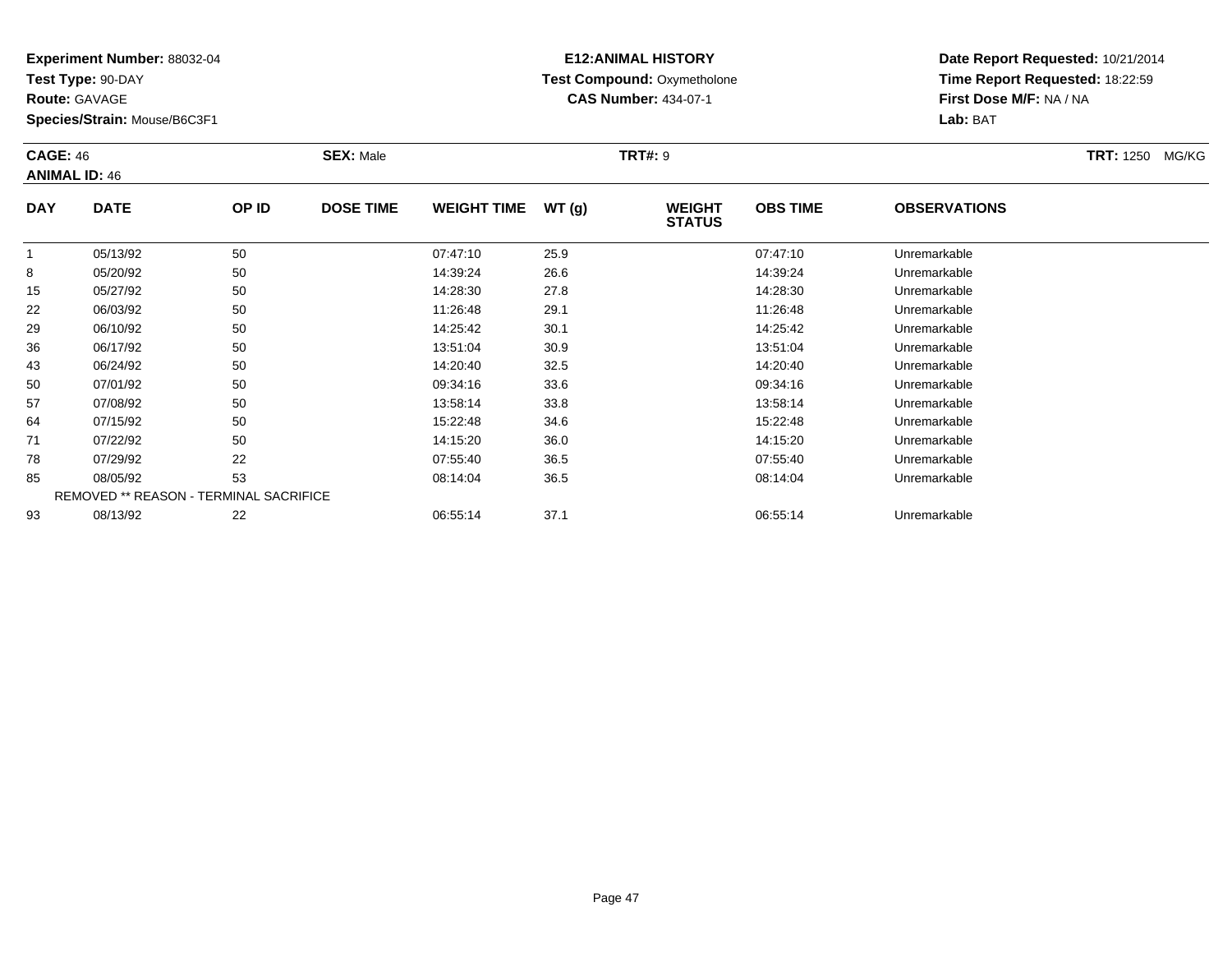**Test Type:** 90-DAY

**Route:** GAVAGE

**Species/Strain:** Mouse/B6C3F1

# **E12:ANIMAL HISTORY Test Compound:** Oxymetholone**CAS Number:** 434-07-1

**Date Report Requested:** 10/21/2014**Time Report Requested:** 18:22:59**First Dose M/F:** NA / NA**Lab:** BAT

### **CAGE:** 47 **SEX:** Male **TRT#:** <sup>9</sup> **TRT:** 1250 MG/KG**ANIMAL ID:** 47**DAY DATE OP IDDOSE TIME WEIGHT TIME WT** (g) **STATUSOBS TIME OBSERVATIONS** 105/13/92 <sup>50</sup> 07:47:30 26.7 07:47:30 Unremarkable

|    | 05/13/92 | 50                                            | 07:47:30 | 26.7 | 07:47:30 | Unremarkable |  |
|----|----------|-----------------------------------------------|----------|------|----------|--------------|--|
| 8  | 05/20/92 | 50                                            | 14:37:50 | 28.6 | 14:37:50 | Unremarkable |  |
| 15 | 05/27/92 | 50                                            | 14:26:50 | 30.1 | 14:26:50 | Unremarkable |  |
| 22 | 06/03/92 | 50                                            | 11:27:10 | 31.6 | 11:27:10 | Unremarkable |  |
| 29 | 06/10/92 | 50                                            | 14:26:04 | 32.0 | 14:26:04 | Unremarkable |  |
| 36 | 06/17/92 | 50                                            | 13:51:24 | 34.0 | 13:51:24 | Unremarkable |  |
| 43 | 06/24/92 | 50                                            | 14:21:00 | 35.7 | 14:21:00 | Unremarkable |  |
| 50 | 07/01/92 | 50                                            | 09:34:34 | 37.4 | 09:34:34 | Unremarkable |  |
| 57 | 07/08/92 | 50                                            | 13:58:34 | 39.0 | 13:58:34 | Unremarkable |  |
| 64 | 07/15/92 | 50                                            | 15:23:10 | 40.2 | 15:23:10 | Unremarkable |  |
| 71 | 07/22/92 | 50                                            | 14:15:40 | 41.6 | 14:15:40 | Unremarkable |  |
| 78 | 07/29/92 | 22                                            | 07:54:28 | 43.2 | 07:54:28 | Unremarkable |  |
| 85 | 08/05/92 | 53                                            | 08:12:34 | 43.8 | 08:12:34 | Unremarkable |  |
|    |          | <b>REMOVED ** REASON - TERMINAL SACRIFICE</b> |          |      |          |              |  |
| 93 | 08/13/92 | 22                                            | 06:55:58 | 40.5 | 06:55:58 | Unremarkable |  |
|    |          |                                               |          |      |          |              |  |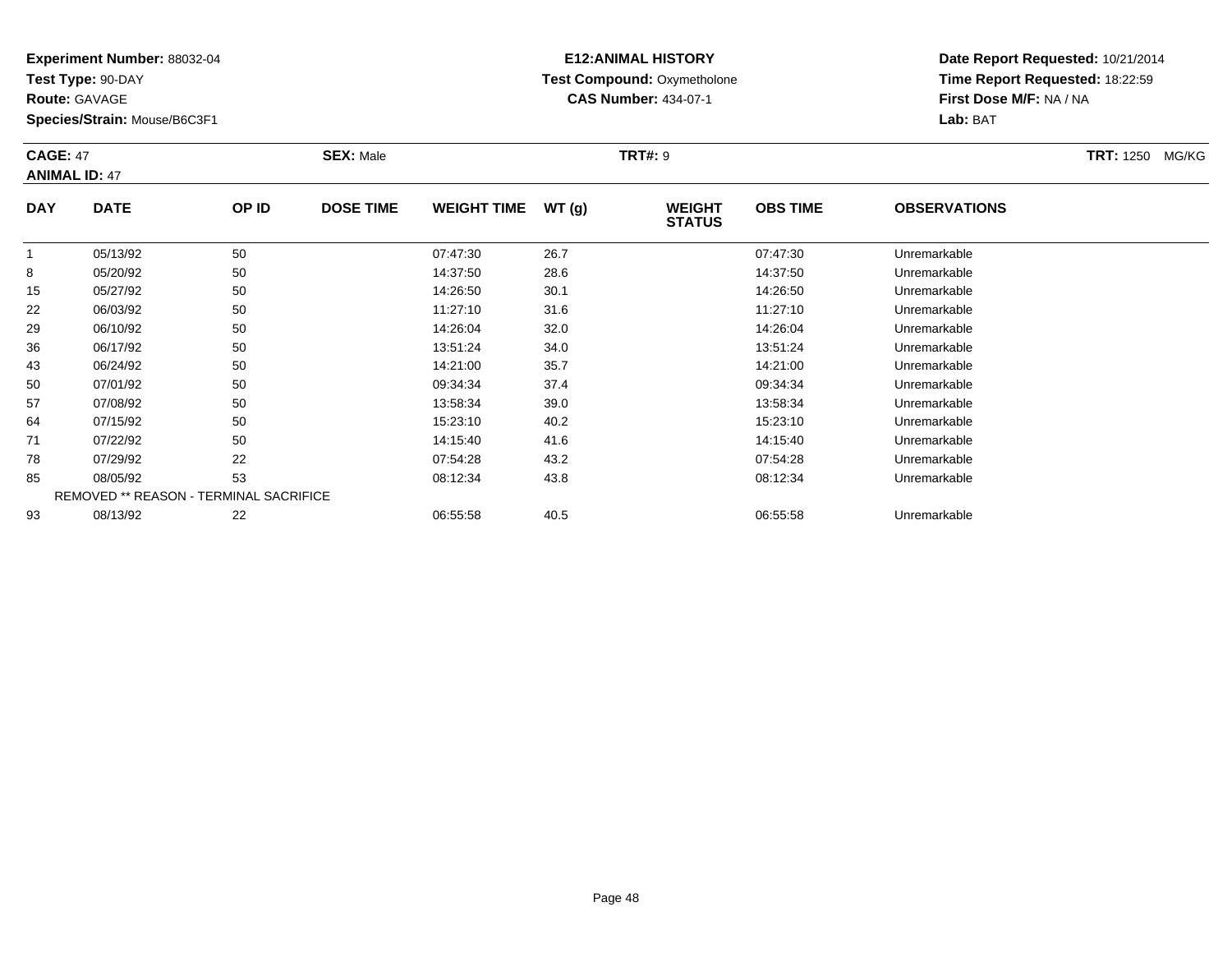**Test Type:** 90-DAY

**Route:** GAVAGE

71

78

85

93

**Species/Strain:** Mouse/B6C3F1

REMOVED \*\* REASON - TERMINAL SACRIFICE

# **E12:ANIMAL HISTORY Test Compound:** Oxymetholone**CAS Number:** 434-07-1

**Date Report Requested:** 10/21/2014**Time Report Requested:** 18:22:59**First Dose M/F:** NA / NA**Lab:** BAT

|            | <b>CAGE: 48</b><br><b>ANIMAL ID: 48</b> |       | <b>SEX: Male</b> |                    | <b>TRT#: 9</b> | <b>TRT:</b> 1250 MG/KG         |                 |                     |  |
|------------|-----------------------------------------|-------|------------------|--------------------|----------------|--------------------------------|-----------------|---------------------|--|
| <b>DAY</b> | <b>DATE</b>                             | OP ID | <b>DOSE TIME</b> | <b>WEIGHT TIME</b> | WT(g)          | <b>WEIGHT</b><br><b>STATUS</b> | <b>OBS TIME</b> | <b>OBSERVATIONS</b> |  |
|            | 05/13/92                                | 50    |                  | 07:48:00           | 25.3           |                                | 07:48:00        | Unremarkable        |  |
| 8          | 05/20/92                                | 50    |                  | 14:38:14           | 27.3           |                                | 14:38:14        | Unremarkable        |  |
| 15         | 05/27/92                                | 50    |                  | 14:27:18           | 28.8           |                                | 14:27:18        | Unremarkable        |  |
| 22         | 06/03/92                                | 50    |                  | 11:25:34           | 30.1           |                                | 11:25:34        | Unremarkable        |  |
| 29         | 06/10/92                                | 50    |                  | 14:24:32           | 30.7           |                                | 14:24:32        | Unremarkable        |  |
| 36         | 06/17/92                                | 50    |                  | 13:51:44           | 32.2           |                                | 13:51:44        | Unremarkable        |  |
| 43         | 06/24/92                                | 50    |                  | 14:21:20           | 33.4           |                                | 14:21:20        | Unremarkable        |  |
| 50         | 07/01/92                                | 50    |                  | 09:34:54           | 35.7           |                                | 09:34:54        | Unremarkable        |  |
| 57         | 07/08/92                                | 50    |                  | 13:58:52           | 36.8           |                                | 13:58:52        | Unremarkable        |  |
| 64         | 07/15/92                                | 50    |                  | 15:23:30           | 38.6           |                                | 15:23:30        | Unremarkable        |  |

07/22/92 <sup>50</sup> 14:15:58 40.0 14:15:58 Unremarkable

8 07/29/92 22 2 07:54:44 42.7 07:54:44 07:54:44 Diremarkable

08/05/92 <sup>53</sup> 08:12:56 43.5 08:12:56 Unremarkable

08/13/92 <sup>22</sup> 06:56:44 45.8 06:56:44 Unremarkable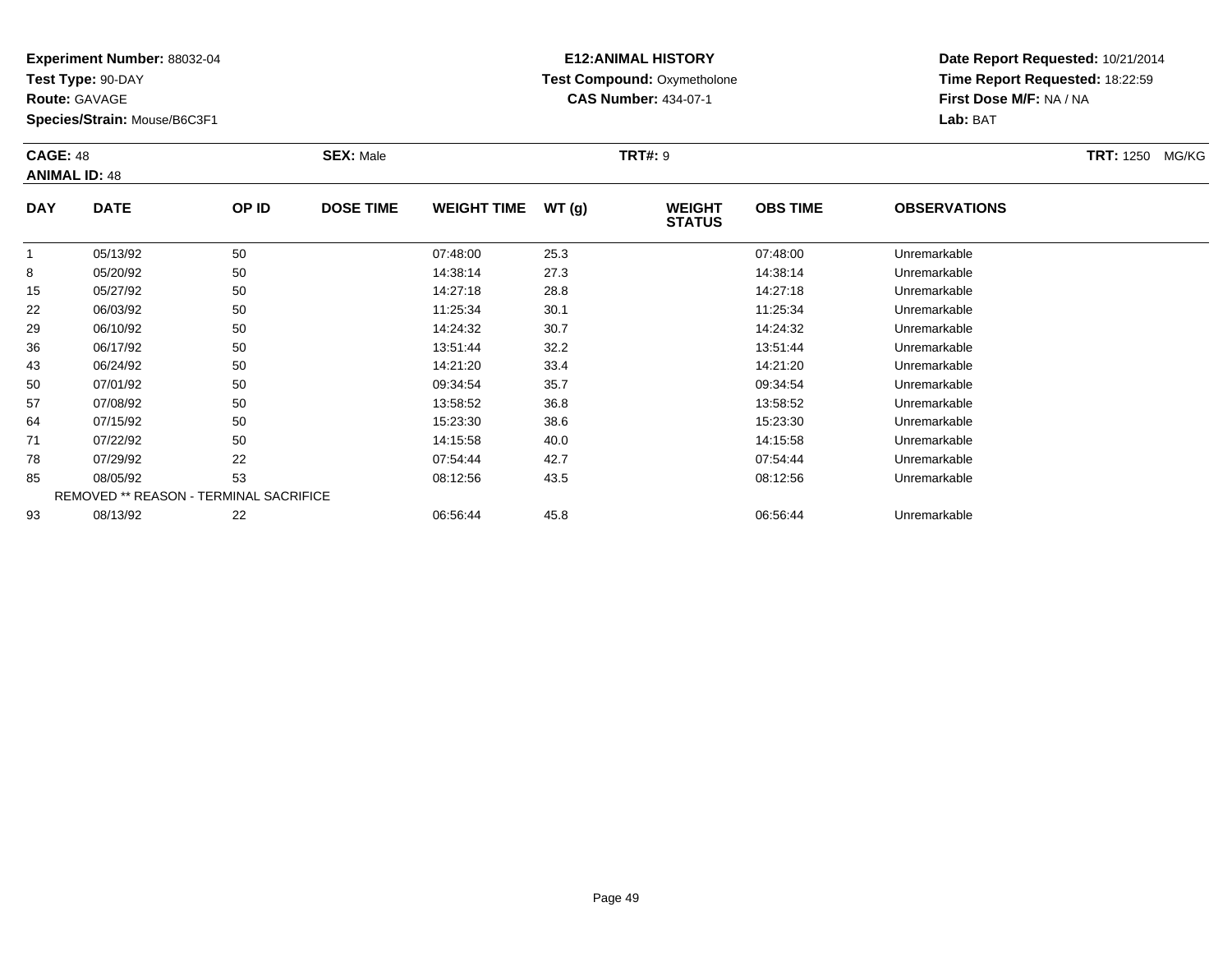**Test Type:** 90-DAY

**Route:** GAVAGE

64

71

78

85

93

**Species/Strain:** Mouse/B6C3F1

REMOVED \*\* REASON - TERMINAL SACRIFICE

# **E12:ANIMAL HISTORY Test Compound:** Oxymetholone**CAS Number:** 434-07-1

**Date Report Requested:** 10/21/2014**Time Report Requested:** 18:22:59**First Dose M/F:** NA / NA**Lab:** BAT

| <b>CAGE: 49</b><br><b>ANIMAL ID: 49</b> |             |       | <b>SEX: Male</b> |                    |       | <b>TRT#: 9</b>                 |                 |                     | <b>TRT:</b> 1250 MG/KG |
|-----------------------------------------|-------------|-------|------------------|--------------------|-------|--------------------------------|-----------------|---------------------|------------------------|
| <b>DAY</b>                              | <b>DATE</b> | OP ID | <b>DOSE TIME</b> | <b>WEIGHT TIME</b> | WT(g) | <b>WEIGHT</b><br><b>STATUS</b> | <b>OBS TIME</b> | <b>OBSERVATIONS</b> |                        |
|                                         | 05/13/92    | 50    |                  | 07:48:36           | 23.7  |                                | 07:48:36        | Unremarkable        |                        |
| 8                                       | 05/20/92    | 50    |                  | 14:38:36           | 24.5  |                                | 14:38:36        | Unremarkable        |                        |
| 15                                      | 05/27/92    | 50    |                  | 14:27:42           | 25.9  |                                | 14:27:42        | Unremarkable        |                        |
| 22                                      | 06/03/92    | 50    |                  | 11:25:58           | 26.6  |                                | 11:25:58        | Unremarkable        |                        |
| 29                                      | 06/10/92    | 50    |                  | 14:24:54           | 28.0  |                                | 14:24:54        | Unremarkable        |                        |
| 36                                      | 06/17/92    | 50    |                  | 13:50:18           | 28.8  |                                | 13:50:18        | Unremarkable        |                        |
| 43                                      | 06/24/92    | 50    |                  | 14:19:54           | 29.6  |                                | 14:19:54        | Unremarkable        |                        |
| 50                                      | 07/01/92    | 50    |                  | 09:35:16           | 30.2  |                                | 09:35:16        | Unremarkable        |                        |
| 57                                      | 07/08/92    | 50    |                  | 13:59:12           | 30.0  |                                | 13:59:12        | Unremarkable        |                        |

07/15/92 <sup>50</sup> 15:23:58 31.6 15:23:58 Unremarkable

07/22/92 <sup>50</sup> 14:16:18 32.4 14:16:18 Unremarkable

07/29/92 <sup>22</sup> 07:55:02 32.8 07:55:02 Unremarkable

08/05/92 <sup>53</sup> 08:13:20 33.6 08:13:20 Unremarkable

08/13/92 <sup>22</sup> 06:57:28 34.0 06:57:28 Unremarkable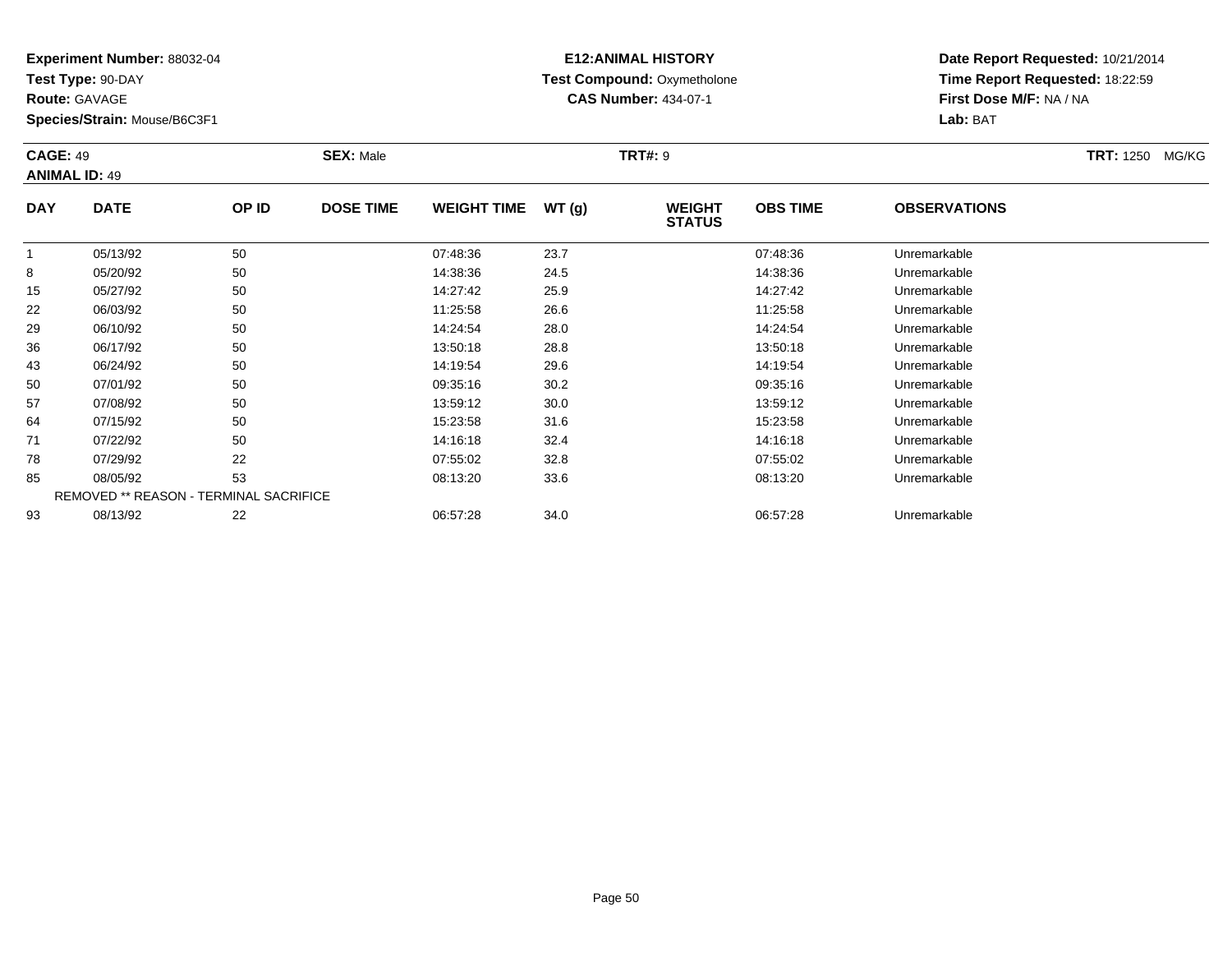**Test Type:** 90-DAY

**Route:** GAVAGE

**Species/Strain:** Mouse/B6C3F1

# **E12:ANIMAL HISTORY Test Compound:** Oxymetholone**CAS Number:** 434-07-1

**Date Report Requested:** 10/21/2014**Time Report Requested:** 18:22:59**First Dose M/F:** NA / NA**Lab:** BAT

#### **CAGE:** 50 **SEX:** Male **TRT#:** <sup>9</sup> **TRT:** 1250 MG/KG**ANIMAL ID:** 50**DAY DATE OP IDDOSE TIME WEIGHT TIME WT** (g) **STATUSOBS TIME OBSERVATIONS** 1 05/13/92 <sup>50</sup> 07:49:02 26.2 07:49:02 Unremarkable 8 05/20/92 <sup>50</sup> 14:39:00 25.6 14:39:00 Unremarkable 15 05/27/92 <sup>50</sup> 14:28:08 25.8 14:28:08 Unremarkable 22 06/03/92 <sup>50</sup> 11:26:22 26.5 11:26:22 Unremarkable 29 06/10/92 <sup>50</sup> 14:25:20 27.6 14:25:20 Unremarkable 36

| 15 | 05/27/92 | 50                                            | 14:28:08 | 25.8 | 14:28:08 | Unremarkable |  |
|----|----------|-----------------------------------------------|----------|------|----------|--------------|--|
| 22 | 06/03/92 | 50                                            | 11:26:22 | 26.5 | 11:26:22 | Unremarkable |  |
| 29 | 06/10/92 | 50                                            | 14:25:20 | 27.6 | 14:25:20 | Unremarkable |  |
| 36 | 06/17/92 | 50                                            | 13:50:44 | 28.1 | 13:50:44 | Unremarkable |  |
| 43 | 06/24/92 | 50                                            | 14:20:22 | 28.8 | 14:20:22 | Unremarkable |  |
| 50 | 07/01/92 | 50                                            | 09:33:58 | 29.9 | 09:33:58 | Unremarkable |  |
| 57 | 07/08/92 | 50                                            | 13:57:54 | 30.1 | 13:57:54 | Unremarkable |  |
| 64 | 07/15/92 | 50                                            | 15:24:22 | 30.5 | 15:24:22 | Unremarkable |  |
| 71 | 07/22/92 | 50                                            | 14:16:42 | 30.1 | 14:16:42 | Unremarkable |  |
| 78 | 07/29/92 | 22                                            | 07:55:20 | 31.5 | 07:55:20 | Unremarkable |  |
| 85 | 08/05/92 | 53                                            | 08:13:42 | 32.8 | 08:13:42 | Unremarkable |  |
|    |          | <b>REMOVED ** REASON - TERMINAL SACRIFICE</b> |          |      |          |              |  |
| 93 | 08/13/92 | 22                                            | 06:58:28 | 32.3 | 06:58:28 | Unremarkable |  |
|    |          |                                               |          |      |          |              |  |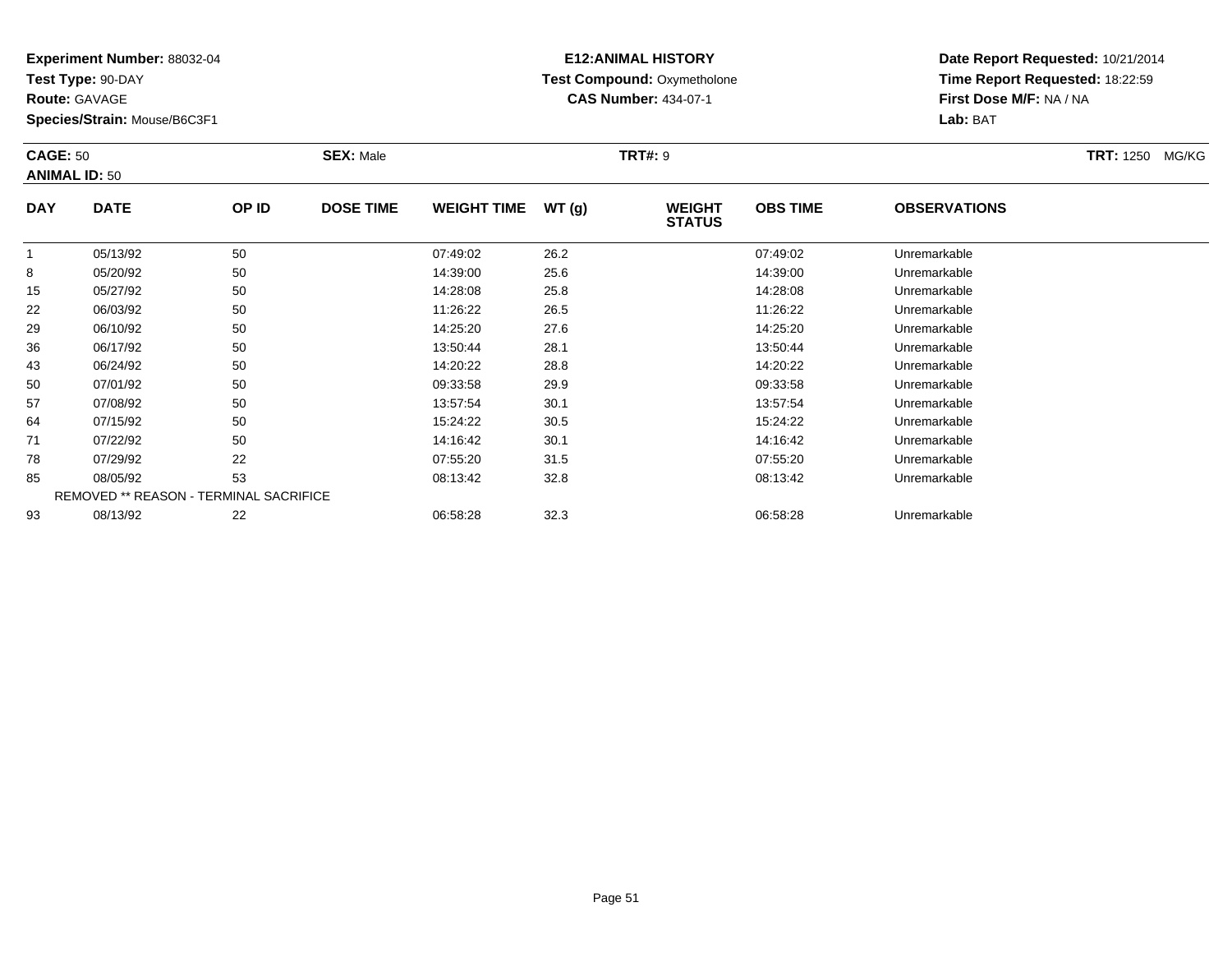**Test Type:** 90-DAY

**Route:** GAVAGE

**Species/Strain:** Mouse/B6C3F1

# **E12:ANIMAL HISTORY Test Compound:** Oxymetholone**CAS Number:** 434-07-1

| <b>CAGE: 51</b><br><b>ANIMAL ID: 51</b> |             |       | <b>SEX: Male</b> |                    |        | <b>TRT#: 11</b>                |                 |                     | <b>TRT: 2500</b> | MG/KG |
|-----------------------------------------|-------------|-------|------------------|--------------------|--------|--------------------------------|-----------------|---------------------|------------------|-------|
| <b>DAY</b>                              | <b>DATE</b> | OP ID | <b>DOSE TIME</b> | <b>WEIGHT TIME</b> | WT (g) | <b>WEIGHT</b><br><b>STATUS</b> | <b>OBS TIME</b> | <b>OBSERVATIONS</b> |                  |       |

|    |          |                                               |          |      | <b>UIRIUU</b> |              |
|----|----------|-----------------------------------------------|----------|------|---------------|--------------|
|    | 05/13/92 | 50                                            | 07:32:22 | 24.9 | 07:32:22      | Unremarkable |
| 8  | 05/20/92 | 50                                            | 14:26:22 | 26.7 | 14:26:22      | Unremarkable |
| 15 | 05/27/92 | 50                                            | 14:41:24 | 26.5 | 14:41:24      | Unremarkable |
| 22 | 06/03/92 | 50                                            | 11:14:40 | 28.4 | 11:14:40      | Unremarkable |
| 29 | 06/10/92 | 50                                            | 14:38:14 | 29.4 | 14:38:14      | Unremarkable |
| 36 | 06/17/92 | 50                                            | 14:02:28 | 30.0 | 14:02:28      | Unremarkable |
| 43 | 06/24/92 | 50                                            | 14:32:26 | 32.3 | 14:32:26      | Unremarkable |
| 50 | 07/01/92 | 50                                            | 09:23:18 | 32.3 | 09:23:18      | Unremarkable |
| 57 | 07/08/92 | 50                                            | 14:10:00 | 32.3 | 14:10:00      | Unremarkable |
| 64 | 07/15/92 | 50                                            | 15:09:22 | 33.1 | 15:09:22      | Unremarkable |
| 71 | 07/22/92 | 50                                            | 14:26:00 | 33.7 | 14:26:00      | Unremarkable |
| 78 | 07/29/92 | 22                                            | 08:06:38 | 33.9 | 08:06:38      | Unremarkable |
| 85 | 08/05/92 | 53                                            | 08:01:42 | 33.6 | 08:01:42      | Unremarkable |
|    |          | <b>REMOVED ** REASON - TERMINAL SACRIFICE</b> |          |      |               |              |
| 93 | 08/13/92 | 22                                            | 06:59:46 | 35.4 | 06:59:46      | Unremarkable |
|    |          |                                               |          |      |               |              |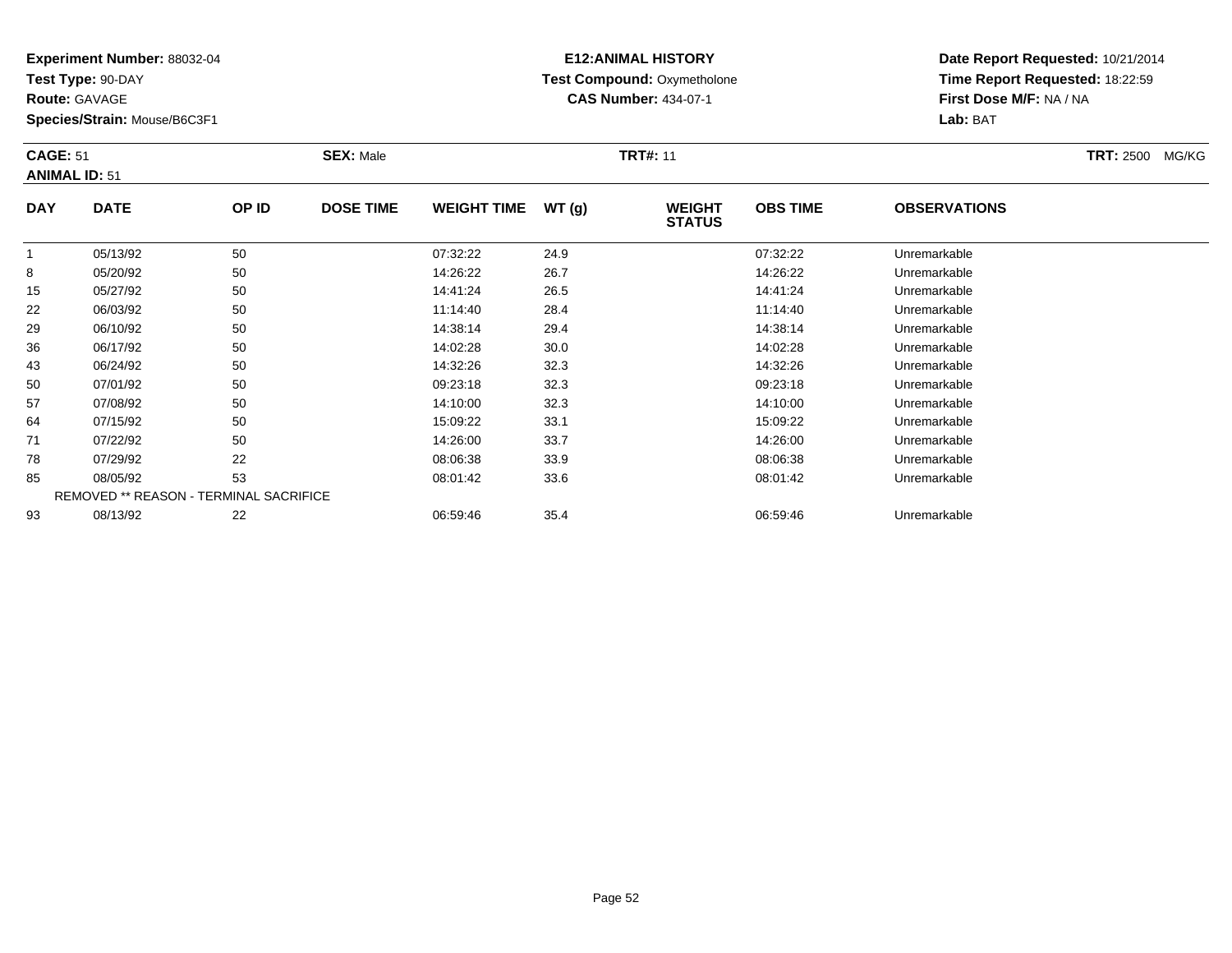**Test Type:** 90-DAY

**Route:** GAVAGE

**Species/Strain:** Mouse/B6C3F1

# **E12:ANIMAL HISTORY Test Compound:** Oxymetholone**CAS Number:** 434-07-1

| <b>CAGE: 52</b><br><b>ANIMAL ID: 52</b> |                                                                 |              | <b>SEX: Male</b> |                                |                 | <b>TRT#: 11</b>     | <b>TRT: 2500</b><br>MG/KG |                      |  |
|-----------------------------------------|-----------------------------------------------------------------|--------------|------------------|--------------------------------|-----------------|---------------------|---------------------------|----------------------|--|
| <b>DAY</b>                              | WEIGHT TIME $WT(g)$<br><b>DATE</b><br>OP ID<br><b>DOSE TIME</b> |              |                  | <b>WEIGHT</b><br><b>STATUS</b> | <b>OBS TIME</b> | <b>OBSERVATIONS</b> |                           |                      |  |
|                                         | $\triangle E / 4.2 / \triangle$                                 | $E^{\wedge}$ |                  | 07.22.40                       | $\sim$ $\sim$   |                     | 07.22.40                  | <b>Ilaramarkahla</b> |  |

|    | 05/13/92 | 50                                     | 07:32:46 | 23.7 | 07:32:46 | Unremarkable |  |
|----|----------|----------------------------------------|----------|------|----------|--------------|--|
| 8  | 05/20/92 | 50                                     | 14:24:36 | 25.7 | 14:24:36 | Unremarkable |  |
| 15 | 05/27/92 | 50                                     | 14:39:14 | 28.7 | 14:39:14 | Unremarkable |  |
| 22 | 06/03/92 | 50                                     | 11:15:04 | 28.8 | 11:15:04 | Unremarkable |  |
| 29 | 06/10/92 | 50                                     | 14:38:36 | 29.2 | 14:38:36 | Unremarkable |  |
| 36 | 06/17/92 | 50                                     | 14:02:52 | 30.0 | 14:02:52 | Unremarkable |  |
| 43 | 06/24/92 | 50                                     | 14:32:48 | 31.3 | 14:32:48 | Unremarkable |  |
| 50 | 07/01/92 | 50                                     | 09:23:38 | 32.5 | 09:23:38 | Unremarkable |  |
| 57 | 07/08/92 | 50                                     | 14:10:20 | 32.9 | 14:10:20 | Unremarkable |  |
| 64 | 07/15/92 | 50                                     | 15:09:48 | 33.8 | 15:09:48 | Unremarkable |  |
| 71 | 07/22/92 | 50                                     | 14:26:22 | 35.2 | 14:26:22 | Unremarkable |  |
| 78 | 07/29/92 | 22                                     | 08:05:14 | 34.7 | 08:05:14 | Unremarkable |  |
| 85 | 08/05/92 | 53                                     | 07:59:58 | 36.4 | 07:59:58 | Unremarkable |  |
|    |          | REMOVED ** REASON - TERMINAL SACRIFICE |          |      |          |              |  |
| 93 | 08/13/92 | 22                                     | 07:01:12 | 38.7 | 07:01:12 | Unremarkable |  |
|    |          |                                        |          |      |          |              |  |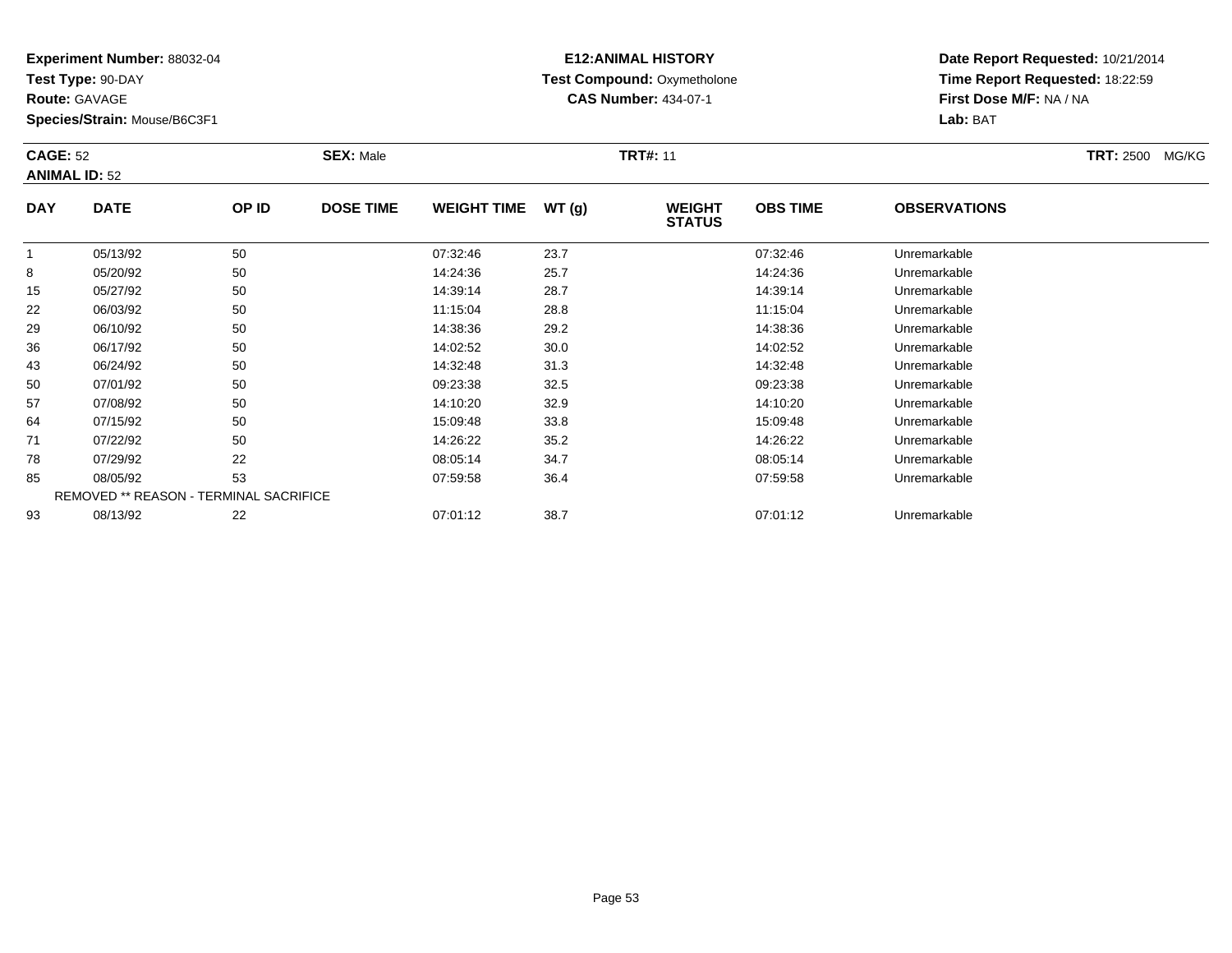**Test Type:** 90-DAY

**Route:** GAVAGE

**Species/Strain:** Mouse/B6C3F1

# **E12:ANIMAL HISTORY Test Compound:** Oxymetholone**CAS Number:** 434-07-1

| <b>CAGE: 53</b><br><b>ANIMAL ID: 53</b> |             |       | <b>SEX: Male</b> |                    |       | <b>TRT#: 11</b>                | <b>TRT: 2500</b><br>MG/KG |                     |  |
|-----------------------------------------|-------------|-------|------------------|--------------------|-------|--------------------------------|---------------------------|---------------------|--|
| <b>DAY</b>                              | <b>DATE</b> | OP ID | <b>DOSE TIME</b> | <b>WEIGHT TIME</b> | WT(q) | <b>WEIGHT</b><br><b>STATUS</b> | <b>OBS TIME</b>           | <b>OBSERVATIONS</b> |  |
|                                         | 05/13/92    | 50    |                  | 07:33:18           | 27.9  |                                | 07:33:18                  | Unremarkable        |  |
| 8                                       | 05/20/92    | 50    |                  | 14:25:00           | 29.9  |                                | 14:25:00                  | Unremarkable        |  |
| 15                                      | 05/27/92    | 50    |                  | 14:39:38           | 30.3  |                                | 14:39:38                  | Unremarkable        |  |
| 22                                      | 06/03/92    | 50    |                  | 11:13:34           | 31.1  |                                | 11:13:34                  | Unremarkable        |  |

| 8  | 05/20/92 | 50                                            | 14:25:00 | 29.9 | 14:25:00 | Unremarkable |  |
|----|----------|-----------------------------------------------|----------|------|----------|--------------|--|
| 15 | 05/27/92 | 50                                            | 14:39:38 | 30.3 | 14:39:38 | Unremarkable |  |
| 22 | 06/03/92 | 50                                            | 11:13:34 | 31.1 | 11:13:34 | Unremarkable |  |
| 29 | 06/10/92 | 50                                            | 14:37:00 | 32.4 | 14:37:00 | Unremarkable |  |
| 36 | 06/17/92 | 50                                            | 14:03:12 | 32.4 | 14:03:12 | Unremarkable |  |
| 43 | 06/24/92 | 50                                            | 14:33:10 | 34.0 | 14:33:10 | Unremarkable |  |
| 50 | 07/01/92 | 50                                            | 09:23:56 | 35.2 | 09:23:56 | Unremarkable |  |
| 57 | 07/08/92 | 50                                            | 14:10:40 | 35.8 | 14:10:40 | Unremarkable |  |
| 64 | 07/15/92 | 50                                            | 15:10:10 | 36.7 | 15:10:10 | Unremarkable |  |
| 71 | 07/22/92 | 50                                            | 14:26:46 | 36.2 | 14:26:46 | Unremarkable |  |
| 78 | 07/29/92 | 22                                            | 08:05:32 | 37.5 | 08:05:32 | Unremarkable |  |
| 85 | 08/05/92 | 53                                            | 08:00:28 | 38.1 | 08:00:28 | Unremarkable |  |
|    |          | <b>REMOVED ** REASON - TERMINAL SACRIFICE</b> |          |      |          |              |  |
| 93 | 08/13/92 | 22                                            | 07:02:16 | 39.9 | 07:02:16 | Unremarkable |  |
|    |          |                                               |          |      |          |              |  |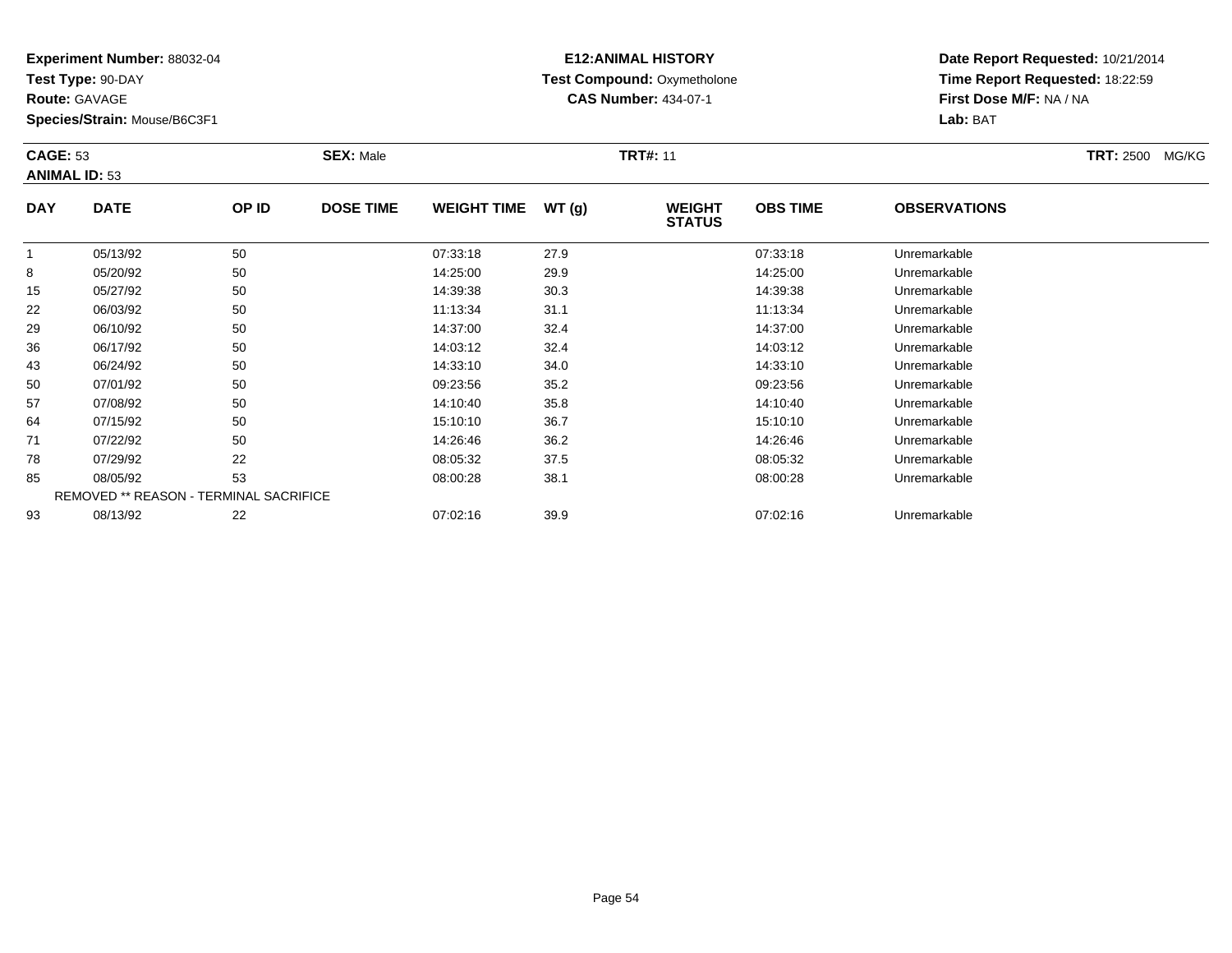**Test Type:** 90-DAY

**Route:** GAVAGE

**Species/Strain:** Mouse/B6C3F1

# **E12:ANIMAL HISTORY Test Compound:** Oxymetholone**CAS Number:** 434-07-1

| <b>CAGE: 54</b><br><b>ANIMAL ID: 54</b> |             |       | <b>SEX: Male</b> |                    |       | <b>TRT#: 11</b>                | <b>TRT: 2500</b><br>MG/KG |                     |  |
|-----------------------------------------|-------------|-------|------------------|--------------------|-------|--------------------------------|---------------------------|---------------------|--|
| <b>DAY</b>                              | <b>DATE</b> | OP ID | <b>DOSE TIME</b> | <b>WEIGHT TIME</b> | WT(g) | <b>WEIGHT</b><br><b>STATUS</b> | <b>OBS TIME</b>           | <b>OBSERVATIONS</b> |  |
|                                         | 05/13/92    | 50    |                  | 07:33:42           | 25.7  |                                | 07:33:42                  | Unremarkable        |  |
| 8                                       | 05/20/92    | 50    |                  | 14:25:24           | 27.9  |                                | 14:25:24                  | Unremarkable        |  |
| 15                                      | 05/27/92    | 50    |                  | 14:40:02           | 29.0  |                                | 14:40:02                  | Unremarkable        |  |
| 22                                      | 06/03/92    | 50    |                  | 11:13:58           | 30.4  |                                | 11:13:58                  | Unremarkable        |  |

| 22 | 06/03/92 | 50                                            | 11:13:58 | 30.4 | 11:13:58 | Unremarkable |  |
|----|----------|-----------------------------------------------|----------|------|----------|--------------|--|
| 29 | 06/10/92 | 50                                            | 14:37:24 | 32.1 | 14:37:24 | Unremarkable |  |
| 36 | 06/17/92 | 50                                            | 14:01:44 | 33.3 | 14:01:44 | Unremarkable |  |
| 43 | 06/24/92 | 50                                            | 14:31:40 | 34.7 | 14:31:40 | Unremarkable |  |
| 50 | 07/01/92 | 50                                            | 09:24:16 | 35.3 | 09:24:16 | Unremarkable |  |
| 57 | 07/08/92 | 50                                            | 14:11:00 | 36.2 | 14:11:00 | Unremarkable |  |
| 64 | 07/15/92 | 50                                            | 15:10:34 | 36.6 | 15:10:34 | Unremarkable |  |
| 71 | 07/22/92 | 50                                            | 14:27:06 | 37.3 | 14:27:06 | Unremarkable |  |
| 78 | 07/29/92 | 22                                            | 08:06:00 | 39.5 | 08:06:00 | Unremarkable |  |
| 85 | 08/05/92 | 53                                            | 08:00:52 | 39.9 | 08:00:52 | Unremarkable |  |
|    |          | <b>REMOVED ** REASON - TERMINAL SACRIFICE</b> |          |      |          |              |  |
| 93 | 08/13/92 | 22                                            | 07:02:50 | 42.0 | 07:02:50 | Unremarkable |  |
|    |          |                                               |          |      |          |              |  |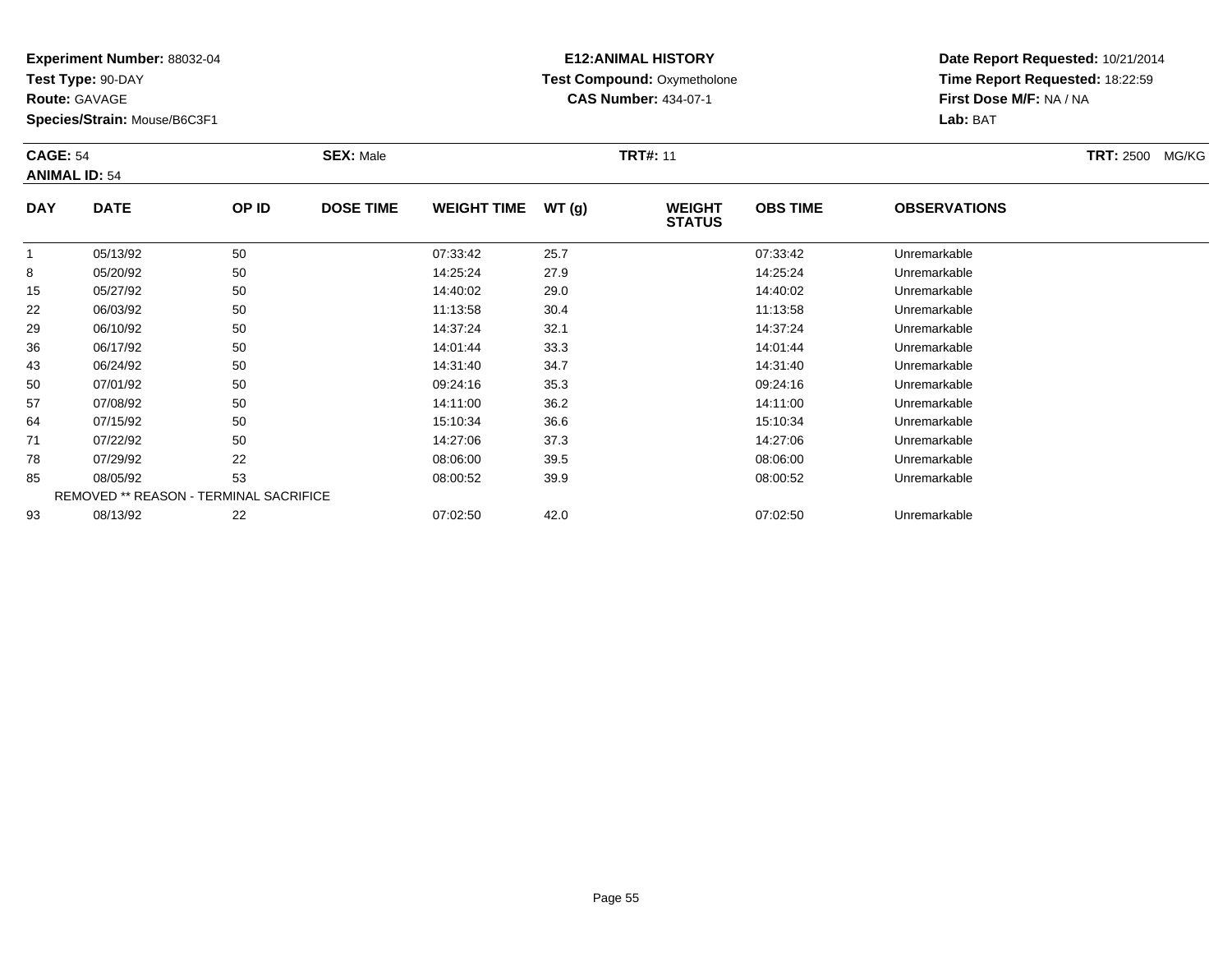**Test Type:** 90-DAY

**Route:** GAVAGE

**Species/Strain:** Mouse/B6C3F1

# **E12:ANIMAL HISTORY Test Compound:** Oxymetholone**CAS Number:** 434-07-1

| <b>CAGE: 55</b><br><b>ANIMAL ID: 55</b> |                                    |            | <b>SEX: Male</b> | <b>TRT#: 11</b>     |      |                                |                 |                                  |  | <b>TRT: 2500</b><br>MG/KG |
|-----------------------------------------|------------------------------------|------------|------------------|---------------------|------|--------------------------------|-----------------|----------------------------------|--|---------------------------|
| <b>DAY</b>                              | <b>DATE</b>                        | OP ID      | <b>DOSE TIME</b> | WEIGHT TIME $WT(g)$ |      | <b>WEIGHT</b><br><b>STATUS</b> | <b>OBS TIME</b> | <b>OBSERVATIONS</b>              |  |                           |
|                                         | 05/13/92                           | 50         |                  | 07:34:06            | 25.4 |                                | 07:34:06        | Unremarkable                     |  |                           |
| <u>ດ</u>                                | $\Omega F/ \Omega \Omega / \Omega$ | $\sqrt{2}$ |                  | 4.4.05.40           | 220  |                                | 4.05.40         | الملحا ومجاوره والمستوجب وبالباط |  |                           |

|    | 05/13/92 | 50                                     | 07:34:06 | 25.4 | 07:34:06 | Unremarkable |  |
|----|----------|----------------------------------------|----------|------|----------|--------------|--|
| 8  | 05/20/92 | 50                                     | 14:25:48 | 27.9 | 14:25:48 | Unremarkable |  |
| 15 | 05/27/92 | 50                                     | 14:41:00 | 28.3 | 14:41:00 | Unremarkable |  |
| 22 | 06/03/92 | 50                                     | 11:14:18 | 29.8 | 11:14:18 | Unremarkable |  |
| 29 | 06/10/92 | 50                                     | 14:37:46 | 30.6 | 14:37:46 | Unremarkable |  |
| 36 | 06/17/92 | 50                                     | 14:02:04 | 31.0 | 14:02:04 | Unremarkable |  |
| 43 | 06/24/92 | 50                                     | 14:32:02 | 33.1 | 14:32:02 | Unremarkable |  |
| 50 | 07/01/92 | 50                                     | 09:22:54 | 34.9 | 09:22:54 | Unremarkable |  |
| 57 | 07/08/92 | 50                                     | 14:09:38 | 36.4 | 14:09:38 | Unremarkable |  |
| 64 | 07/15/92 | 50                                     | 15:10:54 | 37.5 | 15:10:54 | Unremarkable |  |
| 71 | 07/22/92 | 50                                     | 14:27:28 | 37.1 | 14:27:28 | Unremarkable |  |
| 78 | 07/29/92 | 22                                     | 08:06:18 | 38.1 | 08:06:18 | Unremarkable |  |
| 85 | 08/05/92 | 53                                     | 08:01:18 | 39.1 | 08:01:18 | Unremarkable |  |
|    |          | REMOVED ** REASON - TERMINAL SACRIFICE |          |      |          |              |  |
| 93 | 08/13/92 | 22                                     | 07:03:30 | 41.1 | 07:03:30 | Unremarkable |  |
|    |          |                                        |          |      |          |              |  |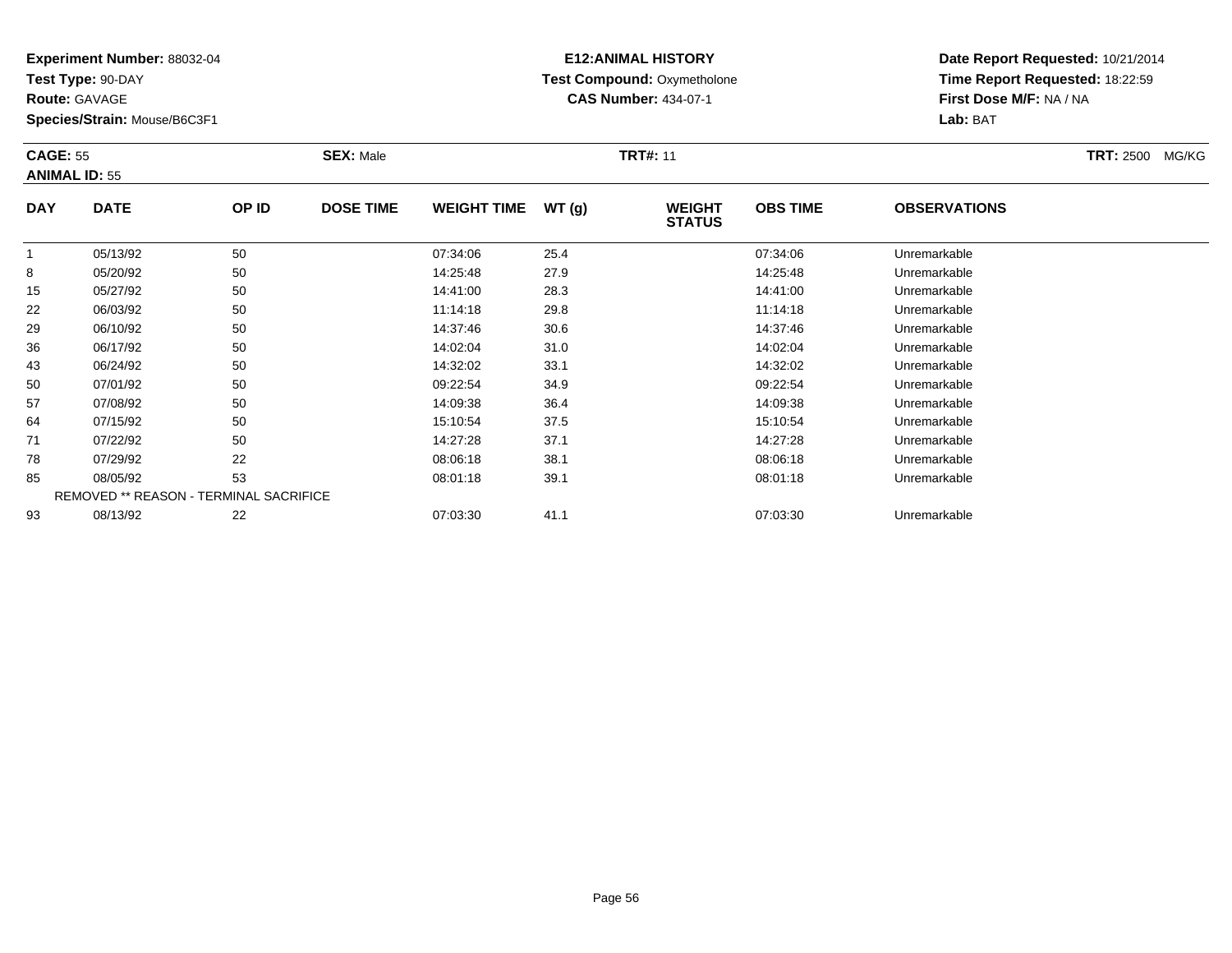**Test Type:** 90-DAY

**Route:** GAVAGE

64

71

78

85

93

**Species/Strain:** Mouse/B6C3F1

REMOVED \*\* REASON - TERMINAL SACRIFICE

# **E12:ANIMAL HISTORY Test Compound:** Oxymetholone**CAS Number:** 434-07-1

**Date Report Requested:** 10/21/2014**Time Report Requested:** 18:22:59**First Dose M/F:** NA / NA**Lab:** BAT

| <b>CAGE: 56</b><br><b>ANIMAL ID: 56</b> |             |       | <b>SEX: Male</b> |                    |       | <b>TRT#: 11</b>                |                 |                     |  |  |  |
|-----------------------------------------|-------------|-------|------------------|--------------------|-------|--------------------------------|-----------------|---------------------|--|--|--|
| <b>DAY</b>                              | <b>DATE</b> | OP ID | <b>DOSE TIME</b> | <b>WEIGHT TIME</b> | WT(g) | <b>WEIGHT</b><br><b>STATUS</b> | <b>OBS TIME</b> | <b>OBSERVATIONS</b> |  |  |  |
|                                         | 05/13/92    | 50    |                  | 07:29:58           | 25.9  |                                | 07:29:58        | Unremarkable        |  |  |  |
| 8                                       | 05/20/92    | 50    |                  | 14:24:10           | 27.4  |                                | 14:24:10        | Unremarkable        |  |  |  |
| 15                                      | 05/27/92    | 50    |                  | 14:38:48           | 29.9  |                                | 14:38:48        | Unremarkable        |  |  |  |
| 22                                      | 06/03/92    | 50    |                  | 11:12:52           | 29.7  |                                | 11:12:52        | Unremarkable        |  |  |  |
| 29                                      | 06/10/92    | 50    |                  | 14:36:14           | 31.1  |                                | 14:36:14        | Unremarkable        |  |  |  |
| 36                                      | 06/17/92    | 50    |                  | 14:00:28           | 32.2  |                                | 14:00:28        | Unremarkable        |  |  |  |
| 43                                      | 06/24/92    | 50    |                  | 14:30:28           | 34.2  |                                | 14:30:28        | Unremarkable        |  |  |  |
| 50                                      | 07/01/92    | 50    |                  | 09:21:36           | 35.7  |                                | 09:21:36        | Unremarkable        |  |  |  |
| 57                                      | 07/08/92    | 50    |                  | 14:08:16           | 36.2  |                                | 14:08:16        | Unremarkable        |  |  |  |

07/15/92 <sup>50</sup> 15:07:36 37.6 15:07:36 Unremarkable

1 07/22/92 50 50 14:24:18 38.3 14:24:18 14:24:18 Dhremarkable

07/29/92 <sup>22</sup> 08:08:28 40.4 08:08:28 Unremarkable

08/05/92 <sup>53</sup> 07:59:30 42.0 07:59:30 Unremarkable

08/13/92 <sup>22</sup> 07:04:16 39.3 07:04:16 Unremarkable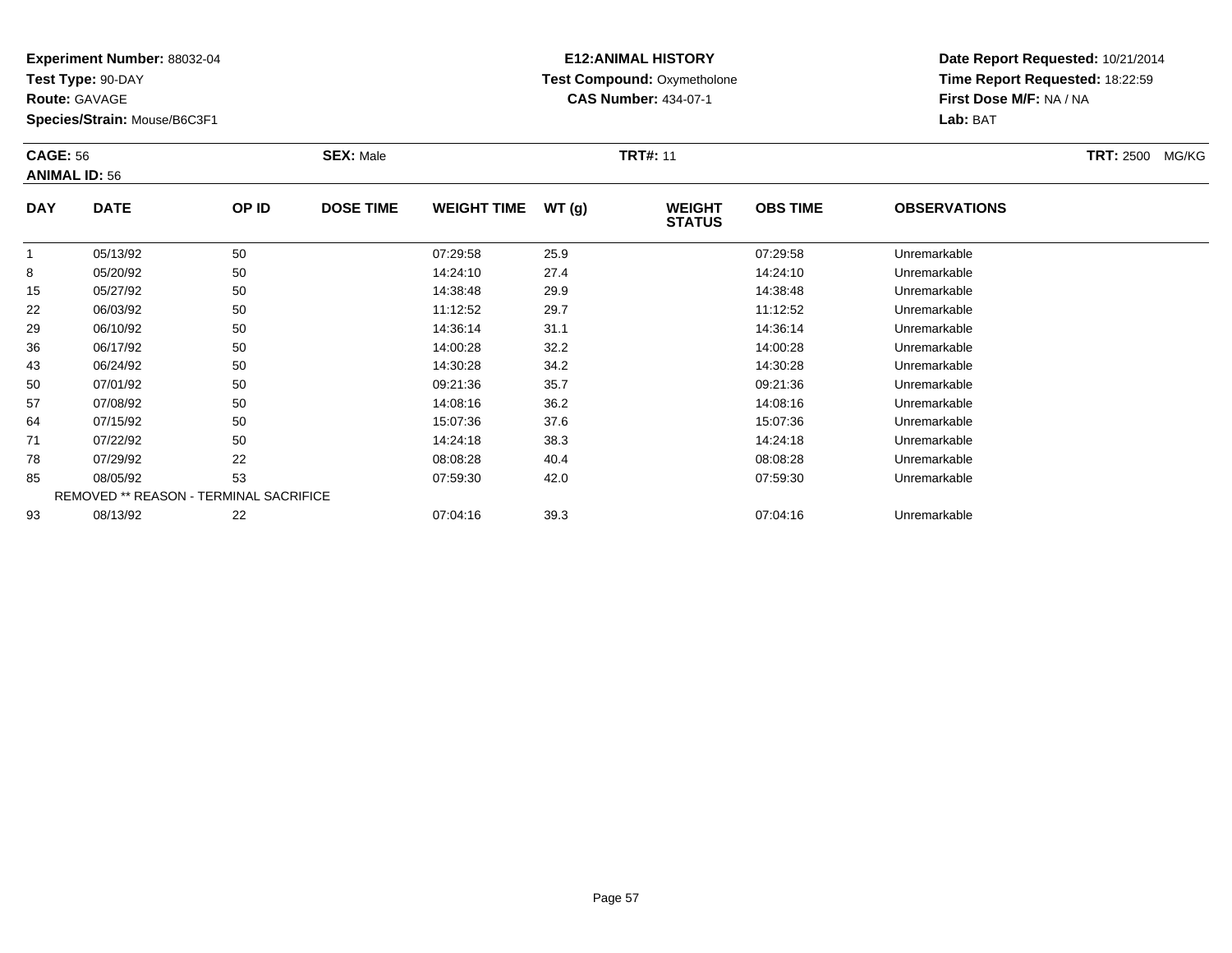**Test Type:** 90-DAY

**Route:** GAVAGE

**Species/Strain:** Mouse/B6C3F1

# **E12:ANIMAL HISTORY Test Compound:** Oxymetholone**CAS Number:** 434-07-1

**Date Report Requested:** 10/21/2014**Time Report Requested:** 18:22:59**First Dose M/F:** NA / NA**Lab:** BAT

#### **CAGE:** 57 **SEX:** Male **TRT#:** <sup>11</sup> **TRT:** 2500 MG/KG**ANIMAL ID:** 57**DAY DATE OP IDDOSE TIME WEIGHT TIME WT** (g) **STATUSOBS TIME OBSERVATIONS** 1 05/13/92 <sup>50</sup> 07:30:24 24.5 07:30:24 Unremarkable 88 05/20/92 50 50 14:22:32 27.1 14:22:32 14:22:32 Unremarkable

|    | 05/13/92 | 50                                            | 07:30:24 | 24.5 | 07:30:24 | Unremarkable |  |
|----|----------|-----------------------------------------------|----------|------|----------|--------------|--|
| 8  | 05/20/92 | 50                                            | 14:22:32 | 27.1 | 14:22:32 | Unremarkable |  |
| 15 | 05/27/92 | 50                                            | 14:37:16 | 27.8 | 14:37:16 | Unremarkable |  |
| 22 | 06/03/92 | 50                                            | 11:13:12 | 29.0 | 11:13:12 | Unremarkable |  |
| 29 | 06/10/92 | 50                                            | 14:36:34 | 28.9 | 14:36:34 | Unremarkable |  |
| 36 | 06/17/92 | 50                                            | 14:00:54 | 30.0 | 14:00:54 | Unremarkable |  |
| 43 | 06/24/92 | 50                                            | 14:31:00 | 30.9 | 14:31:00 | Unremarkable |  |
| 50 | 07/01/92 | 50                                            | 09:21:54 | 32.0 | 09:21:54 | Unremarkable |  |
| 57 | 07/08/92 | 50                                            | 14:08:36 | 31.7 | 14:08:36 | Unremarkable |  |
| 64 | 07/15/92 | 50                                            | 15:07:56 | 32.7 | 15:07:56 | Unremarkable |  |
| 71 | 07/22/92 | 50                                            | 14:24:38 | 33.0 | 14:24:38 | Unremarkable |  |
| 78 | 07/29/92 | 22                                            | 08:07:08 | 34.1 | 08:07:08 | Unremarkable |  |
| 85 | 08/05/92 | 53                                            | 07:57:44 | 33.0 | 07:57:44 | Unremarkable |  |
|    |          | <b>REMOVED ** REASON - TERMINAL SACRIFICE</b> |          |      |          |              |  |
| 93 | 08/13/92 | 22                                            | 07:04:56 | 35.9 | 07:04:56 | Unremarkable |  |
|    |          |                                               |          |      |          |              |  |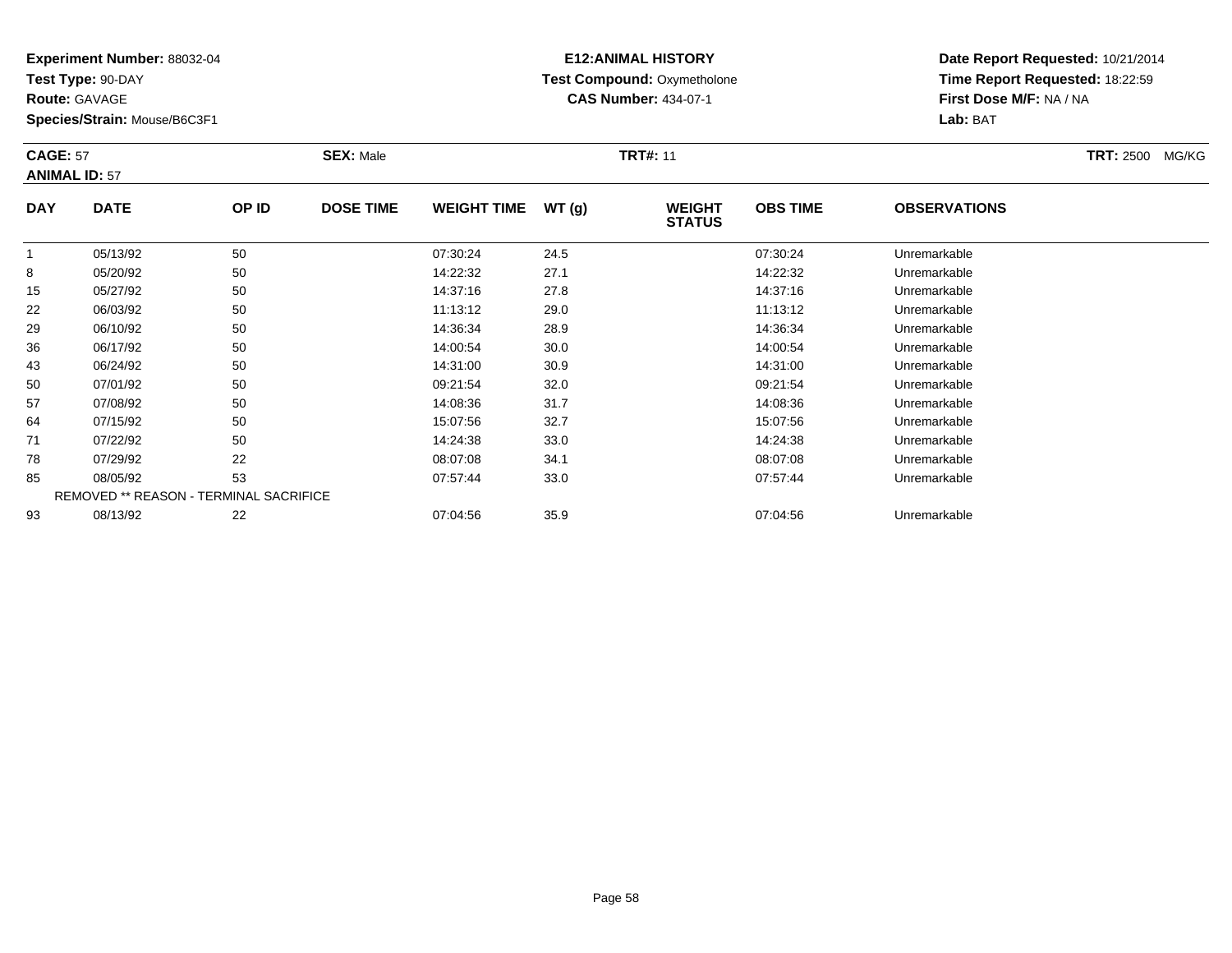**Test Type:** 90-DAY

**Route:** GAVAGE

**Species/Strain:** Mouse/B6C3F1

# **E12:ANIMAL HISTORY Test Compound:** Oxymetholone**CAS Number:** 434-07-1

| <b>CAGE: 58</b><br><b>ANIMAL ID: 58</b> |             |       | <b>SEX: Male</b> |                    |       | <b>TRT#: 11</b>                | <b>TRT: 2500 MG/KG</b> |                     |  |
|-----------------------------------------|-------------|-------|------------------|--------------------|-------|--------------------------------|------------------------|---------------------|--|
| <b>DAY</b>                              | <b>DATE</b> | OP ID | <b>DOSE TIME</b> | <b>WEIGHT TIME</b> | WT(g) | <b>WEIGHT</b><br><b>STATUS</b> | <b>OBS TIME</b>        | <b>OBSERVATIONS</b> |  |
|                                         | 05/13/92    | 50    |                  | 07:30:46           | 25.5  |                                | 07:30:46               | Unremarkable        |  |
| 8                                       | 05/20/92    | 50    |                  | 14:22:54           | 28.7  |                                | 14:22:54               | Unremarkable        |  |
| 15                                      | 05/27/92    | 50    |                  | 14:37:38           | 29.5  |                                | 14:37:38               | Unremarkable        |  |
| 22                                      | 06/03/92    | 50    |                  | 11:10:54           | 30.3  |                                | 11:10:54               | Unremarkable        |  |
| 29                                      | 06/10/92    | 50    |                  | 14:35:04           | 31.3  |                                | 14:35:04               | Unremarkable        |  |

| 15 | 05/27/92                                      | 50 | 14:37:38 | 29.5 | 14:37:38 | Unremarkable |
|----|-----------------------------------------------|----|----------|------|----------|--------------|
| 22 | 06/03/92                                      | 50 | 11:10:54 | 30.3 | 11:10:54 | Unremarkable |
| 29 | 06/10/92                                      | 50 | 14:35:04 | 31.3 | 14:35:04 | Unremarkable |
| 36 | 06/17/92                                      | 50 | 14:01:14 | 30.8 | 14:01:14 | Unremarkable |
| 43 | 06/24/92                                      | 50 | 14:31:18 | 31.9 | 14:31:18 | Unremarkable |
| 50 | 07/01/92                                      | 50 | 09:22:14 | 32.8 | 09:22:14 | Unremarkable |
| 57 | 07/08/92                                      | 50 | 14:08:56 | 32.8 | 14:08:56 | Unremarkable |
| 64 | 07/15/92                                      | 50 | 15:08:16 | 33.7 | 15:08:16 | Unremarkable |
| 71 | 07/22/92                                      | 50 | 14:24:58 | 33.5 | 14:24:58 | Unremarkable |
| 78 | 07/29/92                                      | 22 | 08:07:26 | 34.8 | 08:07:26 | Unremarkable |
| 85 | 08/05/92                                      | 53 | 07:58:12 | 36.1 | 07:58:12 | Unremarkable |
|    | <b>REMOVED ** REASON - TERMINAL SACRIFICE</b> |    |          |      |          |              |
| 93 | 08/13/92                                      | 22 | 07:05:28 | 38.0 | 07:05:28 | Unremarkable |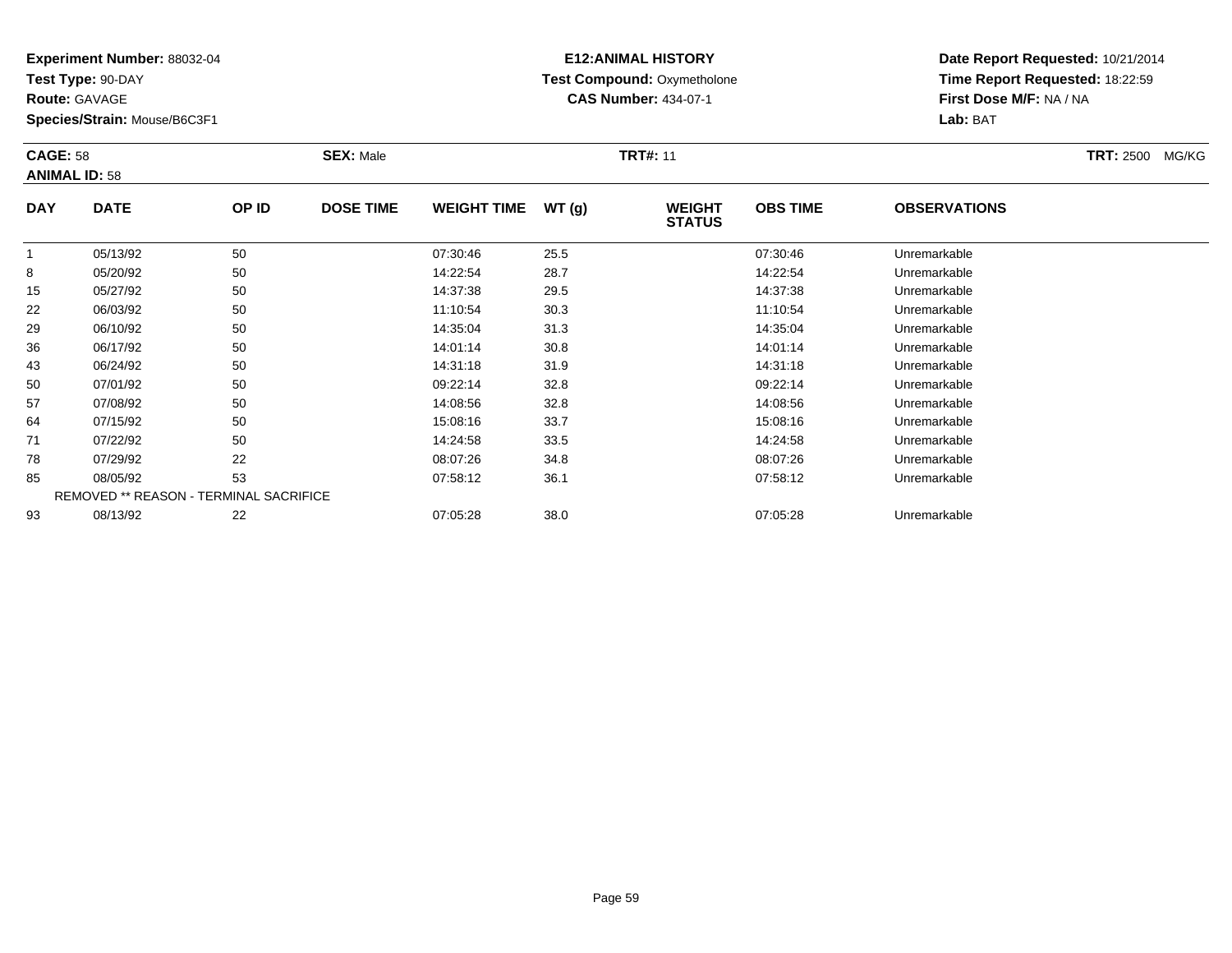**Test Type:** 90-DAY

**Route:** GAVAGE

**Species/Strain:** Mouse/B6C3F1

# **E12:ANIMAL HISTORY Test Compound:** Oxymetholone**CAS Number:** 434-07-1

| <b>CAGE: 59</b><br><b>ANIMAL ID: 59</b> |             |       | <b>SEX: Male</b> |                    |       | <b>TRT#: 11</b>                | <b>TRT: 2500</b><br>MG/KG |                     |  |
|-----------------------------------------|-------------|-------|------------------|--------------------|-------|--------------------------------|---------------------------|---------------------|--|
| <b>DAY</b>                              | <b>DATE</b> | OP ID | <b>DOSE TIME</b> | <b>WEIGHT TIME</b> | WT(g) | <b>WEIGHT</b><br><b>STATUS</b> | <b>OBS TIME</b>           | <b>OBSERVATIONS</b> |  |
|                                         | 05/13/92    | 50    |                  | 07:31:20           | 25.9  |                                | 07:31:20                  | Unremarkable        |  |
| 8                                       | 05/20/92    | 50    |                  | 14:23:20           | 28.2  |                                | 14:23:20                  | Unremarkable        |  |
| 15                                      | 05/27/92    | 50    |                  | 14:38:00           | 29.1  |                                | 14:38:00                  | Unremarkable        |  |
| 22                                      | 06/03/92    | 50    |                  | 11:11:16           | 30.2  |                                | 11:11:16                  | Unremarkable        |  |

| 8  | 05/20/92                                      | 50 | 14:23:20 | 28.2 | 14:23:20 | Unremarkable |
|----|-----------------------------------------------|----|----------|------|----------|--------------|
| 15 | 05/27/92                                      | 50 | 14:38:00 | 29.1 | 14:38:00 | Unremarkable |
| 22 | 06/03/92                                      | 50 | 11:11:16 | 30.2 | 11:11:16 | Unremarkable |
| 29 | 06/10/92                                      | 50 | 14:35:30 | 30.3 | 14:35:30 | Unremarkable |
| 36 | 06/17/92                                      | 50 | 13:59:44 | 32.1 | 13:59:44 | Unremarkable |
| 43 | 06/24/92                                      | 50 | 14:29:44 | 33.7 | 14:29:44 | Unremarkable |
| 50 | 07/01/92                                      | 50 | 09:22:34 | 34.6 | 09:22:34 | Unremarkable |
| 57 | 07/08/92                                      | 50 | 14:09:16 | 34.2 | 14:09:16 | Unremarkable |
| 64 | 07/15/92                                      | 50 | 15:08:38 | 35.8 | 15:08:38 | Unremarkable |
| 71 | 07/22/92                                      | 50 | 14:25:16 | 35.9 | 14:25:16 | Unremarkable |
| 78 | 07/29/92                                      | 22 | 08:07:48 | 36.3 | 08:07:48 | Unremarkable |
| 85 | 08/05/92                                      | 53 | 07:58:36 | 37.2 | 07:58:36 | Unremarkable |
|    | <b>REMOVED ** REASON - TERMINAL SACRIFICE</b> |    |          |      |          |              |
| 93 | 08/13/92                                      | 22 | 07:06:04 | 37.7 | 07:06:04 | Unremarkable |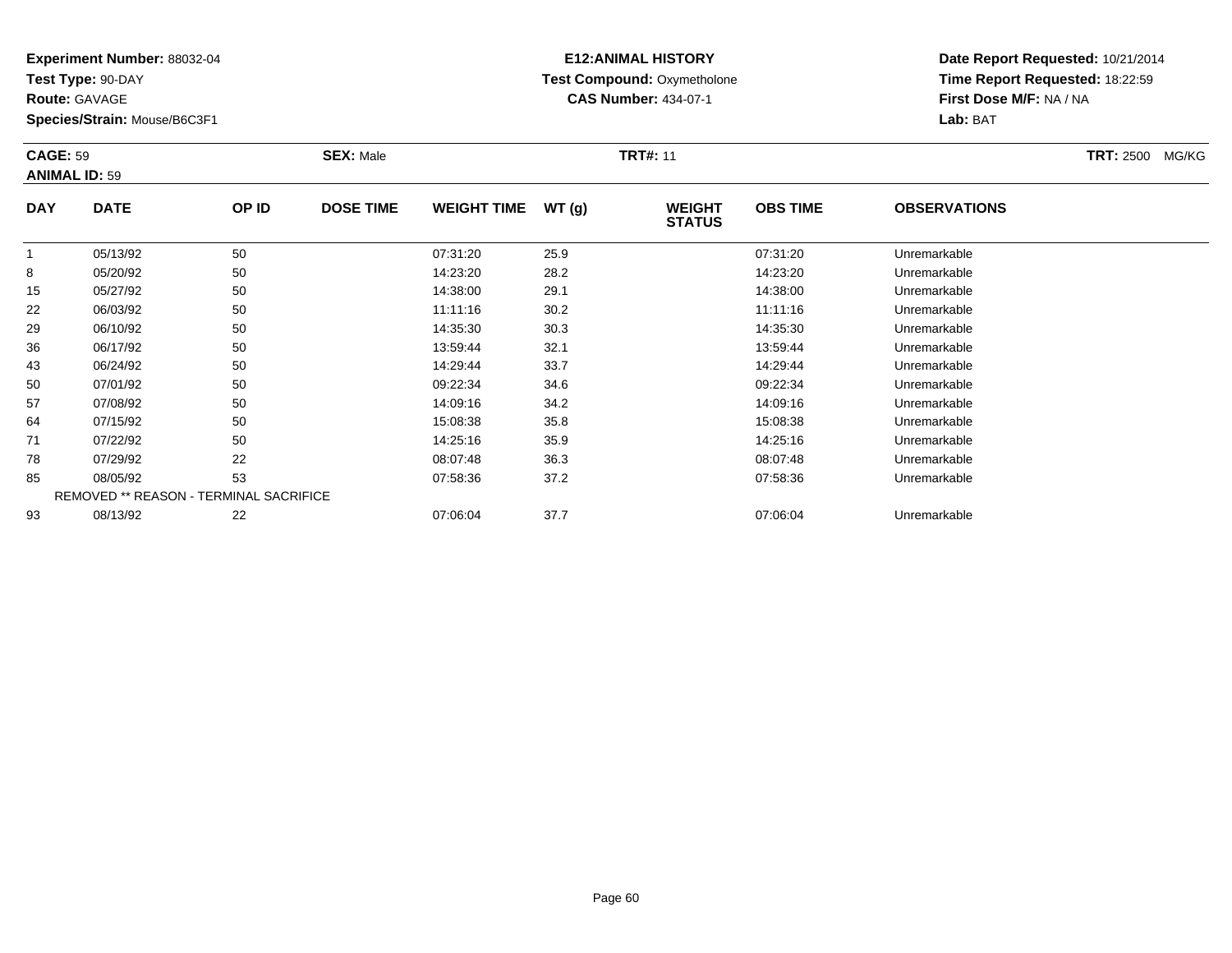**Test Type:** 90-DAY

**Route:** GAVAGE

**Species/Strain:** Mouse/B6C3F1

# **E12:ANIMAL HISTORY Test Compound:** Oxymetholone**CAS Number:** 434-07-1

| <b>CAGE: 60</b><br><b>ANIMAL ID: 60</b> |             |       | <b>SEX: Male</b> |                    |       | <b>TRT#: 11</b>                | <b>TRT:</b> 2500 MG/KG |                     |  |
|-----------------------------------------|-------------|-------|------------------|--------------------|-------|--------------------------------|------------------------|---------------------|--|
| <b>DAY</b>                              | <b>DATE</b> | OP ID | <b>DOSE TIME</b> | <b>WEIGHT TIME</b> | WT(g) | <b>WEIGHT</b><br><b>STATUS</b> | <b>OBS TIME</b>        | <b>OBSERVATIONS</b> |  |
|                                         | 05/13/92    | 50    |                  | 07:31:46           | 25.0  |                                | 07:31:46               | Unremarkable        |  |
| 8                                       | 05/20/92    | 50    |                  | 14:23:42           | 27.8  |                                | 14:23:42               | Unremarkable        |  |
| 15                                      | 05/27/92    | 50    |                  | 14:38:24           | 28.7  |                                | 14:38:24               | Unremarkable        |  |
| 22                                      | 06/03/92    | 50    |                  | 11:12:30           | 29.8  |                                | 11:12:30               | Unremarkable        |  |
|                                         |             |       |                  |                    |       |                                |                        |                     |  |

| 8  | 05/20/92 | 50                                            | 14:23:42 | 27.8 | 14:23:42 | Unremarkable |
|----|----------|-----------------------------------------------|----------|------|----------|--------------|
|    |          |                                               |          |      |          |              |
| 15 | 05/27/92 | 50                                            | 14:38:24 | 28.7 | 14:38:24 | Unremarkable |
| 22 | 06/03/92 | 50                                            | 11:12:30 | 29.8 | 11:12:30 | Unremarkable |
| 29 | 06/10/92 | 50                                            | 14:35:52 | 30.0 | 14:35:52 | Unremarkable |
| 36 | 06/17/92 | 50                                            | 14:00:06 | 32.0 | 14:00:06 | Unremarkable |
| 43 | 06/24/92 | 50                                            | 14:30:08 | 32.9 | 14:30:08 | Unremarkable |
| 50 | 07/01/92 | 50                                            | 09:21:14 | 34.5 | 09:21:14 | Unremarkable |
| 57 | 07/08/92 | 50                                            | 14:07:54 | 35.8 | 14:07:54 | Unremarkable |
| 64 | 07/15/92 | 50                                            | 15:09:00 | 35.7 | 15:09:00 | Unremarkable |
| 71 | 07/22/92 | 50                                            | 14:25:38 | 36.4 | 14:25:38 | Unremarkable |
| 78 | 07/29/92 | 22                                            | 08:08:06 | 37.6 | 08:08:06 | Unremarkable |
| 85 | 08/05/92 | 53                                            | 07:59:04 | 37.9 | 07:59:04 | Unremarkable |
|    |          | <b>REMOVED ** REASON - TERMINAL SACRIFICE</b> |          |      |          |              |
| 93 | 08/13/92 | 22                                            | 07:06:42 | 38.9 | 07:06:42 | Unremarkable |
|    |          |                                               |          |      |          |              |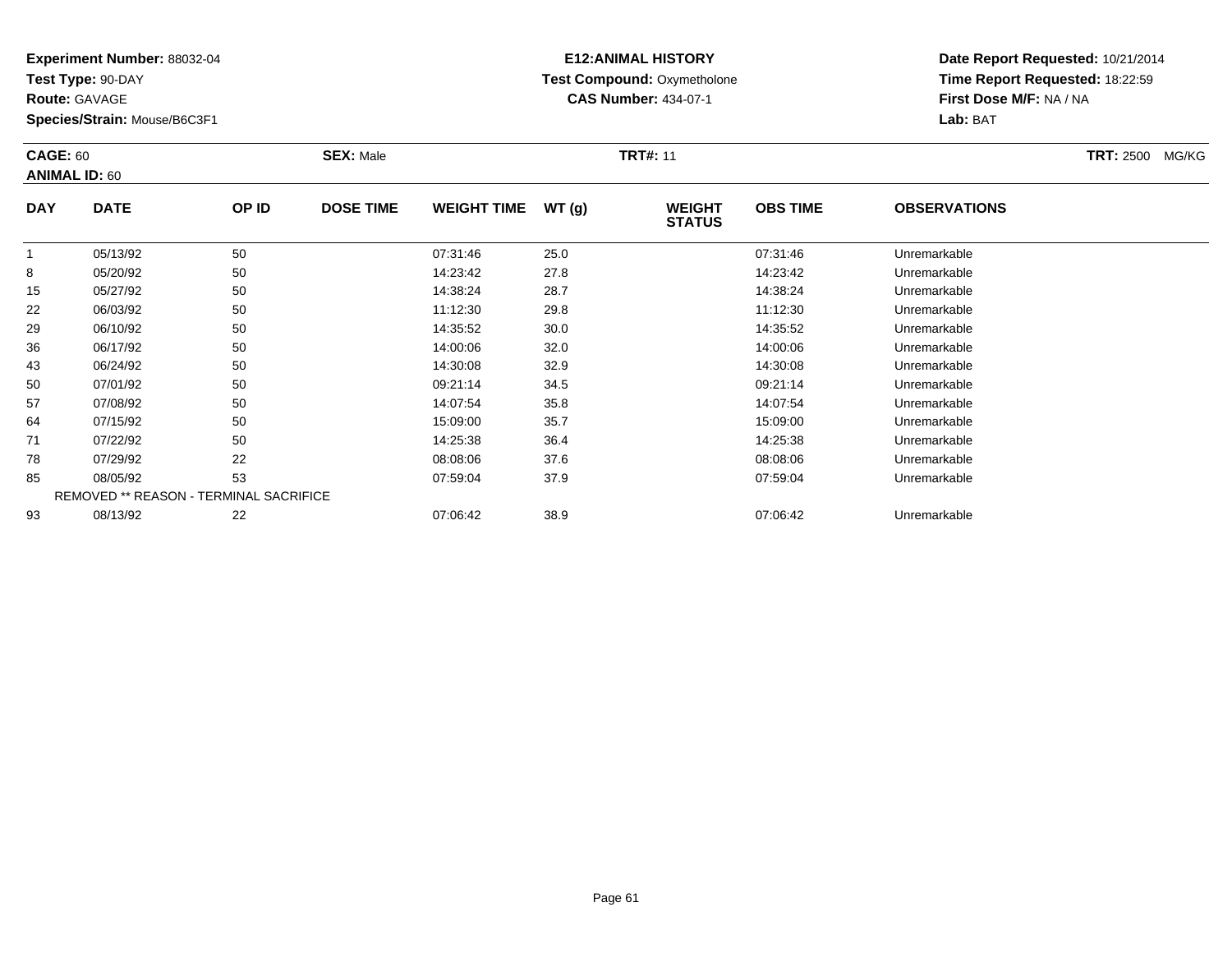**Test Type:** 90-DAY

**Route:** GAVAGE

**Species/Strain:** Mouse/B6C3F1

# **E12:ANIMAL HISTORY Test Compound:** Oxymetholone**CAS Number:** 434-07-1

**Date Report Requested:** 10/21/2014**Time Report Requested:** 18:22:59**First Dose M/F:** NA / NA**Lab:** BAT

|            | <b>CAGE: 61</b><br><b>ANIMAL ID: 61</b>       |       | <b>SEX: Female</b> |                    |       | <b>TRT#: 2</b>                 |                 |                     |  |  |  |
|------------|-----------------------------------------------|-------|--------------------|--------------------|-------|--------------------------------|-----------------|---------------------|--|--|--|
| <b>DAY</b> | <b>DATE</b>                                   | OP ID | <b>DOSE TIME</b>   | <b>WEIGHT TIME</b> | WT(g) | <b>WEIGHT</b><br><b>STATUS</b> | <b>OBS TIME</b> | <b>OBSERVATIONS</b> |  |  |  |
|            | 05/19/92                                      | 50    |                    | 07:53:08           | 22.0  |                                | 07:53:08        | Unremarkable        |  |  |  |
| 8          | 05/26/92                                      | 50    |                    | 13:41:28           | 21.5  |                                | 13:41:28        | Unremarkable        |  |  |  |
| 15         | 06/02/92                                      | 50    |                    | 10:27:46           | 23.0  |                                | 10:27:46        | Unremarkable        |  |  |  |
| 22         | 06/09/92                                      | 19    |                    | 07:55:10           | 24.3  |                                | 07:55:10        | Unremarkable        |  |  |  |
| 29         | 06/16/92                                      | 50    |                    | 11:55:18           | 24.7  |                                | 11:55:18        | Unremarkable        |  |  |  |
| 36         | 06/23/92                                      | 50    |                    | 14:46:18           | 24.5  |                                | 14:46:18        | Unremarkable        |  |  |  |
| 43         | 06/30/92                                      | 50    |                    | 11:19:18           | 27.9  |                                | 11:19:18        | Unremarkable        |  |  |  |
| 50         | 07/07/92                                      | 48    |                    | 09:26:06           | 28.0  |                                | 09:26:06        | Unremarkable        |  |  |  |
| 57         | 07/14/92                                      | 50    |                    | 14:07:26           | 29.1  |                                | 14:07:26        | Unremarkable        |  |  |  |
| 64         | 07/21/92                                      | 50    |                    | 11:15:04           | 32.7  |                                | 11:15:04        | Unremarkable        |  |  |  |
| 71         | 07/28/92                                      | 22    |                    | 14:44:06           | 31.6  |                                | 14:44:06        | Unremarkable        |  |  |  |
| 78         | 08/04/92                                      | 53    |                    | 08:17:32           | 32.1  |                                | 08:17:32        | Unremarkable        |  |  |  |
| 85         | 08/11/92                                      | 53    |                    | 08:40:00           | 35.2  |                                | 08:40:00        | Unremarkable        |  |  |  |
|            | <b>REMOVED ** REASON - TERMINAL SACRIFICE</b> |       |                    |                    |       |                                |                 |                     |  |  |  |
| 93         | 08/19/92                                      | 22    |                    | 07:00:32           | 34.0  |                                | 07:00:32        | Unremarkable        |  |  |  |

08/19/92 <sup>22</sup> 07:00:32 34.0 07:00:32 Unremarkable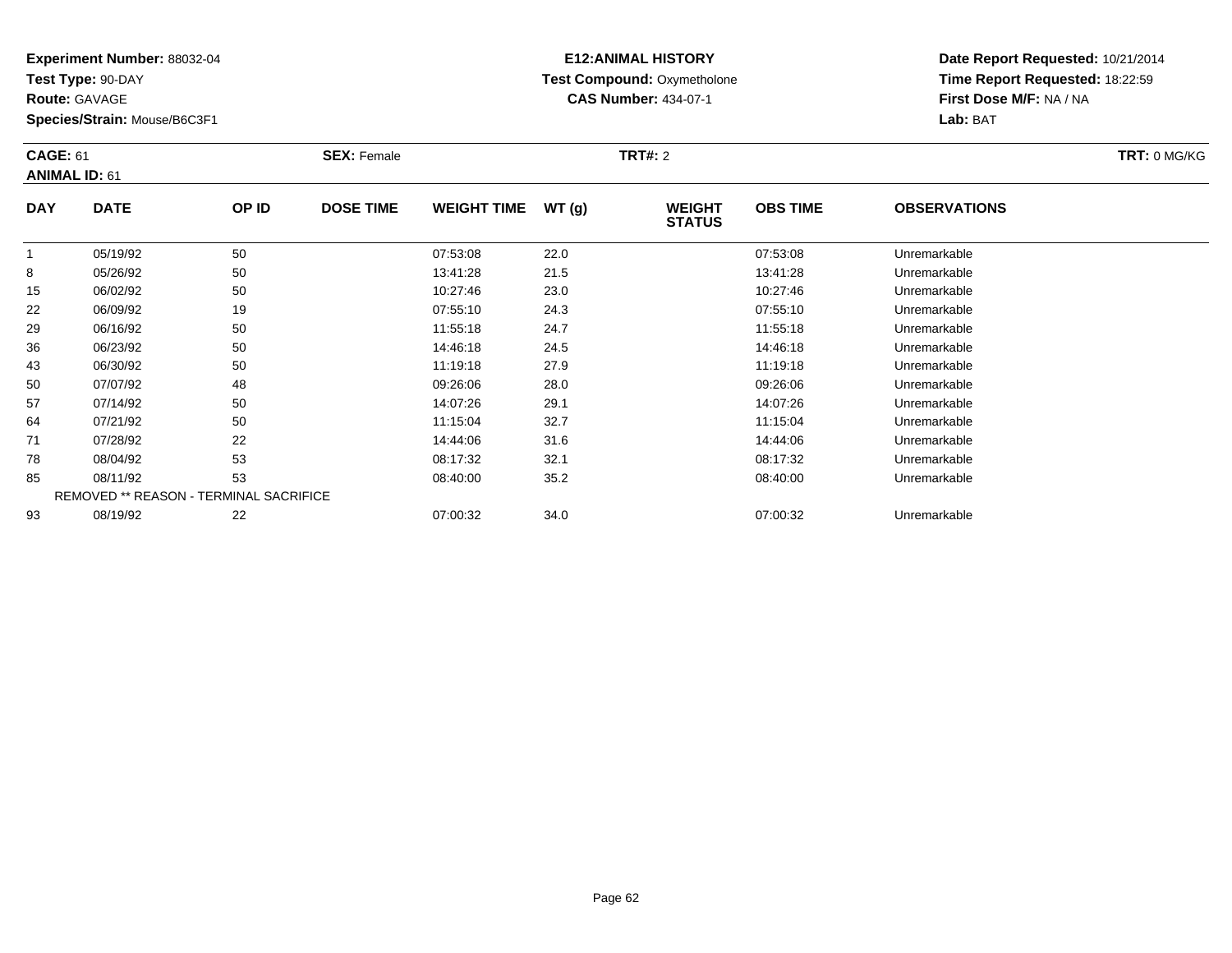**Test Type:** 90-DAY

**Route:** GAVAGE

85

93

**Species/Strain:** Mouse/B6C3F1

REMOVED \*\* REASON - TERMINAL SACRIFICE

## **E12:ANIMAL HISTORY Test Compound:** Oxymetholone**CAS Number:** 434-07-1

**Date Report Requested:** 10/21/2014**Time Report Requested:** 18:22:59**First Dose M/F:** NA / NA**Lab:** BAT

| <b>CAGE: 61</b><br><b>ANIMAL ID: 62</b> |             | <b>SEX: Female</b> |                  |                    | <b>TRT#: 2</b> |                                |                 |                     |  |  |
|-----------------------------------------|-------------|--------------------|------------------|--------------------|----------------|--------------------------------|-----------------|---------------------|--|--|
| <b>DAY</b>                              | <b>DATE</b> | OP ID              | <b>DOSE TIME</b> | <b>WEIGHT TIME</b> | WT(g)          | <b>WEIGHT</b><br><b>STATUS</b> | <b>OBS TIME</b> | <b>OBSERVATIONS</b> |  |  |
|                                         | 05/19/92    | 50                 |                  | 07:53:08           | 22.0           |                                | 07:53:08        | Unremarkable        |  |  |
| 8                                       | 05/26/92    | 50                 |                  | 13:41:28           | 22.8           |                                | 13:41:28        | Unremarkable        |  |  |
| 15                                      | 06/02/92    | 50                 |                  | 10:27:46           | 23.4           |                                | 10:27:46        | Unremarkable        |  |  |
| 22                                      | 06/09/92    | 19                 |                  | 07:55:10           | 24.4           |                                | 07:55:10        | Unremarkable        |  |  |
| 29                                      | 06/16/92    | 50                 |                  | 11:55:18           | 26.0           |                                | 11:55:18        | Unremarkable        |  |  |
| 36                                      | 06/23/92    | 50                 |                  | 14:46:18           | 25.7           |                                | 14:46:18        | Unremarkable        |  |  |
| 43                                      | 06/30/92    | 50                 |                  | 11:19:18           | 30.3           |                                | 11:19:18        | Unremarkable        |  |  |
| 50                                      | 07/07/92    | 48                 |                  | 09:26:06           | 27.6           |                                | 09:26:06        | Unremarkable        |  |  |
| 57                                      | 07/14/92    | 50                 |                  | 14:07:26           | 29.8           |                                | 14:07:26        | Unremarkable        |  |  |
| 64                                      | 07/21/92    | 50                 |                  | 11:15:04           | 32.0           |                                | 11:15:04        | Unremarkable        |  |  |
| 71                                      | 07/28/92    | 22                 |                  | 14:44:06           | 32.6           |                                | 14:44:06        | Unremarkable        |  |  |
| 78                                      | 08/04/92    | 53                 |                  | 08:17:32           | 36.5           |                                | 08:17:32        | Unremarkable        |  |  |

08/11/92 <sup>53</sup> 08:40:00 36.7 08:40:00 Unremarkable

08/19/92 <sup>22</sup> 07:00:32 34.0 07:00:32 Unremarkable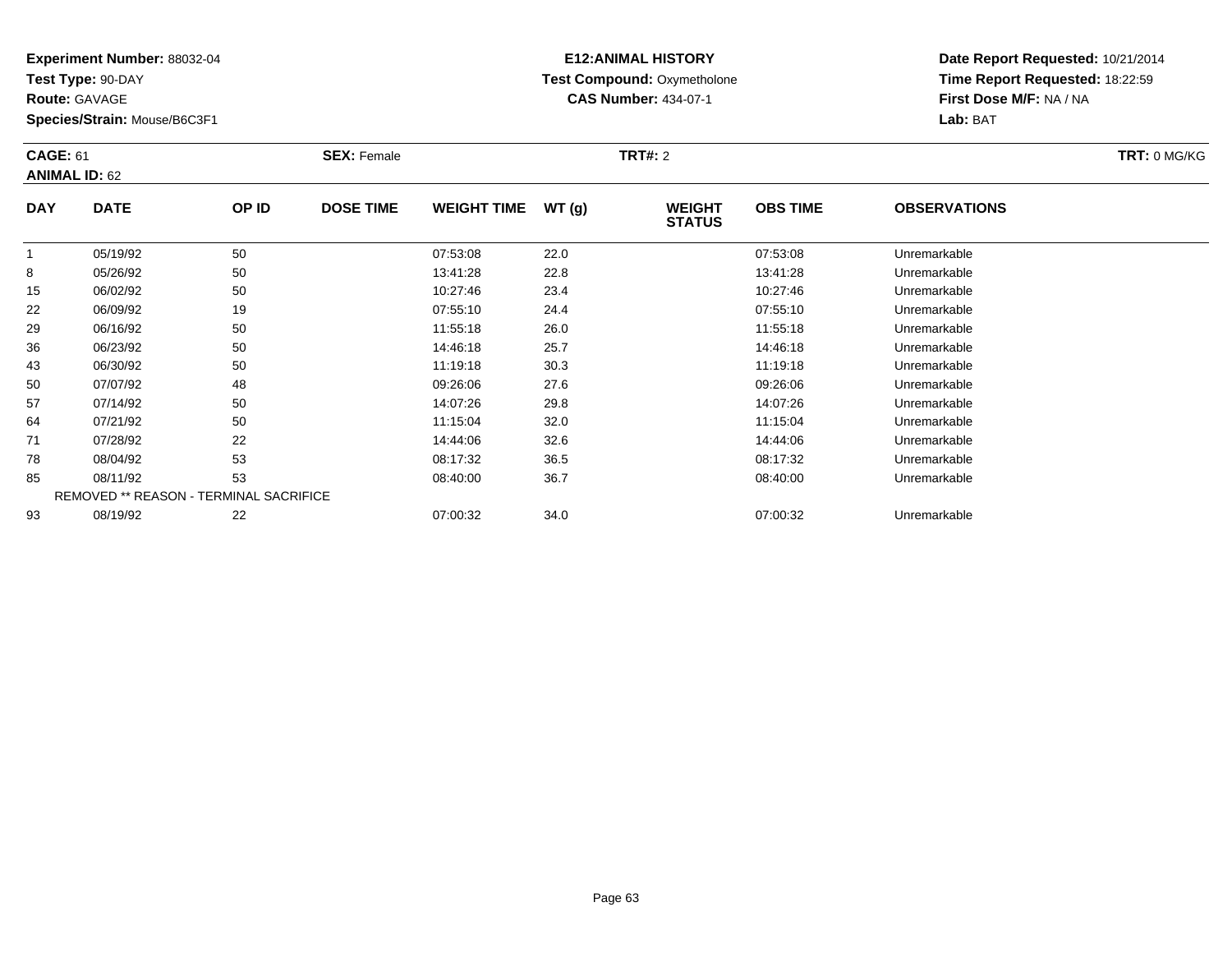**Test Type:** 90-DAY

**Route:** GAVAGE

93

**Species/Strain:** Mouse/B6C3F1

# **E12:ANIMAL HISTORY Test Compound:** Oxymetholone**CAS Number:** 434-07-1

**Date Report Requested:** 10/21/2014**Time Report Requested:** 18:22:59**First Dose M/F:** NA / NA**Lab:** BAT

| <b>CAGE: 61</b><br><b>ANIMAL ID: 63</b> |                                               | <b>SEX: Female</b> |                  |                    | <b>TRT#: 2</b> | TRT: 0 MG/KG                   |                 |                     |  |
|-----------------------------------------|-----------------------------------------------|--------------------|------------------|--------------------|----------------|--------------------------------|-----------------|---------------------|--|
| <b>DAY</b>                              | <b>DATE</b>                                   | OP ID              | <b>DOSE TIME</b> | <b>WEIGHT TIME</b> | WT(g)          | <b>WEIGHT</b><br><b>STATUS</b> | <b>OBS TIME</b> | <b>OBSERVATIONS</b> |  |
|                                         | 05/19/92                                      | 50                 |                  | 07:53:08           | 20.8           |                                | 07:53:08        | Unremarkable        |  |
| 8                                       | 05/26/92                                      | 50                 |                  | 13:41:28           | 21.5           |                                | 13:41:28        | Unremarkable        |  |
| 15                                      | 06/02/92                                      | 50                 |                  | 10:27:46           | 21.7           |                                | 10:27:46        | Unremarkable        |  |
| 22                                      | 06/09/92                                      | 19                 |                  | 07:55:10           | 23.5           |                                | 07:55:10        | Unremarkable        |  |
| 29                                      | 06/16/92                                      | 50                 |                  | 11:55:18           | 23.3           |                                | 11:55:18        | Unremarkable        |  |
| 36                                      | 06/23/92                                      | 50                 |                  | 14:46:18           | 23.8           |                                | 14:46:18        | Unremarkable        |  |
| 43                                      | 06/30/92                                      | 50                 |                  | 11:19:18           | 25.0           |                                | 11:19:18        | Unremarkable        |  |
| 50                                      | 07/07/92                                      | 48                 |                  | 09:26:06           | 25.2           |                                | 09:26:06        | Unremarkable        |  |
| 57                                      | 07/14/92                                      | 50                 |                  | 14:07:26           | 24.9           |                                | 14:07:26        | Unremarkable        |  |
| 64                                      | 07/21/92                                      | 50                 |                  | 11:15:04           | 27.3           |                                | 11:15:04        | Unremarkable        |  |
| 71                                      | 07/28/92                                      | 22                 |                  | 14:44:06           | 29.3           |                                | 14:44:06        | Unremarkable        |  |
| 78                                      | 08/04/92                                      | 53                 |                  | 08:17:32           | 26.5           |                                | 08:17:32        | Unremarkable        |  |
| 85                                      | 08/11/92                                      | 53                 |                  | 08:40:00           | 27.0           |                                | 08:40:00        | Unremarkable        |  |
|                                         | <b>REMOVED ** REASON - TERMINAL SACRIFICE</b> |                    |                  |                    |                |                                |                 |                     |  |

08/19/92 <sup>22</sup> 07:00:32 27.3 07:00:32 Unremarkable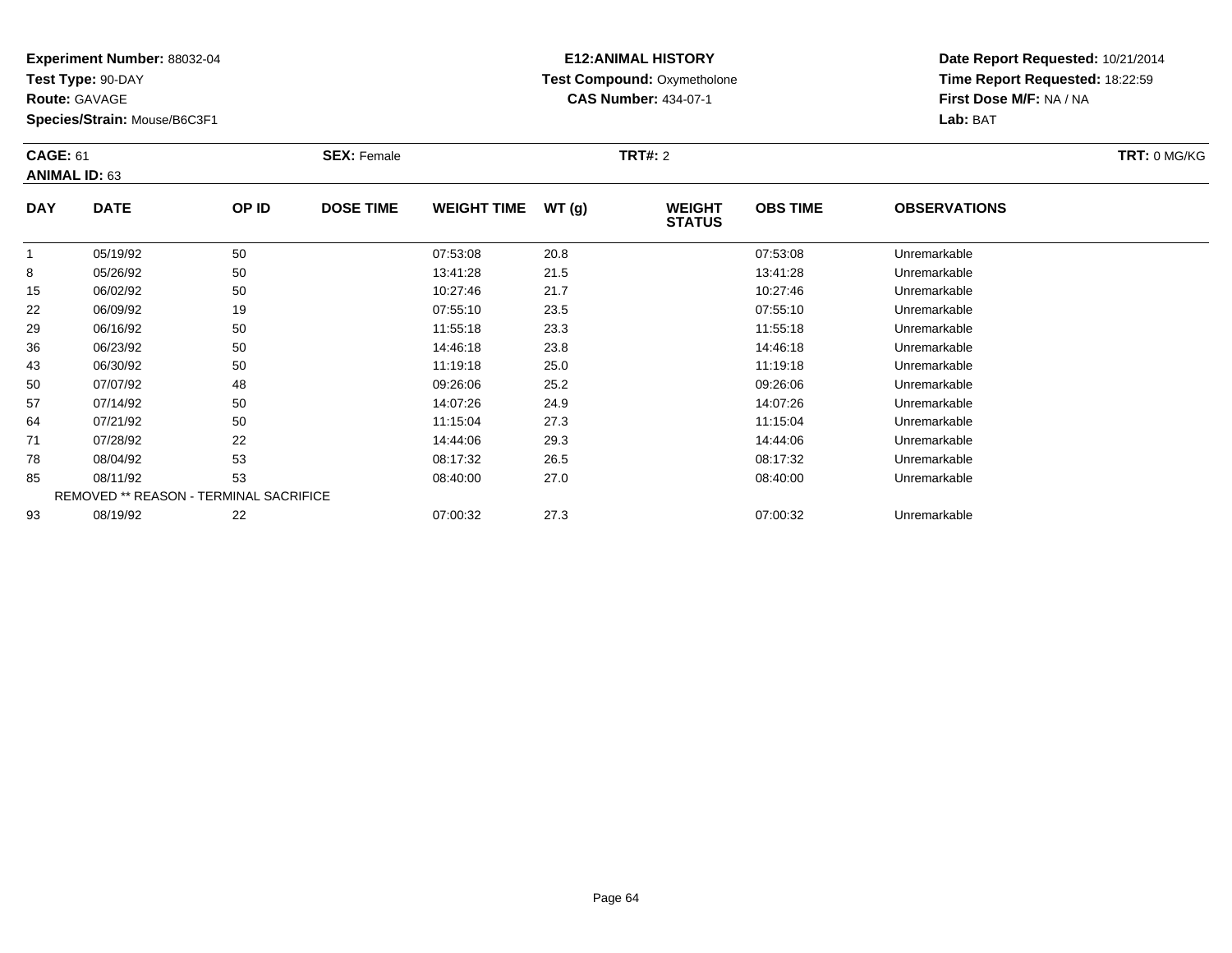**Test Type:** 90-DAY

**Route:** GAVAGE

**Species/Strain:** Mouse/B6C3F1

# **E12:ANIMAL HISTORY Test Compound:** Oxymetholone**CAS Number:** 434-07-1

| <b>CAGE: 61</b><br><b>ANIMAL ID: 64</b> |                                               | <b>SEX: Female</b> |                  |                    | <b>TRT#: 2</b> |                                |                 | TRT: 0 MG/KG        |  |
|-----------------------------------------|-----------------------------------------------|--------------------|------------------|--------------------|----------------|--------------------------------|-----------------|---------------------|--|
| <b>DAY</b>                              | <b>DATE</b>                                   | OP ID              | <b>DOSE TIME</b> | <b>WEIGHT TIME</b> | WT(g)          | <b>WEIGHT</b><br><b>STATUS</b> | <b>OBS TIME</b> | <b>OBSERVATIONS</b> |  |
|                                         | 05/19/92                                      | 50                 |                  | 07:53:08           | 20.3           |                                | 07:53:08        | Unremarkable        |  |
| 8                                       | 05/26/92                                      | 50                 |                  | 13:41:28           | 20.7           |                                | 13:41:28        | Unremarkable        |  |
| 15                                      | 06/02/92                                      | 50                 |                  | 10:27:46           | 22.4           |                                | 10:27:46        | Unremarkable        |  |
| 22                                      | 06/09/92                                      | 19                 |                  | 07:55:10           | 23.3           |                                | 07:55:10        | Unremarkable        |  |
| 29                                      | 06/16/92                                      | 50                 |                  | 11:55:18           | 24.2           |                                | 11:55:18        | Unremarkable        |  |
| 36                                      | 06/23/92                                      | 50                 |                  | 14:46:18           | 22.9           |                                | 14:46:18        | Unremarkable        |  |
| 43                                      | 06/30/92                                      | 50                 |                  | 11:19:18           | 24.3           |                                | 11:19:18        | Unremarkable        |  |
| 50                                      | 07/07/92                                      | 48                 |                  | 09:26:06           | 24.9           |                                | 09:26:06        | Unremarkable        |  |
| 57                                      | 07/14/92                                      | 50                 |                  | 14:07:26           | 25.0           |                                | 14:07:26        | Unremarkable        |  |
| 64                                      | 07/21/92                                      | 50                 |                  | 11:15:04           | 29.6           |                                | 11:15:04        | Unremarkable        |  |
| 71                                      | 07/28/92                                      | 22                 |                  | 14:44:06           | 27.1           |                                | 14:44:06        | Unremarkable        |  |
| 78                                      | 08/04/92                                      | 53                 |                  | 08:17:32           | 27.3           |                                | 08:17:32        | Unremarkable        |  |
| 85                                      | 08/11/92                                      | 53                 |                  | 08:40:00           | 26.9           |                                | 08:40:00        | Unremarkable        |  |
|                                         | <b>REMOVED ** REASON - TERMINAL SACRIFICE</b> |                    |                  |                    |                |                                |                 |                     |  |
| 93                                      | 08/19/92                                      | 22                 |                  | 07:00:32           | 26.4           |                                | 07:00:32        | Unremarkable        |  |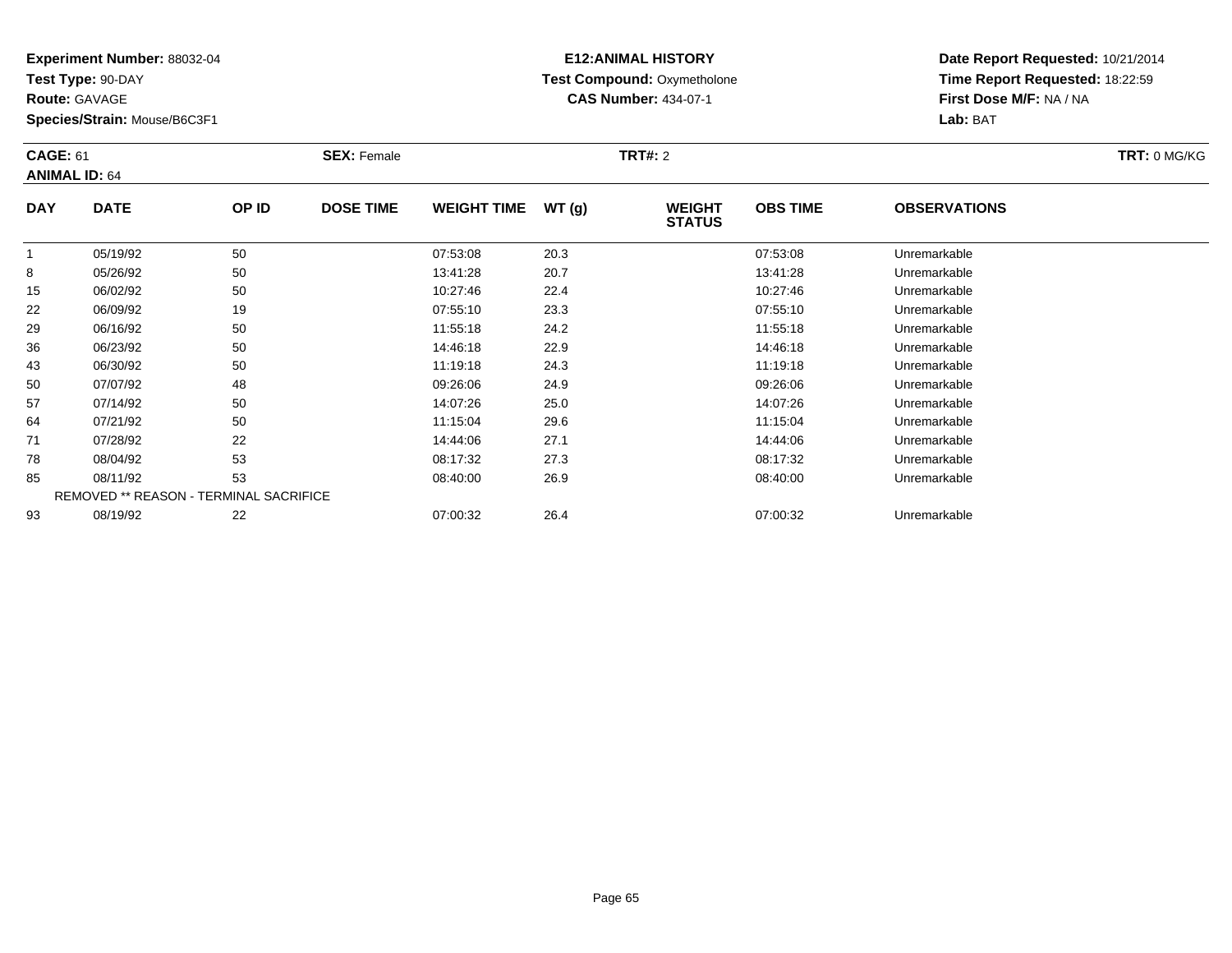**Test Type:** 90-DAY

**Route:** GAVAGE

93

**Species/Strain:** Mouse/B6C3F1

REMOVED \*\* REASON - TERMINAL SACRIFICE

## **E12:ANIMAL HISTORY Test Compound:** Oxymetholone**CAS Number:** 434-07-1

**Date Report Requested:** 10/21/2014**Time Report Requested:** 18:22:59**First Dose M/F:** NA / NA**Lab:** BAT

| <b>CAGE: 61</b><br><b>ANIMAL ID: 65</b> |             | <b>SEX: Female</b> |                  |                    | <b>TRT#: 2</b> |                                |                 | <b>TRT: 0 MG/KG</b> |  |
|-----------------------------------------|-------------|--------------------|------------------|--------------------|----------------|--------------------------------|-----------------|---------------------|--|
| <b>DAY</b>                              | <b>DATE</b> | OP ID              | <b>DOSE TIME</b> | <b>WEIGHT TIME</b> | WT(g)          | <b>WEIGHT</b><br><b>STATUS</b> | <b>OBS TIME</b> | <b>OBSERVATIONS</b> |  |
|                                         | 05/19/92    | 50                 |                  | 07:53:08           | 21.8           |                                | 07:53:08        | Unremarkable        |  |
| 8                                       | 05/26/92    | 50                 |                  | 13:41:28           | 22.6           |                                | 13:41:28        | Unremarkable        |  |
| 15                                      | 06/02/92    | 50                 |                  | 10:27:46           | 22.7           |                                | 10:27:46        | Unremarkable        |  |
| 22                                      | 06/09/92    | 19                 |                  | 07:55:10           | 23.3           |                                | 07:55:10        | Unremarkable        |  |
| 29                                      | 06/16/92    | 50                 |                  | 11:55:18           | 24.4           |                                | 11:55:18        | Unremarkable        |  |
| 36                                      | 06/23/92    | 50                 |                  | 14:46:18           | 25.0           |                                | 14:46:18        | Unremarkable        |  |
| 43                                      | 06/30/92    | 50                 |                  | 11:19:18           | 25.0           |                                | 11:19:18        | Unremarkable        |  |
| 50                                      | 07/07/92    | 48                 |                  | 09:26:06           | 25.3           |                                | 09:26:06        | Unremarkable        |  |
| 57                                      | 07/14/92    | 50                 |                  | 14:07:26           | 26.8           |                                | 14:07:26        | Unremarkable        |  |
| 64                                      | 07/21/92    | 50                 |                  | 11:15:04           | 28.3           |                                | 11:15:04        | Unremarkable        |  |
| 71                                      | 07/28/92    | 22                 |                  | 14:44:06           | 27.9           |                                | 14:44:06        | Unremarkable        |  |
| 78                                      | 08/04/92    | 53                 |                  | 08:17:32           | 31.4           |                                | 08:17:32        | Unremarkable        |  |
| 85                                      | 08/11/92    | 53                 |                  | 08:40:00           | 28.5           |                                | 08:40:00        | Unremarkable        |  |

08/19/92 <sup>22</sup> 07:00:32 27.9 07:00:32 Unremarkable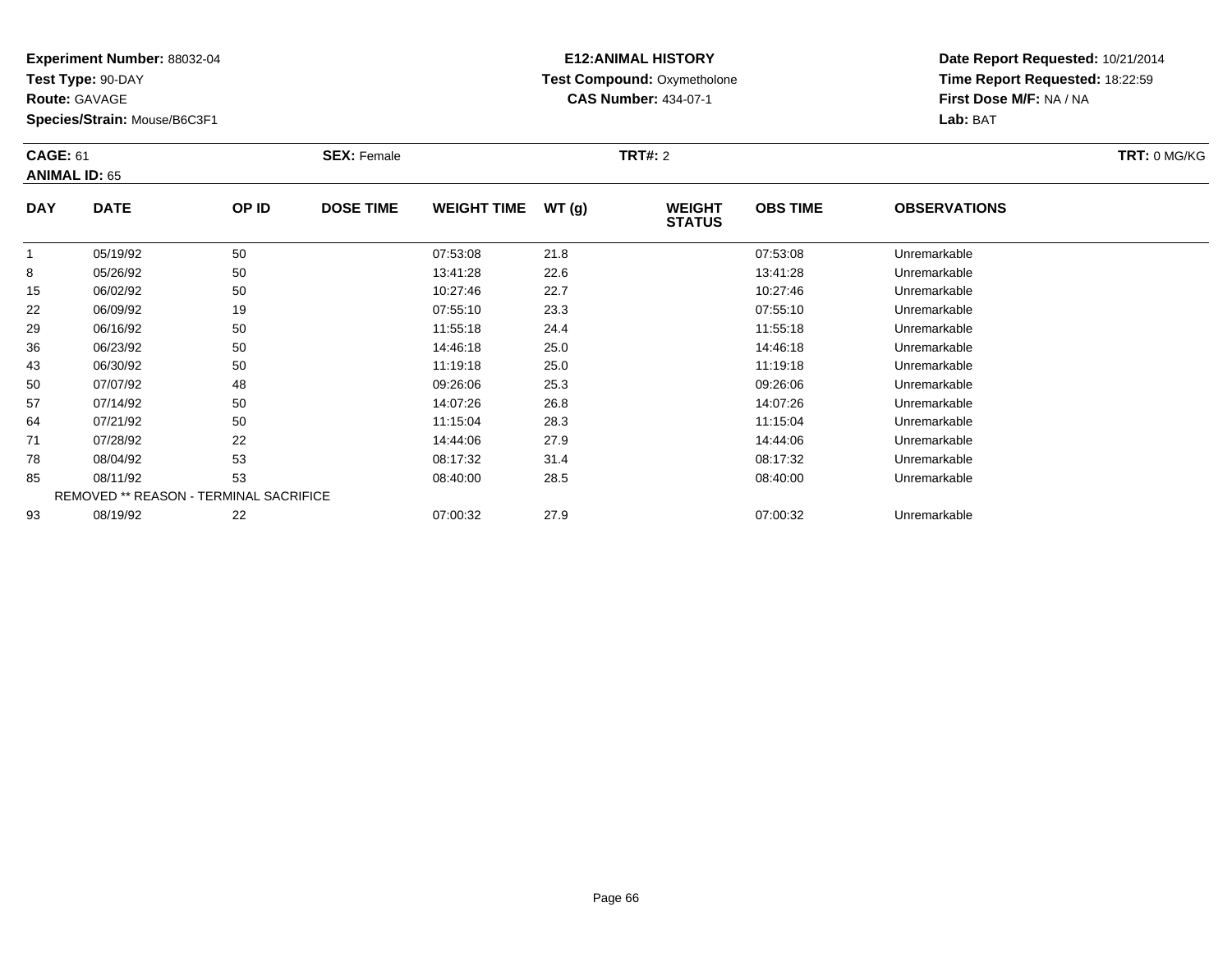**Test Type:** 90-DAY

**Route:** GAVAGE

**Species/Strain:** Mouse/B6C3F1

# **E12:ANIMAL HISTORY Test Compound:** Oxymetholone**CAS Number:** 434-07-1

**Date Report Requested:** 10/21/2014**Time Report Requested:** 18:22:59**First Dose M/F:** NA / NA**Lab:** BAT

| <b>CAGE: 62</b><br><b>ANIMAL ID: 66</b> |                                        | <b>SEX: Female</b> |                  |                    | <b>TRT#: 2</b> |                                |                 | TRT: 0 MG/KG        |  |
|-----------------------------------------|----------------------------------------|--------------------|------------------|--------------------|----------------|--------------------------------|-----------------|---------------------|--|
| <b>DAY</b>                              | <b>DATE</b>                            | OP ID              | <b>DOSE TIME</b> | <b>WEIGHT TIME</b> | WT(g)          | <b>WEIGHT</b><br><b>STATUS</b> | <b>OBS TIME</b> | <b>OBSERVATIONS</b> |  |
|                                         | 05/19/92                               | 50                 |                  | 07:56:42           | 21.3           |                                | 07:56:42        | Unremarkable        |  |
| 8                                       | 05/26/92                               | 50                 |                  | 13:39:22           | 21.0           |                                | 13:39:22        | Unremarkable        |  |
| 15                                      | 06/02/92                               | 50                 |                  | 10:26:10           | 23.2           |                                | 10:26:10        | Unremarkable        |  |
| 22                                      | 06/09/92                               | 19                 |                  | 07:57:36           | 24.0           |                                | 07.57.36        | Unremarkable        |  |
| 29                                      | 06/16/92                               | 50                 |                  | 11:56:44           | 24.8           |                                | 11:56:44        | Unremarkable        |  |
| 36                                      | 06/23/92                               | 50                 |                  | 14:44:44           | 25.6           |                                | 14:44:44        | Unremarkable        |  |
| 43                                      | 06/30/92                               | 50                 |                  | 11:18:04           | 27.2           |                                | 11:18:04        | Unremarkable        |  |
| 50                                      | 07/07/92                               | 48                 |                  | 09:27:36           | 26.8           |                                | 09:27:36        | Unremarkable        |  |
| 57                                      | 07/14/92                               | 50                 |                  | 14:08:46           | 29.8           |                                | 14:08:46        | Unremarkable        |  |
| 64                                      | 07/21/92                               | 50                 |                  | 11:13:58           | 29.7           |                                | 11:13:58        | Unremarkable        |  |
| 71                                      | 07/28/92                               | 22                 |                  | 14:45:36           | 31.7           |                                | 14:45:36        | Unremarkable        |  |
| 78                                      | 08/04/92                               | 53                 |                  | 08:19:14           | 33.3           |                                | 08:19:14        | Unremarkable        |  |
| 85                                      | 08/11/92                               | 53                 |                  | 08:47:26           | 33.1           |                                | 08:47:26        | Unremarkable        |  |
|                                         | REMOVED ** REASON - TERMINAL SACRIFICE |                    |                  |                    |                |                                |                 |                     |  |
| 93                                      | 08/19/92                               | 22                 |                  | 07:04:08           | 32.2           |                                | 07:04:08        | Unremarkable        |  |

08/19/92 <sup>22</sup> 07:04:08 32.2 07:04:08 Unremarkable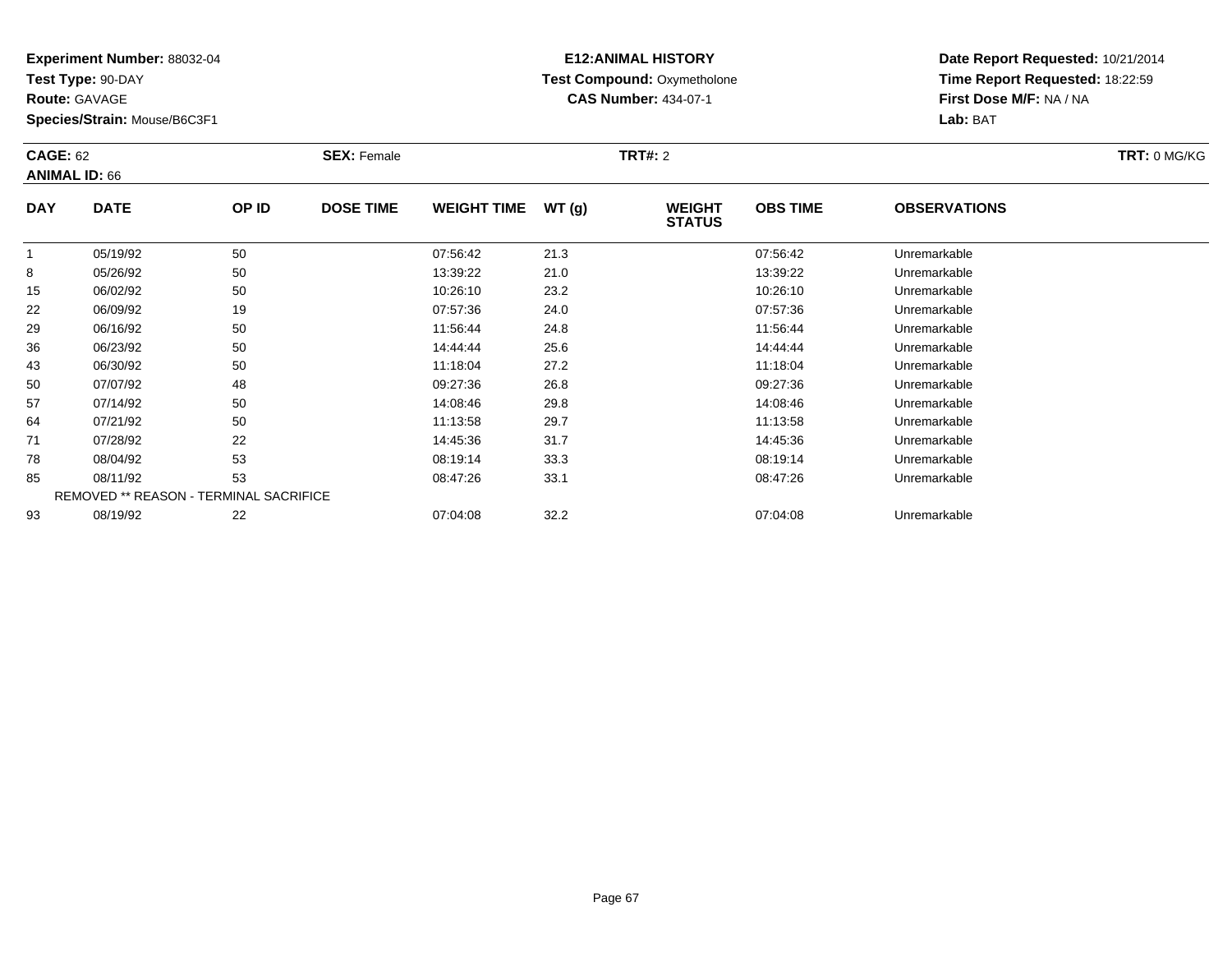**Test Type:** 90-DAY

**Route:** GAVAGE

93

**Species/Strain:** Mouse/B6C3F1

# **E12:ANIMAL HISTORY Test Compound:** Oxymetholone**CAS Number:** 434-07-1

**Date Report Requested:** 10/21/2014**Time Report Requested:** 18:22:59**First Dose M/F:** NA / NA**Lab:** BAT

| <b>CAGE: 62</b><br><b>ANIMAL ID: 67</b> |                                               | <b>SEX: Female</b> |                  |                    | <b>TRT#: 2</b> | TRT: 0 MG/KG                   |                 |                     |  |
|-----------------------------------------|-----------------------------------------------|--------------------|------------------|--------------------|----------------|--------------------------------|-----------------|---------------------|--|
| <b>DAY</b>                              | <b>DATE</b>                                   | OP ID              | <b>DOSE TIME</b> | <b>WEIGHT TIME</b> | WT(g)          | <b>WEIGHT</b><br><b>STATUS</b> | <b>OBS TIME</b> | <b>OBSERVATIONS</b> |  |
|                                         | 05/19/92                                      | 50                 |                  | 07:56:42           | 22.0           |                                | 07:56:42        | Unremarkable        |  |
| 8                                       | 05/26/92                                      | 50                 |                  | 13:39:22           | 23.2           |                                | 13:39:22        | Unremarkable        |  |
| 15                                      | 06/02/92                                      | 50                 |                  | 10:26:10           | 23.2           |                                | 10:26:10        | Unremarkable        |  |
| 22                                      | 06/09/92                                      | 19                 |                  | 07:57:36           | 25.0           |                                | 07:57:36        | Unremarkable        |  |
| 29                                      | 06/16/92                                      | 50                 |                  | 11:56:44           | 25.7           |                                | 11:56:44        | Unremarkable        |  |
| 36                                      | 06/23/92                                      | 50                 |                  | 14:44:44           | 26.3           |                                | 14:44:44        | Unremarkable        |  |
| 43                                      | 06/30/92                                      | 50                 |                  | 11:18:04           | 28.8           |                                | 11:18:04        | Unremarkable        |  |
| 50                                      | 07/07/92                                      | 48                 |                  | 09:27:36           | 28.3           |                                | 09:27:36        | Unremarkable        |  |
| 57                                      | 07/14/92                                      | 50                 |                  | 14:08:46           | 31.4           |                                | 14:08:46        | Unremarkable        |  |
| 64                                      | 07/21/92                                      | 50                 |                  | 11:13:58           | 31.6           |                                | 11:13:58        | Unremarkable        |  |
| 71                                      | 07/28/92                                      | 22                 |                  | 14:45:36           | 35.0           |                                | 14:45:36        | Unremarkable        |  |
| 78                                      | 08/04/92                                      | 53                 |                  | 08:19:14           | 36.0           |                                | 08:19:14        | Unremarkable        |  |
| 85                                      | 08/11/92                                      | 53                 |                  | 08:47:26           | 36.0           |                                | 08:47:26        | Unremarkable        |  |
|                                         | <b>REMOVED ** REASON - TERMINAL SACRIFICE</b> |                    |                  |                    |                |                                |                 |                     |  |

08/19/92 <sup>22</sup> 07:04:08 34.9 07:04:08 Unremarkable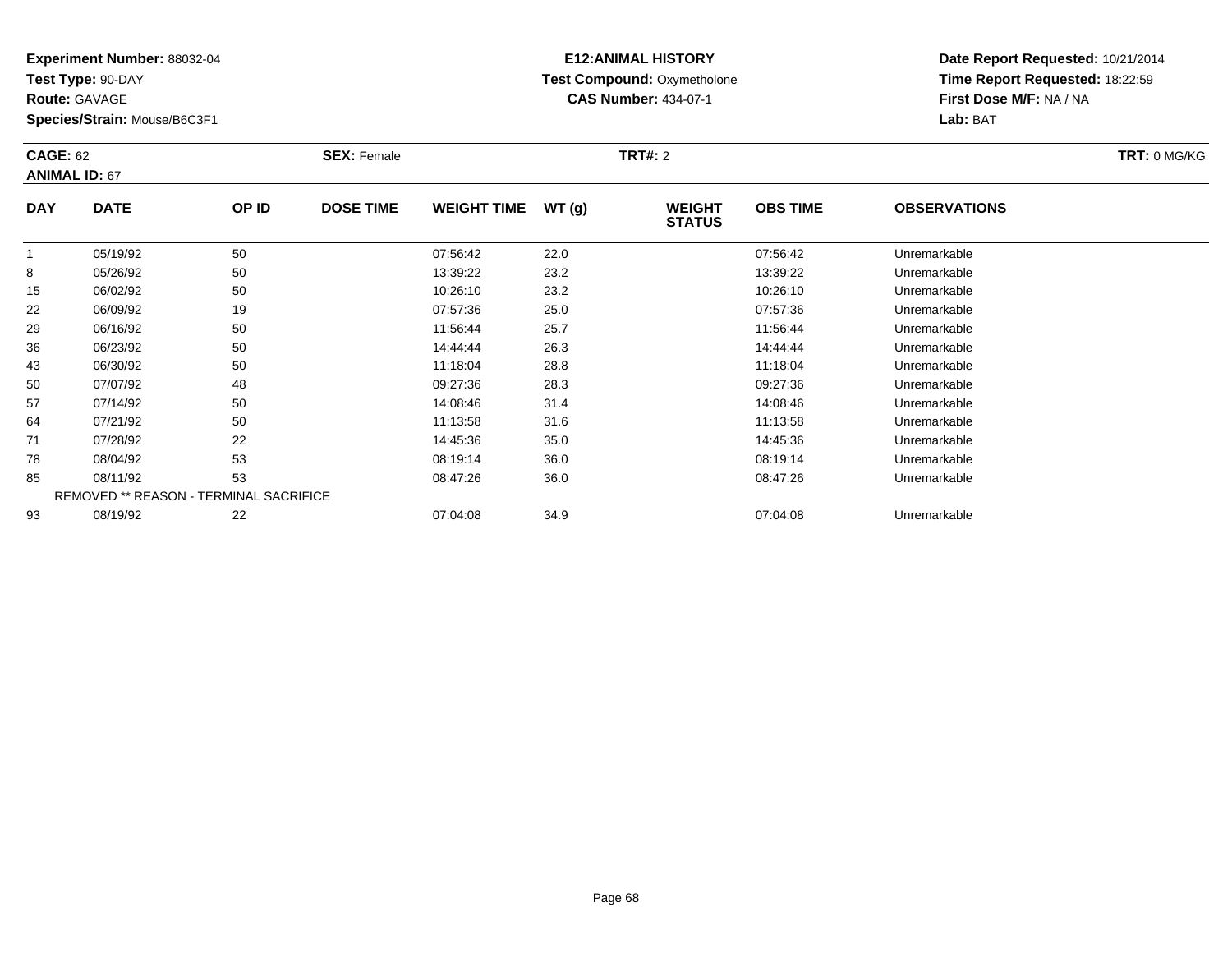**Test Type:** 90-DAY

**Route:** GAVAGE

**Species/Strain:** Mouse/B6C3F1

# **E12:ANIMAL HISTORY Test Compound:** Oxymetholone**CAS Number:** 434-07-1

**Date Report Requested:** 10/21/2014**Time Report Requested:** 18:22:59**First Dose M/F:** NA / NA**Lab:** BAT

| <b>CAGE: 62</b><br><b>ANIMAL ID: 68</b> |                                        | <b>SEX: Female</b> |                  |                    | <b>TRT#: 2</b> |                                |                 | TRT: 0 MG/KG        |  |
|-----------------------------------------|----------------------------------------|--------------------|------------------|--------------------|----------------|--------------------------------|-----------------|---------------------|--|
| <b>DAY</b>                              | <b>DATE</b>                            | OP ID              | <b>DOSE TIME</b> | <b>WEIGHT TIME</b> | WT(g)          | <b>WEIGHT</b><br><b>STATUS</b> | <b>OBS TIME</b> | <b>OBSERVATIONS</b> |  |
|                                         | 05/19/92                               | 50                 |                  | 07:56:42           | 21.4           |                                | 07:56:42        | Unremarkable        |  |
| 8                                       | 05/26/92                               | 50                 |                  | 13:39:22           | 22.0           |                                | 13:39:22        | Unremarkable        |  |
| 15                                      | 06/02/92                               | 50                 |                  | 10:26:10           | 23.0           |                                | 10:26:10        | Unremarkable        |  |
| 22                                      | 06/09/92                               | 19                 |                  | 07:57:36           | 24.2           |                                | 07.57.36        | Unremarkable        |  |
| 29                                      | 06/16/92                               | 50                 |                  | 11:56:44           | 24.3           |                                | 11:56:44        | Unremarkable        |  |
| 36                                      | 06/23/92                               | 50                 |                  | 14:44:44           | 26.2           |                                | 14:44:44        | Unremarkable        |  |
| 43                                      | 06/30/92                               | 50                 |                  | 11:18:04           | 26.9           |                                | 11:18:04        | Unremarkable        |  |
| 50                                      | 07/07/92                               | 48                 |                  | 09:27:36           | 27.6           |                                | 09:27:36        | Unremarkable        |  |
| 57                                      | 07/14/92                               | 50                 |                  | 14:08:46           | 26.9           |                                | 14:08:46        | Unremarkable        |  |
| 64                                      | 07/21/92                               | 50                 |                  | 11:13:58           | 26.7           |                                | 11:13:58        | Unremarkable        |  |
| 71                                      | 07/28/92                               | 22                 |                  | 14:45:36           | 30.8           |                                | 14:45:36        | Unremarkable        |  |
| 78                                      | 08/04/92                               | 53                 |                  | 08:19:14           | 29.2           |                                | 08:19:14        | Unremarkable        |  |
| 85                                      | 08/11/92                               | 53                 |                  | 08:47:26           | 28.8           |                                | 08:47:26        | Unremarkable        |  |
|                                         | REMOVED ** REASON - TERMINAL SACRIFICE |                    |                  |                    |                |                                |                 |                     |  |
| 93                                      | 08/19/92                               | 22                 |                  | 07:04:08           | 28.9           |                                | 07:04:08        | Unremarkable        |  |

08/19/92 <sup>22</sup> 07:04:08 28.9 07:04:08 Unremarkable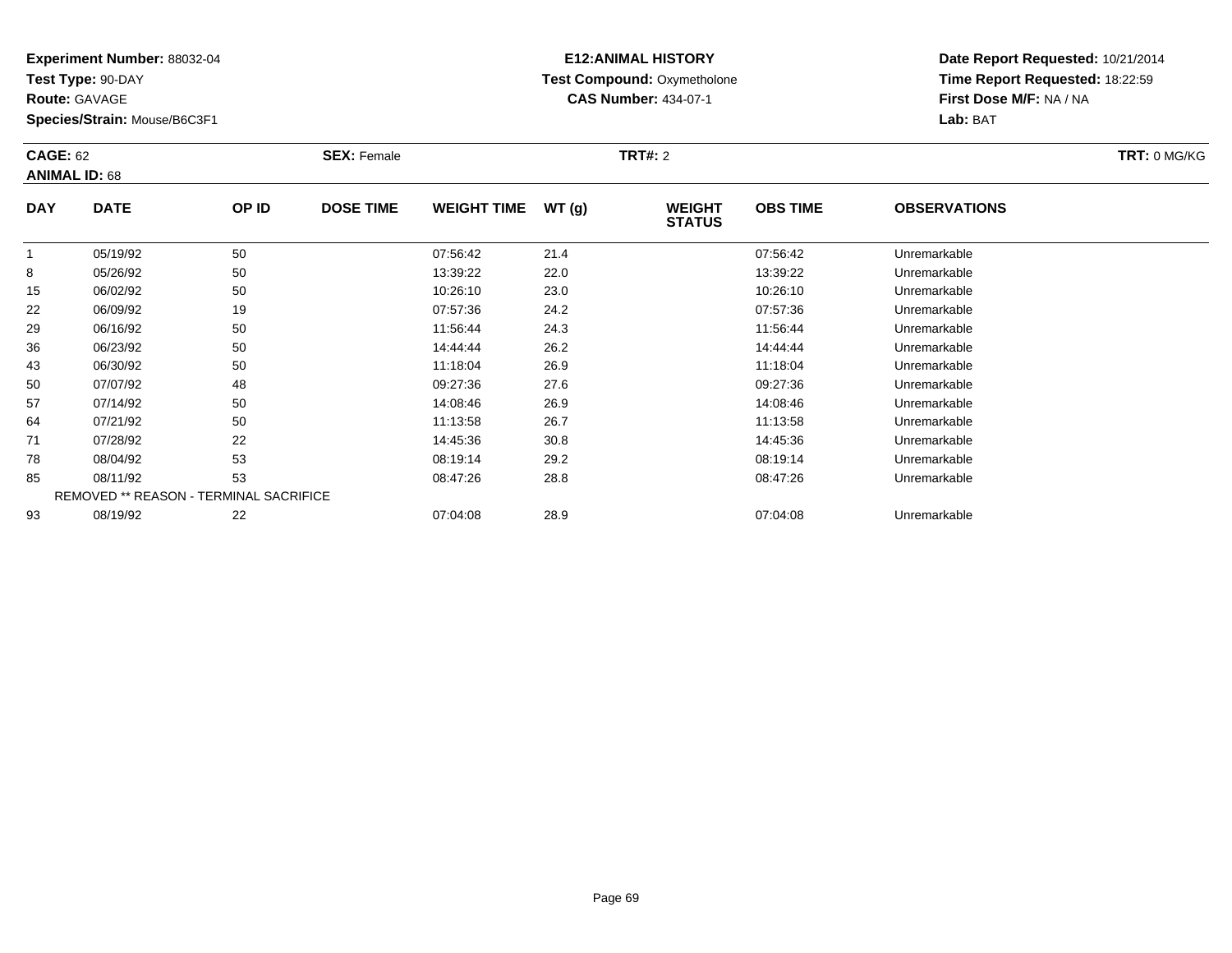**Test Type:** 90-DAY

**Route:** GAVAGE

**Species/Strain:** Mouse/B6C3F1

# **E12:ANIMAL HISTORY Test Compound:** Oxymetholone**CAS Number:** 434-07-1

| <b>CAGE: 62</b><br><b>ANIMAL ID: 69</b> |                                        | <b>SEX: Female</b> |                  |                    | <b>TRT#: 2</b> |                                |                 | TRT: 0 MG/KG        |  |
|-----------------------------------------|----------------------------------------|--------------------|------------------|--------------------|----------------|--------------------------------|-----------------|---------------------|--|
| <b>DAY</b>                              | <b>DATE</b>                            | OP ID              | <b>DOSE TIME</b> | <b>WEIGHT TIME</b> | WT(g)          | <b>WEIGHT</b><br><b>STATUS</b> | <b>OBS TIME</b> | <b>OBSERVATIONS</b> |  |
|                                         | 05/19/92                               | 50                 |                  | 08:25:00           | 21.5           |                                | 08:25:00        | Unremarkable        |  |
| 8                                       | 05/26/92                               | 50                 |                  | 13:39:22           | 21.8           |                                | 13:39:22        | Unremarkable        |  |
| 15                                      | 06/02/92                               | 50                 |                  | 10:26:10           | 22.9           |                                | 10:26:10        | Unremarkable        |  |
| 22                                      | 06/09/92                               | 19                 |                  | 07:57:36           | 24.1           |                                | 07:57:36        | Unremarkable        |  |
| 29                                      | 06/16/92                               | 50                 |                  | 11:56:44           | 24.2           |                                | 11:56:44        | Unremarkable        |  |
| 36                                      | 06/23/92                               | 50                 |                  | 14:44:44           | 24.1           |                                | 14:44:44        | Unremarkable        |  |
| 43                                      | 06/30/92                               | 50                 |                  | 11:18:04           | 27.1           |                                | 11:18:04        | Unremarkable        |  |
| 50                                      | 07/07/92                               | 48                 |                  | 09:27:36           | 26.0           |                                | 09:27:36        | Unremarkable        |  |
| 57                                      | 07/14/92                               | 50                 |                  | 14:08:46           | 28.2           |                                | 14:08:46        | Unremarkable        |  |
| 64                                      | 07/21/92                               | 50                 |                  | 11:13:58           | 30.5           |                                | 11:13:58        | Unremarkable        |  |
| 71                                      | 07/28/92                               | 22                 |                  | 14:45:36           | 28.5           |                                | 14:45:36        | Unremarkable        |  |
| 78                                      | 08/04/92                               | 53                 |                  | 08:19:14           | 33.1           |                                | 08:19:14        | Unremarkable        |  |
| 85                                      | 08/11/92                               | 53                 |                  | 08:47:26           | 30.8           |                                | 08:47:26        | Unremarkable        |  |
|                                         | REMOVED ** REASON - TERMINAL SACRIFICE |                    |                  |                    |                |                                |                 |                     |  |
| 93                                      | 08/19/92                               | 22                 |                  | 07:04:08           | 30.3           |                                | 07:04:08        | Unremarkable        |  |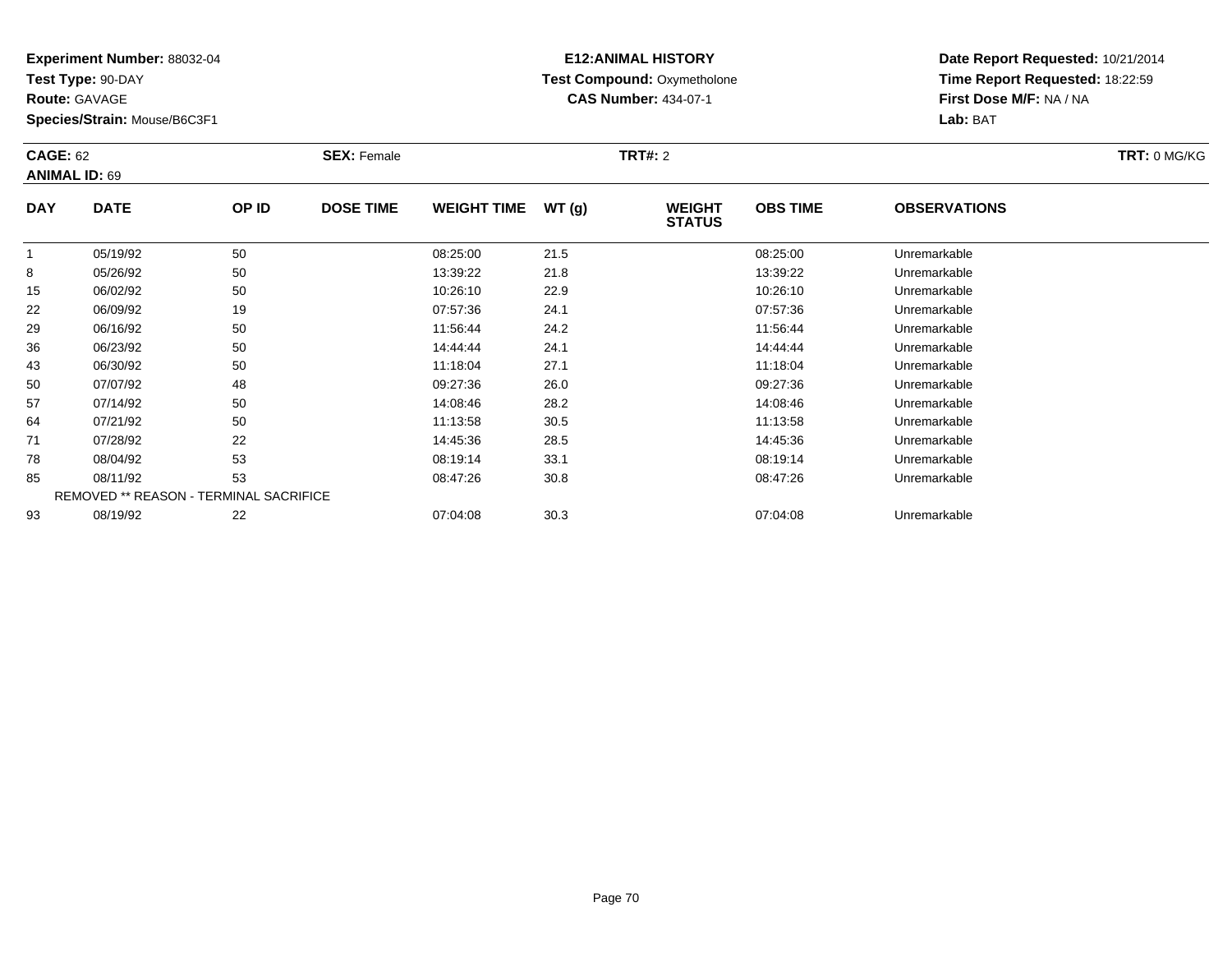**Test Type:** 90-DAY

**Route:** GAVAGE

**Species/Strain:** Mouse/B6C3F1

# **E12:ANIMAL HISTORY Test Compound:** Oxymetholone**CAS Number:** 434-07-1

**Date Report Requested:** 10/21/2014**Time Report Requested:** 18:22:59**First Dose M/F:** NA / NA**Lab:** BAT

| <b>CAGE: 62</b><br><b>ANIMAL ID: 70</b> |                                               | <b>SEX: Female</b> |                  |                    | <b>TRT#: 2</b> |                                |                 | TRT: 0 MG/KG        |  |
|-----------------------------------------|-----------------------------------------------|--------------------|------------------|--------------------|----------------|--------------------------------|-----------------|---------------------|--|
| <b>DAY</b>                              | <b>DATE</b>                                   | OP ID              | <b>DOSE TIME</b> | <b>WEIGHT TIME</b> | WT(g)          | <b>WEIGHT</b><br><b>STATUS</b> | <b>OBS TIME</b> | <b>OBSERVATIONS</b> |  |
|                                         | 05/19/92                                      | 50                 |                  | 07:56:42           | 21.3           |                                | 07:56:42        | Unremarkable        |  |
| 8                                       | 05/26/92                                      | 50                 |                  | 13:39:22           | 22.1           |                                | 13:39:22        | Unremarkable        |  |
| 15                                      | 06/02/92                                      | 50                 |                  | 10:26:10           | 21.7           |                                | 10:26:10        | Unremarkable        |  |
| 22                                      | 06/09/92                                      | 19                 |                  | 07:57:36           | 24.1           |                                | 07:57:36        | Unremarkable        |  |
| 29                                      | 06/16/92                                      | 50                 |                  | 11:56:44           | 24.4           |                                | 11:56:44        | Unremarkable        |  |
| 36                                      | 06/23/92                                      | 50                 |                  | 14:44:44           | 24.4           |                                | 14:44:44        | Unremarkable        |  |
| 43                                      | 06/30/92                                      | 50                 |                  | 11:18:04           | 25.1           |                                | 11:18:04        | Unremarkable        |  |
| 50                                      | 07/07/92                                      | 48                 |                  | 09:27:36           | 26.3           |                                | 09:27:36        | Unremarkable        |  |
| 57                                      | 07/14/92                                      | 50                 |                  | 14:08:46           | 26.2           |                                | 14:08:46        | Unremarkable        |  |
| 64                                      | 07/21/92                                      | 50                 |                  | 11:13:58           | 26.4           |                                | 11:13:58        | Unremarkable        |  |
| 71                                      | 07/28/92                                      | 22                 |                  | 14:45:36           | 29.0           |                                | 14:45:36        | Unremarkable        |  |
| 78                                      | 08/04/92                                      | 53                 |                  | 08:19:14           | 27.2           |                                | 08:19:14        | Unremarkable        |  |
| 85                                      | 08/11/92                                      | 53                 |                  | 08:47:26           | 26.8           |                                | 08:47:26        | Unremarkable        |  |
|                                         | <b>REMOVED ** REASON - TERMINAL SACRIFICE</b> |                    |                  |                    |                |                                |                 |                     |  |
| 93                                      | 08/19/92                                      | 22                 |                  | 07:04:08           | 26.6           |                                | 07:04:08        | Unremarkable        |  |

08/19/92 <sup>22</sup> 07:04:08 26.6 07:04:08 Unremarkable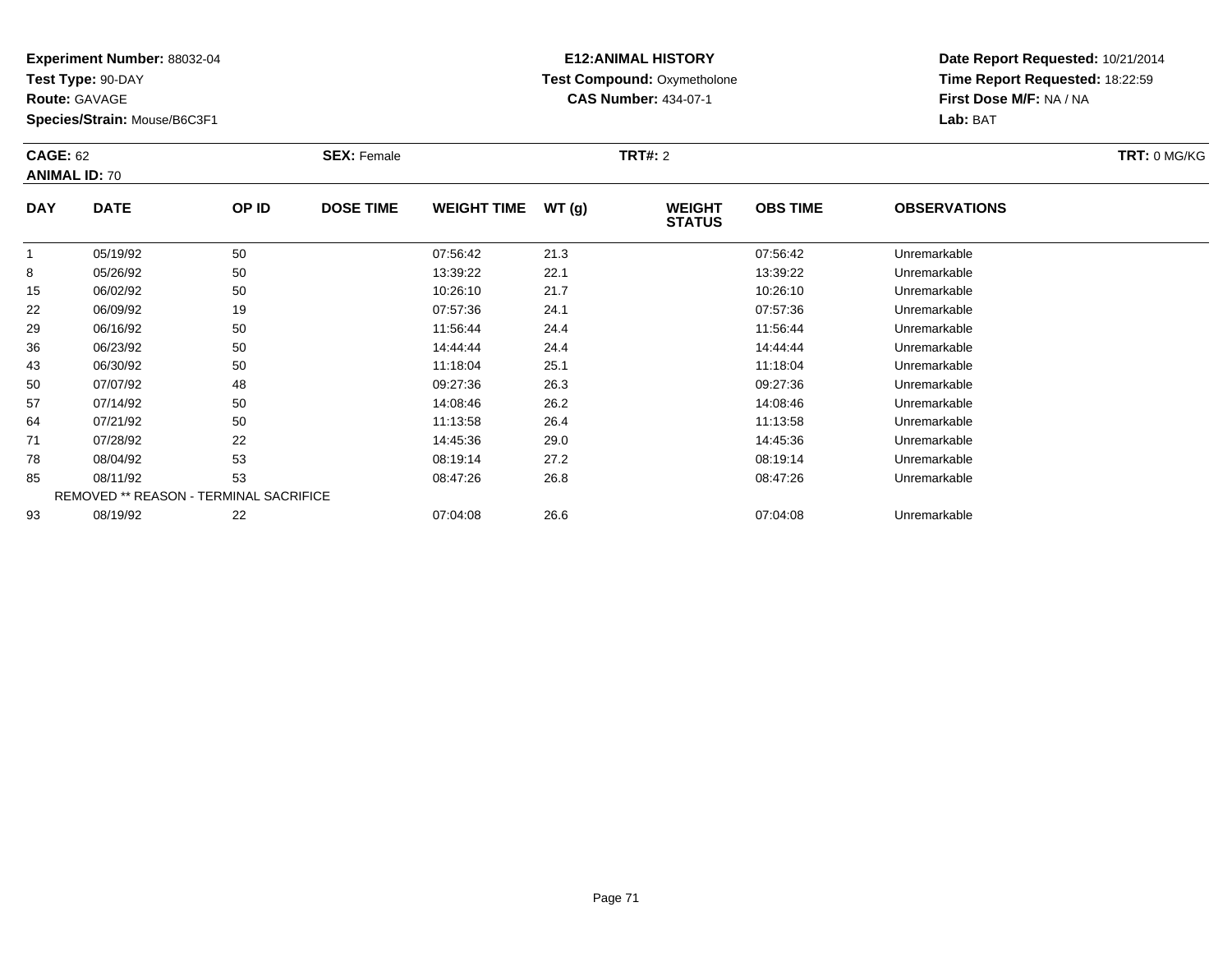**Test Type:** 90-DAY

**Route:** GAVAGE

93

**Species/Strain:** Mouse/B6C3F1

REMOVED \*\* REASON - TERMINAL SACRIFICE

## **E12:ANIMAL HISTORY Test Compound:** Oxymetholone**CAS Number:** 434-07-1

**Date Report Requested:** 10/21/2014**Time Report Requested:** 18:22:59**First Dose M/F:** NA / NA**Lab:** BAT

| <b>CAGE: 63</b><br><b>ANIMAL ID: 71</b> |             | <b>SEX: Female</b> |                  |                    | <b>TRT#: 4</b> |                                |                 | <b>TRT: 160</b>     | MG/KG |  |
|-----------------------------------------|-------------|--------------------|------------------|--------------------|----------------|--------------------------------|-----------------|---------------------|-------|--|
| <b>DAY</b>                              | <b>DATE</b> | OP ID              | <b>DOSE TIME</b> | <b>WEIGHT TIME</b> | WT(g)          | <b>WEIGHT</b><br><b>STATUS</b> | <b>OBS TIME</b> | <b>OBSERVATIONS</b> |       |  |
| 1                                       | 05/19/92    | 50                 |                  | 07:45:38           | 21.6           |                                | 07:45:38        | Unremarkable        |       |  |
| 8                                       | 05/26/92    | 50                 |                  | 13:37:40           | 21.7           |                                | 13:37:40        | Unremarkable        |       |  |
| 15                                      | 06/02/92    | 50                 |                  | 10:24:28           | 22.6           |                                | 10:24:28        | Unremarkable        |       |  |
| 22                                      | 06/09/92    | 19                 |                  | 07:49:48           | 23.0           |                                | 07:49:48        | Unremarkable        |       |  |
| 29                                      | 06/16/92    | 50                 |                  | 11:52:28           | 24.3           |                                | 11:52:28        | Unremarkable        |       |  |
| 36                                      | 06/23/92    | 50                 |                  | 14:42:10           | 23.5           |                                | 14:42:10        | Unremarkable        |       |  |
| 43                                      | 06/30/92    | 50                 |                  | 11:16:56           | 25.3           |                                | 11:16:56        | Unremarkable        |       |  |
| 50                                      | 07/07/92    | 48                 |                  | 09:24:50           | 25.3           |                                | 09:24:50        | Unremarkable        |       |  |
| 57                                      | 07/14/92    | 50                 |                  | 14:04:18           | 27.2           |                                | 14:04:18        | Unremarkable        |       |  |
| 64                                      | 07/21/92    | 50                 |                  | 11:12:52           | 26.0           |                                | 11:12:52        | Unremarkable        |       |  |
| 71                                      | 07/28/92    | 22                 |                  | 14:41:16           | 27.5           |                                | 14:41:16        | Unremarkable        |       |  |
| 78                                      | 08/04/92    | 53                 |                  | 08:13:24           | 28.1           |                                | 08:13:24        | Unremarkable        |       |  |
| 85                                      | 08/11/92    | 53                 |                  | 08:43:58           | 27.8           |                                | 08:43:58        | Unremarkable        |       |  |

08/11/92 <sup>53</sup> 08:43:58 27.8 08:43:58 Unremarkable

08/19/92 <sup>22</sup> 07:07:56 28.4 07:07:56 Unremarkable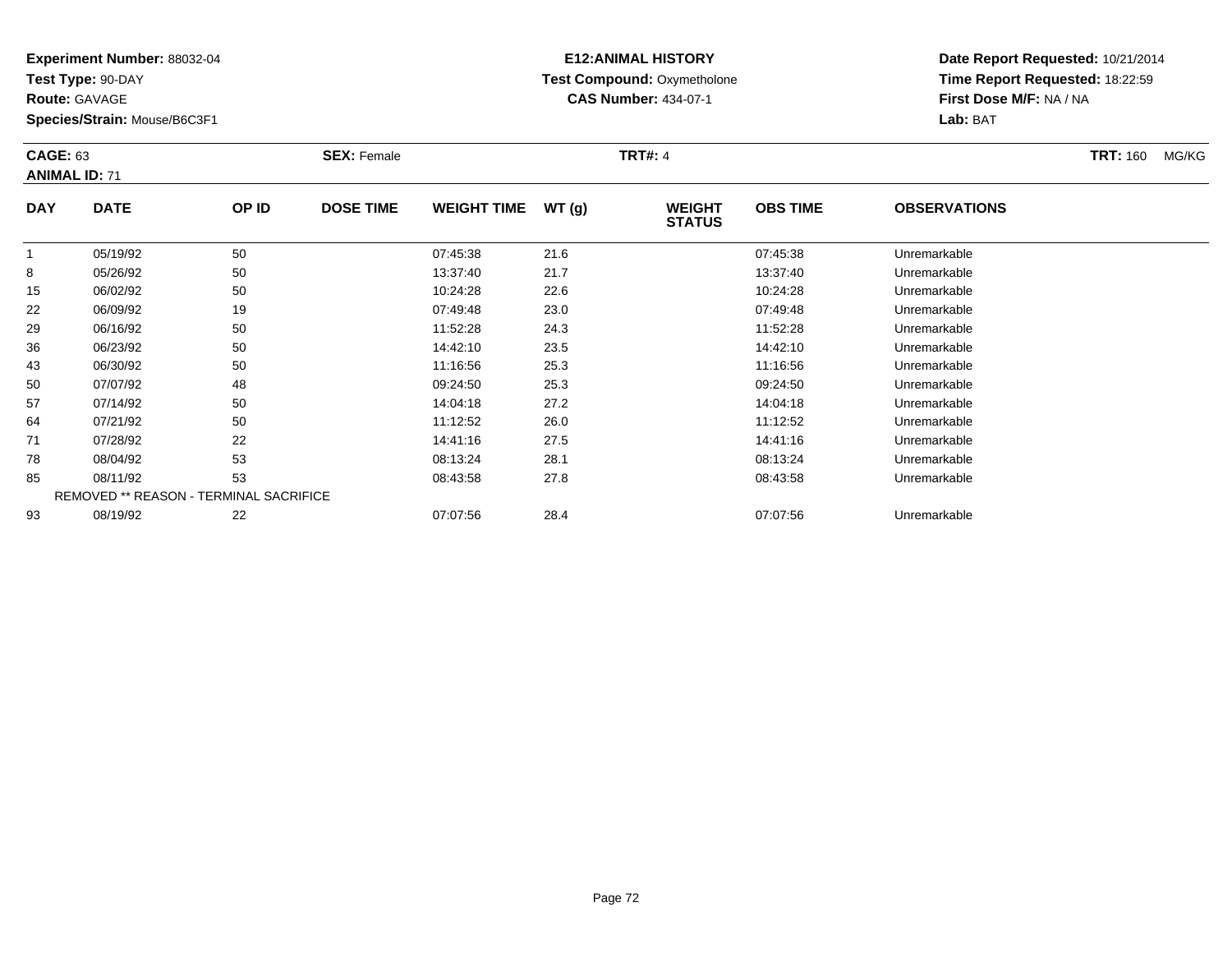**Test Type:** 90-DAY

**Route:** GAVAGE

71

78

85

93

**Species/Strain:** Mouse/B6C3F1

REMOVED \*\* REASON - TERMINAL SACRIFICE

## **E12:ANIMAL HISTORY Test Compound:** Oxymetholone**CAS Number:** 434-07-1

**Date Report Requested:** 10/21/2014**Time Report Requested:** 18:22:59**First Dose M/F:** NA / NA**Lab:** BAT

|            | <b>CAGE: 63</b><br><b>ANIMAL ID: 72</b> |       | <b>SEX: Female</b> |                    |       | <b>TRT#: 4</b>                 |                 | <b>TRT: 160</b>     | MG/KG |  |
|------------|-----------------------------------------|-------|--------------------|--------------------|-------|--------------------------------|-----------------|---------------------|-------|--|
| <b>DAY</b> | <b>DATE</b>                             | OP ID | <b>DOSE TIME</b>   | <b>WEIGHT TIME</b> | WT(g) | <b>WEIGHT</b><br><b>STATUS</b> | <b>OBS TIME</b> | <b>OBSERVATIONS</b> |       |  |
|            | 05/19/92                                | 50    |                    | 07:45:38           | 21.6  |                                | 07:45:38        | Unremarkable        |       |  |
| 8          | 05/26/92                                | 50    |                    | 13:37:40           | 21.5  |                                | 13:37:40        | Unremarkable        |       |  |
| 15         | 06/02/92                                | 50    |                    | 10:24:28           | 22.4  |                                | 10:24:28        | Unremarkable        |       |  |
| 22         | 06/09/92                                | 19    |                    | 07:49:48           | 23.8  |                                | 07:49:48        | Unremarkable        |       |  |
| 29         | 06/16/92                                | 50    |                    | 11:52:28           | 24.4  |                                | 11:52:28        | Unremarkable        |       |  |
| 36         | 06/23/92                                | 50    |                    | 14:42:10           | 23.9  |                                | 14:42:10        | Unremarkable        |       |  |
| 43         | 06/30/92                                | 50    |                    | 11:16:56           | 25.9  |                                | 11:16:56        | Unremarkable        |       |  |
| 50         | 07/07/92                                | 48    |                    | 09:24:50           | 27.0  |                                | 09:24:50        | Unremarkable        |       |  |
| 57         | 07/14/92                                | 50    |                    | 14:04:18           | 27.8  |                                | 14:04:18        | Unremarkable        |       |  |
| 64         | 07/21/92                                | 50    |                    | 11:12:52           | 28.3  |                                | 11:12:52        | Unremarkable        |       |  |

07/21/92 <sup>50</sup> 11:12:52 28.3 11:12:52 Unremarkable

07/28/92 <sup>22</sup> 14:41:16 29.7 14:41:16 Unremarkable

08/04/92 <sup>53</sup> 08:13:24 33.5 08:13:24 Unremarkable

08/11/92 <sup>53</sup> 08:43:58 30.9 08:43:58 Unremarkable

08/19/92 <sup>22</sup> 07:07:56 32.1 07:07:56 Unremarkable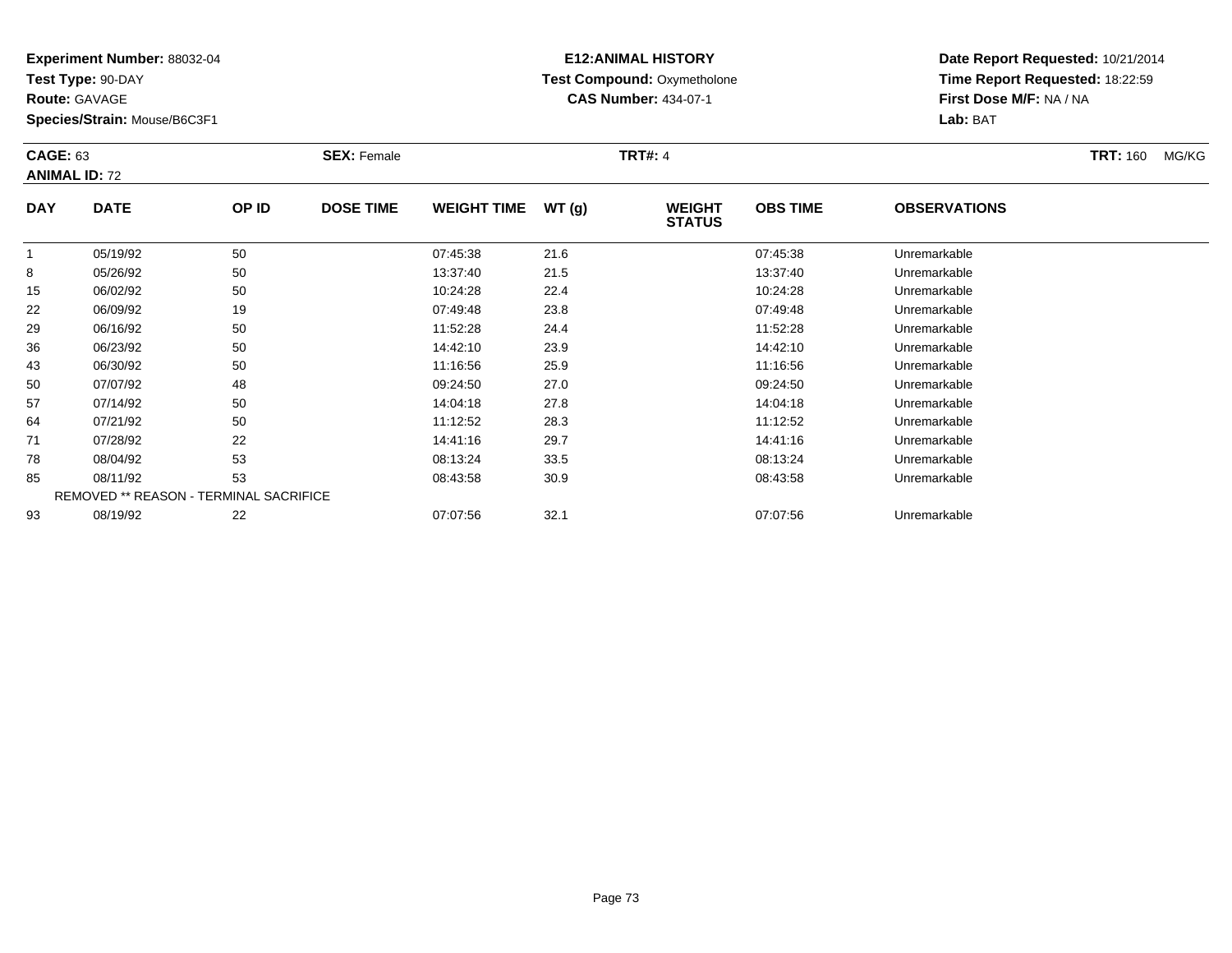**Test Type:** 90-DAY

**Route:** GAVAGE

93

**Species/Strain:** Mouse/B6C3F1

# **E12:ANIMAL HISTORY Test Compound:** Oxymetholone**CAS Number:** 434-07-1

**Date Report Requested:** 10/21/2014**Time Report Requested:** 18:22:59**First Dose M/F:** NA / NA**Lab:** BAT

| <b>CAGE: 63</b> | <b>ANIMAL ID: 73</b>                   |       | <b>SEX: Female</b> |                    |       | <b>TRT#: 4</b>                 |                 |                     | <b>TRT: 160</b> | MG/KG |
|-----------------|----------------------------------------|-------|--------------------|--------------------|-------|--------------------------------|-----------------|---------------------|-----------------|-------|
| <b>DAY</b>      | <b>DATE</b>                            | OP ID | <b>DOSE TIME</b>   | <b>WEIGHT TIME</b> | WT(g) | <b>WEIGHT</b><br><b>STATUS</b> | <b>OBS TIME</b> | <b>OBSERVATIONS</b> |                 |       |
|                 | 05/19/92                               | 50    |                    | 07:45:38           | 21.2  |                                | 07:45:38        | Unremarkable        |                 |       |
| 8               | 05/26/92                               | 50    |                    | 13:37:40           | 21.7  |                                | 13:37:40        | Unremarkable        |                 |       |
| 15              | 06/02/92                               | 50    |                    | 10:24:28           | 22.6  |                                | 10:24:28        | Unremarkable        |                 |       |
| 22              | 06/09/92                               | 19    |                    | 07:49:48           | 24.4  |                                | 07:49:48        | Unremarkable        |                 |       |
| 29              | 06/16/92                               | 50    |                    | 11:52:28           | 24.7  |                                | 11:52:28        | Unremarkable        |                 |       |
| 36              | 06/23/92                               | 50    |                    | 14:42:10           | 26.1  |                                | 14:42:10        | Unremarkable        |                 |       |
| 43              | 06/30/92                               | 50    |                    | 11:16:56           | 27.2  |                                | 11:16:56        | Unremarkable        |                 |       |
| 50              | 07/07/92                               | 48    |                    | 09:24:50           | 28.4  |                                | 09:24:50        | Unremarkable        |                 |       |
| 57              | 07/14/92                               | 50    |                    | 14:04:18           | 29.6  |                                | 14:04:18        | Unremarkable        |                 |       |
| 64              | 07/21/92                               | 50    |                    | 11:12:52           | 31.9  |                                | 11:12:52        | Unremarkable        |                 |       |
| 71              | 07/28/92                               | 22    |                    | 14:41:16           | 31.7  |                                | 14:41:16        | Unremarkable        |                 |       |
| 78              | 08/04/92                               | 53    |                    | 08:13:24           | 32.2  |                                | 08:13:24        | Unremarkable        |                 |       |
| 85              | 08/11/92                               | 53    |                    | 08:43:58           | 34.2  |                                | 08:43:58        | Unremarkable        |                 |       |
|                 | REMOVED ** REASON - TERMINAL SACRIFICE |       |                    |                    |       |                                |                 |                     |                 |       |

08/19/92 <sup>22</sup> 07:07:56 35.2 07:07:56 Unremarkable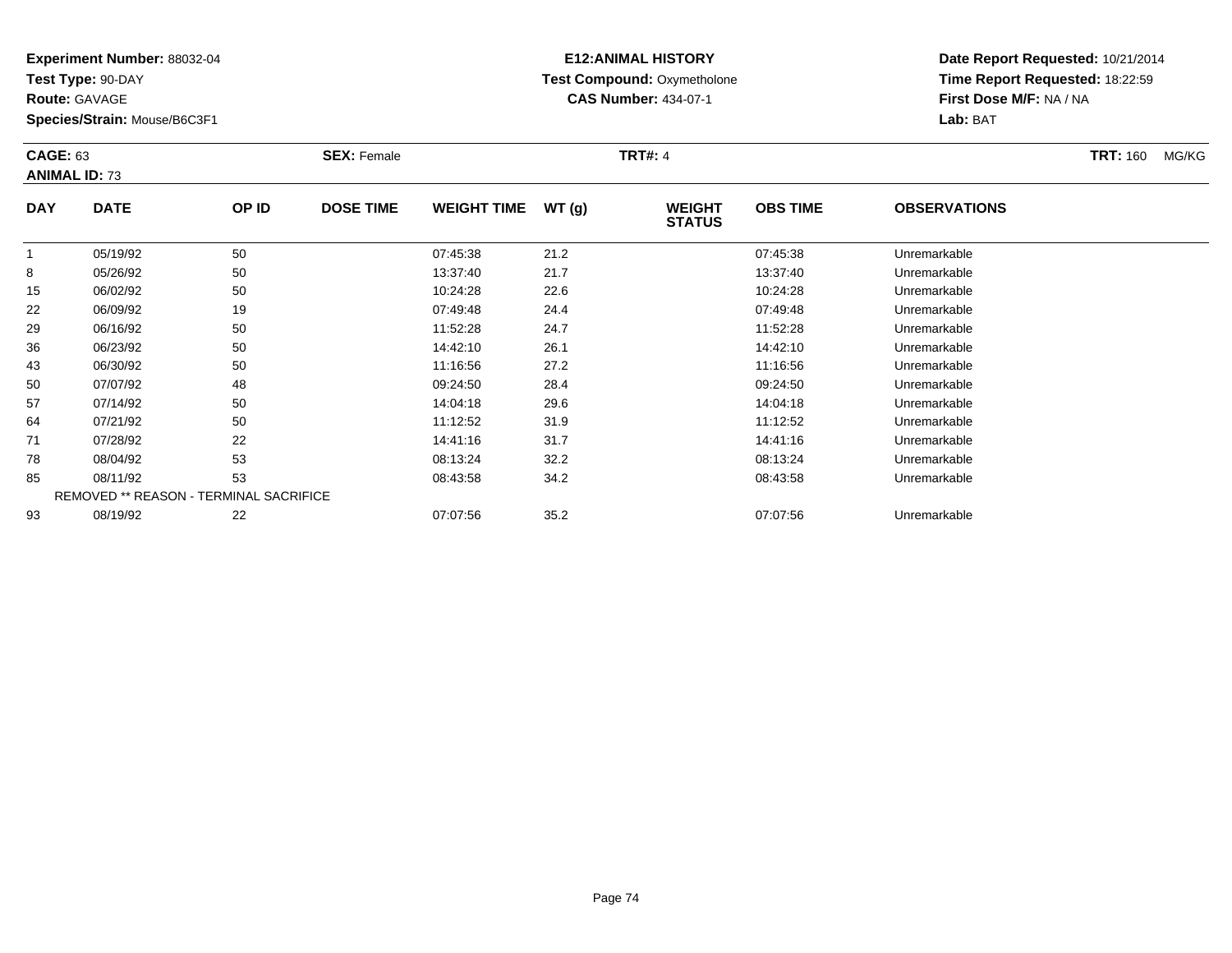**Test Type:** 90-DAY

**Route:** GAVAGE

93

**Species/Strain:** Mouse/B6C3F1

REMOVED \*\* REASON - TERMINAL SACRIFICE

## **E12:ANIMAL HISTORY Test Compound:** Oxymetholone**CAS Number:** 434-07-1

**Date Report Requested:** 10/21/2014**Time Report Requested:** 18:22:59**First Dose M/F:** NA / NA**Lab:** BAT

| <b>CAGE: 63</b><br><b>ANIMAL ID: 74</b> |             |       | <b>SEX: Female</b> |                    |       | <b>TRT#: 4</b>                 |                 |                     | <b>TRT: 160</b> | MG/KG |
|-----------------------------------------|-------------|-------|--------------------|--------------------|-------|--------------------------------|-----------------|---------------------|-----------------|-------|
| <b>DAY</b>                              | <b>DATE</b> | OP ID | <b>DOSE TIME</b>   | <b>WEIGHT TIME</b> | WT(g) | <b>WEIGHT</b><br><b>STATUS</b> | <b>OBS TIME</b> | <b>OBSERVATIONS</b> |                 |       |
|                                         | 05/19/92    | 50    |                    | 07:45:38           | 21.5  |                                | 07:45:38        | Unremarkable        |                 |       |
| 8                                       | 05/26/92    | 50    |                    | 13:37:40           | 22.5  |                                | 13:37:40        | Unremarkable        |                 |       |
| 15                                      | 06/02/92    | 50    |                    | 10:24:28           | 23.2  |                                | 10:24:28        | Unremarkable        |                 |       |
| 22                                      | 06/09/92    | 19    |                    | 07:49:48           | 24.4  |                                | 07:49:48        | Unremarkable        |                 |       |
| 29                                      | 06/16/92    | 50    |                    | 11:52:28           | 25.3  |                                | 11:52:28        | Unremarkable        |                 |       |
| 36                                      | 06/23/92    | 50    |                    | 14:42:10           | 24.5  |                                | 14:42:10        | Unremarkable        |                 |       |
| 43                                      | 06/30/92    | 50    |                    | 11:16:56           | 25.6  |                                | 11:16:56        | Unremarkable        |                 |       |
| 50                                      | 07/07/92    | 48    |                    | 09:24:50           | 26.4  |                                | 09:24:50        | Unremarkable        |                 |       |
| 57                                      | 07/14/92    | 50    |                    | 14:04:18           | 26.8  |                                | 14:04:18        | Unremarkable        |                 |       |
| 64                                      | 07/21/92    | 50    |                    | 11:12:52           | 27.7  |                                | 11:12:52        | Unremarkable        |                 |       |
| 71                                      | 07/28/92    | 22    |                    | 14:41:16           | 27.3  |                                | 14:41:16        | Unremarkable        |                 |       |
| 78                                      | 08/04/92    | 53    |                    | 08:13:24           | 28.1  |                                | 08:13:24        | Unremarkable        |                 |       |
| 85                                      | 08/11/92    | 53    |                    | 08:43:58           | 30.5  |                                | 08:43:58        | Unremarkable        |                 |       |

08/19/92 <sup>22</sup> 07:07:56 31.1 07:07:56 Unremarkable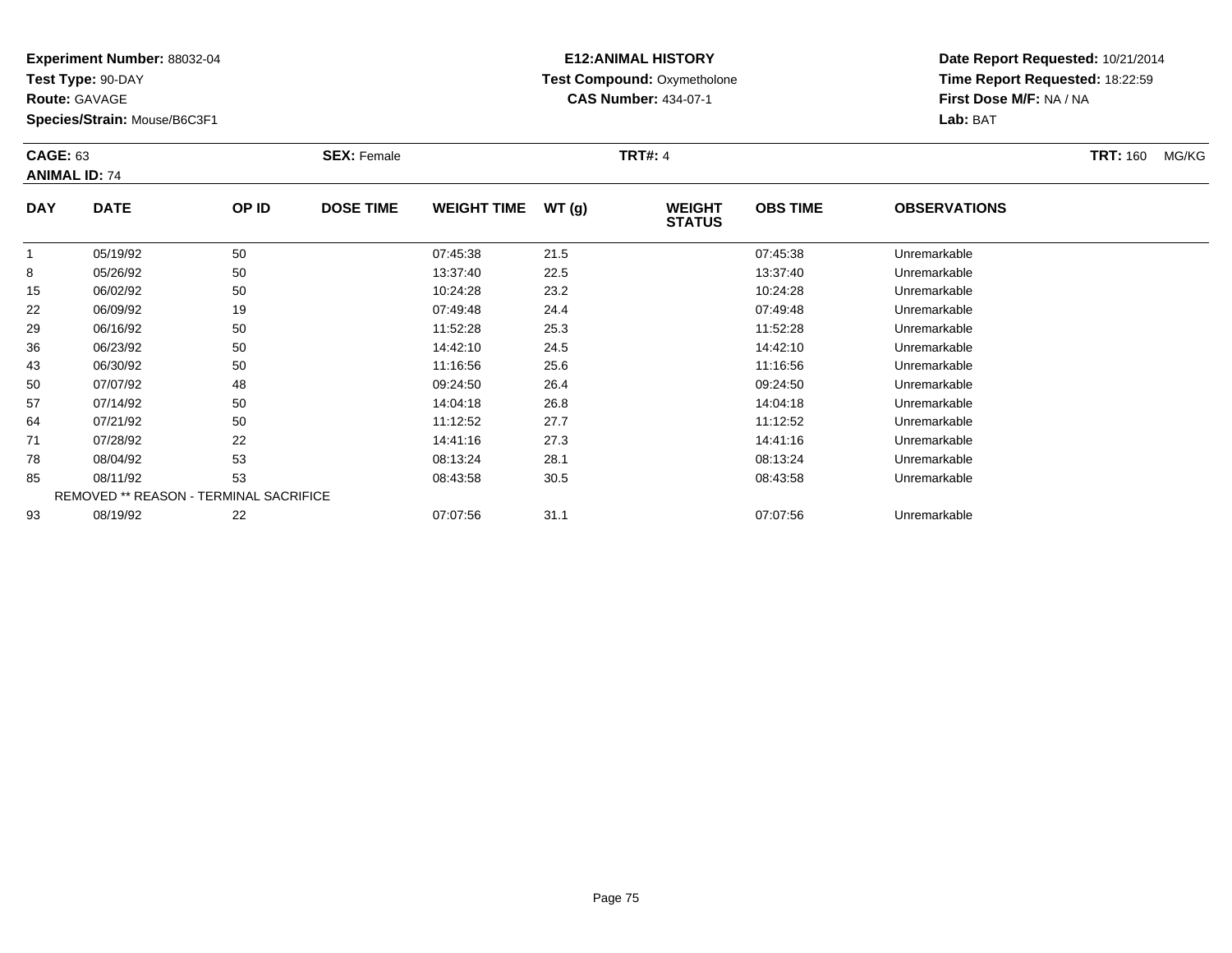**Test Type:** 90-DAY

**Route:** GAVAGE

93

**Species/Strain:** Mouse/B6C3F1

# **E12:ANIMAL HISTORY Test Compound:** Oxymetholone**CAS Number:** 434-07-1

**Date Report Requested:** 10/21/2014**Time Report Requested:** 18:22:59**First Dose M/F:** NA / NA**Lab:** BAT

| <b>CAGE: 63</b><br><b>ANIMAL ID: 75</b> |             |                                               | <b>SEX: Female</b> |                    |       | <b>TRT#: 4</b>                 |                 |                     | <b>TRT: 160</b><br>MG/KG |
|-----------------------------------------|-------------|-----------------------------------------------|--------------------|--------------------|-------|--------------------------------|-----------------|---------------------|--------------------------|
| <b>DAY</b>                              | <b>DATE</b> | OP ID                                         | <b>DOSE TIME</b>   | <b>WEIGHT TIME</b> | WT(g) | <b>WEIGHT</b><br><b>STATUS</b> | <b>OBS TIME</b> | <b>OBSERVATIONS</b> |                          |
| 1                                       | 05/19/92    | 50                                            |                    | 07:45:38           | 22.0  |                                | 07:45:38        | Unremarkable        |                          |
| 8                                       | 05/26/92    | 50                                            |                    | 13:37:40           | 21.6  |                                | 13:37:40        | Unremarkable        |                          |
| 15                                      | 06/02/92    | 50                                            |                    | 10:24:28           | 22.9  |                                | 10:24:28        | Unremarkable        |                          |
| 22                                      | 06/09/92    | 19                                            |                    | 07:49:48           | 24.0  |                                | 07:49:48        | Unremarkable        |                          |
| 29                                      | 06/16/92    | 50                                            |                    | 11:52:28           | 24.7  |                                | 11:52:28        | Unremarkable        |                          |
| 36                                      | 06/23/92    | 50                                            |                    | 14:42:10           | 25.0  |                                | 14:42:10        | Unremarkable        |                          |
| 43                                      | 06/30/92    | 50                                            |                    | 11:16:56           | 26.5  |                                | 11:16:56        | Unremarkable        |                          |
| 50                                      | 07/07/92    | 48                                            |                    | 09:24:50           | 28.0  |                                | 09:24:50        | Unremarkable        |                          |
| 57                                      | 07/14/92    | 50                                            |                    | 14:04:18           | 27.8  |                                | 14:04:18        | Unremarkable        |                          |
| 64                                      | 07/21/92    | 50                                            |                    | 11:12:52           | 28.4  |                                | 11:12:52        | Unremarkable        |                          |
| 71                                      | 07/28/92    | 22                                            |                    | 14:41:16           | 28.7  |                                | 14:41:16        | Unremarkable        |                          |
| 78                                      | 08/04/92    | 53                                            |                    | 08:13:24           | 29.3  |                                | 08:13:24        | Unremarkable        |                          |
| 85                                      | 08/11/92    | 53                                            |                    | 08:43:58           | 30.4  |                                | 08:43:58        | Unremarkable        |                          |
|                                         |             | <b>REMOVED ** REASON - TERMINAL SACRIFICE</b> |                    |                    |       |                                |                 |                     |                          |

08/19/92 <sup>22</sup> 07:07:56 31.5 07:07:56 Unremarkable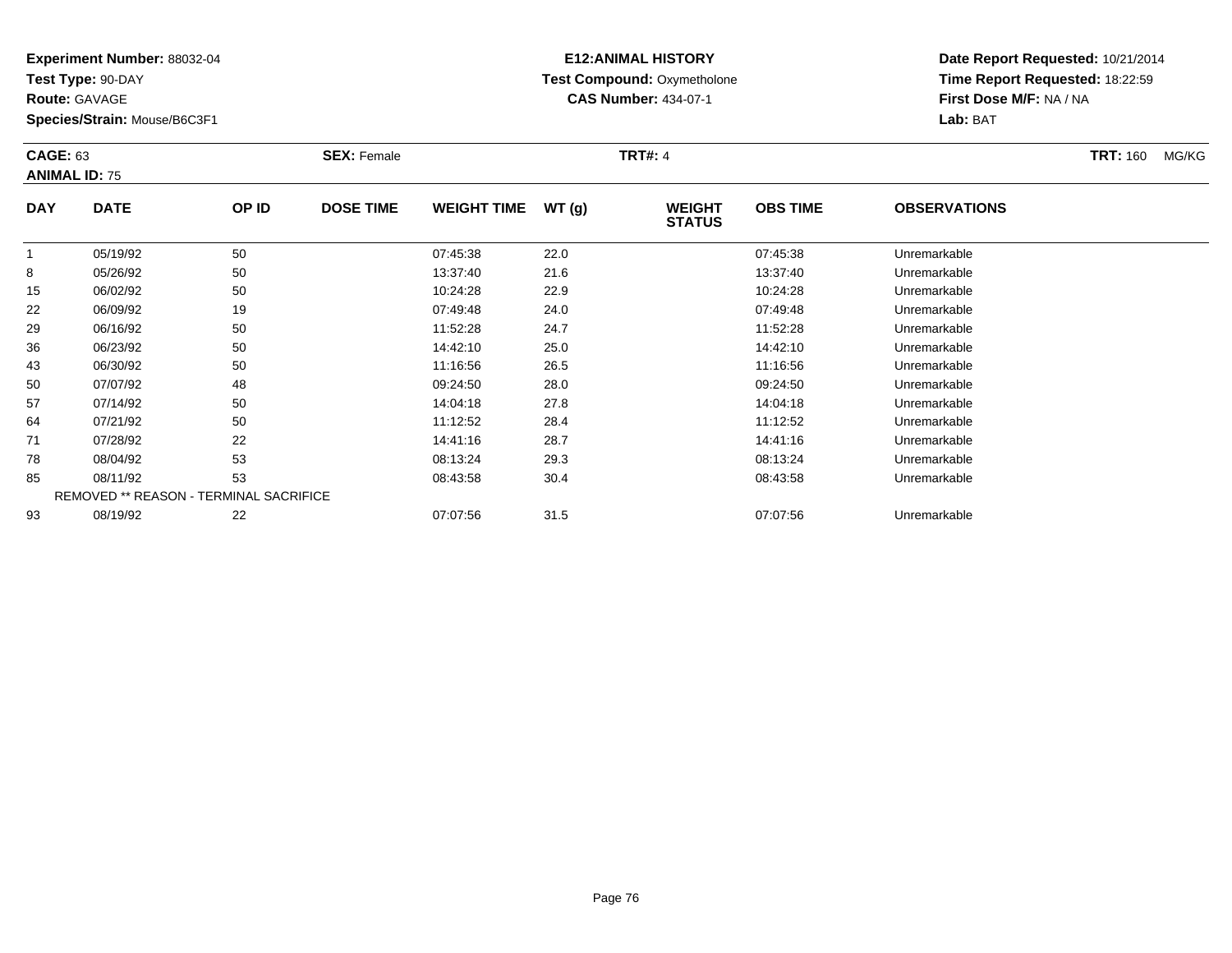**Test Type:** 90-DAY

**Route:** GAVAGE

93

**Species/Strain:** Mouse/B6C3F1

REMOVED \*\* REASON - TERMINAL SACRIFICE

## **E12:ANIMAL HISTORY Test Compound:** Oxymetholone**CAS Number:** 434-07-1

**Date Report Requested:** 10/21/2014**Time Report Requested:** 18:22:59**First Dose M/F:** NA / NA**Lab:** BAT

|            | <b>CAGE: 64</b><br><b>ANIMAL ID: 76</b> |       | <b>SEX: Female</b> |                    |       | <b>TRT#: 4</b>                 |                 |                     |  |  |
|------------|-----------------------------------------|-------|--------------------|--------------------|-------|--------------------------------|-----------------|---------------------|--|--|
| <b>DAY</b> | <b>DATE</b>                             | OP ID | <b>DOSE TIME</b>   | <b>WEIGHT TIME</b> | WT(g) | <b>WEIGHT</b><br><b>STATUS</b> | <b>OBS TIME</b> | <b>OBSERVATIONS</b> |  |  |
|            | 05/19/92                                | 4     |                    | 09:20:00           | 22.1  |                                | 09:20:00        | Unremarkable        |  |  |
| 8          | 05/26/92                                | 50    |                    | 13:36:06           | 23.2  |                                | 13:36:06        | Unremarkable        |  |  |
| 15         | 06/02/92                                | 50    |                    | 10:22:40           | 23.2  |                                | 10:22:40        | Unremarkable        |  |  |
| 22         | 06/09/92                                | 19    |                    | 07:52:24           | 25.1  |                                | 07:52:24        | Unremarkable        |  |  |
| 29         | 06/16/92                                | 50    |                    | 11:53:50           | 26.0  |                                | 11:53:50        | Unremarkable        |  |  |
| 36         | 06/23/92                                | 50    |                    | 14:40:42           | 28.0  |                                | 14:40:42        | Unremarkable        |  |  |
| 43         | 06/30/92                                | 50    |                    | 11:15:40           | 29.7  |                                | 11:15:40        | Unremarkable        |  |  |
| 50         | 07/07/92                                | 48    |                    | 09:23:28           | 30.5  |                                | 09:23:28        | Unremarkable        |  |  |
| 57         | 07/14/92                                | 50    |                    | 14:05:58           | 31.8  |                                | 14:05:58        | Unremarkable        |  |  |
| 64         | 07/21/92                                | 50    |                    | 11:11:44           | 31.9  |                                | 11:11:44        | Unremarkable        |  |  |
| 71         | 07/28/92                                | 22    |                    | 14:42:36           | 33.2  |                                | 14:42:36        | Unremarkable        |  |  |
| 78         | 08/04/92                                | 53    |                    | 08:15:24           | 35.8  |                                | 08:15:24        | Unremarkable        |  |  |
| 85         | 08/11/92                                | 53    |                    | 08:48:56           | 36.4  |                                | 08:48:56        | Unremarkable        |  |  |

08/19/92 <sup>22</sup> 07:10:58 36.7 07:10:58 Unremarkable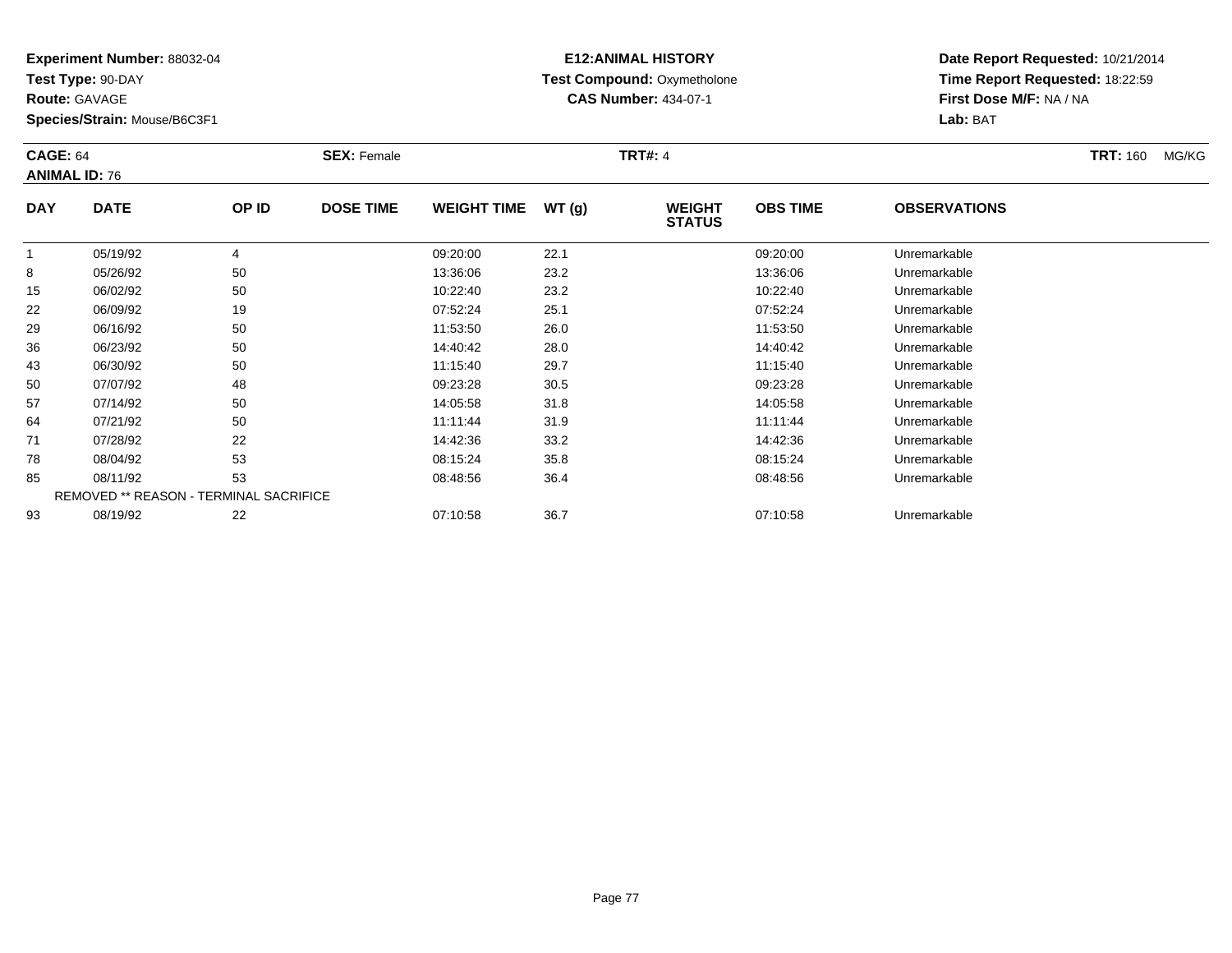**Test Type:** 90-DAY

**Route:** GAVAGE

71

78

85

93

**Species/Strain:** Mouse/B6C3F1

REMOVED \*\* REASON - TERMINAL SACRIFICE

## **E12:ANIMAL HISTORY Test Compound:** Oxymetholone**CAS Number:** 434-07-1

**Date Report Requested:** 10/21/2014**Time Report Requested:** 18:22:59**First Dose M/F:** NA / NA**Lab:** BAT

|            | <b>CAGE: 64</b><br><b>ANIMAL ID: 77</b> |       | <b>SEX: Female</b> |                    |       | <b>TRT#: 4</b>                 |                 | <b>TRT: 160</b>     | MG/KG |  |
|------------|-----------------------------------------|-------|--------------------|--------------------|-------|--------------------------------|-----------------|---------------------|-------|--|
| <b>DAY</b> | <b>DATE</b>                             | OP ID | <b>DOSE TIME</b>   | <b>WEIGHT TIME</b> | WT(g) | <b>WEIGHT</b><br><b>STATUS</b> | <b>OBS TIME</b> | <b>OBSERVATIONS</b> |       |  |
|            | 05/19/92                                | 50    |                    | 07:49:36           | 21.8  |                                | 07:49:36        | Unremarkable        |       |  |
| 8          | 05/26/92                                | 50    |                    | 13:36:06           | 24.2  |                                | 13:36:06        | Unremarkable        |       |  |
| 15         | 06/02/92                                | 50    |                    | 10:22:40           | 24.1  |                                | 10:22:40        | Unremarkable        |       |  |
| 22         | 06/09/92                                | 19    |                    | 07:52:24           | 24.4  |                                | 07:52:24        | Unremarkable        |       |  |
| 29         | 06/16/92                                | 50    |                    | 11:53:50           | 26.8  |                                | 11:53:50        | Unremarkable        |       |  |
| 36         | 06/23/92                                | 50    |                    | 14:40:42           | 27.6  |                                | 14:40:42        | Unremarkable        |       |  |
| 43         | 06/30/92                                | 50    |                    | 11:15:40           | 29.1  |                                | 11:15:40        | Unremarkable        |       |  |
| 50         | 07/07/92                                | 48    |                    | 09:23:28           | 31.0  |                                | 09:23:28        | Unremarkable        |       |  |
| 57         | 07/14/92                                | 50    |                    | 14:05:58           | 31.7  |                                | 14:05:58        | Unremarkable        |       |  |
| 64         | 07/21/92                                | 50    |                    | 11:11:44           | 33.7  |                                | 11:11:44        | Unremarkable        |       |  |

07/28/92 <sup>22</sup> 14:42:36 33.0 14:42:36 Unremarkable

08/04/92 <sup>53</sup> 08:15:24 32.6 08:15:24 Unremarkable

08/11/92 <sup>53</sup> 08:48:56 35.0 08:48:56 Unremarkable

08/19/92 <sup>22</sup> 07:10:58 35.8 07:10:58 Unremarkable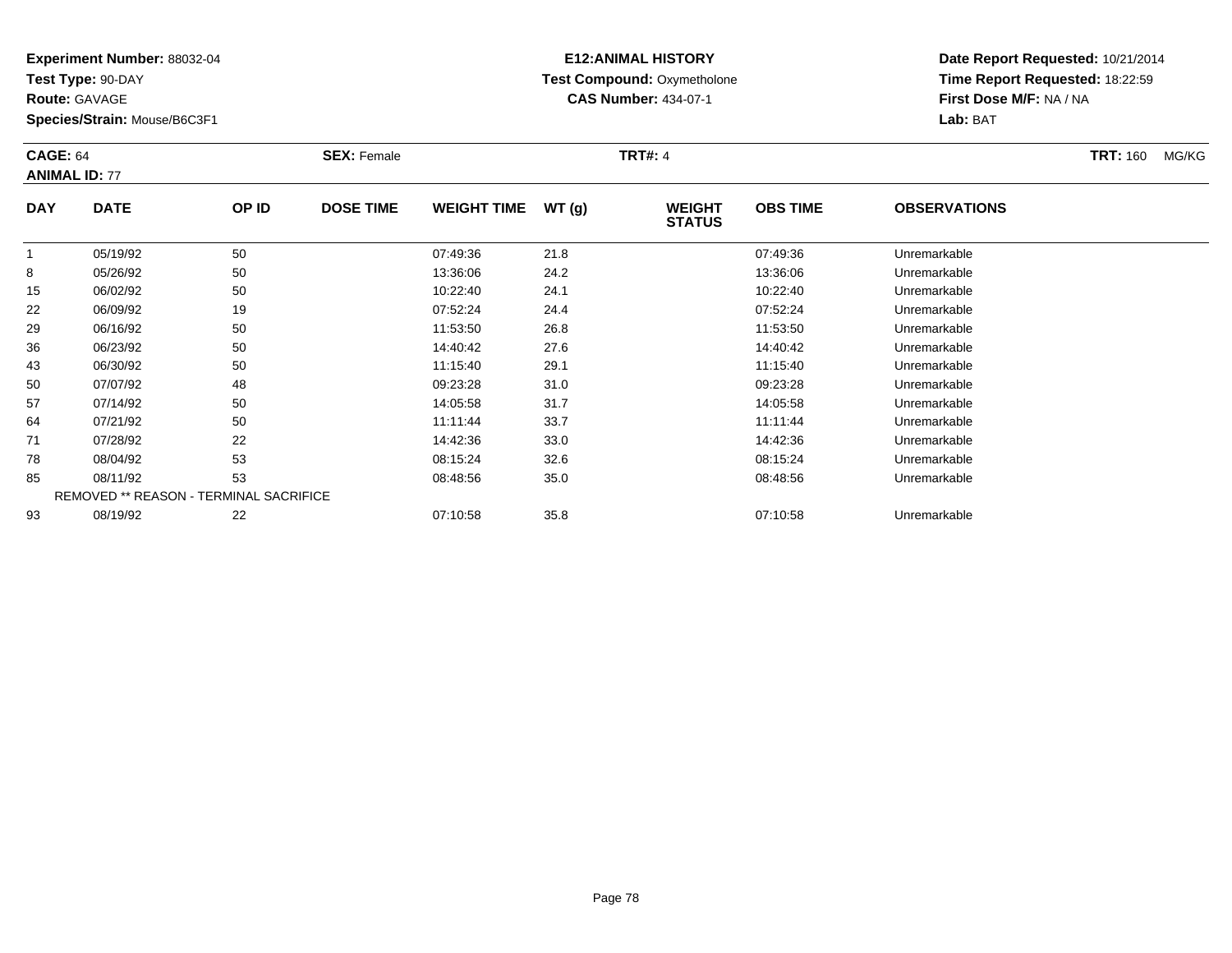**Test Type:** 90-DAY

**Route:** GAVAGE

93

**Species/Strain:** Mouse/B6C3F1

REMOVED \*\* REASON - TERMINAL SACRIFICE

## **E12:ANIMAL HISTORY Test Compound:** Oxymetholone**CAS Number:** 434-07-1

**Date Report Requested:** 10/21/2014**Time Report Requested:** 18:22:59**First Dose M/F:** NA / NA**Lab:** BAT

|            | <b>CAGE: 64</b><br><b>ANIMAL ID: 78</b> |                | <b>SEX: Female</b> |                    | <b>TRT#: 4</b> |                                | <b>TRT: 160</b> | MG/KG               |  |  |
|------------|-----------------------------------------|----------------|--------------------|--------------------|----------------|--------------------------------|-----------------|---------------------|--|--|
| <b>DAY</b> | <b>DATE</b>                             | OP ID          | <b>DOSE TIME</b>   | <b>WEIGHT TIME</b> | WT(g)          | <b>WEIGHT</b><br><b>STATUS</b> | <b>OBS TIME</b> | <b>OBSERVATIONS</b> |  |  |
|            | 05/19/92                                | $\overline{4}$ |                    | 09:20:00           | 22.0           |                                | 09:20:00        | Unremarkable        |  |  |
| 8          | 05/26/92                                | 50             |                    | 13:36:06           | 23.7           |                                | 13:36:06        | Unremarkable        |  |  |
| 15         | 06/02/92                                | 50             |                    | 10:22:40           | 23.6           |                                | 10:22:40        | Unremarkable        |  |  |
| 22         | 06/09/92                                | 19             |                    | 07:52:24           | 25.2           |                                | 07:52:24        | Unremarkable        |  |  |
| 29         | 06/16/92                                | 50             |                    | 11:53:50           | 27.6           |                                | 11:53:50        | Unremarkable        |  |  |
| 36         | 06/23/92                                | 50             |                    | 14:40:42           | 28.8           |                                | 14:40:42        | Unremarkable        |  |  |
| 43         | 06/30/92                                | 50             |                    | 11:15:40           | 31.1           |                                | 11:15:40        | Unremarkable        |  |  |
| 50         | 07/07/92                                | 48             |                    | 09:23:28           | 32.5           |                                | 09:23:28        | Unremarkable        |  |  |
| 57         | 07/14/92                                | 50             |                    | 14:05:58           | 32.8           |                                | 14:05:58        | Unremarkable        |  |  |
| 64         | 07/21/92                                | 50             |                    | 11:11:44           | 33.7           |                                | 11:11:44        | Unremarkable        |  |  |
| 71         | 07/28/92                                | 22             |                    | 14:42:36           | 35.6           |                                | 14:42:36        | Unremarkable        |  |  |
| 78         | 08/04/92                                | 53             |                    | 08:15:24           | 38.2           |                                | 08:15:24        | Unremarkable        |  |  |
| 85         | 08/11/92                                | 53             |                    | 08:48:56           | 38.2           |                                | 08:48:56        | Unremarkable        |  |  |

08/11/92 <sup>53</sup> 08:48:56 38.2 08:48:56 Unremarkable

08/19/92 <sup>22</sup> 07:10:58 39.9 07:10:58 Unremarkable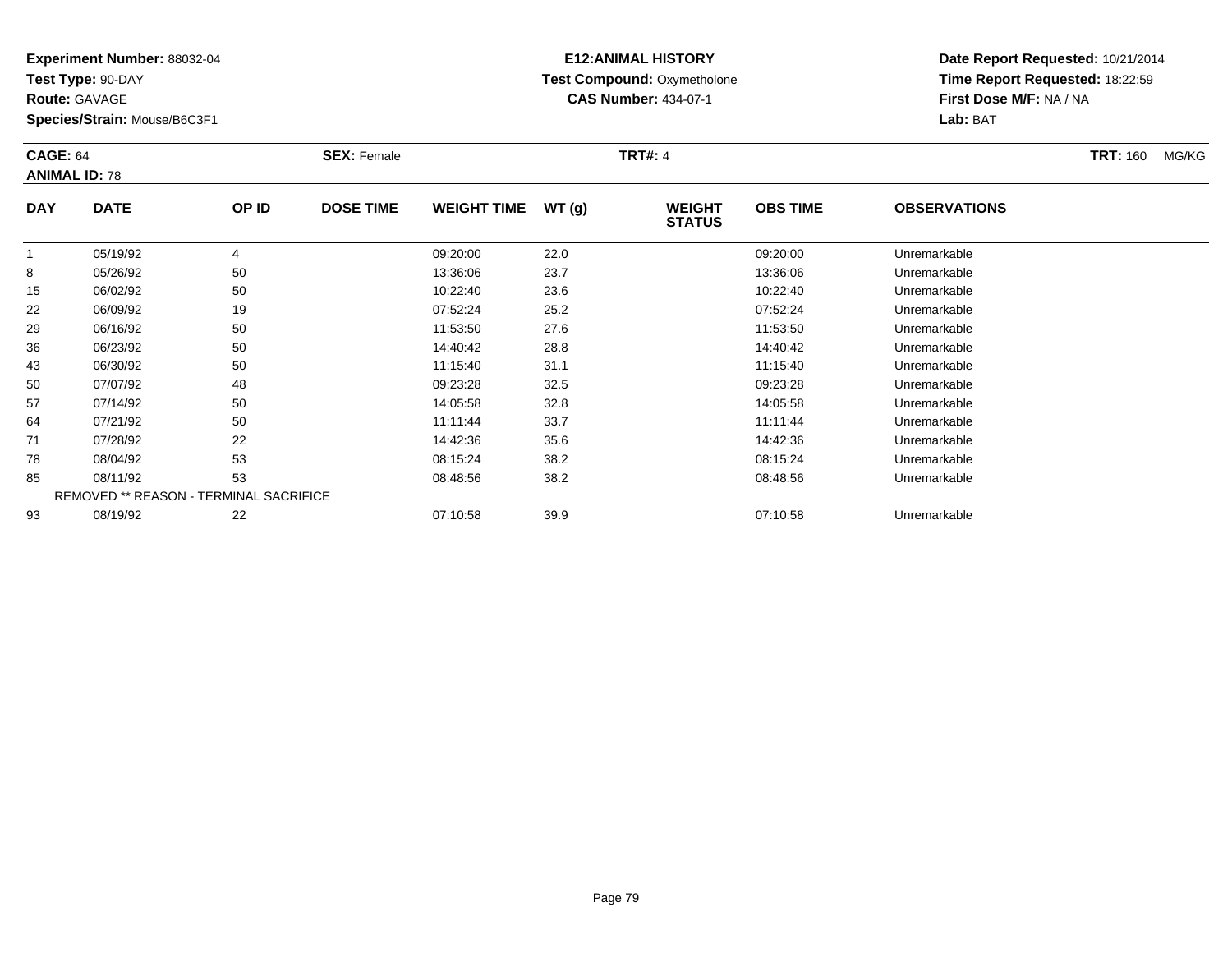**Test Type:** 90-DAY

**Route:** GAVAGE

93

**Species/Strain:** Mouse/B6C3F1

REMOVED \*\* REASON - TERMINAL SACRIFICE

## **E12:ANIMAL HISTORY Test Compound:** Oxymetholone**CAS Number:** 434-07-1

**Date Report Requested:** 10/21/2014**Time Report Requested:** 18:22:59**First Dose M/F:** NA / NA**Lab:** BAT

| <b>CAGE: 64</b><br><b>ANIMAL ID: 79</b> |             |       | <b>SEX: Female</b> |                    |       | <b>TRT#: 4</b>                 |                 |                     | <b>TRT: 160</b> | MG/KG |
|-----------------------------------------|-------------|-------|--------------------|--------------------|-------|--------------------------------|-----------------|---------------------|-----------------|-------|
| <b>DAY</b>                              | <b>DATE</b> | OP ID | <b>DOSE TIME</b>   | <b>WEIGHT TIME</b> | WT(g) | <b>WEIGHT</b><br><b>STATUS</b> | <b>OBS TIME</b> | <b>OBSERVATIONS</b> |                 |       |
|                                         | 05/19/92    | 50    |                    | 07:49:36           | 21.5  |                                | 07:49:36        | Unremarkable        |                 |       |
| 8                                       | 05/26/92    | 50    |                    | 13:36:06           | 22.2  |                                | 13:36:06        | Unremarkable        |                 |       |
| 15                                      | 06/02/92    | 50    |                    | 10:22:40           | 23.5  |                                | 10:22:40        | Unremarkable        |                 |       |
| 22                                      | 06/09/92    | 19    |                    | 07:52:24           | 24.7  |                                | 07:52:24        | Unremarkable        |                 |       |
| 29                                      | 06/16/92    | 50    |                    | 11:53:50           | 25.4  |                                | 11:53:50        | Unremarkable        |                 |       |
| 36                                      | 06/23/92    | 50    |                    | 14:40:42           | 28.2  |                                | 14:40:42        | Unremarkable        |                 |       |
| 43                                      | 06/30/92    | 50    |                    | 11:15:40           | 27.2  |                                | 11:15:40        | Unremarkable        |                 |       |
| 50                                      | 07/07/92    | 48    |                    | 09:23:28           | 28.4  |                                | 09:23:28        | Unremarkable        |                 |       |
| 57                                      | 07/14/92    | 50    |                    | 14:05:58           | 28.4  |                                | 14:05:58        | Unremarkable        |                 |       |
| 64                                      | 07/21/92    | 50    |                    | 11:11:44           | 29.4  |                                | 11:11:44        | Unremarkable        |                 |       |
| 71                                      | 07/28/92    | 22    |                    | 14:42:36           | 30.9  |                                | 14:42:36        | Unremarkable        |                 |       |
| 78                                      | 08/04/92    | 53    |                    | 08:15:24           | 31.8  |                                | 08:15:24        | Unremarkable        |                 |       |
| 85                                      | 08/11/92    | 53    |                    | 08:48:56           | 34.1  |                                | 08:48:56        | Unremarkable        |                 |       |

08/19/92 <sup>22</sup> 07:10:58 35.3 07:10:58 Unremarkable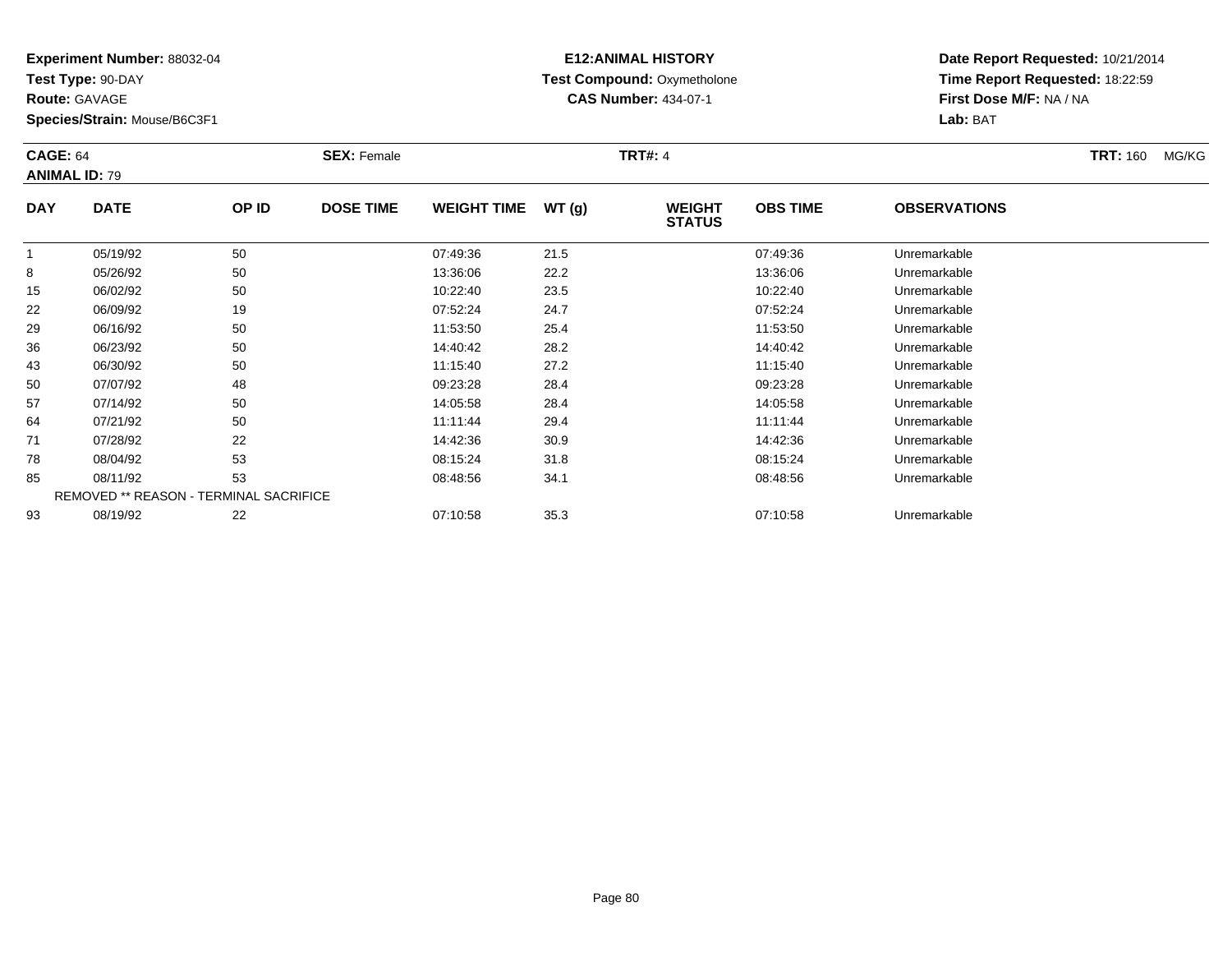**Test Type:** 90-DAY

**Route:** GAVAGE

93

**Species/Strain:** Mouse/B6C3F1

REMOVED \*\* REASON - TERMINAL SACRIFICE

## **E12:ANIMAL HISTORY Test Compound:** Oxymetholone**CAS Number:** 434-07-1

**Date Report Requested:** 10/21/2014**Time Report Requested:** 18:22:59**First Dose M/F:** NA / NA**Lab:** BAT

|            | <b>CAGE: 64</b><br><b>ANIMAL ID: 80</b> |       | <b>SEX: Female</b> |                    |       | <b>TRT#: 4</b>                 |                 | <b>TRT: 160</b>     | MG/KG |  |
|------------|-----------------------------------------|-------|--------------------|--------------------|-------|--------------------------------|-----------------|---------------------|-------|--|
| <b>DAY</b> | <b>DATE</b>                             | OP ID | <b>DOSE TIME</b>   | <b>WEIGHT TIME</b> | WT(g) | <b>WEIGHT</b><br><b>STATUS</b> | <b>OBS TIME</b> | <b>OBSERVATIONS</b> |       |  |
|            | 05/19/92                                | 50    |                    | 07:49:36           | 21.1  |                                | 07:49:36        | Unremarkable        |       |  |
| 8          | 05/26/92                                | 50    |                    | 13:36:06           | 21.8  |                                | 13:36:06        | Unremarkable        |       |  |
| 15         | 06/02/92                                | 50    |                    | 10:22:40           | 23.0  |                                | 10:22:40        | Unremarkable        |       |  |
| 22         | 06/09/92                                | 19    |                    | 07:52:24           | 23.9  |                                | 07:52:24        | Unremarkable        |       |  |
| 29         | 06/16/92                                | 50    |                    | 11:53:50           | 24.8  |                                | 11:53:50        | Unremarkable        |       |  |
| 36         | 06/23/92                                | 50    |                    | 14:40:42           | 25.3  |                                | 14:40:42        | Unremarkable        |       |  |
| 43         | 06/30/92                                | 50    |                    | 11:15:40           | 26.2  |                                | 11:15:40        | Unremarkable        |       |  |
| 50         | 07/07/92                                | 48    |                    | 09:23:28           | 25.8  |                                | 09:23:28        | Unremarkable        |       |  |
| 57         | 07/14/92                                | 50    |                    | 14:05:58           | 26.6  |                                | 14:05:58        | Unremarkable        |       |  |
| 64         | 07/21/92                                | 50    |                    | 11:11:44           | 26.6  |                                | 11:11:44        | Unremarkable        |       |  |
| 71         | 07/28/92                                | 22    |                    | 14:42:36           | 28.4  |                                | 14:42:36        | Unremarkable        |       |  |
| 78         | 08/04/92                                | 53    |                    | 08:15:24           | 28.9  |                                | 08:15:24        | Unremarkable        |       |  |
| 85         | 08/11/92                                | 53    |                    | 08:48:56           | 31.1  |                                | 08:48:56        | Unremarkable        |       |  |

08/19/92 <sup>22</sup> 07:10:58 31.4 07:10:58 Unremarkable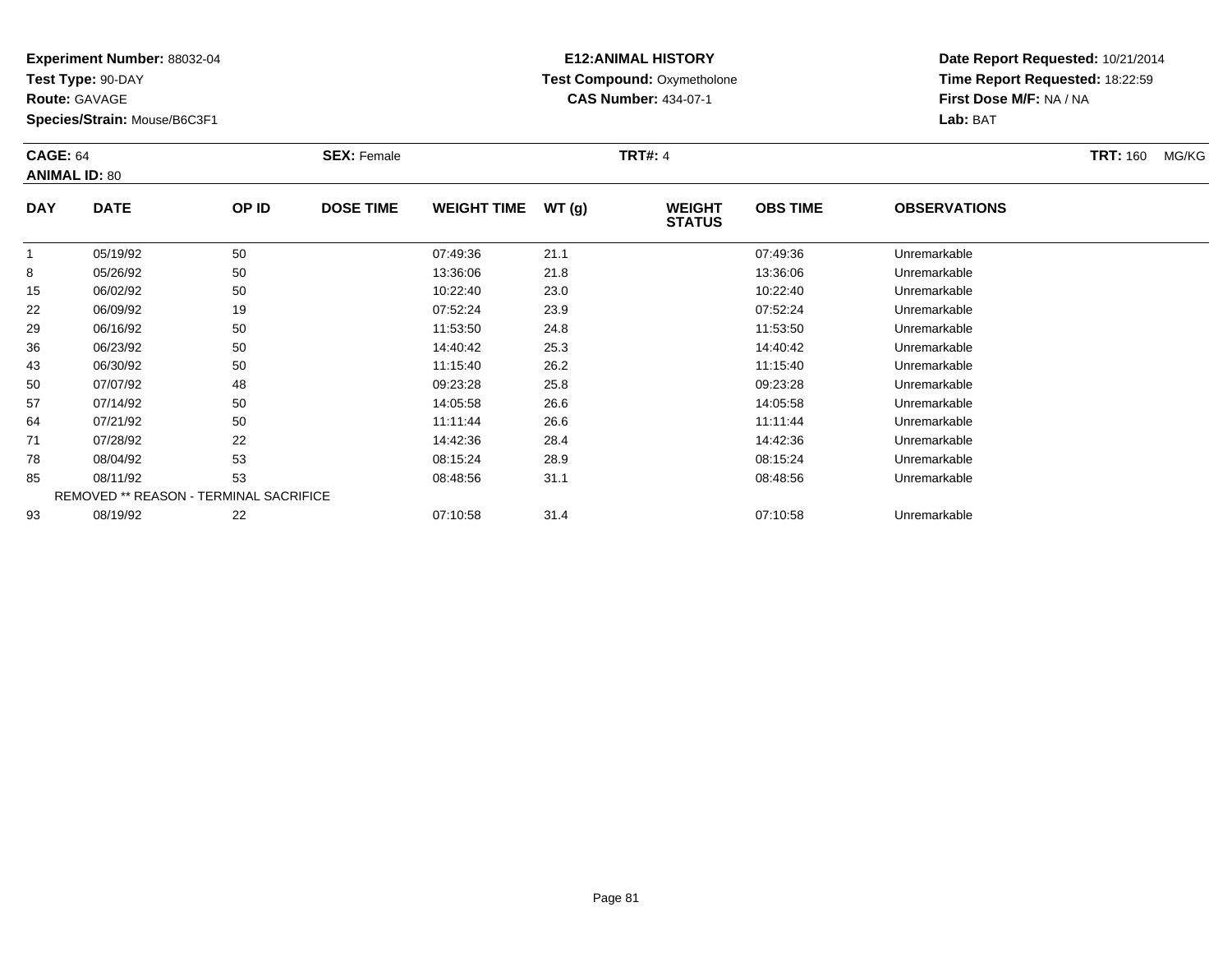**Test Type:** 90-DAY

**Route:** GAVAGE

93

**Species/Strain:** Mouse/B6C3F1

# **E12:ANIMAL HISTORY Test Compound:** Oxymetholone**CAS Number:** 434-07-1

**Date Report Requested:** 10/21/2014**Time Report Requested:** 18:22:59**First Dose M/F:** NA / NA**Lab:** BAT

| <b>CAGE: 65</b><br><b>ANIMAL ID: 81</b> |             |                                               | <b>SEX: Female</b> |                    |       | <b>TRT#: 6</b>                 |                 |                     | <b>TRT: 320</b> | MG/KG |
|-----------------------------------------|-------------|-----------------------------------------------|--------------------|--------------------|-------|--------------------------------|-----------------|---------------------|-----------------|-------|
| <b>DAY</b>                              | <b>DATE</b> | OP ID                                         | <b>DOSE TIME</b>   | <b>WEIGHT TIME</b> | WT(g) | <b>WEIGHT</b><br><b>STATUS</b> | <b>OBS TIME</b> | <b>OBSERVATIONS</b> |                 |       |
| 1                                       | 05/19/92    | 50                                            |                    | 08:12:28           | 20.6  |                                | 08:12:28        | Unremarkable        |                 |       |
| 8                                       | 05/26/92    | 50                                            |                    | 13:31:00           | 21.5  |                                | 13:31:00        | Unremarkable        |                 |       |
| 15                                      | 06/02/92    | 50                                            |                    | 10:16:14           | 22.2  |                                | 10:16:14        | Unremarkable        |                 |       |
| 22                                      | 06/09/92    | 19                                            |                    | 07:38:08           | 23.6  |                                | 07:38:08        | Unremarkable        |                 |       |
| 29                                      | 06/16/92    | 50                                            |                    | 12:06:14           | 24.4  |                                | 12:06:14        | Unremarkable        |                 |       |
| 36                                      | 06/23/92    | 50                                            |                    | 14:36:10           | 24.9  |                                | 14:36:10        | Unremarkable        |                 |       |
| 43                                      | 06/30/92    | 50                                            |                    | 11:27:08           | 25.8  |                                | 11:27:08        | Unremarkable        |                 |       |
| 50                                      | 07/07/92    | 48                                            |                    | 09:17:24           | 27.5  |                                | 09:17:24        | Unremarkable        |                 |       |
| 57                                      | 07/14/92    | 50                                            |                    | 14:16:48           | 28.1  |                                | 14:16:48        | Unremarkable        |                 |       |
| 64                                      | 07/21/92    | 50                                            |                    | 11:07:58           | 29.0  |                                | 11:07:58        | Unremarkable        |                 |       |
| 71                                      | 07/28/92    | 22                                            |                    | 14:34:00           | 29.4  |                                | 14:34:00        | Unremarkable        |                 |       |
| 78                                      | 08/04/92    | 53                                            |                    | 08:29:26           | 30.6  |                                | 08:29:26        | Unremarkable        |                 |       |
| 85                                      | 08/11/92    | 53                                            |                    | 08:52:42           | 30.7  |                                | 08:52:42        | Unremarkable        |                 |       |
|                                         |             | <b>REMOVED ** REASON - TERMINAL SACRIFICE</b> |                    |                    |       |                                |                 |                     |                 |       |

08/19/92 <sup>22</sup> 07:14:56 32.4 07:14:56 Unremarkable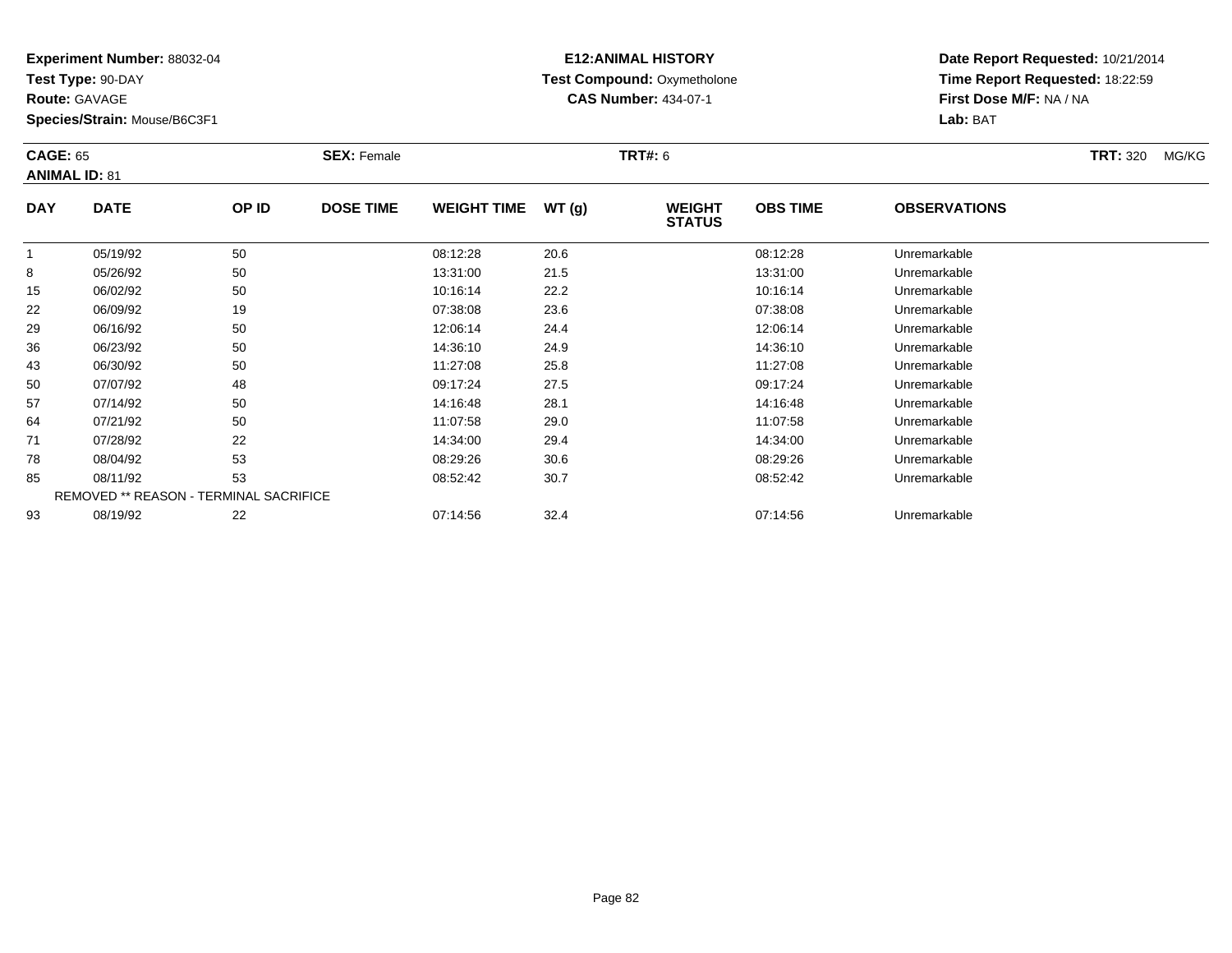**Test Type:** 90-DAY

**Route:** GAVAGE

93

**Species/Strain:** Mouse/B6C3F1

## **E12:ANIMAL HISTORY Test Compound:** Oxymetholone**CAS Number:** 434-07-1

**Date Report Requested:** 10/21/2014**Time Report Requested:** 18:22:59**First Dose M/F:** NA / NA**Lab:** BAT

| <b>CAGE: 65</b> | <b>ANIMAL ID: 82</b>                   |       | <b>SEX: Female</b> |                    |       | <b>TRT#: 6</b>                 |                 |                     | <b>TRT: 320</b> | MG/KG |
|-----------------|----------------------------------------|-------|--------------------|--------------------|-------|--------------------------------|-----------------|---------------------|-----------------|-------|
| <b>DAY</b>      | <b>DATE</b>                            | OP ID | <b>DOSE TIME</b>   | <b>WEIGHT TIME</b> | WT(g) | <b>WEIGHT</b><br><b>STATUS</b> | <b>OBS TIME</b> | <b>OBSERVATIONS</b> |                 |       |
|                 | 05/19/92                               | 50    |                    | 08:12:28           | 21.7  |                                | 08:12:28        | Unremarkable        |                 |       |
| 8               | 05/26/92                               | 50    |                    | 13:31:00           | 22.6  |                                | 13:31:00        | Unremarkable        |                 |       |
| 15              | 06/02/92                               | 50    |                    | 10:16:14           | 22.7  |                                | 10:16:14        | Unremarkable        |                 |       |
| 22              | 06/09/92                               | 19    |                    | 07:38:08           | 25.5  |                                | 07:38:08        | Unremarkable        |                 |       |
| 29              | 06/16/92                               | 50    |                    | 12:06:14           | 25.2  |                                | 12:06:14        | Unremarkable        |                 |       |
| 36              | 06/23/92                               | 50    |                    | 14:36:10           | 25.5  |                                | 14:36:10        | Unremarkable        |                 |       |
| 43              | 06/30/92                               | 50    |                    | 11:27:08           | 25.9  |                                | 11:27:08        | Unremarkable        |                 |       |
| 50              | 07/07/92                               | 48    |                    | 09:17:24           | 27.2  |                                | 09:17:24        | Unremarkable        |                 |       |
| 57              | 07/14/92                               | 50    |                    | 14:16:48           | 28.1  |                                | 14:16:48        | Unremarkable        |                 |       |
| 64              | 07/21/92                               | 50    |                    | 11:07:58           | 28.3  |                                | 11:07:58        | Unremarkable        |                 |       |
| 71              | 07/28/92                               | 22    |                    | 14:34:00           | 30.2  |                                | 14:34:00        | Unremarkable        |                 |       |
| 78              | 08/04/92                               | 53    |                    | 08:29:26           | 29.4  |                                | 08:29:26        | Unremarkable        |                 |       |
| 85              | 08/11/92                               | 53    |                    | 08:52:42           | 31.3  |                                | 08:52:42        | Unremarkable        |                 |       |
|                 | REMOVED ** REASON - TERMINAL SACRIFICE |       |                    |                    |       |                                |                 |                     |                 |       |

08/19/92 <sup>22</sup> 07:14:56 32.4 07:14:56 Unremarkable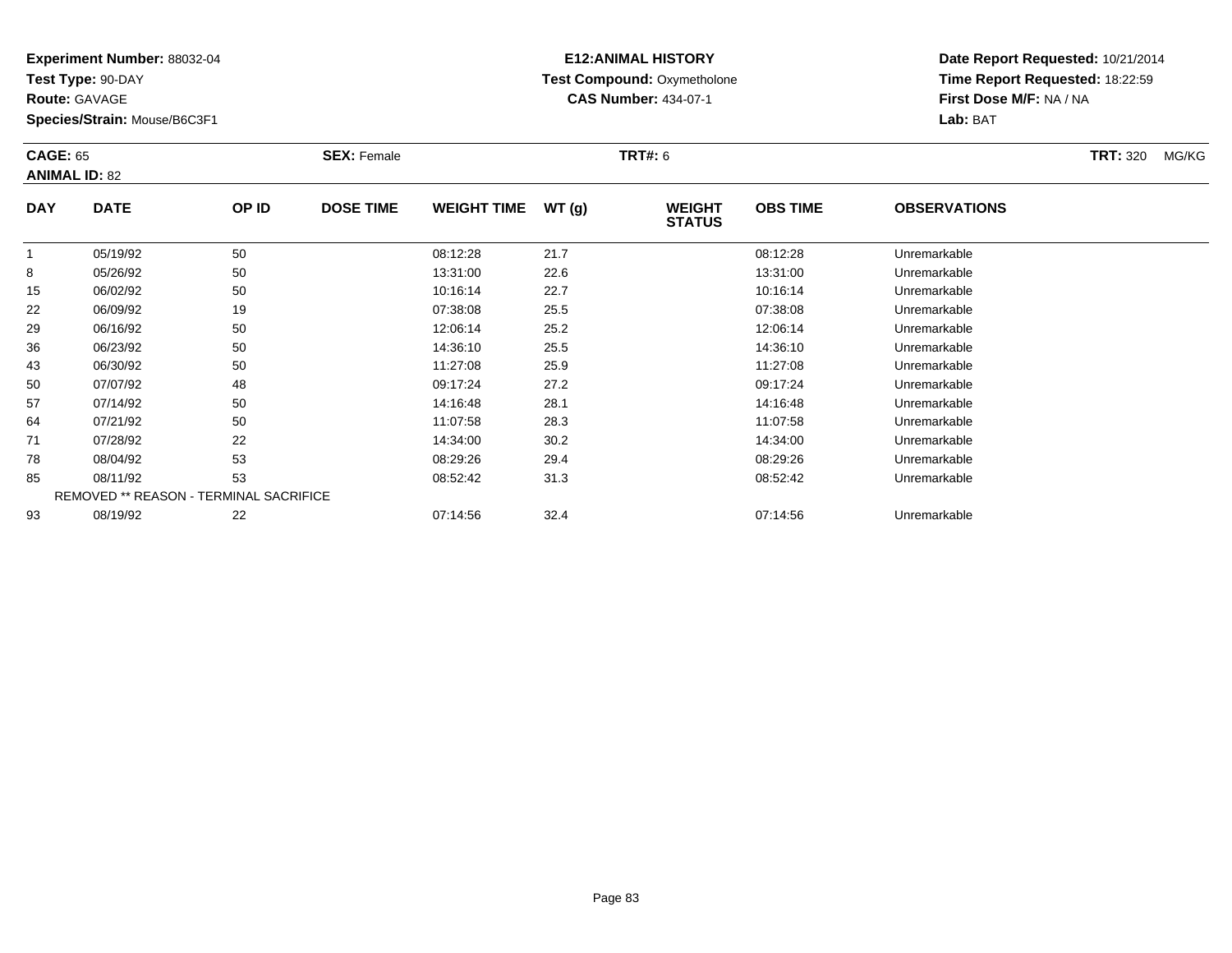**Test Type:** 90-DAY

**Route:** GAVAGE

**Species/Strain:** Mouse/B6C3F1

# **E12:ANIMAL HISTORY Test Compound:** Oxymetholone**CAS Number:** 434-07-1

| <b>CAGE: 65</b> | <b>ANIMAL ID: 83</b>                          |       | <b>SEX: Female</b> |                    |       | <b>TRT#: 6</b>                 |                 |                     | <b>TRT: 320</b><br>MG/KG |
|-----------------|-----------------------------------------------|-------|--------------------|--------------------|-------|--------------------------------|-----------------|---------------------|--------------------------|
| <b>DAY</b>      | <b>DATE</b>                                   | OP ID | <b>DOSE TIME</b>   | <b>WEIGHT TIME</b> | WT(g) | <b>WEIGHT</b><br><b>STATUS</b> | <b>OBS TIME</b> | <b>OBSERVATIONS</b> |                          |
|                 | 05/19/92                                      | 50    |                    | 08:12:28           | 20.5  |                                | 08:12:28        | Unremarkable        |                          |
| 8               | 05/26/92                                      | 50    |                    | 13:31:00           | 21.5  |                                | 13:31:00        | Unremarkable        |                          |
| 15              | 06/02/92                                      | 50    |                    | 10:16:14           | 22.2  |                                | 10:16:14        | Unremarkable        |                          |
| 22              | 06/09/92                                      | 19    |                    | 07:38:08           | 24.0  |                                | 07:38:08        | Unremarkable        |                          |
| 29              | 06/16/92                                      | 50    |                    | 12:06:14           | 24.3  |                                | 12:06:14        | Unremarkable        |                          |
| 36              | 06/23/92                                      | 50    |                    | 14:36:10           | 24.6  |                                | 14:36:10        | Unremarkable        |                          |
| 43              | 06/30/92                                      | 50    |                    | 11:27:08           | 25.8  |                                | 11:27:08        | Unremarkable        |                          |
| 50              | 07/07/92                                      | 48    |                    | 09:17:24           | 27.4  |                                | 09:17:24        | Unremarkable        |                          |
| 57              | 07/14/92                                      | 50    |                    | 14:16:48           | 28.7  |                                | 14:16:48        | Unremarkable        |                          |
| 64              | 07/21/92                                      | 50    |                    | 11:07:58           | 29.0  |                                | 11:07:58        | Unremarkable        |                          |
| 71              | 07/28/92                                      | 22    |                    | 14:34:00           | 30.0  |                                | 14:34:00        | Unremarkable        |                          |
| 78              | 08/04/92                                      | 53    |                    | 08:29:26           | 32.2  |                                | 08:29:26        | Unremarkable        |                          |
| 85              | 08/11/92                                      | 53    |                    | 08:52:42           | 31.2  |                                | 08:52:42        | Unremarkable        |                          |
|                 | <b>REMOVED ** REASON - TERMINAL SACRIFICE</b> |       |                    |                    |       |                                |                 |                     |                          |
| 93              | 08/19/92                                      | 22    |                    | 07:14:56           | 31.9  |                                | 07:14:56        | Unremarkable        |                          |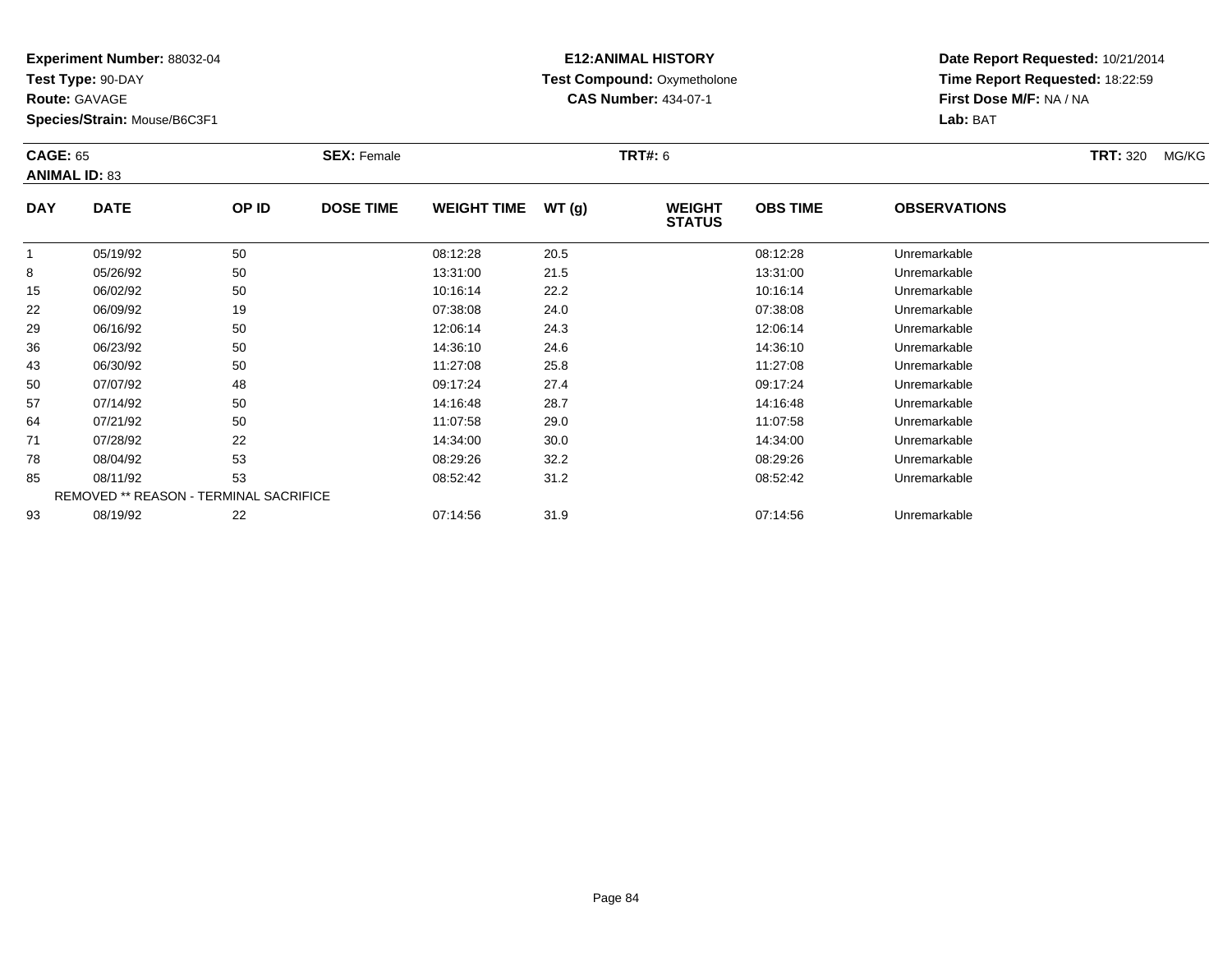**Test Type:** 90-DAY

**Route:** GAVAGE

**Species/Strain:** Mouse/B6C3F1

# **E12:ANIMAL HISTORY Test Compound:** Oxymetholone**CAS Number:** 434-07-1

**Date Report Requested:** 10/21/2014**Time Report Requested:** 18:22:59**First Dose M/F:** NA / NA**Lab:** BAT

| <b>CAGE: 65</b> | <b>ANIMAL ID: 84</b>                   |       | <b>SEX: Female</b> |                    |       | <b>TRT#: 6</b>                 |                 |                     | <b>TRT: 320</b> | MG/KG |
|-----------------|----------------------------------------|-------|--------------------|--------------------|-------|--------------------------------|-----------------|---------------------|-----------------|-------|
| <b>DAY</b>      | <b>DATE</b>                            | OP ID | <b>DOSE TIME</b>   | <b>WEIGHT TIME</b> | WT(g) | <b>WEIGHT</b><br><b>STATUS</b> | <b>OBS TIME</b> | <b>OBSERVATIONS</b> |                 |       |
|                 | 05/19/92                               | 50    |                    | 08:12:28           | 22.5  |                                | 08:12:28        | Unremarkable        |                 |       |
| 8               | 05/26/92                               | 50    |                    | 13:31:00           | 23.3  |                                | 13:31:00        | Unremarkable        |                 |       |
| 15              | 06/02/92                               | 50    |                    | 10:16:14           | 24.2  |                                | 10:16:14        | Unremarkable        |                 |       |
| 22              | 06/09/92                               | 19    |                    | 07:38:08           | 26.2  |                                | 07:38:08        | Unremarkable        |                 |       |
| 29              | 06/16/92                               | 50    |                    | 12:06:14           | 26.7  |                                | 12:06:14        | Unremarkable        |                 |       |
| 36              | 06/23/92                               | 50    |                    | 14:36:10           | 28.0  |                                | 14:36:10        | Unremarkable        |                 |       |
| 43              | 06/30/92                               | 50    |                    | 11:27:08           | 30.1  |                                | 11:27:08        | Unremarkable        |                 |       |
| 50              | 07/07/92                               | 48    |                    | 09:17:24           | 31.6  |                                | 09:17:24        | Unremarkable        |                 |       |
| 57              | 07/14/92                               | 50    |                    | 14:16:48           | 31.3  |                                | 14:16:48        | Unremarkable        |                 |       |
| 64              | 07/21/92                               | 50    |                    | 11:07:58           | 32.8  |                                | 11:07:58        | Unremarkable        |                 |       |
| 71              | 07/28/92                               | 22    |                    | 14:34:00           | 34.3  |                                | 14:34:00        | Unremarkable        |                 |       |
| 78              | 08/04/92                               | 53    |                    | 08:29:26           | 35.5  |                                | 08:29:26        | Unremarkable        |                 |       |
| 85              | 08/11/92                               | 53    |                    | 08:52:42           | 37.4  |                                | 08:52:42        | Unremarkable        |                 |       |
|                 | REMOVED ** REASON - TERMINAL SACRIFICE |       |                    |                    |       |                                |                 |                     |                 |       |
| 93              | 08/19/92                               | 22    |                    | 07:14:56           | 38.5  |                                | 07:14:56        | Unremarkable        |                 |       |

08/19/92 <sup>22</sup> 07:14:56 38.5 07:14:56 Unremarkable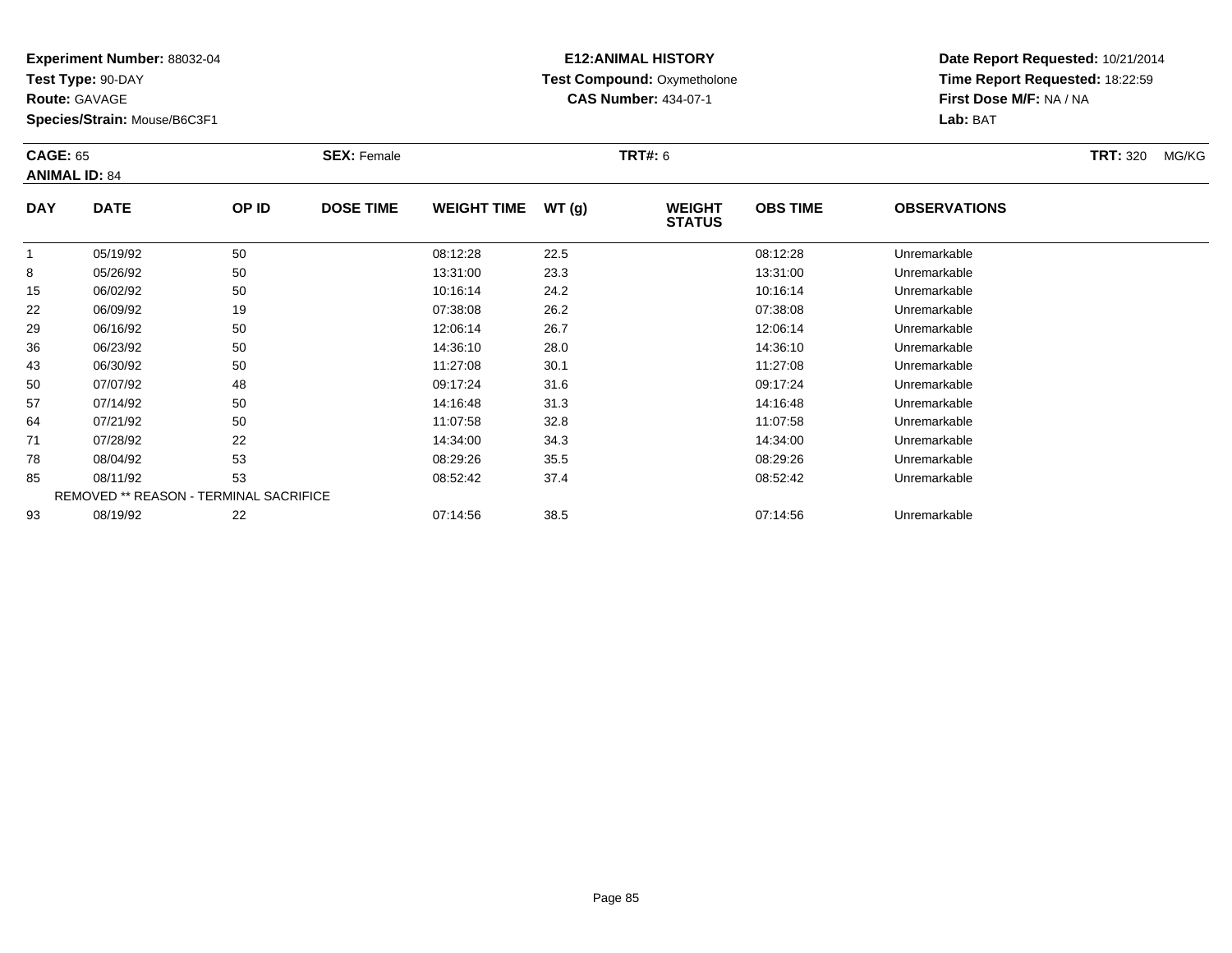**Test Type:** 90-DAY

**Route:** GAVAGE

**Species/Strain:** Mouse/B6C3F1

# **E12:ANIMAL HISTORY Test Compound:** Oxymetholone**CAS Number:** 434-07-1

|            | <b>CAGE: 65</b><br><b>ANIMAL ID: 85</b> |       | <b>SEX: Female</b> |                    |       | <b>TRT#: 6</b>                 |                 |                     | <b>TRT: 320</b> | MG/KG |
|------------|-----------------------------------------|-------|--------------------|--------------------|-------|--------------------------------|-----------------|---------------------|-----------------|-------|
| <b>DAY</b> | <b>DATE</b>                             | OP ID | <b>DOSE TIME</b>   | <b>WEIGHT TIME</b> | WT(g) | <b>WEIGHT</b><br><b>STATUS</b> | <b>OBS TIME</b> | <b>OBSERVATIONS</b> |                 |       |
| 1          | 05/19/92                                | 50    |                    | 08:12:28           | 20.5  |                                | 08:12:28        | Unremarkable        |                 |       |
| 8          | 05/26/92                                | 50    |                    | 13:31:00           | 21.1  |                                | 13:31:00        | Unremarkable        |                 |       |
| 15         | 06/02/92                                | 50    |                    | 10:16:14           | 21.8  |                                | 10:16:14        | Unremarkable        |                 |       |
| 22         | 06/09/92                                | 19    |                    | 07:38:08           | 23.3  |                                | 07:38:08        | Unremarkable        |                 |       |
| 29         | 06/16/92                                | 50    |                    | 12:06:14           | 23.0  |                                | 12:06:14        | Unremarkable        |                 |       |
| 36         | 06/23/92                                | 50    |                    | 14:36:10           | 23.5  |                                | 14:36:10        | Unremarkable        |                 |       |
| 43         | 06/30/92                                | 50    |                    | 11:27:08           | 25.2  |                                | 11:27:08        | Unremarkable        |                 |       |
| 50         | 07/07/92                                | 48    |                    | 09:17:24           | 25.6  |                                | 09:17:24        | Unremarkable        |                 |       |
| 57         | 07/14/92                                | 50    |                    | 14:16:48           | 24.7  |                                | 14:16:48        | Unremarkable        |                 |       |
| 64         | 07/21/92                                | 50    |                    | 11:07:58           | 26.0  |                                | 11:07:58        | Unremarkable        |                 |       |
| 71         | 07/28/92                                | 22    |                    | 14:34:00           | 27.0  |                                | 14:34:00        | Unremarkable        |                 |       |
| 78         | 08/04/92                                | 53    |                    | 08:29:26           | 27.6  |                                | 08:29:26        | Unremarkable        |                 |       |
| 85         | 08/11/92                                | 53    |                    | 08:52:42           | 28.2  |                                | 08:52:42        | Unremarkable        |                 |       |
|            | REMOVED ** REASON - TERMINAL SACRIFICE  |       |                    |                    |       |                                |                 |                     |                 |       |
| 93         | 08/19/92                                | 22    |                    | 07:14:56           | 29.0  |                                | 07:14:56        | Unremarkable        |                 |       |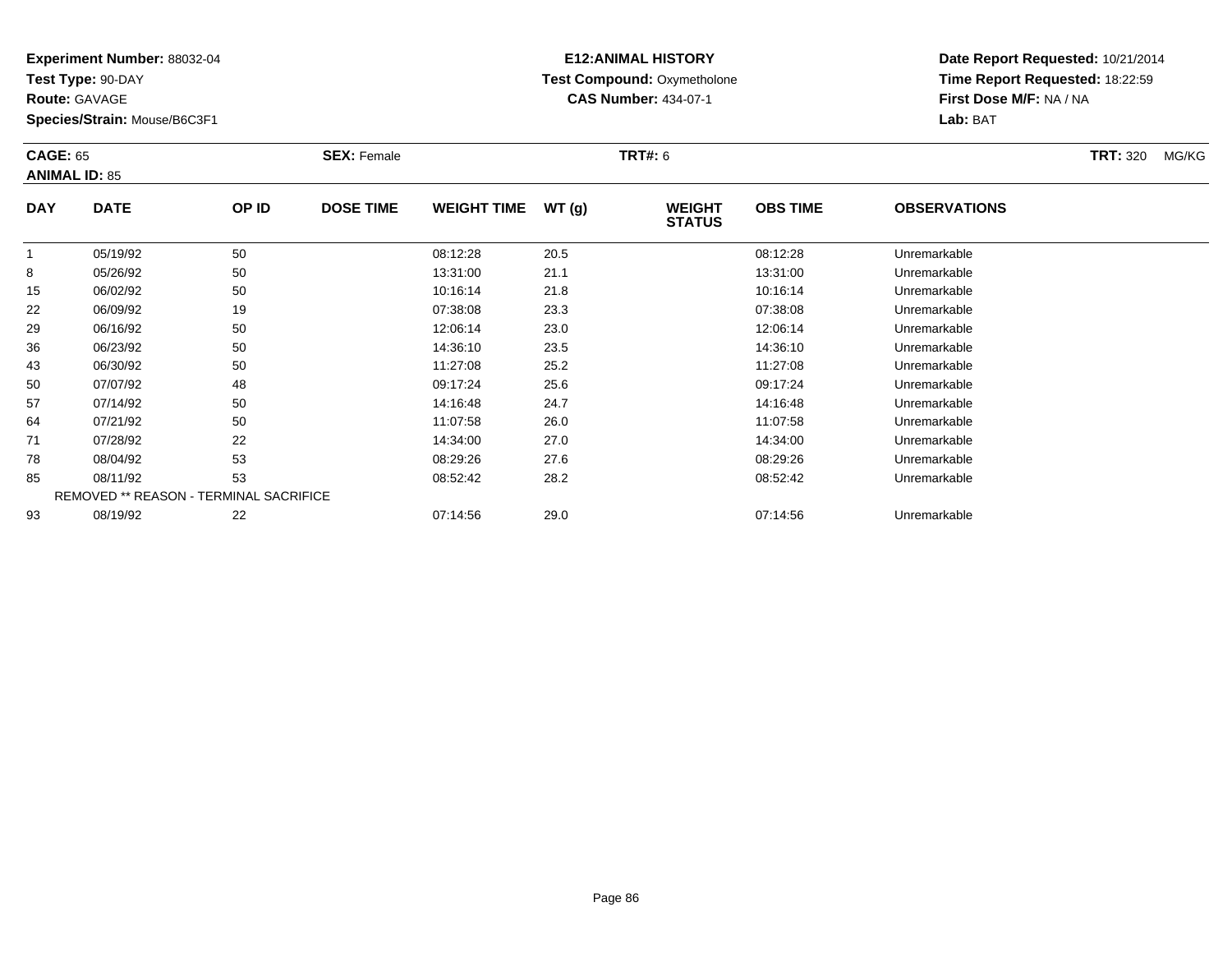**Test Type:** 90-DAY

**Route:** GAVAGE

**Species/Strain:** Mouse/B6C3F1

# **E12:ANIMAL HISTORY Test Compound:** Oxymetholone**CAS Number:** 434-07-1

| <b>CAGE: 66</b><br><b>ANIMAL ID: 86</b> |                                        | <b>SEX: Female</b> |                  | <b>TRT#: 6</b>     |       | <b>TRT: 320</b><br>MG/KG       |                 |                     |  |
|-----------------------------------------|----------------------------------------|--------------------|------------------|--------------------|-------|--------------------------------|-----------------|---------------------|--|
| <b>DAY</b>                              | <b>DATE</b>                            | OP ID              | <b>DOSE TIME</b> | <b>WEIGHT TIME</b> | WT(g) | <b>WEIGHT</b><br><b>STATUS</b> | <b>OBS TIME</b> | <b>OBSERVATIONS</b> |  |
| 1                                       | 05/19/92                               | 50                 |                  | 08:14:42           | 21.2  |                                | 08:14:42        | Unremarkable        |  |
| 8                                       | 05/26/92                               | 50                 |                  | 13:28:58           | 22.2  |                                | 13:28:58        | Unremarkable        |  |
| 15                                      | 06/02/92                               | 50                 |                  | 10:13:50           | 23.1  |                                | 10:13:50        | Unremarkable        |  |
| 22                                      | 06/09/92                               | 19                 |                  | 07:41:16           | 23.3  |                                | 07:41:16        | Unremarkable        |  |
| 29                                      | 06/16/92                               | 50                 |                  | 12:07:30           | 24.5  |                                | 12:07:30        | Unremarkable        |  |
| 36                                      | 06/23/92                               | 50                 |                  | 14:34:42           | 25.1  |                                | 14:34:42        | Unremarkable        |  |
| 43                                      | 06/30/92                               | 50                 |                  | 11:26:02           | 26.5  |                                | 11:26:02        | Unremarkable        |  |
| 50                                      | 07/07/92                               | 48                 |                  | 09:18:52           | 28.2  |                                | 09:18:52        | Unremarkable        |  |
| 57                                      | 07/14/92                               | 50                 |                  | 14:17:52           | 28.5  |                                | 14:17:52        | Unremarkable        |  |
| 64                                      | 07/21/92                               | 50                 |                  | 11:06:44           | 30.9  |                                | 11:06:44        | Unremarkable        |  |
| 71                                      | 07/28/92                               | 22                 |                  | 14:35:44           | 31.9  |                                | 14:35:44        | Unremarkable        |  |
| 78                                      | 08/04/92                               | 53                 |                  | 08:31:20           | 32.5  |                                | 08:31:20        | Unremarkable        |  |
| 85                                      | 08/11/92                               | 53                 |                  | 08:54:30           | 34.3  |                                | 08:54:30        | Unremarkable        |  |
|                                         | REMOVED ** REASON - TERMINAL SACRIFICE |                    |                  |                    |       |                                |                 |                     |  |
| 93                                      | 08/19/92                               | 22                 |                  | 07:18:16           | 36.3  |                                | 07:18:16        | Unremarkable        |  |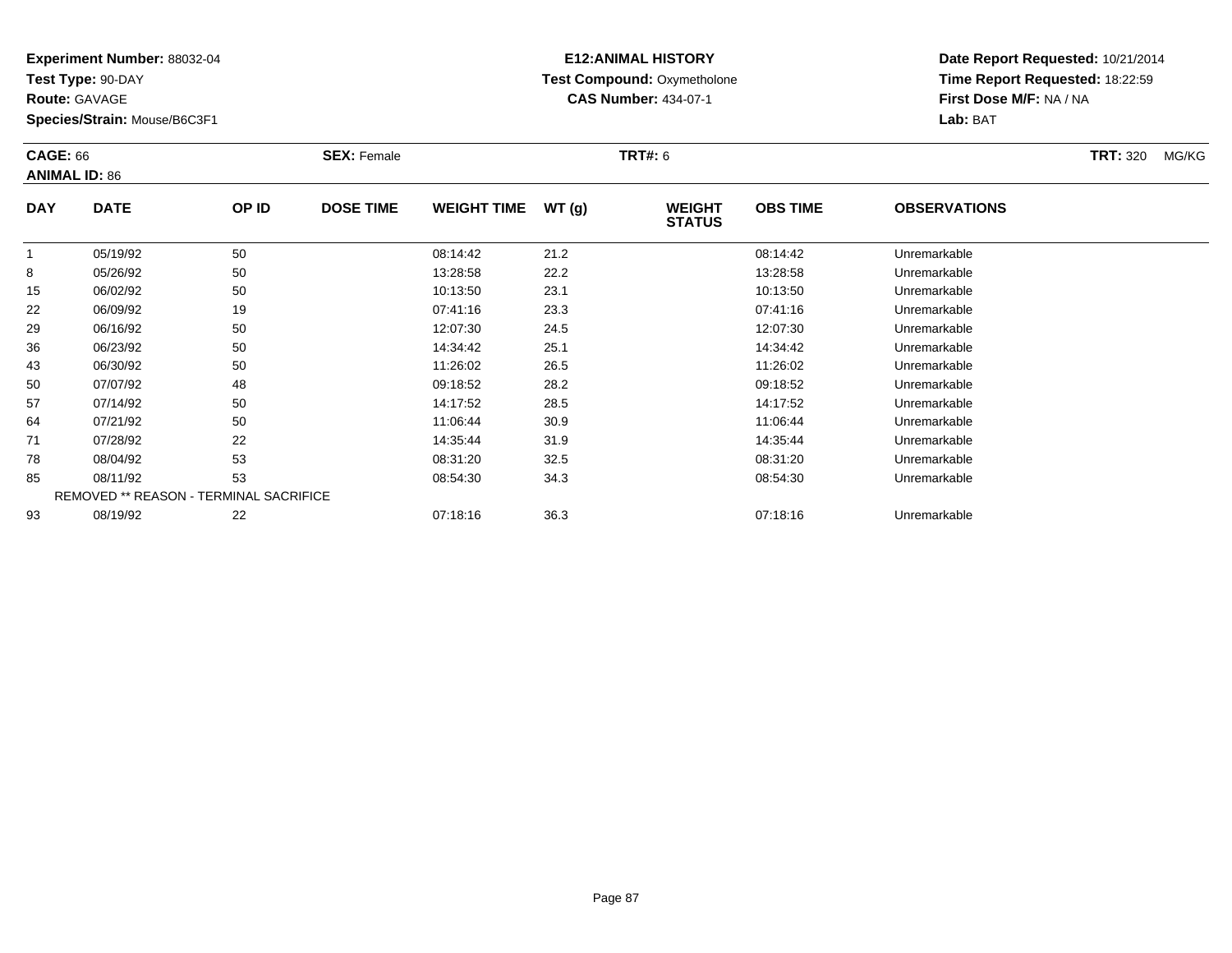**Test Type:** 90-DAY

**Route:** GAVAGE

93

**Species/Strain:** Mouse/B6C3F1

# **E12:ANIMAL HISTORY Test Compound:** Oxymetholone**CAS Number:** 434-07-1

**Date Report Requested:** 10/21/2014**Time Report Requested:** 18:22:59**First Dose M/F:** NA / NA**Lab:** BAT

| <b>CAGE: 66</b> | <b>ANIMAL ID: 87</b>                          |       | <b>SEX: Female</b> |                    |       | <b>TRT#: 6</b>                 |                 |                     | <b>TRT: 320</b> | MG/KG |
|-----------------|-----------------------------------------------|-------|--------------------|--------------------|-------|--------------------------------|-----------------|---------------------|-----------------|-------|
| <b>DAY</b>      | <b>DATE</b>                                   | OP ID | <b>DOSE TIME</b>   | <b>WEIGHT TIME</b> | WT(g) | <b>WEIGHT</b><br><b>STATUS</b> | <b>OBS TIME</b> | <b>OBSERVATIONS</b> |                 |       |
| $\mathbf{1}$    | 05/19/92                                      | 50    |                    | 08:14:42           | 21.0  |                                | 08:14:42        | Unremarkable        |                 |       |
| 8               | 05/26/92                                      | 50    |                    | 13:28:58           | 22.1  |                                | 13:28:58        | Unremarkable        |                 |       |
| 15              | 06/02/92                                      | 50    |                    | 10:13:50           | 23.0  |                                | 10:13:50        | Unremarkable        |                 |       |
| 22              | 06/09/92                                      | 19    |                    | 07:41:16           | 25.5  |                                | 07:41:16        | Unremarkable        |                 |       |
| 29              | 06/16/92                                      | 50    |                    | 12:07:30           | 25.4  |                                | 12:07:30        | Unremarkable        |                 |       |
| 36              | 06/23/92                                      | 50    |                    | 14:34:42           | 25.4  |                                | 14:34:42        | Unremarkable        |                 |       |
| 43              | 06/30/92                                      | 50    |                    | 11:26:02           | 25.9  |                                | 11:26:02        | Unremarkable        |                 |       |
| 50              | 07/07/92                                      | 48    |                    | 09:18:52           | 27.1  |                                | 09:18:52        | Unremarkable        |                 |       |
| 57              | 07/14/92                                      | 50    |                    | 14:17:52           | 27.3  |                                | 14:17:52        | Unremarkable        |                 |       |
| 64              | 07/21/92                                      | 50    |                    | 11:06:44           | 28.4  |                                | 11:06:44        | Unremarkable        |                 |       |
| 71              | 07/28/92                                      | 22    |                    | 14:35:44           | 28.3  |                                | 14:35:44        | Unremarkable        |                 |       |
| 78              | 08/04/92                                      | 53    |                    | 08:31:20           | 29.5  |                                | 08:31:20        | Unremarkable        |                 |       |
| 85              | 08/11/92                                      | 53    |                    | 08:54:30           | 30.0  |                                | 08:54:30        | Unremarkable        |                 |       |
|                 | <b>REMOVED ** REASON - TERMINAL SACRIFICE</b> |       |                    |                    |       |                                |                 |                     |                 |       |

08/19/92 <sup>22</sup> 07:18:16 32.1 07:18:16 Unremarkable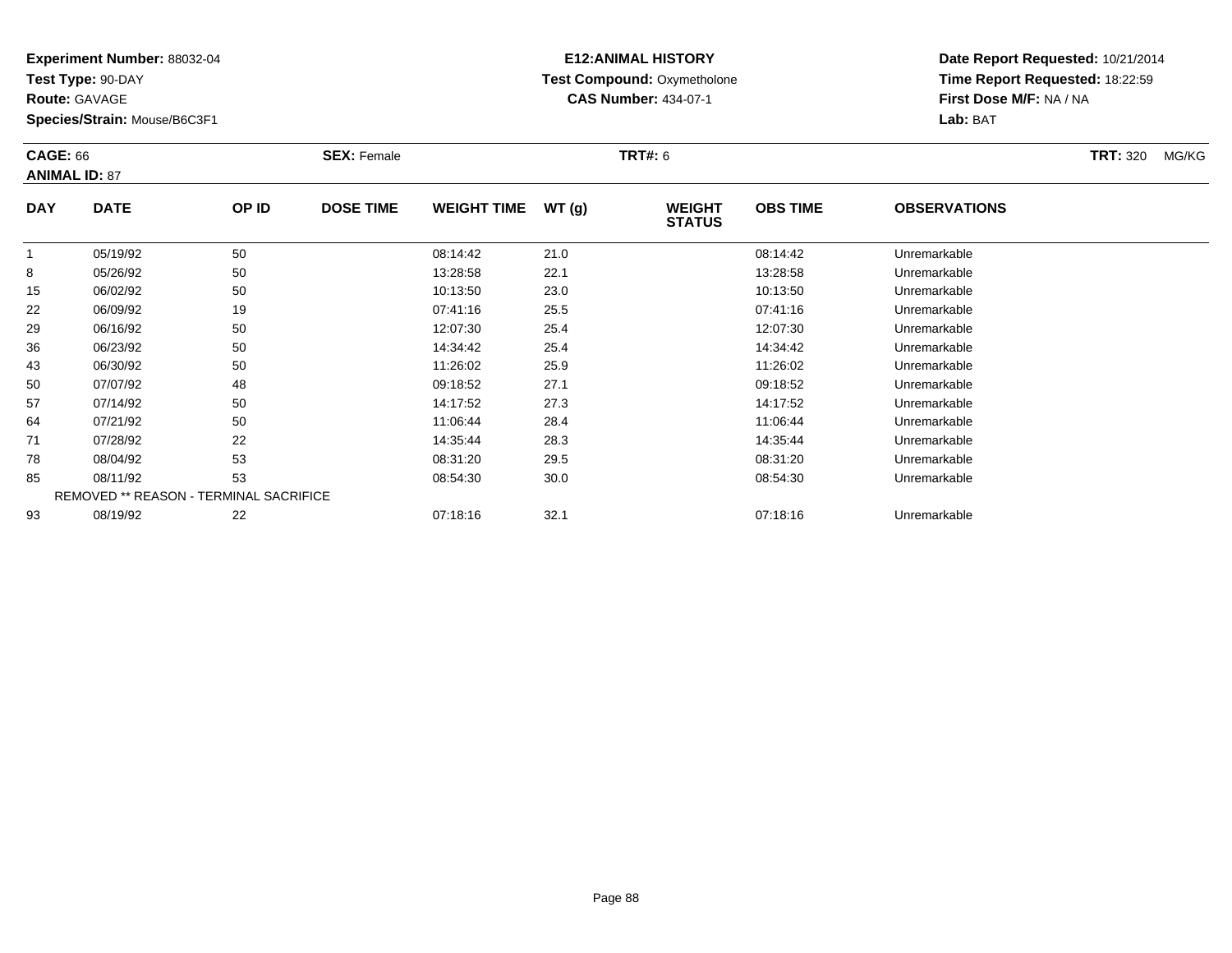**Test Type:** 90-DAY

**Route:** GAVAGE

**Species/Strain:** Mouse/B6C3F1

# **E12:ANIMAL HISTORY Test Compound:** Oxymetholone**CAS Number:** 434-07-1

|            | <b>CAGE: 66</b><br><b>ANIMAL ID: 88</b> |       | <b>SEX: Female</b> |                    |       | <b>TRT#: 6</b>                 |                 | <b>TRT: 320</b>     | MG/KG |  |
|------------|-----------------------------------------|-------|--------------------|--------------------|-------|--------------------------------|-----------------|---------------------|-------|--|
| <b>DAY</b> | <b>DATE</b>                             | OP ID | <b>DOSE TIME</b>   | <b>WEIGHT TIME</b> | WT(g) | <b>WEIGHT</b><br><b>STATUS</b> | <b>OBS TIME</b> | <b>OBSERVATIONS</b> |       |  |
| 1          | 05/19/92                                | 50    |                    | 08:14:42           | 20.7  |                                | 08:14:42        | Unremarkable        |       |  |
| 8          | 05/26/92                                | 50    |                    | 13:28:58           | 22.1  |                                | 13:28:58        | Unremarkable        |       |  |
| 15         | 06/02/92                                | 50    |                    | 10:13:50           | 21.7  |                                | 10:13:50        | Unremarkable        |       |  |
| 22         | 06/09/92                                | 19    |                    | 07:41:16           | 24.0  |                                | 07:41:16        | Unremarkable        |       |  |
| 29         | 06/16/92                                | 50    |                    | 12:07:30           | 23.3  |                                | 12:07:30        | Unremarkable        |       |  |
| 36         | 06/23/92                                | 50    |                    | 14:34:42           | 25.5  |                                | 14:34:42        | Unremarkable        |       |  |
| 43         | 06/30/92                                | 50    |                    | 11:26:02           | 25.1  |                                | 11:26:02        | Unremarkable        |       |  |
| 50         | 07/07/92                                | 48    |                    | 09:18:52           | 27.2  |                                | 09:18:52        | Unremarkable        |       |  |
| 57         | 07/14/92                                | 50    |                    | 14:17:52           | 27.5  |                                | 14:17:52        | Unremarkable        |       |  |
| 64         | 07/21/92                                | 50    |                    | 11:06:44           | 29.2  |                                | 11:06:44        | Unremarkable        |       |  |
| 71         | 07/28/92                                | 22    |                    | 14:35:44           | 29.6  |                                | 14:35:44        | Unremarkable        |       |  |
| 78         | 08/04/92                                | 53    |                    | 08:31:20           | 30.5  |                                | 08:31:20        | Unremarkable        |       |  |
| 85         | 08/11/92                                | 53    |                    | 08:54:30           | 32.0  |                                | 08:54:30        | Unremarkable        |       |  |
|            | REMOVED ** REASON - TERMINAL SACRIFICE  |       |                    |                    |       |                                |                 |                     |       |  |
| 93         | 08/19/92                                | 22    |                    | 07:18:16           | 33.1  |                                | 07:18:16        | Unremarkable        |       |  |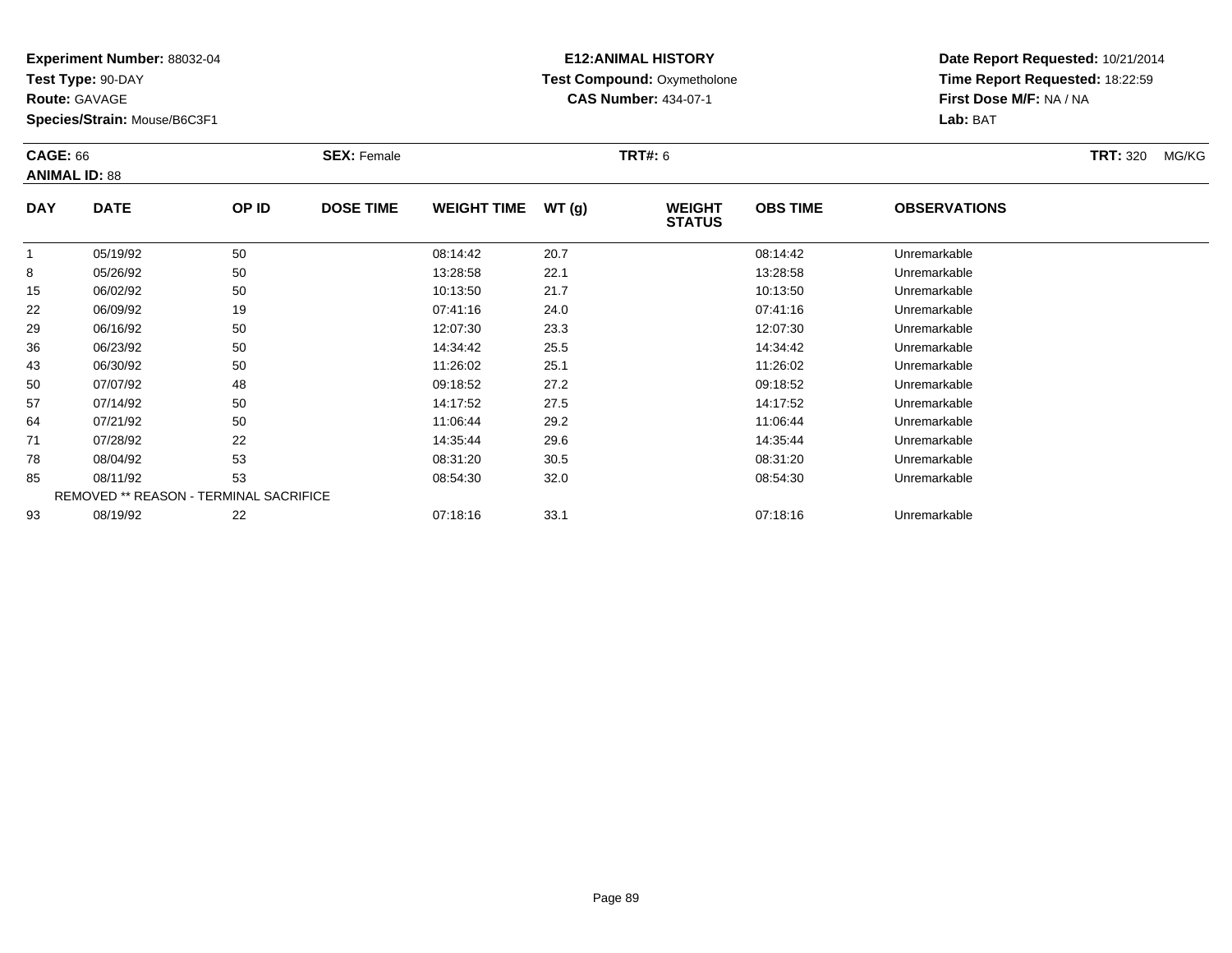**Test Type:** 90-DAY

**Route:** GAVAGE

**Species/Strain:** Mouse/B6C3F1

# **E12:ANIMAL HISTORY Test Compound:** Oxymetholone**CAS Number:** 434-07-1

|            | <b>CAGE: 66</b><br><b>ANIMAL ID: 89</b> |       | <b>SEX: Female</b> |                    |       | <b>TRT#: 6</b>                 |                 |                     | <b>TRT: 320</b> | MG/KG |
|------------|-----------------------------------------|-------|--------------------|--------------------|-------|--------------------------------|-----------------|---------------------|-----------------|-------|
| <b>DAY</b> | <b>DATE</b>                             | OP ID | <b>DOSE TIME</b>   | <b>WEIGHT TIME</b> | WT(g) | <b>WEIGHT</b><br><b>STATUS</b> | <b>OBS TIME</b> | <b>OBSERVATIONS</b> |                 |       |
|            | 05/19/92                                | 50    |                    | 08:14:42           | 21.1  |                                | 08:14:42        | Unremarkable        |                 |       |
| 8          | 05/26/92                                | 50    |                    | 13:28:58           | 22.1  |                                | 13:28:58        | Unremarkable        |                 |       |
| 15         | 06/02/92                                | 50    |                    | 10:13:50           | 23.1  |                                | 10:13:50        | Unremarkable        |                 |       |
| 22         | 06/09/92                                | 19    |                    | 07:41:16           | 24.8  |                                | 07:41:16        | Unremarkable        |                 |       |
| 29         | 06/16/92                                | 50    |                    | 12:07:30           | 24.8  |                                | 12:07:30        | Unremarkable        |                 |       |
| 36         | 06/23/92                                | 50    |                    | 14:34:42           | 26.2  |                                | 14:34:42        | Unremarkable        |                 |       |
| 43         | 06/30/92                                | 50    |                    | 11:26:02           | 27.1  |                                | 11:26:02        | Unremarkable        |                 |       |
| 50         | 07/07/92                                | 48    |                    | 09:18:52           | 28.7  |                                | 09:18:52        | Unremarkable        |                 |       |
| 57         | 07/14/92                                | 50    |                    | 14:17:52           | 28.7  |                                | 14:17:52        | Unremarkable        |                 |       |
| 64         | 07/21/92                                | 50    |                    | 11:06:44           | 29.1  |                                | 11:06:44        | Unremarkable        |                 |       |
| 71         | 07/28/92                                | 22    |                    | 14:35:44           | 30.1  |                                | 14:35:44        | Unremarkable        |                 |       |
| 78         | 08/04/92                                | 53    |                    | 08:31:20           | 31.2  |                                | 08:31:20        | Unremarkable        |                 |       |
| 85         | 08/11/92                                | 53    |                    | 08:54:30           | 32.2  |                                | 08:54:30        | Unremarkable        |                 |       |
|            | REMOVED ** REASON - TERMINAL SACRIFICE  |       |                    |                    |       |                                |                 |                     |                 |       |
| 93         | 08/19/92                                | 22    |                    | 07:18:16           | 34.7  |                                | 07:18:16        | Unremarkable        |                 |       |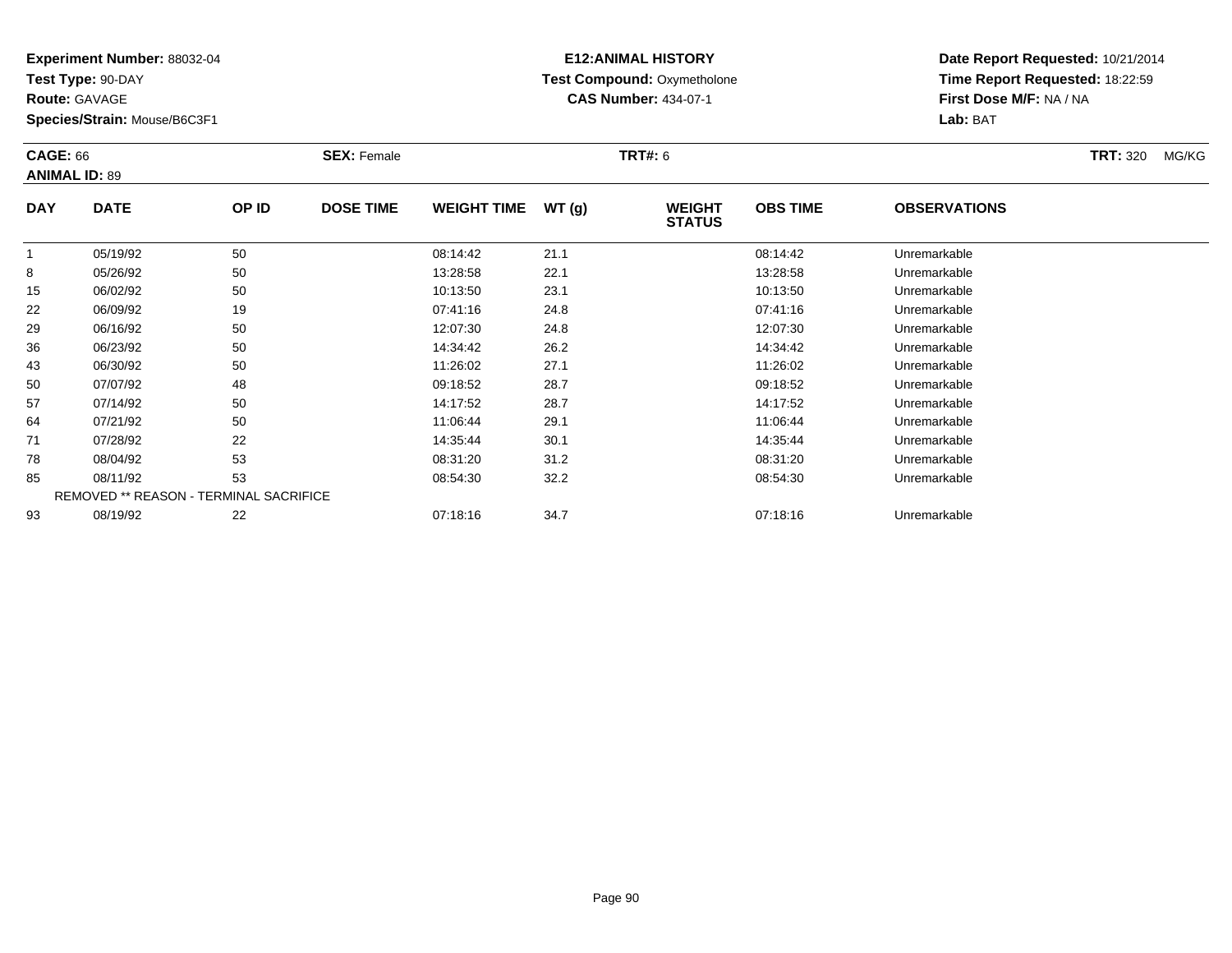**Test Type:** 90-DAY

**Route:** GAVAGE

**Species/Strain:** Mouse/B6C3F1

# **E12:ANIMAL HISTORY Test Compound:** Oxymetholone**CAS Number:** 434-07-1

|            | <b>CAGE: 66</b><br><b>ANIMAL ID: 90</b> |       | <b>SEX: Female</b> |                    |       | <b>TRT#: 6</b>                 |                 |                     | <b>TRT: 320</b> | MG/KG |
|------------|-----------------------------------------|-------|--------------------|--------------------|-------|--------------------------------|-----------------|---------------------|-----------------|-------|
| <b>DAY</b> | <b>DATE</b>                             | OP ID | <b>DOSE TIME</b>   | <b>WEIGHT TIME</b> | WT(g) | <b>WEIGHT</b><br><b>STATUS</b> | <b>OBS TIME</b> | <b>OBSERVATIONS</b> |                 |       |
|            | 05/19/92                                | 50    |                    | 08:14:42           | 20.3  |                                | 08:14:42        | Unremarkable        |                 |       |
| 8          | 05/26/92                                | 50    |                    | 13:28:58           | 21.1  |                                | 13:28:58        | Unremarkable        |                 |       |
| 15         | 06/02/92                                | 50    |                    | 10:13:50           | 21.8  |                                | 10:13:50        | Unremarkable        |                 |       |
| 22         | 06/09/92                                | 19    |                    | 07:41:16           | 23.6  |                                | 07:41:16        | Unremarkable        |                 |       |
| 29         | 06/16/92                                | 50    |                    | 12:07:30           | 23.5  |                                | 12:07:30        | Unremarkable        |                 |       |
| 36         | 06/23/92                                | 50    |                    | 14:34:42           | 25.3  |                                | 14:34:42        | Unremarkable        |                 |       |
| 43         | 06/30/92                                | 50    |                    | 11:26:02           | 25.4  |                                | 11:26:02        | Unremarkable        |                 |       |
| 50         | 07/07/92                                | 48    |                    | 09:18:52           | 26.9  |                                | 09:18:52        | Unremarkable        |                 |       |
| 57         | 07/14/92                                | 50    |                    | 14:17:52           | 26.7  |                                | 14:17:52        | Unremarkable        |                 |       |
| 64         | 07/21/92                                | 50    |                    | 11:06:44           | 27.6  |                                | 11:06:44        | Unremarkable        |                 |       |
| 71         | 07/28/92                                | 22    |                    | 14:35:44           | 29.0  |                                | 14:35:44        | Unremarkable        |                 |       |
| 78         | 08/04/92                                | 53    |                    | 08:31:20           | 28.9  |                                | 08:31:20        | Unremarkable        |                 |       |
| 85         | 08/11/92                                | 53    |                    | 08:54:30           | 31.3  |                                | 08:54:30        | Unremarkable        |                 |       |
|            | REMOVED ** REASON - TERMINAL SACRIFICE  |       |                    |                    |       |                                |                 |                     |                 |       |
| 93         | 08/19/92                                | 22    |                    | 07:18:16           | 31.7  |                                | 07:18:16        | Unremarkable        |                 |       |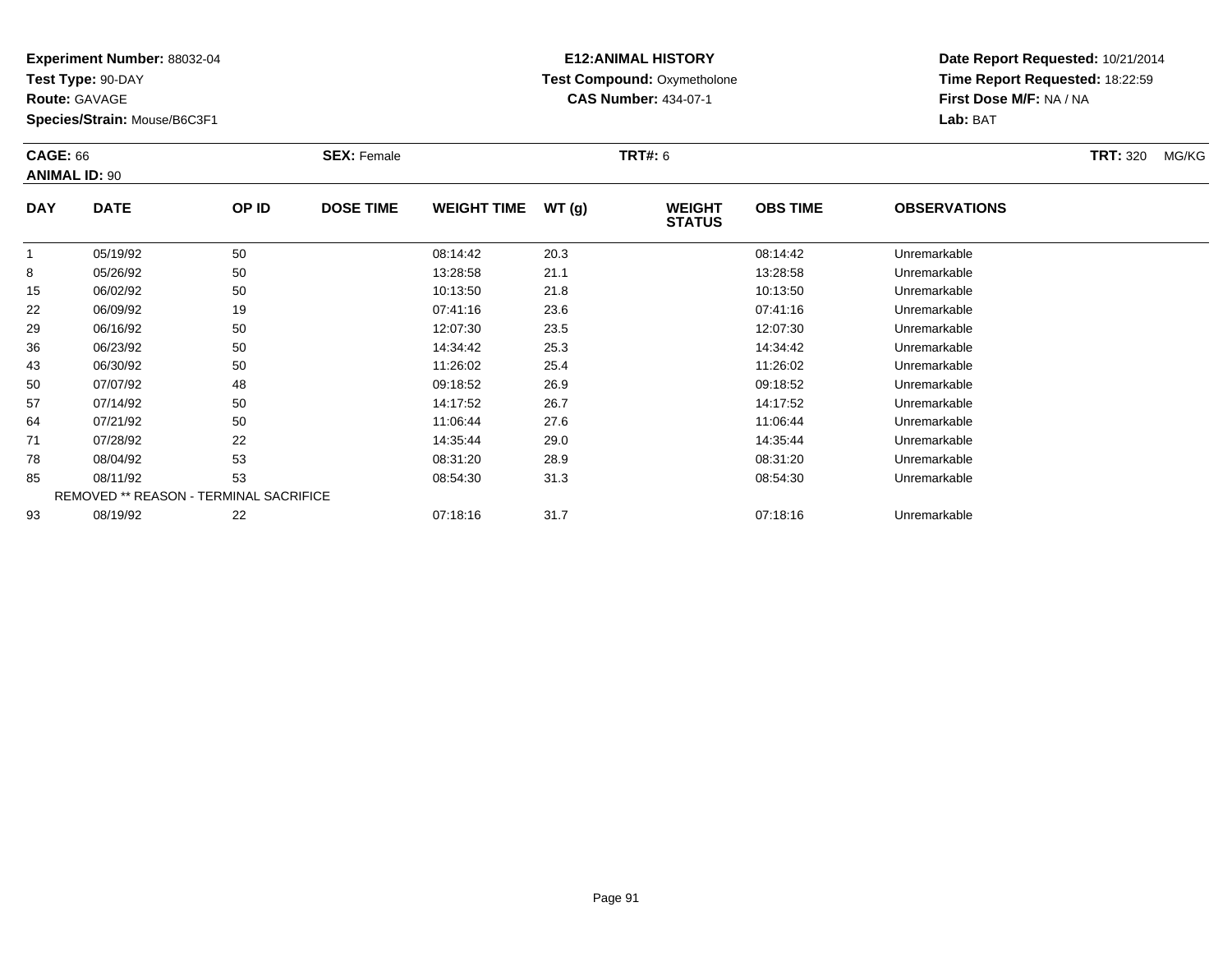**Test Type:** 90-DAY

**Route:** GAVAGE

**Species/Strain:** Mouse/B6C3F1

# **E12:ANIMAL HISTORY Test Compound:** Oxymetholone**CAS Number:** 434-07-1

| <b>CAGE: 67</b> | <b>ANIMAL ID: 91</b>                   |       | <b>SEX: Female</b> |                    |       | <b>TRT#: 8</b>                 |                 |                     | <b>TRT: 630</b> | MG/KG |
|-----------------|----------------------------------------|-------|--------------------|--------------------|-------|--------------------------------|-----------------|---------------------|-----------------|-------|
| <b>DAY</b>      | <b>DATE</b>                            | OP ID | <b>DOSE TIME</b>   | <b>WEIGHT TIME</b> | WT(g) | <b>WEIGHT</b><br><b>STATUS</b> | <b>OBS TIME</b> | <b>OBSERVATIONS</b> |                 |       |
| -1              | 05/19/92                               | 50    |                    | 07:40:46           | 21.9  |                                | 07:40:46        | Unremarkable        |                 |       |
| 8               | 05/26/92                               | 50    |                    | 13:34:28           | 22.4  |                                | 13:34:28        | Unremarkable        |                 |       |
| 15              | 06/02/92                               | 50    |                    | 10:20:36           | 23.9  |                                | 10:20:36        | Unremarkable        |                 |       |
| 22              | 06/09/92                               | 19    |                    | 07:44:44           | 24.5  |                                | 07:44:44        | Unremarkable        |                 |       |
| 29              | 06/16/92                               | 50    |                    | 11:49:32           | 24.8  |                                | 11:49:32        | Unremarkable        |                 |       |
| 36              | 06/23/92                               | 50    |                    | 14:39:06           | 25.9  |                                | 14:39:06        | Unremarkable        |                 |       |
| 43              | 06/30/92                               | 50    |                    | 11:14:00           | 26.2  |                                | 11:14:00        | Unremarkable        |                 |       |
| 50              | 07/07/92                               | 48    |                    | 09:20:46           | 27.7  |                                | 09:20:46        | Unremarkable        |                 |       |
| 57              | 07/14/92                               | 50    |                    | 14:01:18           | 28.1  |                                | 14:01:18        | Unremarkable        |                 |       |
| 64              | 07/21/92                               | 50    |                    | 11:10:36           | 27.6  |                                | 11:10:36        | Unremarkable        |                 |       |
| 71              | 07/28/92                               | 22    |                    | 14:38:14           | 28.2  |                                | 14:38:14        | Unremarkable        |                 |       |
| 78              | 08/04/92                               | 53    |                    | 08:06:48           | 28.0  |                                | 08:06:48        | Unremarkable        |                 |       |
| 85              | 08/11/92                               | 53    |                    | 08:45:34           | 29.3  |                                | 08:45:34        | Unremarkable        |                 |       |
|                 | REMOVED ** REASON - TERMINAL SACRIFICE |       |                    |                    |       |                                |                 |                     |                 |       |
| 93              | 08/19/92                               | 22    |                    | 07:21:48           | 29.7  |                                | 07:21:48        | Unremarkable        |                 |       |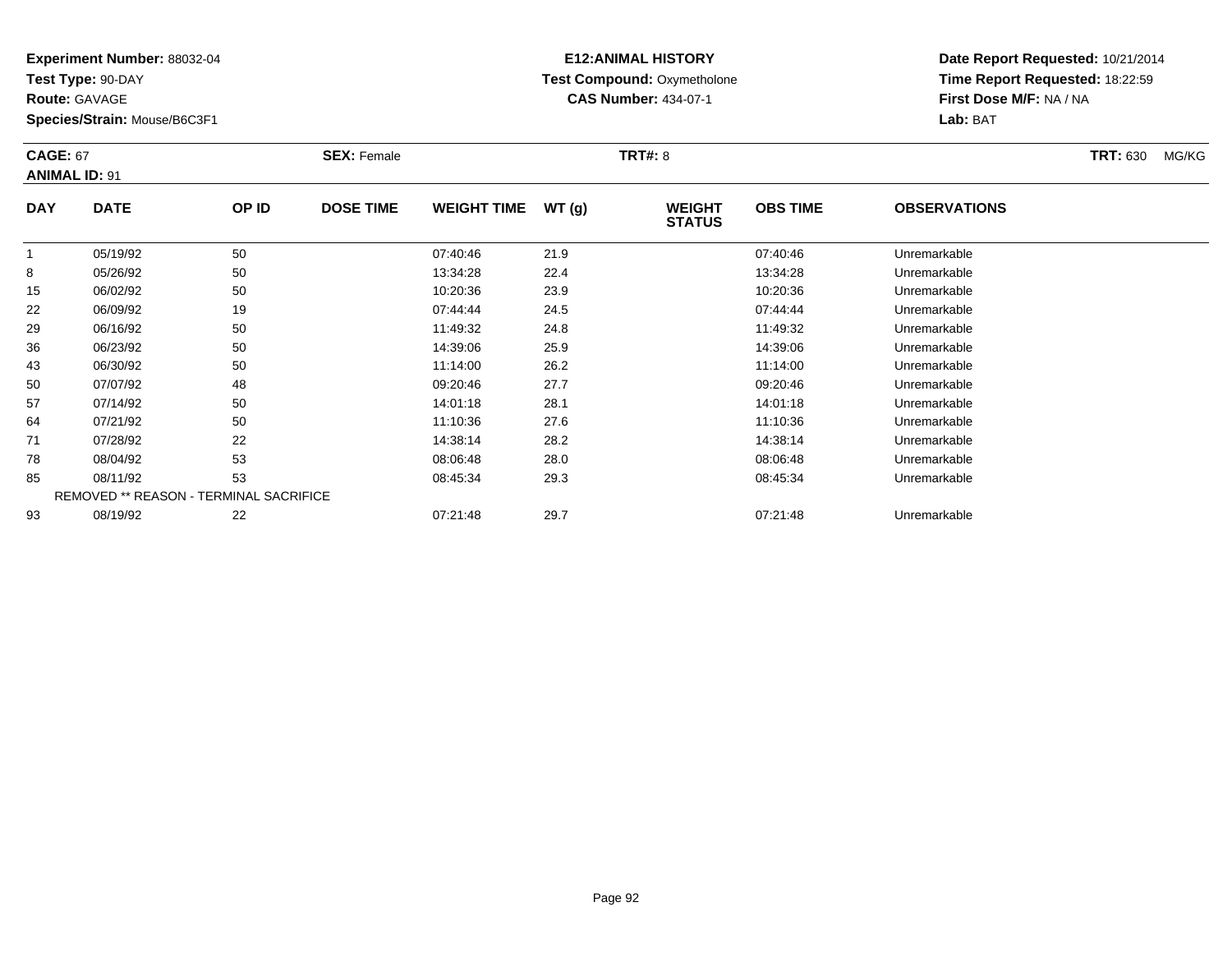**Test Type:** 90-DAY

**Route:** GAVAGE

85

93

**Species/Strain:** Mouse/B6C3F1

REMOVED \*\* REASON - TERMINAL SACRIFICE

## **E12:ANIMAL HISTORY Test Compound:** Oxymetholone**CAS Number:** 434-07-1

**Date Report Requested:** 10/21/2014**Time Report Requested:** 18:22:59**First Dose M/F:** NA / NA**Lab:** BAT

| <b>CAGE: 67</b><br><b>ANIMAL ID: 92</b> |             |       | <b>SEX: Female</b> |                    |       | <b>TRT#: 8</b>                 |                 |                     | <b>TRT: 630</b> | MG/KG |
|-----------------------------------------|-------------|-------|--------------------|--------------------|-------|--------------------------------|-----------------|---------------------|-----------------|-------|
| <b>DAY</b>                              | <b>DATE</b> | OP ID | <b>DOSE TIME</b>   | <b>WEIGHT TIME</b> | WT(g) | <b>WEIGHT</b><br><b>STATUS</b> | <b>OBS TIME</b> | <b>OBSERVATIONS</b> |                 |       |
|                                         | 05/19/92    | 50    |                    | 07:40:46           | 22.6  |                                | 07:40:46        | Unremarkable        |                 |       |
| 8                                       | 05/26/92    | 50    |                    | 13:34:28           | 22.5  |                                | 13:34:28        | Unremarkable        |                 |       |
| 15                                      | 06/02/92    | 50    |                    | 10:20:36           | 24.3  |                                | 10:20:36        | Unremarkable        |                 |       |
| 22                                      | 06/09/92    | 19    |                    | 07:44:44           | 25.2  |                                | 07:44:44        | Unremarkable        |                 |       |
| 29                                      | 06/16/92    | 50    |                    | 11:49:32           | 25.8  |                                | 11:49:32        | Unremarkable        |                 |       |
| 36                                      | 06/23/92    | 50    |                    | 14:39:06           | 26.9  |                                | 14:39:06        | Unremarkable        |                 |       |
| 43                                      | 06/30/92    | 50    |                    | 11:14:00           | 28.4  |                                | 11:14:00        | Unremarkable        |                 |       |
| 50                                      | 07/07/92    | 48    |                    | 09:20:46           | 30.9  |                                | 09:20:46        | Unremarkable        |                 |       |
| 57                                      | 07/14/92    | 50    |                    | 14:01:18           | 30.9  |                                | 14:01:18        | Unremarkable        |                 |       |
| 64                                      | 07/21/92    | 50    |                    | 11:10:36           | 32.1  |                                | 11:10:36        | Unremarkable        |                 |       |
| 71                                      | 07/28/92    | 22    |                    | 14:38:14           | 32.7  |                                | 14:38:14        | Unremarkable        |                 |       |
| 78                                      | 08/04/92    | 53    |                    | 08:06:48           | 32.9  |                                | 08:06:48        | Unremarkable        |                 |       |

08/11/92 <sup>53</sup> 08:45:34 34.8 08:45:34 Unremarkable

08/19/92 <sup>22</sup> 07:21:48 35.8 07:21:48 Unremarkable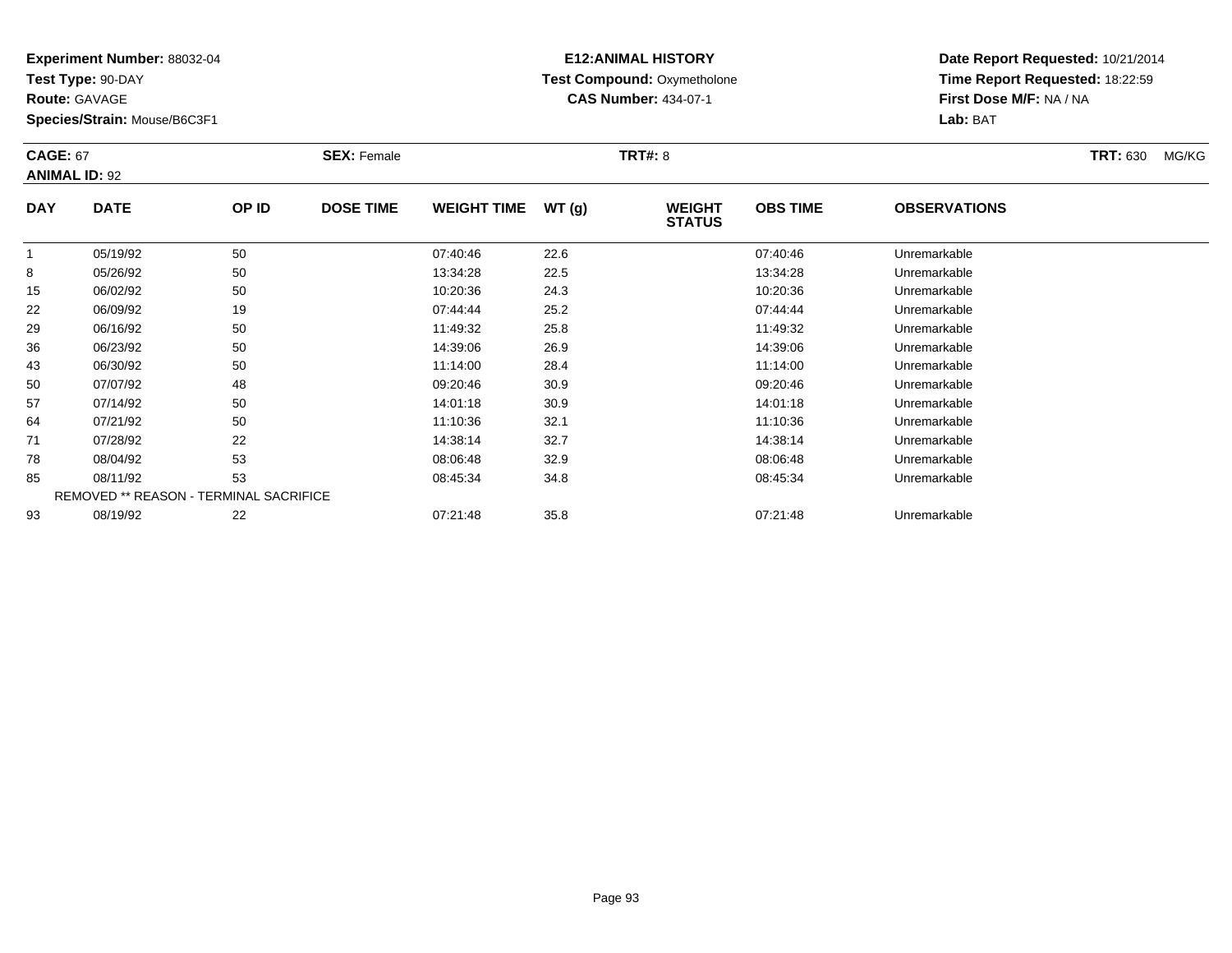**Test Type:** 90-DAY

**Route:** GAVAGE

**Species/Strain:** Mouse/B6C3F1

# **E12:ANIMAL HISTORY Test Compound:** Oxymetholone**CAS Number:** 434-07-1

| <b>CAGE: 67</b> | <b>ANIMAL ID: 93</b>                   |       | <b>SEX: Female</b> |                    |       | <b>TRT#: 8</b>                 |                 |                     | <b>TRT: 630</b> | MG/KG |
|-----------------|----------------------------------------|-------|--------------------|--------------------|-------|--------------------------------|-----------------|---------------------|-----------------|-------|
| <b>DAY</b>      | <b>DATE</b>                            | OP ID | <b>DOSE TIME</b>   | <b>WEIGHT TIME</b> | WT(g) | <b>WEIGHT</b><br><b>STATUS</b> | <b>OBS TIME</b> | <b>OBSERVATIONS</b> |                 |       |
|                 | 05/19/92                               | 50    |                    | 07:40:46           | 20.6  |                                | 07:40:46        | Unremarkable        |                 |       |
| 8               | 05/26/92                               | 50    |                    | 13:34:28           | 21.3  |                                | 13:34:28        | Unremarkable        |                 |       |
| 15              | 06/02/92                               | 50    |                    | 10:20:36           | 22.2  |                                | 10:20:36        | Unremarkable        |                 |       |
| 22              | 06/09/92                               | 19    |                    | 07:44:44           | 23.5  |                                | 07:44:44        | Unremarkable        |                 |       |
| 29              | 06/16/92                               | 50    |                    | 11:49:32           | 24.6  |                                | 11:49:32        | Unremarkable        |                 |       |
| 36              | 06/23/92                               | 50    |                    | 14:39:06           | 24.9  |                                | 14:39:06        | Unremarkable        |                 |       |
| 43              | 06/30/92                               | 50    |                    | 11:14:00           | 25.7  |                                | 11:14:00        | Unremarkable        |                 |       |
| 50              | 07/07/92                               | 48    |                    | 09:20:46           | 27.3  |                                | 09:20:46        | Unremarkable        |                 |       |
| 57              | 07/14/92                               | 50    |                    | 14:01:18           | 27.4  |                                | 14:01:18        | Unremarkable        |                 |       |
| 64              | 07/21/92                               | 50    |                    | 11:10:36           | 27.9  |                                | 11:10:36        | Unremarkable        |                 |       |
| 71              | 07/28/92                               | 22    |                    | 14:38:14           | 29.1  |                                | 14:38:14        | Unremarkable        |                 |       |
| 78              | 08/04/92                               | 53    |                    | 08:06:48           | 29.9  |                                | 08:06:48        | Unremarkable        |                 |       |
| 85              | 08/11/92                               | 53    |                    | 08:45:34           | 31.3  |                                | 08:45:34        | Unremarkable        |                 |       |
|                 | REMOVED ** REASON - TERMINAL SACRIFICE |       |                    |                    |       |                                |                 |                     |                 |       |
| 93              | 08/19/92                               | 22    |                    | 07:21:48           | 31.4  |                                | 07:21:48        | Unremarkable        |                 |       |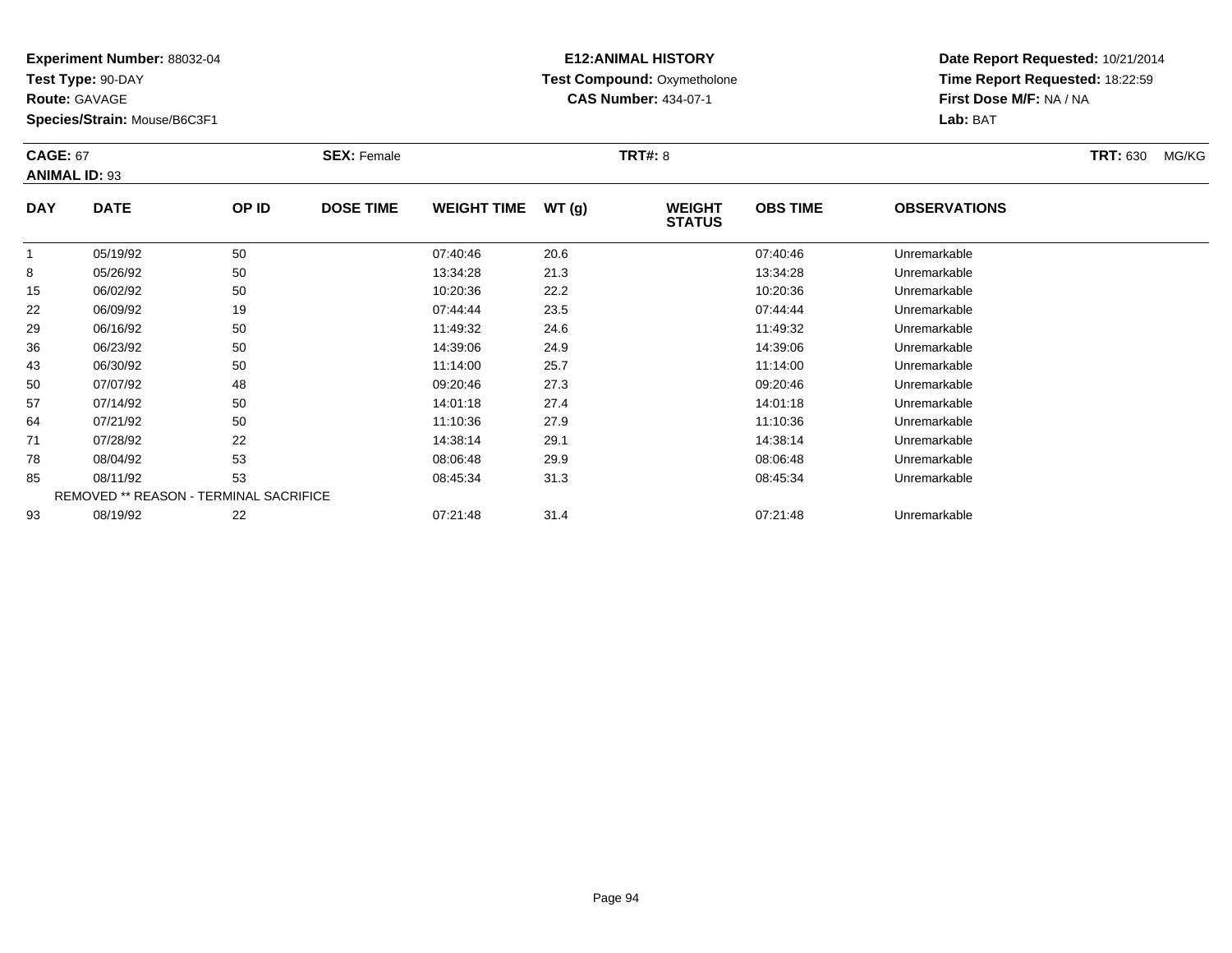**Test Type:** 90-DAY

**Route:** GAVAGE

93

**Species/Strain:** Mouse/B6C3F1

# **E12:ANIMAL HISTORY Test Compound:** Oxymetholone**CAS Number:** 434-07-1

**Date Report Requested:** 10/21/2014**Time Report Requested:** 18:22:59**First Dose M/F:** NA / NA**Lab:** BAT

| <b>CAGE: 67</b><br><b>ANIMAL ID: 94</b> |                                               | <b>SEX: Female</b> |                  |                    | <b>TRT#: 8</b> |                                | <b>TRT: 630</b> | MG/KG               |  |  |
|-----------------------------------------|-----------------------------------------------|--------------------|------------------|--------------------|----------------|--------------------------------|-----------------|---------------------|--|--|
| <b>DAY</b>                              | <b>DATE</b>                                   | OP ID              | <b>DOSE TIME</b> | <b>WEIGHT TIME</b> | WT(g)          | <b>WEIGHT</b><br><b>STATUS</b> | <b>OBS TIME</b> | <b>OBSERVATIONS</b> |  |  |
| 1                                       | 05/19/92                                      | 50                 |                  | 07:40:46           | 21.6           |                                | 07:40:46        | Unremarkable        |  |  |
| 8                                       | 05/26/92                                      | 50                 |                  | 13:34:28           | 22.5           |                                | 13:34:28        | Unremarkable        |  |  |
| 15                                      | 06/02/92                                      | 50                 |                  | 10:20:36           | 24.2           |                                | 10:20:36        | Unremarkable        |  |  |
| 22                                      | 06/09/92                                      | 19                 |                  | 07:44:44           | 25.6           |                                | 07:44:44        | Unremarkable        |  |  |
| 29                                      | 06/16/92                                      | 50                 |                  | 11:49:32           | 26.2           |                                | 11:49:32        | Unremarkable        |  |  |
| 36                                      | 06/23/92                                      | 50                 |                  | 14:39:06           | 26.0           |                                | 14:39:06        | Unremarkable        |  |  |
| 43                                      | 06/30/92                                      | 50                 |                  | 11:14:00           | 28.1           |                                | 11:14:00        | Unremarkable        |  |  |
| 50                                      | 07/07/92                                      | 48                 |                  | 09:20:46           | 30.1           |                                | 09:20:46        | Unremarkable        |  |  |
| 57                                      | 07/14/92                                      | 50                 |                  | 14:01:18           | 30.2           |                                | 14:01:18        | Unremarkable        |  |  |
| 64                                      | 07/21/92                                      | 50                 |                  | 11:10:36           | 31.3           |                                | 11:10:36        | Unremarkable        |  |  |
| 71                                      | 07/28/92                                      | 22                 |                  | 14:38:14           | 33.0           |                                | 14:38:14        | Unremarkable        |  |  |
| 78                                      | 08/04/92                                      | 53                 |                  | 08:06:48           | 34.6           |                                | 08:06:48        | Unremarkable        |  |  |
| 85                                      | 08/11/92                                      | 53                 |                  | 08:45:34           | 34.6           |                                | 08:45:34        | Unremarkable        |  |  |
|                                         | <b>REMOVED ** REASON - TERMINAL SACRIFICE</b> |                    |                  |                    |                |                                |                 |                     |  |  |

08/19/92 <sup>22</sup> 07:21:48 36.5 07:21:48 Unremarkable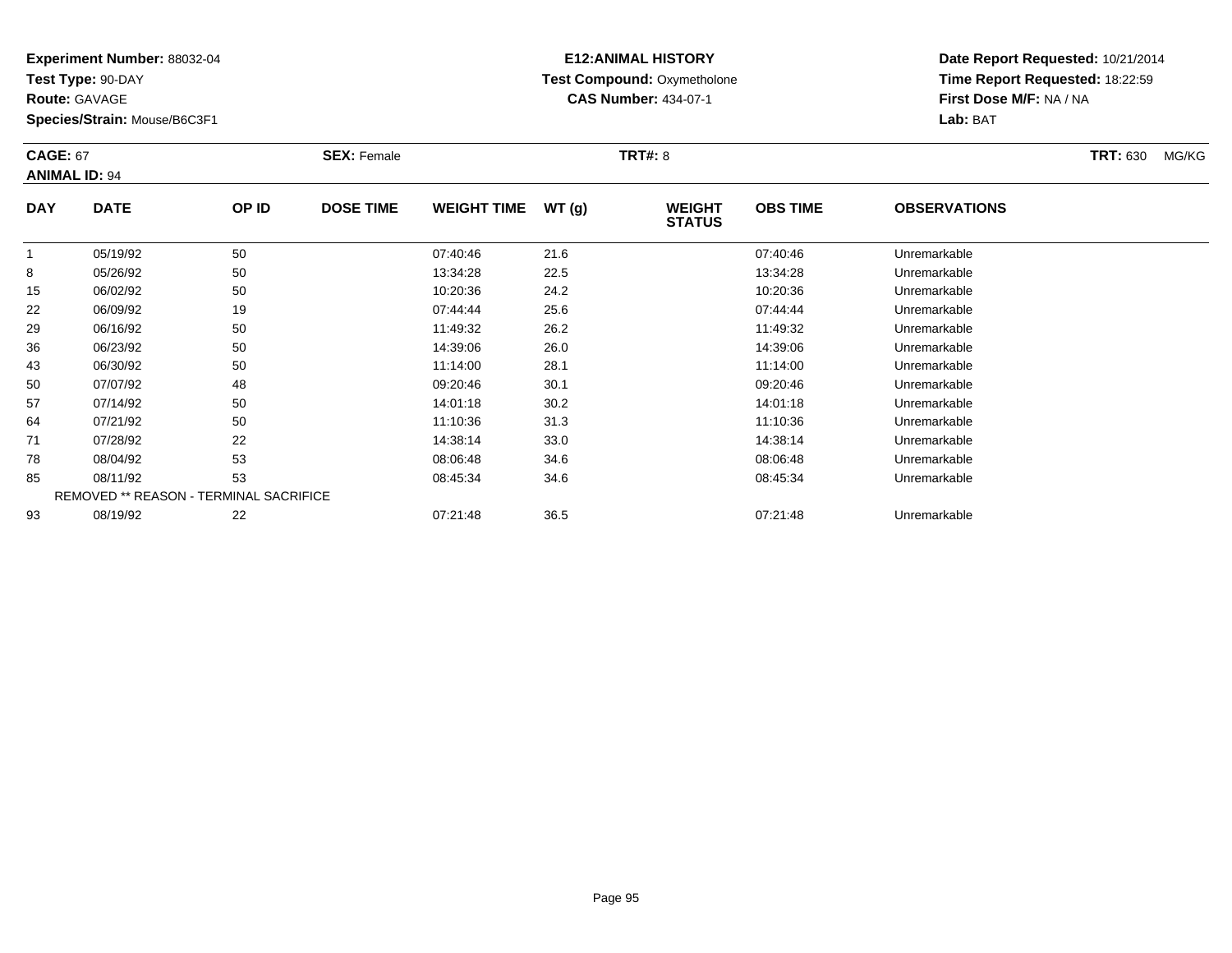**Test Type:** 90-DAY

**Route:** GAVAGE

93

**Species/Strain:** Mouse/B6C3F1

REMOVED \*\* REASON - TERMINAL SACRIFICE

# **E12:ANIMAL HISTORY Test Compound:** Oxymetholone**CAS Number:** 434-07-1

**Date Report Requested:** 10/21/2014**Time Report Requested:** 18:22:59**First Dose M/F:** NA / NA**Lab:** BAT

|            | <b>CAGE: 67</b><br><b>ANIMAL ID: 95</b> |       | <b>SEX: Female</b> |                    | <b>TRT#: 8</b> |                                | <b>TRT: 630</b> | MG/KG               |  |  |
|------------|-----------------------------------------|-------|--------------------|--------------------|----------------|--------------------------------|-----------------|---------------------|--|--|
| <b>DAY</b> | <b>DATE</b>                             | OP ID | <b>DOSE TIME</b>   | <b>WEIGHT TIME</b> | WT(g)          | <b>WEIGHT</b><br><b>STATUS</b> | <b>OBS TIME</b> | <b>OBSERVATIONS</b> |  |  |
|            | 05/19/92                                | 50    |                    | 07:40:46           | 21.8           |                                | 07:40:46        | Unremarkable        |  |  |
| 8          | 05/26/92                                | 50    |                    | 13:34:28           | 22.1           |                                | 13:34:28        | Unremarkable        |  |  |
| 15         | 06/02/92                                | 50    |                    | 10:20:36           | 23.2           |                                | 10:20:36        | Unremarkable        |  |  |
| 22         | 06/09/92                                | 19    |                    | 07:44:44           | 24.9           |                                | 07:44:44        | Unremarkable        |  |  |
| 29         | 06/16/92                                | 50    |                    | 11:49:32           | 25.5           |                                | 11:49:32        | Unremarkable        |  |  |
| 36         | 06/23/92                                | 50    |                    | 14:39:06           | 26.0           |                                | 14:39:06        | Unremarkable        |  |  |
| 43         | 06/30/92                                | 50    |                    | 11:14:00           | 27.5           |                                | 11:14:00        | Unremarkable        |  |  |
| 50         | 07/07/92                                | 48    |                    | 09:20:46           | 29.4           |                                | 09:20:46        | Unremarkable        |  |  |
| 57         | 07/14/92                                | 50    |                    | 14:01:18           | 29.6           |                                | 14:01:18        | Unremarkable        |  |  |
| 64         | 07/21/92                                | 50    |                    | 11:10:36           | 30.1           |                                | 11:10:36        | Unremarkable        |  |  |
| 71         | 07/28/92                                | 22    |                    | 14:38:14           | 31.1           |                                | 14:38:14        | Unremarkable        |  |  |
| 78         | 08/04/92                                | 53    |                    | 08:06:48           | 31.2           |                                | 08:06:48        | Unremarkable        |  |  |
| 85         | 08/11/92                                | 53    |                    | 08:45:34           | 31.1           |                                | 08:45:34        | Unremarkable        |  |  |

08/19/92 <sup>22</sup> 07:21:48 31.7 07:21:48 Unremarkable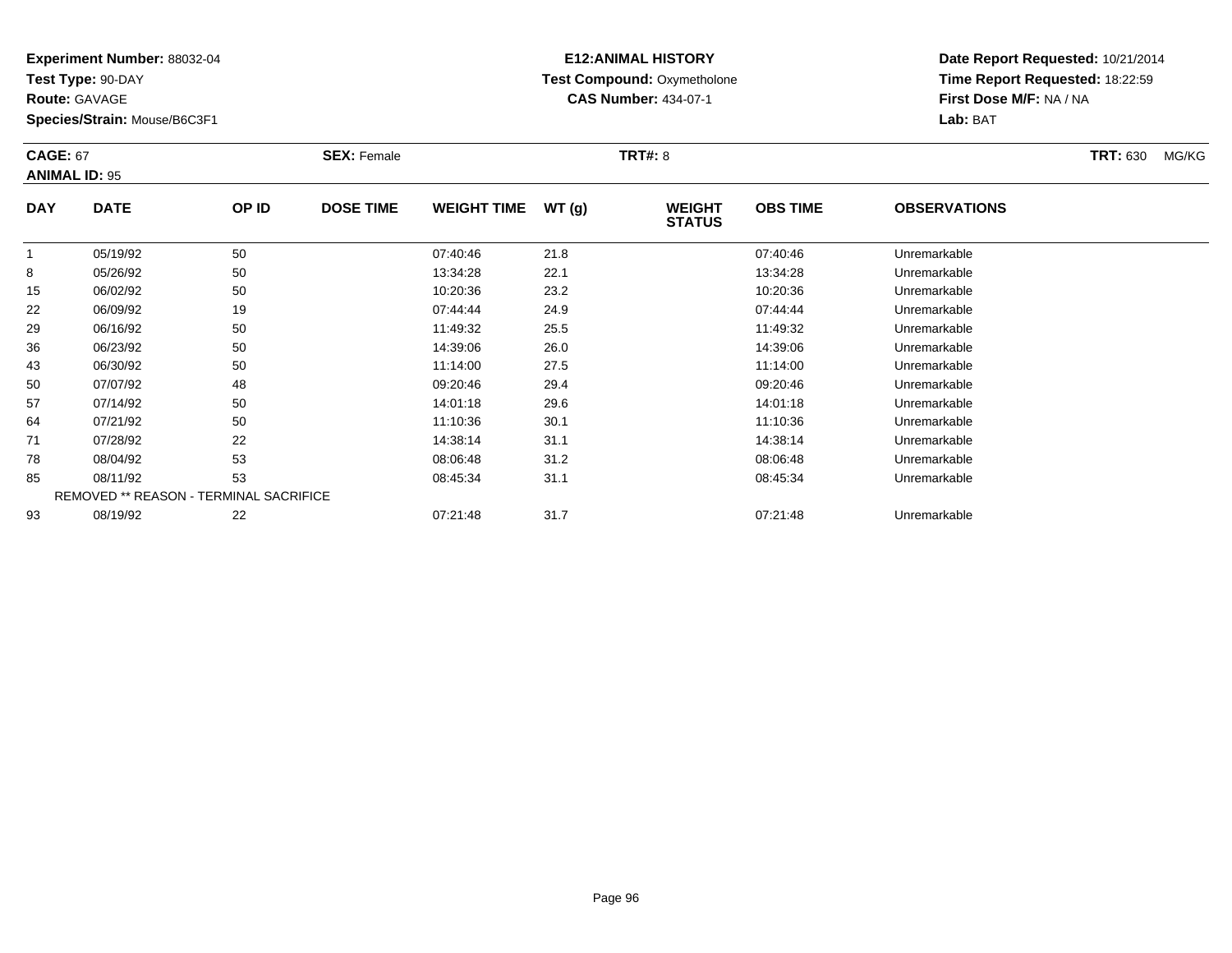**Test Type:** 90-DAY

**Route:** GAVAGE

93

**Species/Strain:** Mouse/B6C3F1

## **E12:ANIMAL HISTORY Test Compound:** Oxymetholone**CAS Number:** 434-07-1

**Date Report Requested:** 10/21/2014**Time Report Requested:** 18:22:59**First Dose M/F:** NA / NA**Lab:** BAT

|             | <b>CAGE: 68</b><br><b>ANIMAL ID: 96</b>       |       | <b>SEX: Female</b> |                    |       | <b>TRT#: 8</b>                 | <b>TRT: 630</b><br>MG/KG |                     |  |
|-------------|-----------------------------------------------|-------|--------------------|--------------------|-------|--------------------------------|--------------------------|---------------------|--|
| <b>DAY</b>  | <b>DATE</b>                                   | OP ID | <b>DOSE TIME</b>   | <b>WEIGHT TIME</b> | WT(g) | <b>WEIGHT</b><br><b>STATUS</b> | <b>OBS TIME</b>          | <b>OBSERVATIONS</b> |  |
| $\mathbf 1$ | 05/19/92                                      | 50    |                    | 07:43:18           | 21.7  |                                | 07:43:18                 | Unremarkable        |  |
| 8           | 05/26/92                                      | 50    |                    | 13:32:22           | 21.4  |                                | 13:32:22                 | Unremarkable        |  |
| 15          | 06/02/92                                      | 50    |                    | 10:18:10           | 23.0  |                                | 10:18:10                 | Unremarkable        |  |
| 22          | 06/09/92                                      | 19    |                    | 07:47:34           | 23.7  |                                | 07:47:34                 | Unremarkable        |  |
| 29          | 06/16/92                                      | 50    |                    | 11:51:12           | 24.4  |                                | 11:51:12                 | Unremarkable        |  |
| 36          | 06/23/92                                      | 50    |                    | 14:37:48           | 24.8  |                                | 14:37:48                 | Unremarkable        |  |
| 43          | 06/30/92                                      | 50    |                    | 11:11:50           | 26.4  |                                | 11:11:50                 | Unremarkable        |  |
| 50          | 07/07/92                                      | 48    |                    | 09:22:04           | 27.2  |                                | 09:22:04                 | Unremarkable        |  |
| 57          | 07/14/92                                      | 50    |                    | 14:02:56           | 27.6  |                                | 14:02:56                 | Unremarkable        |  |
| 64          | 07/21/92                                      | 50    |                    | 11:09:26           | 29.5  |                                | 11:09:26                 | Unremarkable        |  |
| 71          | 07/28/92                                      | 22    |                    | 14:39:46           | 29.4  |                                | 14:39:46                 | Unremarkable        |  |
| 78          | 08/04/92                                      | 53    |                    | 08:10:12           | 30.1  |                                | 08:10:12                 | Unremarkable        |  |
| 85          | 08/11/92                                      | 53    |                    | 08:50:40           | 30.1  |                                | 08:50:40                 | Unremarkable        |  |
|             | <b>REMOVED ** REASON - TERMINAL SACRIFICE</b> |       |                    |                    |       |                                |                          |                     |  |

08/19/92 <sup>22</sup> 07:24:52 30.5 07:24:52 Unremarkable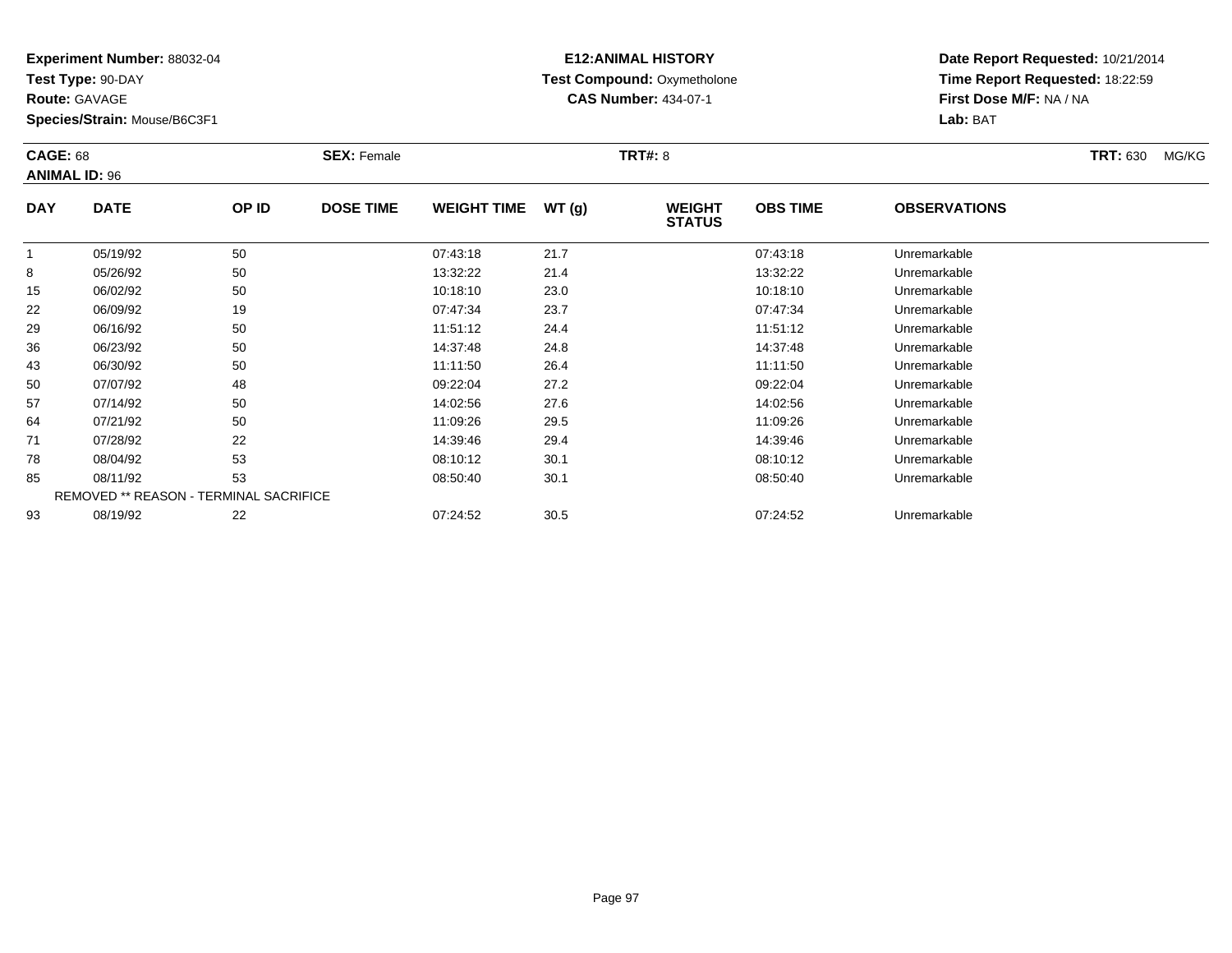**Test Type:** 90-DAY

**Route:** GAVAGE

93

**Species/Strain:** Mouse/B6C3F1

REMOVED \*\* REASON - TERMINAL SACRIFICE

## **E12:ANIMAL HISTORY Test Compound:** Oxymetholone**CAS Number:** 434-07-1

**Date Report Requested:** 10/21/2014**Time Report Requested:** 18:22:59**First Dose M/F:** NA / NA**Lab:** BAT

| <b>CAGE: 68</b><br><b>ANIMAL ID: 97</b> |             |       | <b>SEX: Female</b> |                    |       | <b>TRT#: 8</b>                 |                 |                     | <b>TRT: 630</b> | MG/KG |
|-----------------------------------------|-------------|-------|--------------------|--------------------|-------|--------------------------------|-----------------|---------------------|-----------------|-------|
| <b>DAY</b>                              | <b>DATE</b> | OP ID | <b>DOSE TIME</b>   | <b>WEIGHT TIME</b> | WT(g) | <b>WEIGHT</b><br><b>STATUS</b> | <b>OBS TIME</b> | <b>OBSERVATIONS</b> |                 |       |
|                                         | 05/19/92    | 50    |                    | 07:43:18           | 20.5  |                                | 07:43:18        | Unremarkable        |                 |       |
| 8                                       | 05/26/92    | 50    |                    | 13:32:22           | 21.6  |                                | 13:32:22        | Unremarkable        |                 |       |
| 15                                      | 06/02/92    | 50    |                    | 10:18:10           | 22.8  |                                | 10:18:10        | Unremarkable        |                 |       |
| 22                                      | 06/09/92    | 19    |                    | 07:47:34           | 23.6  |                                | 07:47:34        | Unremarkable        |                 |       |
| 29                                      | 06/16/92    | 50    |                    | 11:51:12           | 24.9  |                                | 11:51:12        | Unremarkable        |                 |       |
| 36                                      | 06/23/92    | 50    |                    | 14:37:48           | 25.6  |                                | 14:37:48        | Unremarkable        |                 |       |
| 43                                      | 06/30/92    | 50    |                    | 11:11:50           | 27.0  |                                | 11:11:50        | Unremarkable        |                 |       |
| 50                                      | 07/07/92    | 48    |                    | 09:22:04           | 27.8  |                                | 09:22:04        | Unremarkable        |                 |       |
| 57                                      | 07/14/92    | 50    |                    | 14:02:56           | 27.7  |                                | 14:02:56        | Unremarkable        |                 |       |
| 64                                      | 07/21/92    | 50    |                    | 11:09:26           | 28.7  |                                | 11:09:26        | Unremarkable        |                 |       |
| 71                                      | 07/28/92    | 22    |                    | 14:39:46           | 30.1  |                                | 14:39:46        | Unremarkable        |                 |       |
| 78                                      | 08/04/92    | 53    |                    | 08:10:12           | 33.6  |                                | 08:10:12        | Unremarkable        |                 |       |
| 85                                      | 08/11/92    | 53    |                    | 08:50:40           | 31.5  |                                | 08:50:40        | Unremarkable        |                 |       |

08/19/92 <sup>22</sup> 07:24:52 31.8 07:24:52 Unremarkable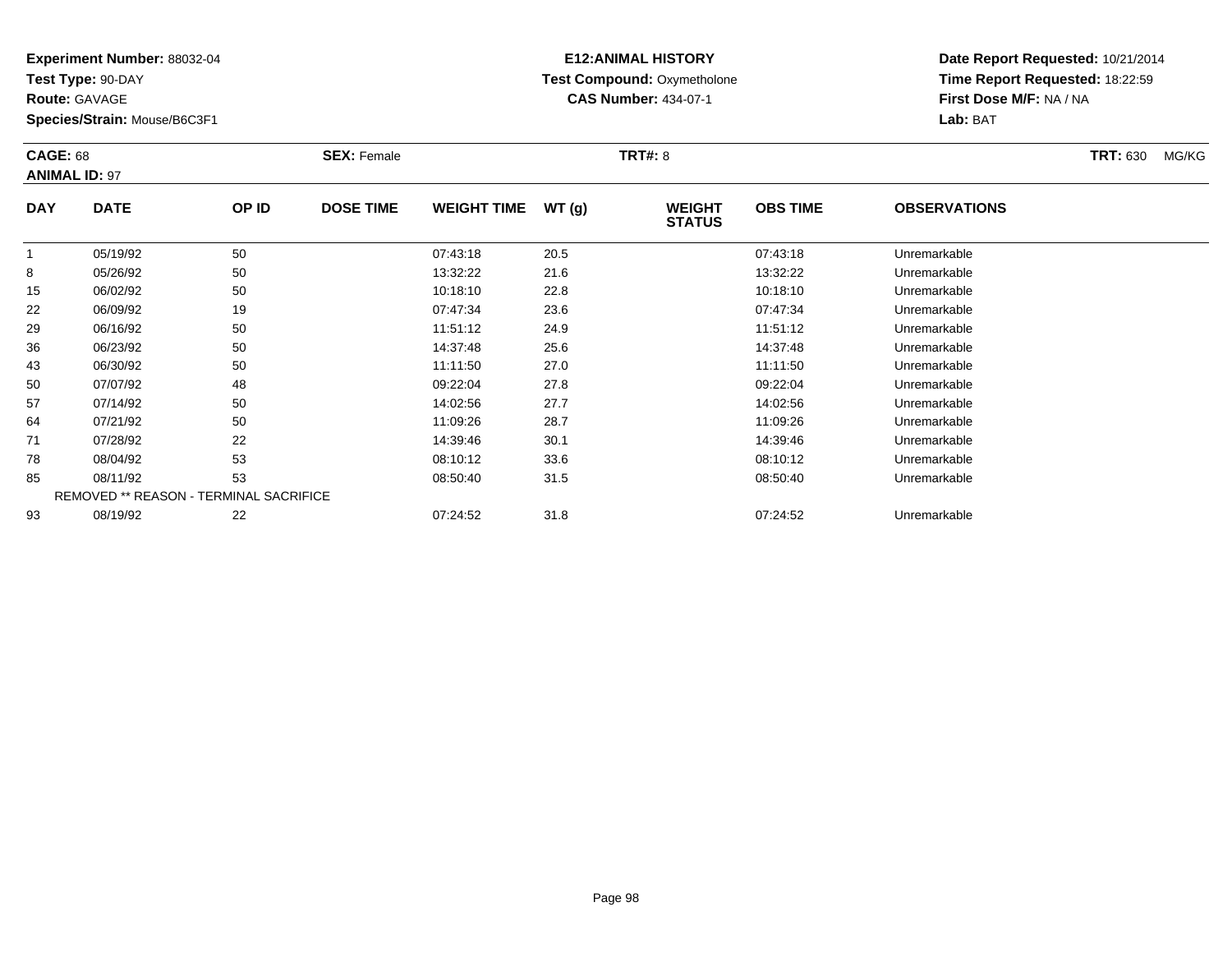**Test Type:** 90-DAY

**Route:** GAVAGE

93

**Species/Strain:** Mouse/B6C3F1

# **E12:ANIMAL HISTORY Test Compound:** Oxymetholone**CAS Number:** 434-07-1

**Date Report Requested:** 10/21/2014**Time Report Requested:** 18:22:59**First Dose M/F:** NA / NA**Lab:** BAT

|             | <b>CAGE: 68</b><br><b>ANIMAL ID: 98</b>       |       | <b>SEX: Female</b> |                    |       | <b>TRT#: 8</b>                 | <b>TRT: 630</b><br>MG/KG |                     |  |
|-------------|-----------------------------------------------|-------|--------------------|--------------------|-------|--------------------------------|--------------------------|---------------------|--|
| <b>DAY</b>  | <b>DATE</b>                                   | OP ID | <b>DOSE TIME</b>   | <b>WEIGHT TIME</b> | WT(g) | <b>WEIGHT</b><br><b>STATUS</b> | <b>OBS TIME</b>          | <b>OBSERVATIONS</b> |  |
| $\mathbf 1$ | 05/19/92                                      | 50    |                    | 07:43:18           | 21.4  |                                | 07:43:18                 | Unremarkable        |  |
| 8           | 05/26/92                                      | 50    |                    | 13:32:22           | 22.3  |                                | 13:32:22                 | Unremarkable        |  |
| 15          | 06/02/92                                      | 50    |                    | 10:18:10           | 24.1  |                                | 10:18:10                 | Unremarkable        |  |
| 22          | 06/09/92                                      | 19    |                    | 07:47:34           | 25.3  |                                | 07:47:34                 | Unremarkable        |  |
| 29          | 06/16/92                                      | 50    |                    | 11:51:12           | 25.2  |                                | 11:51:12                 | Unremarkable        |  |
| 36          | 06/23/92                                      | 50    |                    | 14:37:48           | 25.4  |                                | 14:37:48                 | Unremarkable        |  |
| 43          | 06/30/92                                      | 50    |                    | 11:11:50           | 26.1  |                                | 11:11:50                 | Unremarkable        |  |
| 50          | 07/07/92                                      | 48    |                    | 09:22:04           | 27.4  |                                | 09:22:04                 | Unremarkable        |  |
| 57          | 07/14/92                                      | 50    |                    | 14:02:56           | 27.7  |                                | 14:02:56                 | Unremarkable        |  |
| 64          | 07/21/92                                      | 50    |                    | 11:09:26           | 27.7  |                                | 11:09:26                 | Unremarkable        |  |
| 71          | 07/28/92                                      | 22    |                    | 14:39:46           | 28.0  |                                | 14:39:46                 | Unremarkable        |  |
| 78          | 08/04/92                                      | 53    |                    | 08:10:12           | 29.0  |                                | 08:10:12                 | Unremarkable        |  |
| 85          | 08/11/92                                      | 53    |                    | 08:50:40           | 29.0  |                                | 08:50:40                 | Unremarkable        |  |
|             | <b>REMOVED ** REASON - TERMINAL SACRIFICE</b> |       |                    |                    |       |                                |                          |                     |  |

08/19/92 <sup>22</sup> 07:24:52 29.2 07:24:52 Unremarkable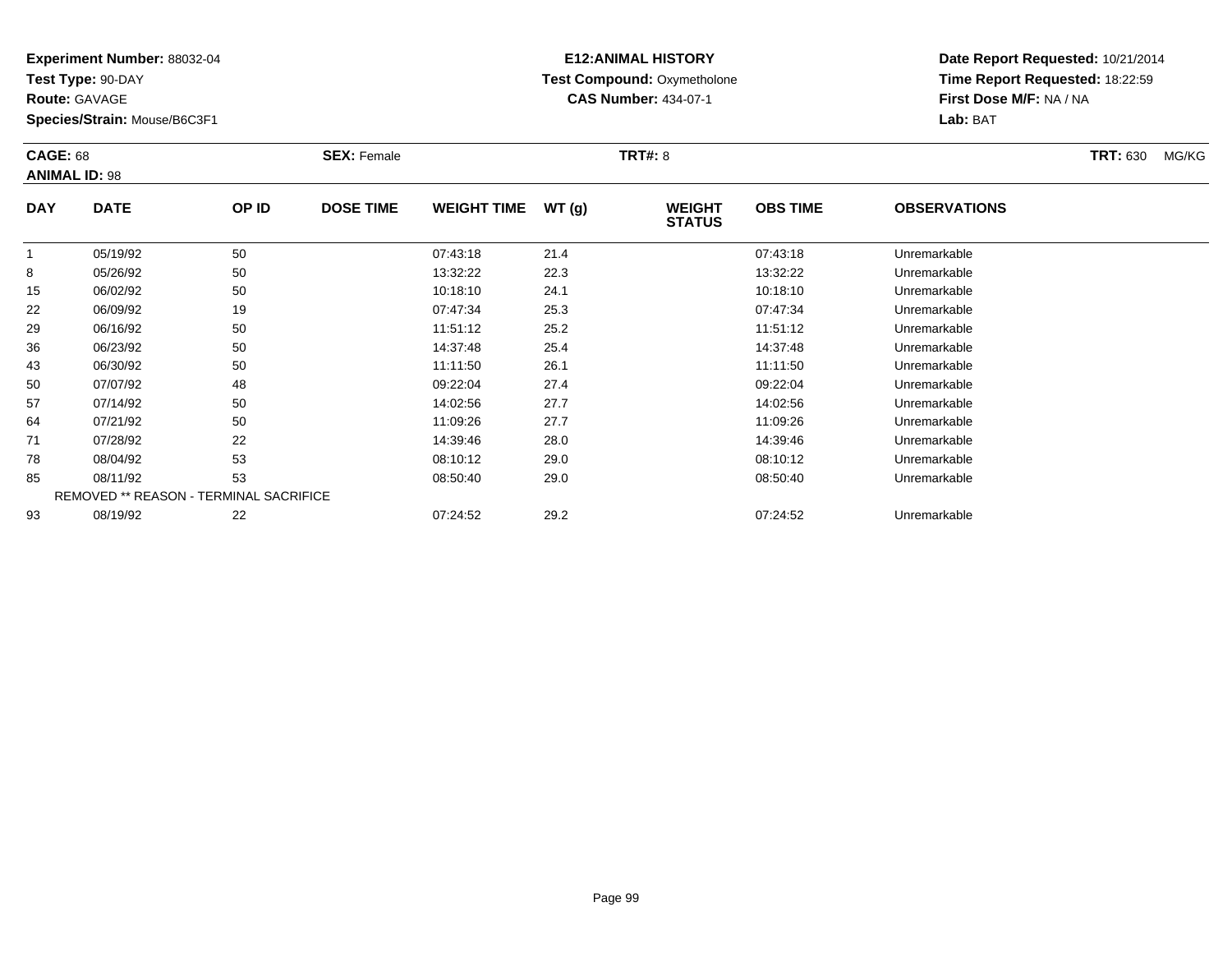**Test Type:** 90-DAY

**Route:** GAVAGE

93

**Species/Strain:** Mouse/B6C3F1

# **E12:ANIMAL HISTORY Test Compound:** Oxymetholone**CAS Number:** 434-07-1

**Date Report Requested:** 10/21/2014**Time Report Requested:** 18:22:59**First Dose M/F:** NA / NA**Lab:** BAT

|            | <b>CAGE: 68</b><br><b>ANIMAL ID: 99</b>       |       | <b>SEX: Female</b> |                    |       | <b>TRT#:</b> 8                 |                 | <b>TRT: 630</b>     | MG/KG |  |
|------------|-----------------------------------------------|-------|--------------------|--------------------|-------|--------------------------------|-----------------|---------------------|-------|--|
| <b>DAY</b> | <b>DATE</b>                                   | OP ID | <b>DOSE TIME</b>   | <b>WEIGHT TIME</b> | WT(g) | <b>WEIGHT</b><br><b>STATUS</b> | <b>OBS TIME</b> | <b>OBSERVATIONS</b> |       |  |
| 1          | 05/19/92                                      | 50    |                    | 07:43:18           | 21.1  |                                | 07:43:18        | Unremarkable        |       |  |
| 8          | 05/26/92                                      | 50    |                    | 13:32:22           | 21.6  |                                | 13:32:22        | Unremarkable        |       |  |
| 15         | 06/02/92                                      | 50    |                    | 10:18:10           | 23.7  |                                | 10:18:10        | Unremarkable        |       |  |
| 22         | 06/09/92                                      | 19    |                    | 07:47:34           | 24.3  |                                | 07:47:34        | Unremarkable        |       |  |
| 29         | 06/16/92                                      | 50    |                    | 11:51:12           | 25.6  |                                | 11:51:12        | Unremarkable        |       |  |
| 36         | 06/23/92                                      | 50    |                    | 14:37:48           | 25.6  |                                | 14:37:48        | Unremarkable        |       |  |
| 43         | 06/30/92                                      | 50    |                    | 11:11:50           | 27.4  |                                | 11:11:50        | Unremarkable        |       |  |
| 50         | 07/07/92                                      | 48    |                    | 09:22:04           | 28.4  |                                | 09:22:04        | Unremarkable        |       |  |
| 57         | 07/14/92                                      | 50    |                    | 14:02:56           | 28.7  |                                | 14:02:56        | Unremarkable        |       |  |
| 64         | 07/21/92                                      | 50    |                    | 11:09:26           | 29.7  |                                | 11:09:26        | Unremarkable        |       |  |
| 71         | 07/28/92                                      | 22    |                    | 14:39:46           | 30.1  |                                | 14:39:46        | Unremarkable        |       |  |
| 78         | 08/04/92                                      | 53    |                    | 08:10:12           | 30.1  |                                | 08:10:12        | Unremarkable        |       |  |
| 85         | 08/11/92                                      | 53    |                    | 08:50:40           | 31.5  |                                | 08:50:40        | Unremarkable        |       |  |
|            | <b>REMOVED ** REASON - TERMINAL SACRIFICE</b> |       |                    |                    |       |                                |                 |                     |       |  |

08/19/92 <sup>22</sup> 07:24:52 32.9 07:24:52 Unremarkable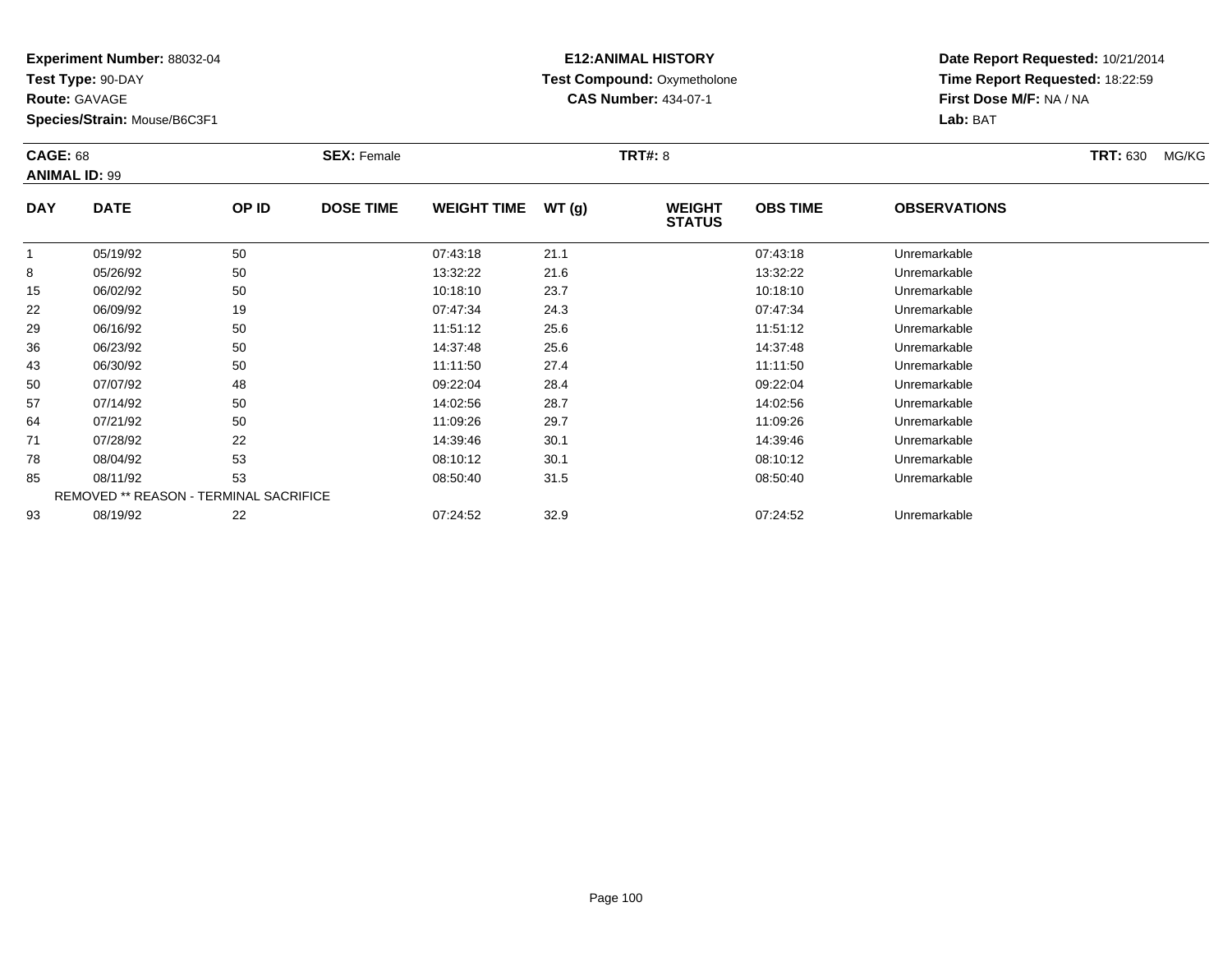**Test Type:** 90-DAY

**Route:** GAVAGE

93

**Species/Strain:** Mouse/B6C3F1

# **E12:ANIMAL HISTORY Test Compound:** Oxymetholone**CAS Number:** 434-07-1

**Date Report Requested:** 10/21/2014**Time Report Requested:** 18:22:59**First Dose M/F:** NA / NA**Lab:** BAT

|            | <b>CAGE: 68</b><br><b>ANIMAL ID: 100</b> |       | <b>SEX: Female</b> |                    |       | <b>TRT#: 8</b>                 | <b>TRT: 630</b> | MG/KG               |  |  |
|------------|------------------------------------------|-------|--------------------|--------------------|-------|--------------------------------|-----------------|---------------------|--|--|
| <b>DAY</b> | <b>DATE</b>                              | OP ID | <b>DOSE TIME</b>   | <b>WEIGHT TIME</b> | WT(g) | <b>WEIGHT</b><br><b>STATUS</b> | <b>OBS TIME</b> | <b>OBSERVATIONS</b> |  |  |
| 1          | 05/19/92                                 | 50    |                    | 07:43:18           | 20.3  |                                | 07:43:18        | Unremarkable        |  |  |
| 8          | 05/26/92                                 | 50    |                    | 13:32:22           | 20.5  |                                | 13:32:22        | Unremarkable        |  |  |
| 15         | 06/02/92                                 | 50    |                    | 10:18:10           | 22.2  |                                | 10:18:10        | Unremarkable        |  |  |
| 22         | 06/09/92                                 | 19    |                    | 07:47:34           | 23.0  |                                | 07:47:34        | Unremarkable        |  |  |
| 29         | 06/16/92                                 | 50    |                    | 11:51:12           | 23.6  |                                | 11:51:12        | Unremarkable        |  |  |
| 36         | 06/23/92                                 | 50    |                    | 14:37:48           | 24.1  |                                | 14:37:48        | Unremarkable        |  |  |
| 43         | 06/30/92                                 | 50    |                    | 11:11:50           | 24.8  |                                | 11:11:50        | Unremarkable        |  |  |
| 50         | 07/07/92                                 | 48    |                    | 09:22:04           | 26.1  |                                | 09:22:04        | Unremarkable        |  |  |
| 57         | 07/14/92                                 | 50    |                    | 14:02:56           | 25.8  |                                | 14:02:56        | Unremarkable        |  |  |
| 64         | 07/21/92                                 | 50    |                    | 11:09:26           | 25.5  |                                | 11:09:26        | Unremarkable        |  |  |
| 71         | 07/28/92                                 | 22    |                    | 14:39:46           | 25.4  |                                | 14:39:46        | Unremarkable        |  |  |
| 78         | 08/04/92                                 | 53    |                    | 08:10:12           | 27.1  |                                | 08:10:12        | Unremarkable        |  |  |
| 85         | 08/11/92                                 | 53    |                    | 08:50:40           | 28.3  |                                | 08:50:40        | Unremarkable        |  |  |
|            | REMOVED ** REASON - TERMINAL SACRIFICE   |       |                    |                    |       |                                |                 |                     |  |  |

08/19/92 <sup>22</sup> 07:24:52 27.1 07:24:52 Unremarkable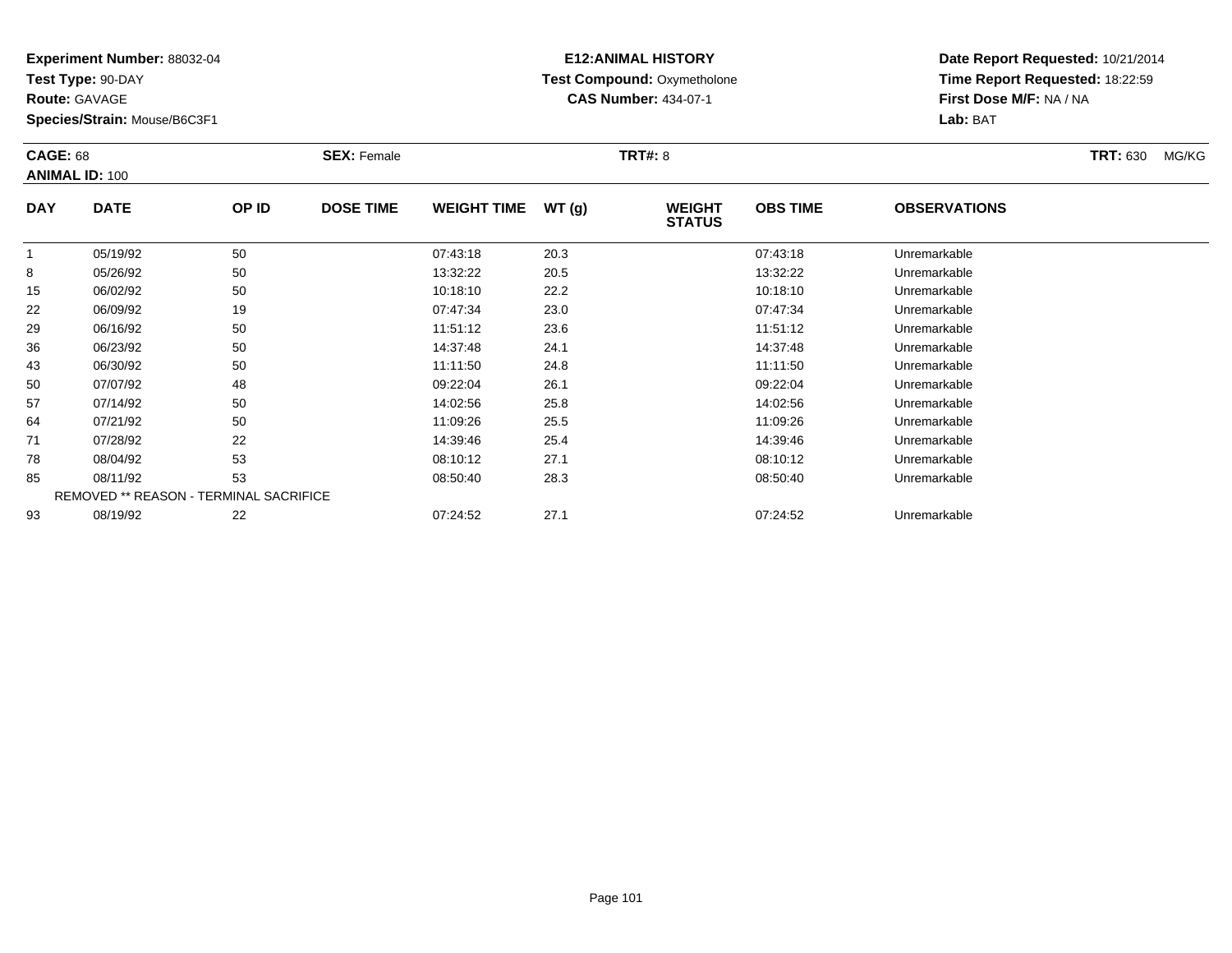**Test Type:** 90-DAY

**Route:** GAVAGE

**Species/Strain:** Mouse/B6C3F1

# **E12:ANIMAL HISTORY Test Compound:** Oxymetholone**CAS Number:** 434-07-1

**Date Report Requested:** 10/21/2014**Time Report Requested:** 18:22:59**First Dose M/F:** NA / NA**Lab:** BAT

|            | <b>CAGE: 69</b><br><b>ANIMAL ID: 101</b>      |       | <b>SEX: Female</b> |                    |       | <b>TRT#: 10</b>                | <b>TRT: 1250</b><br>MG/KG |                     |  |
|------------|-----------------------------------------------|-------|--------------------|--------------------|-------|--------------------------------|---------------------------|---------------------|--|
| <b>DAY</b> | <b>DATE</b>                                   | OP ID | <b>DOSE TIME</b>   | <b>WEIGHT TIME</b> | WT(g) | <b>WEIGHT</b><br><b>STATUS</b> | <b>OBS TIME</b>           | <b>OBSERVATIONS</b> |  |
|            | 05/19/92                                      | 50    |                    | 08:07:14           | 22.5  |                                | 08:07:14                  | Unremarkable        |  |
| 8          | 05/26/92                                      | 50    |                    | 13:27:12           | 22.0  |                                | 13:27:12                  | Unremarkable        |  |
| 15         | 06/02/92                                      | 50    |                    | 10:12:08           | 24.4  |                                | 10:12:08                  | Unremarkable        |  |
| 22         | 06/09/92                                      | 19    |                    | 07:30:00           | 24.4  |                                | 07:30:00                  | Unremarkable        |  |
| 29         | 06/16/92                                      | 50    |                    | 12:02:02           | 25.6  |                                | 12:02:02                  | Unremarkable        |  |
| 36         | 06/23/92                                      | 50    |                    | 14:33:04           | 26.8  |                                | 14:33:04                  | Unremarkable        |  |
| 43         | 06/30/92                                      | 50    |                    | 11:24:42           | 27.9  |                                | 11:24:42                  | Unremarkable        |  |
| 50         | 07/07/92                                      | 48    |                    | 09:14:28           | 28.9  |                                | 09:14:28                  | Unremarkable        |  |
| 57         | 07/14/92                                      | 50    |                    | 14:13:48           | 30.0  |                                | 14:13:48                  | Unremarkable        |  |
| 64         | 07/21/92                                      | 50    |                    | 11:05:40           | 30.3  |                                | 11:05:40                  | Unremarkable        |  |
| 71         | 07/28/92                                      | 22    |                    | 14:30:50           | 31.6  |                                | 14:30:50                  | Unremarkable        |  |
| 78         | 08/04/92                                      | 53    |                    | 08:24:54           | 33.6  |                                | 08:24:54                  | Unremarkable        |  |
| 85         | 08/11/92                                      | 53    |                    | 08:56:48           | 33.2  |                                | 08:56:48                  | Unremarkable        |  |
|            | <b>REMOVED ** REASON - TERMINAL SACRIFICE</b> |       |                    |                    |       |                                |                           |                     |  |
| 93         | 08/19/92                                      | 22    |                    | 07:37:22           | 34.1  |                                | 07:37:22                  | Unremarkable        |  |

#### **Experiment Number:** 88032-04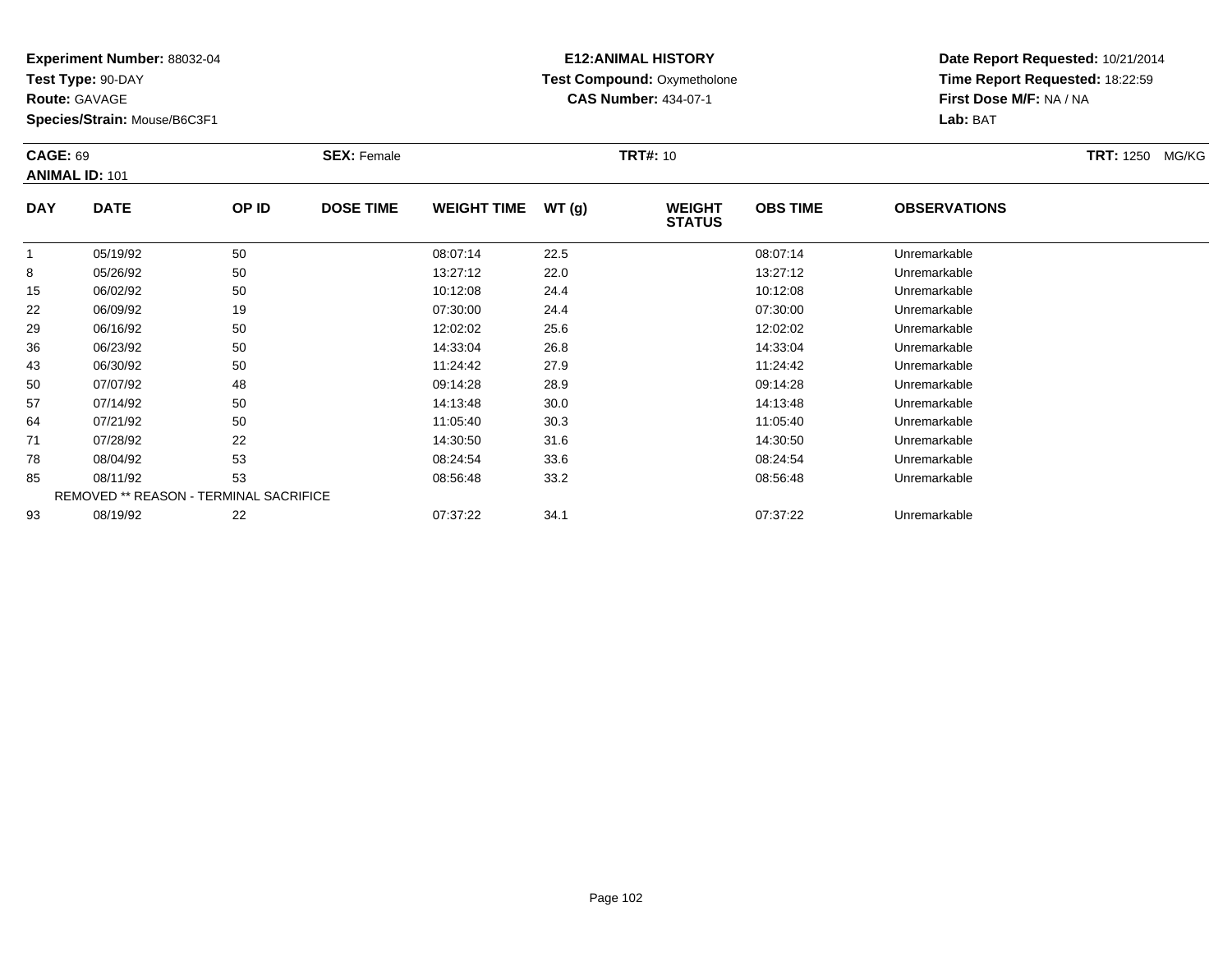**Test Type:** 90-DAY

**Route:** GAVAGE

**Species/Strain:** Mouse/B6C3F1

# **E12:ANIMAL HISTORY Test Compound:** Oxymetholone**CAS Number:** 434-07-1

| <b>CAGE: 69</b><br><b>ANIMAL ID: 102</b> |                                               | <b>SEX: Female</b> |                  |                    | <b>TRT#: 10</b> | <b>TRT: 1250</b>               | MG/KG           |                     |  |  |
|------------------------------------------|-----------------------------------------------|--------------------|------------------|--------------------|-----------------|--------------------------------|-----------------|---------------------|--|--|
| <b>DAY</b>                               | <b>DATE</b>                                   | OP ID              | <b>DOSE TIME</b> | <b>WEIGHT TIME</b> | WT(g)           | <b>WEIGHT</b><br><b>STATUS</b> | <b>OBS TIME</b> | <b>OBSERVATIONS</b> |  |  |
|                                          | 05/19/92                                      | 50                 |                  | 08:07:14           | 21.7            |                                | 08:07:14        | Unremarkable        |  |  |
| 8                                        | 05/26/92                                      | 50                 |                  | 13:27:12           | 22.0            |                                | 13:27:12        | Unremarkable        |  |  |
| 15                                       | 06/02/92                                      | 50                 |                  | 10:12:08           | 25.0            |                                | 10:12:08        | Unremarkable        |  |  |
| 22                                       | 06/09/92                                      | 19                 |                  | 07:30:00           | 25.2            |                                | 07:30:00        | Unremarkable        |  |  |
| 29                                       | 06/16/92                                      | 50                 |                  | 12:02:02           | 25.9            |                                | 12:02:02        | Unremarkable        |  |  |
| 36                                       | 06/23/92                                      | 50                 |                  | 14:33:04           | 27.9            |                                | 14:33:04        | Unremarkable        |  |  |
| 43                                       | 06/30/92                                      | 50                 |                  | 11:24:42           | 27.9            |                                | 11:24:42        | Unremarkable        |  |  |
| 50                                       | 07/07/92                                      | 48                 |                  | 09:14:28           | 28.6            |                                | 09:14:28        | Unremarkable        |  |  |
| 57                                       | 07/14/92                                      | 50                 |                  | 14:13:48           | 30.4            |                                | 14:13:48        | Unremarkable        |  |  |
| 64                                       | 07/21/92                                      | 50                 |                  | 11:05:40           | 31.7            |                                | 11:05:40        | Unremarkable        |  |  |
| 71                                       | 07/28/92                                      | 22                 |                  | 14:30:50           | 32.5            |                                | 14:30:50        | Unremarkable        |  |  |
| 78                                       | 08/04/92                                      | 53                 |                  | 08:24:54           | 34.9            |                                | 08:24:54        | Unremarkable        |  |  |
| 85                                       | 08/11/92                                      | 53                 |                  | 08:56:48           | 34.4            |                                | 08:56:48        | Unremarkable        |  |  |
|                                          | <b>REMOVED ** REASON - TERMINAL SACRIFICE</b> |                    |                  |                    |                 |                                |                 |                     |  |  |
| 93                                       | 08/19/92                                      | 22                 |                  | 07:37:22           | 34.6            |                                | 07:37:22        | Unremarkable        |  |  |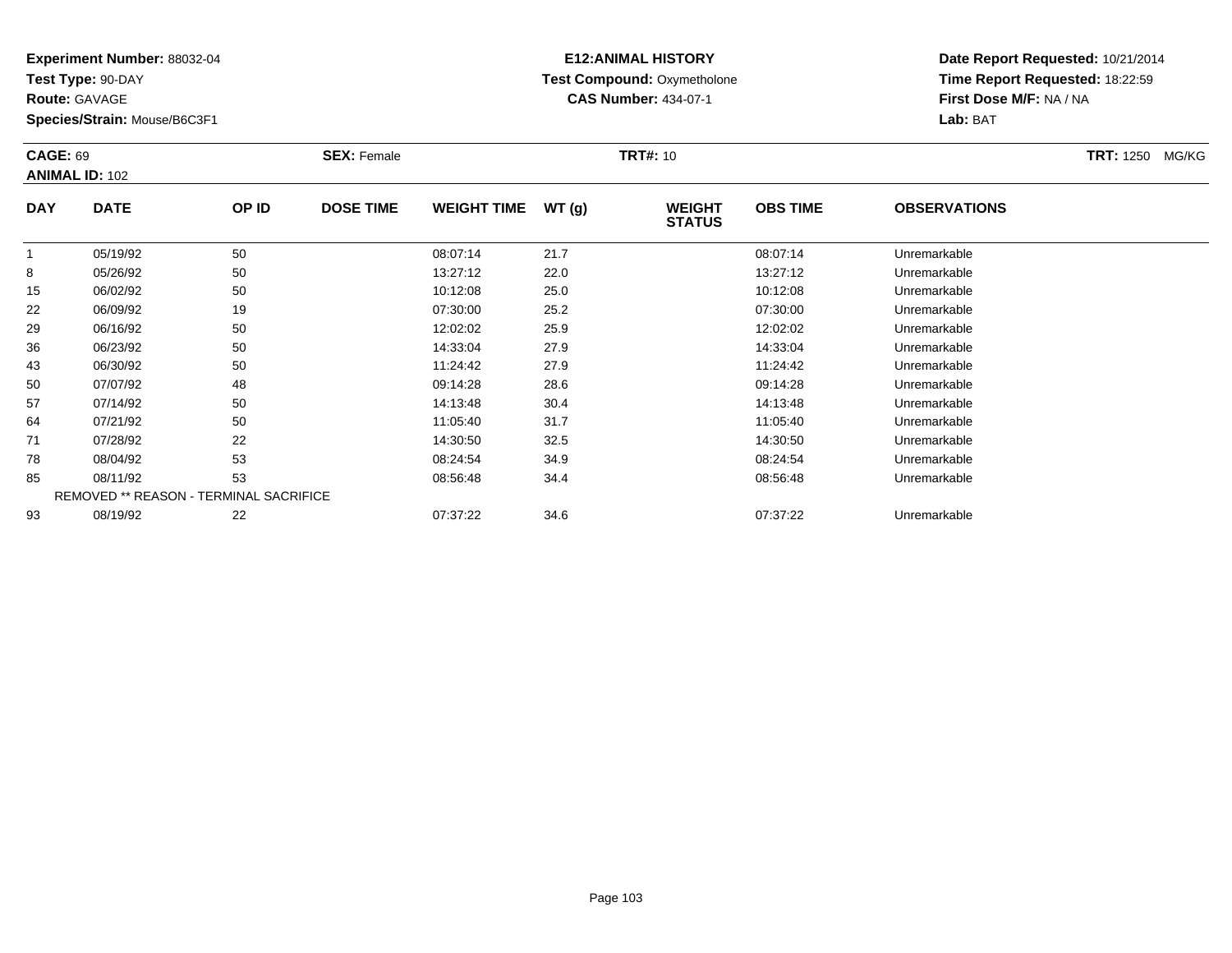**Test Type:** 90-DAY

**Route:** GAVAGE

**Species/Strain:** Mouse/B6C3F1

# **E12:ANIMAL HISTORY Test Compound:** Oxymetholone**CAS Number:** 434-07-1

| <b>CAGE: 69</b> | <b>ANIMAL ID: 103</b>                  |       | <b>SEX: Female</b> |                    |       | <b>TRT#: 10</b>                |                 |                     | <b>TRT: 1250</b><br>MG/KG |
|-----------------|----------------------------------------|-------|--------------------|--------------------|-------|--------------------------------|-----------------|---------------------|---------------------------|
| <b>DAY</b>      | <b>DATE</b>                            | OP ID | <b>DOSE TIME</b>   | <b>WEIGHT TIME</b> | WT(g) | <b>WEIGHT</b><br><b>STATUS</b> | <b>OBS TIME</b> | <b>OBSERVATIONS</b> |                           |
|                 | 05/19/92                               | 50    |                    | 08:07:14           | 21.4  |                                | 08:07:14        | Unremarkable        |                           |
| 8               | 05/26/92                               | 50    |                    | 13:27:12           | 22.1  |                                | 13:27:12        | Unremarkable        |                           |
| 15              | 06/02/92                               | 50    |                    | 10:12:08           | 25.8  |                                | 10:12:08        | Unremarkable        |                           |
| 22              | 06/09/92                               | 19    |                    | 07:30:00           | 27.3  |                                | 07:30:00        | Unremarkable        |                           |
| 29              | 06/16/92                               | 50    |                    | 12:02:02           | 26.5  |                                | 12:02:02        | Unremarkable        |                           |
| 36              | 06/23/92                               | 50    |                    | 14:33:04           | 28.0  |                                | 14:33:04        | Unremarkable        |                           |
| 43              | 06/30/92                               | 50    |                    | 11:24:42           | 29.2  |                                | 11:24:42        | Unremarkable        |                           |
| 50              | 07/07/92                               | 48    |                    | 09:14:28           | 29.8  |                                | 09:14:28        | Unremarkable        |                           |
| 57              | 07/14/92                               | 50    |                    | 14:13:48           | 30.3  |                                | 14:13:48        | Unremarkable        |                           |
| 64              | 07/21/92                               | 50    |                    | 11:05:40           | 30.7  |                                | 11:05:40        | Unremarkable        |                           |
| 71              | 07/28/92                               | 22    |                    | 14:30:50           | 32.0  |                                | 14:30:50        | Unremarkable        |                           |
| 78              | 08/04/92                               | 53    |                    | 08:24:54           | 34.3  |                                | 08:24:54        | Unremarkable        |                           |
| 85              | 08/11/92                               | 53    |                    | 08:56:48           | 34.1  |                                | 08:56:48        | Unremarkable        |                           |
|                 | REMOVED ** REASON - TERMINAL SACRIFICE |       |                    |                    |       |                                |                 |                     |                           |
| 93              | 08/19/92                               | 22    |                    | 07:37:22           | 35.5  |                                | 07:37:22        | Unremarkable        |                           |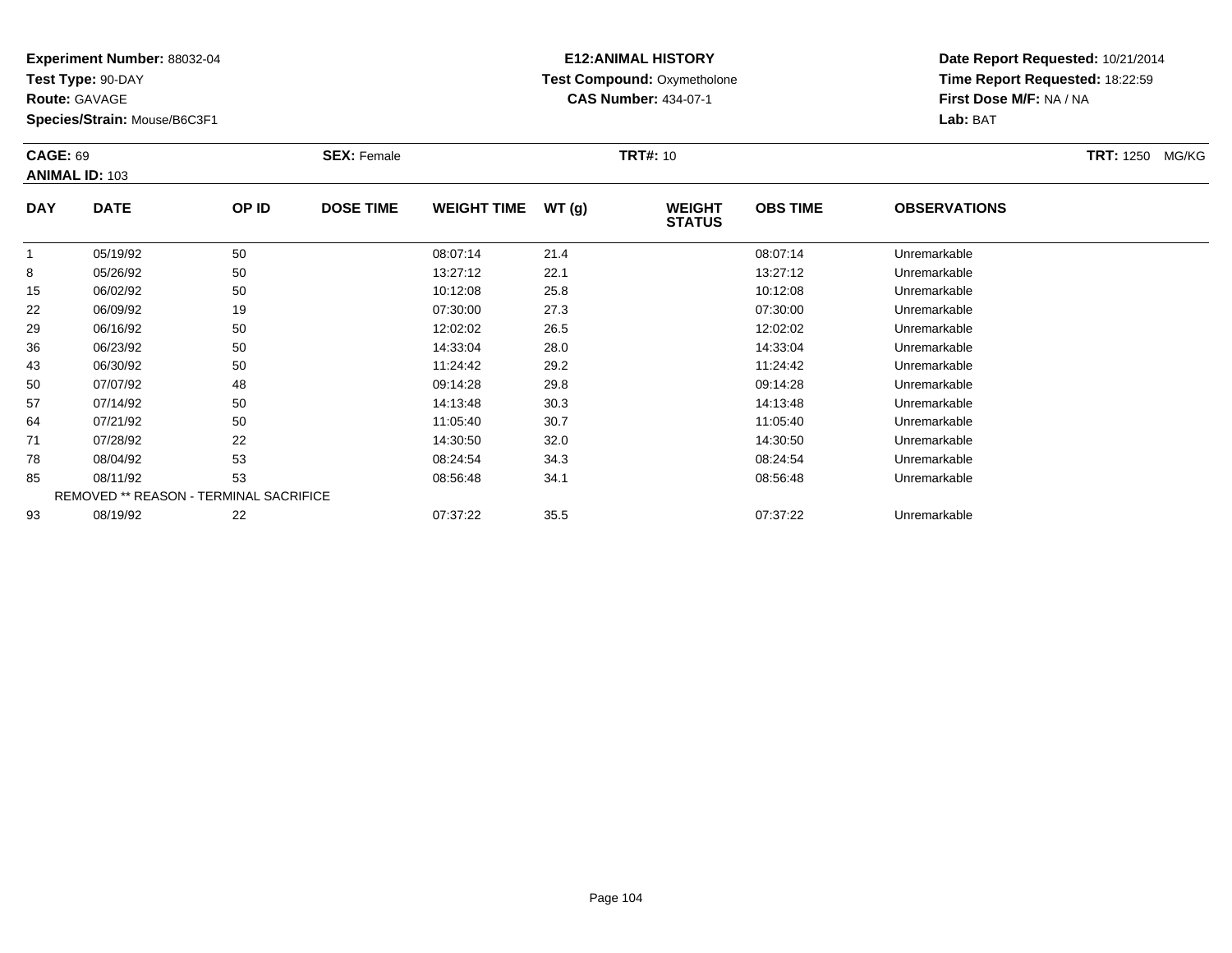**Test Type:** 90-DAY

**Route:** GAVAGE

**Species/Strain:** Mouse/B6C3F1

# **E12:ANIMAL HISTORY Test Compound:** Oxymetholone**CAS Number:** 434-07-1

| <b>CAGE: 69</b> | <b>ANIMAL ID: 104</b>                  |       | <b>SEX: Female</b> |                    |       | <b>TRT#: 10</b>                |                 |                     | TRT: 1250 MG/KG |
|-----------------|----------------------------------------|-------|--------------------|--------------------|-------|--------------------------------|-----------------|---------------------|-----------------|
| <b>DAY</b>      | <b>DATE</b>                            | OP ID | <b>DOSE TIME</b>   | <b>WEIGHT TIME</b> | WT(g) | <b>WEIGHT</b><br><b>STATUS</b> | <b>OBS TIME</b> | <b>OBSERVATIONS</b> |                 |
|                 | 05/19/92                               | 50    |                    | 08:07:14           | 22.4  |                                | 08:07:14        | Unremarkable        |                 |
| 8               | 05/26/92                               | 50    |                    | 13:27:12           | 23.0  |                                | 13:27:12        | Unremarkable        |                 |
| 15              | 06/02/92                               | 50    |                    | 10:12:08           | 25.9  |                                | 10:12:08        | Unremarkable        |                 |
| 22              | 06/09/92                               | 19    |                    | 07:30:00           | 26.3  |                                | 07:30:00        | Unremarkable        |                 |
| 29              | 06/16/92                               | 50    |                    | 12:02:02           | 26.6  |                                | 12:02:02        | Unremarkable        |                 |
| 36              | 06/23/92                               | 50    |                    | 14:33:04           | 27.1  |                                | 14:33:04        | Unremarkable        |                 |
| 43              | 06/30/92                               | 50    |                    | 11:24:42           | 28.5  |                                | 11:24:42        | Unremarkable        |                 |
| 50              | 07/07/92                               | 48    |                    | 09:14:28           | 29.3  |                                | 09:14:28        | Unremarkable        |                 |
| 57              | 07/14/92                               | 50    |                    | 14:13:48           | 29.9  |                                | 14:13:48        | Unremarkable        |                 |
| 64              | 07/21/92                               | 50    |                    | 11:05:40           | 31.3  |                                | 11:05:40        | Unremarkable        |                 |
| 71              | 07/28/92                               | 22    |                    | 14:30:50           | 31.4  |                                | 14:30:50        | Unremarkable        |                 |
| 78              | 08/04/92                               | 53    |                    | 08:24:54           | 31.8  |                                | 08:24:54        | Unremarkable        |                 |
| 85              | 08/11/92                               | 53    |                    | 08:56:48           | 32.9  |                                | 08:56:48        | Unremarkable        |                 |
|                 | REMOVED ** REASON - TERMINAL SACRIFICE |       |                    |                    |       |                                |                 |                     |                 |
| 93              | 08/19/92                               | 22    |                    | 07:37:22           | 34.5  |                                | 07:37:22        | Unremarkable        |                 |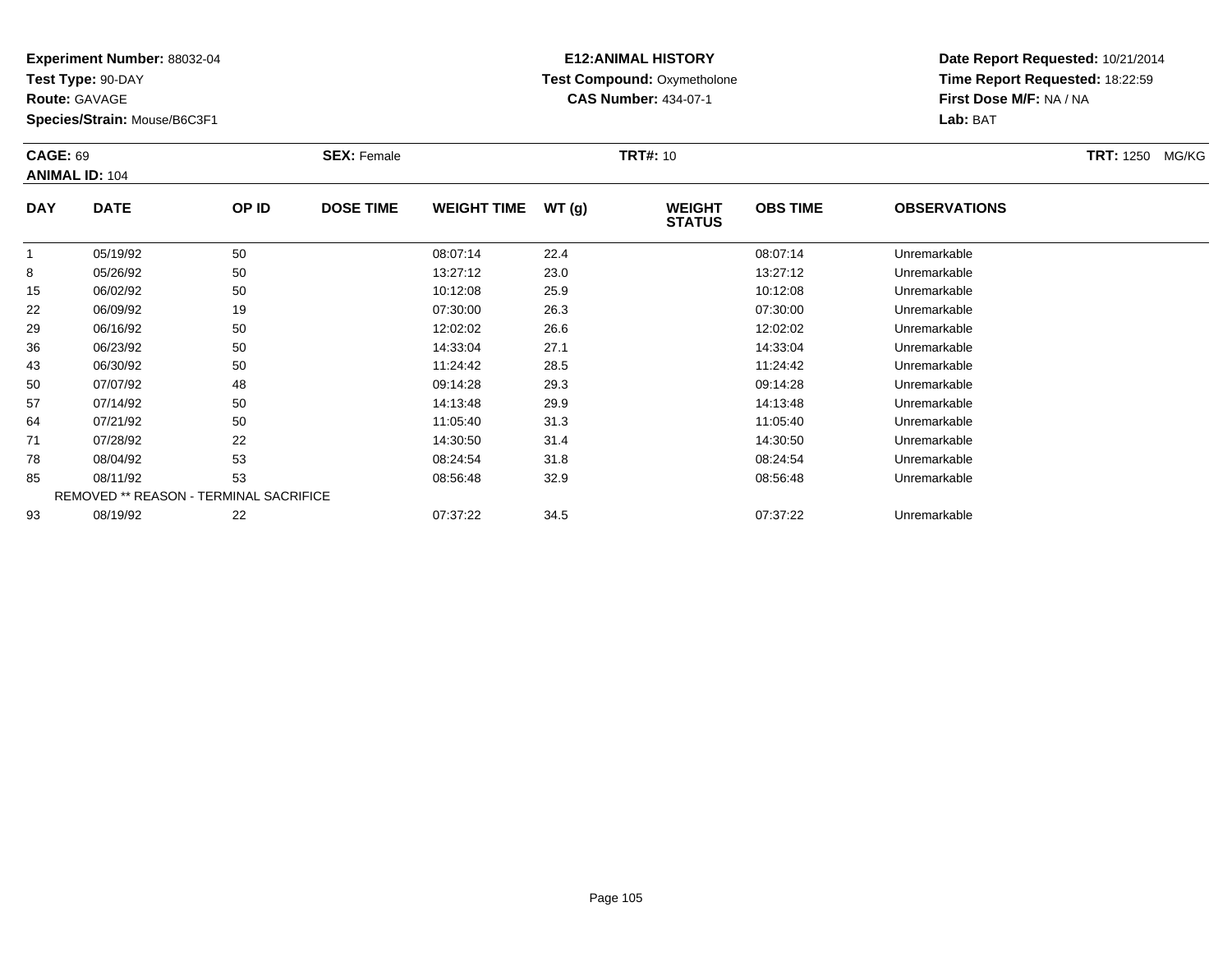**Test Type:** 90-DAY

**Route:** GAVAGE

**Species/Strain:** Mouse/B6C3F1

# **E12:ANIMAL HISTORY Test Compound:** Oxymetholone**CAS Number:** 434-07-1

| <b>CAGE: 69</b> | <b>ANIMAL ID: 105</b>                  |       | <b>SEX: Female</b> |                    |       | <b>TRT#: 10</b>                |                 |                     | <b>TRT: 1250</b><br>MG/KG |
|-----------------|----------------------------------------|-------|--------------------|--------------------|-------|--------------------------------|-----------------|---------------------|---------------------------|
| <b>DAY</b>      | <b>DATE</b>                            | OP ID | <b>DOSE TIME</b>   | <b>WEIGHT TIME</b> | WT(g) | <b>WEIGHT</b><br><b>STATUS</b> | <b>OBS TIME</b> | <b>OBSERVATIONS</b> |                           |
|                 | 05/19/92                               | 50    |                    | 08:07:14           | 23.1  |                                | 08:07:14        | Unremarkable        |                           |
| 8               | 05/26/92                               | 50    |                    | 13:27:12           | 23.6  |                                | 13:27:12        | Unremarkable        |                           |
| 15              | 06/02/92                               | 50    |                    | 10:12:08           | 26.4  |                                | 10:12:08        | Unremarkable        |                           |
| 22              | 06/09/92                               | 19    |                    | 07:30:00           | 26.6  |                                | 07:30:00        | Unremarkable        |                           |
| 29              | 06/16/92                               | 50    |                    | 12:02:02           | 27.5  |                                | 12:02:02        | Unremarkable        |                           |
| 36              | 06/23/92                               | 50    |                    | 14:33:04           | 28.1  |                                | 14:33:04        | Unremarkable        |                           |
| 43              | 06/30/92                               | 50    |                    | 11:24:42           | 29.0  |                                | 11:24:42        | Unremarkable        |                           |
| 50              | 07/07/92                               | 48    |                    | 09:14:28           | 29.1  |                                | 09:14:28        | Unremarkable        |                           |
| 57              | 07/14/92                               | 50    |                    | 14:13:48           | 29.8  |                                | 14:13:48        | Unremarkable        |                           |
| 64              | 07/21/92                               | 50    |                    | 11:05:40           | 29.7  |                                | 11:05:40        | Unremarkable        |                           |
| 71              | 07/28/92                               | 22    |                    | 14:30:50           | 30.0  |                                | 14:30:50        | Unremarkable        |                           |
| 78              | 08/04/92                               | 53    |                    | 08:24:54           | 31.3  |                                | 08:24:54        | Unremarkable        |                           |
| 85              | 08/11/92                               | 53    |                    | 08:56:48           | 30.7  |                                | 08:56:48        | Unremarkable        |                           |
|                 | REMOVED ** REASON - TERMINAL SACRIFICE |       |                    |                    |       |                                |                 |                     |                           |
| 93              | 08/19/92                               | 22    |                    | 07:37:22           | 30.2  |                                | 07:37:22        | Unremarkable        |                           |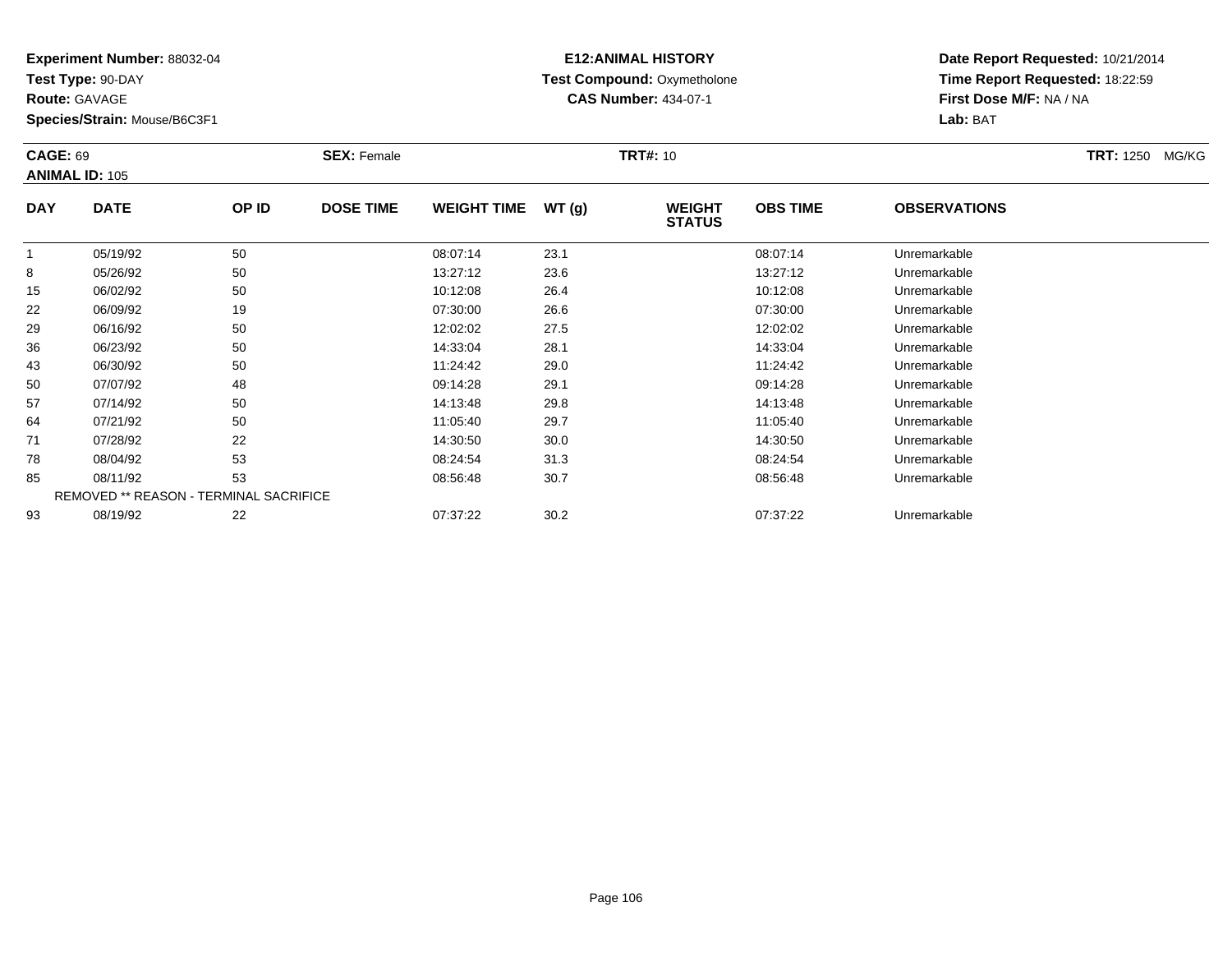**Test Type:** 90-DAY

**Route:** GAVAGE

**Species/Strain:** Mouse/B6C3F1

# **E12:ANIMAL HISTORY Test Compound:** Oxymetholone**CAS Number:** 434-07-1

**Date Report Requested:** 10/21/2014**Time Report Requested:** 18:22:59**First Dose M/F:** NA / NA**Lab:** BAT

| <b>CAGE: 70</b><br><b>ANIMAL ID: 106</b> |                                        |       | <b>SEX: Female</b> |                    | <b>TRT#: 10</b> |                                |                 |                     | <b>TRT: 1250 MG/KG</b> |
|------------------------------------------|----------------------------------------|-------|--------------------|--------------------|-----------------|--------------------------------|-----------------|---------------------|------------------------|
| <b>DAY</b>                               | <b>DATE</b>                            | OP ID | <b>DOSE TIME</b>   | <b>WEIGHT TIME</b> | WT(g)           | <b>WEIGHT</b><br><b>STATUS</b> | <b>OBS TIME</b> | <b>OBSERVATIONS</b> |                        |
|                                          | 05/19/92                               | 50    |                    | 08:09:24           | 22.0            |                                | 08:09:24        | Unremarkable        |                        |
| 8                                        | 05/26/92                               | 50    |                    | 13:25:06           | 22.9            |                                | 13:25:06        | Unremarkable        |                        |
| 15                                       | 06/02/92                               | 50    |                    | 10:10:00           | 25.1            |                                | 10:10:00        | Unremarkable        |                        |
| 22                                       | 06/09/92                               | 19    |                    | 07:34:18           | 25.8            |                                | 07:34:18        | Unremarkable        |                        |
| 29                                       | 06/16/92                               | 50    |                    | 12:04:38           | 26.6            |                                | 12:04:38        | Unremarkable        |                        |
| 36                                       | 06/23/92                               | 50    |                    | 14:31:44           | 26.6            |                                | 14:31:44        | Unremarkable        |                        |
| 43                                       | 06/30/92                               | 50    |                    | 11:23:32           | 27.8            |                                | 11:23:32        | Unremarkable        |                        |
| 50                                       | 07/07/92                               | 48    |                    | 09:15:58           | 28.3            |                                | 09:15:58        | Unremarkable        |                        |
| 57                                       | 07/14/92                               | 50    |                    | 14:15:08           | 28.8            |                                | 14:15:08        | Unremarkable        |                        |
| 64                                       | 07/21/92                               | 50    |                    | 11:04:24           | 30.3            |                                | 11:04:24        | Unremarkable        |                        |
| 71                                       | 07/28/92                               | 22    |                    | 14:32:16           | 31.1            |                                | 14:32:16        | Unremarkable        |                        |
| 78                                       | 08/04/92                               | 53    |                    | 08:26:40           | 31.8            |                                | 08:26:40        | Unremarkable        |                        |
| 85                                       | 08/11/92                               | 53    |                    | 08:58:24           | 31.9            |                                | 08:58:24        | Unremarkable        |                        |
|                                          | REMOVED ** REASON - TERMINAL SACRIFICE |       |                    |                    |                 |                                |                 |                     |                        |
| 93                                       | 08/19/92                               | 22    |                    | 07:42:10           | 32.4            |                                | 07:42:10        | Unremarkable        |                        |

08/19/92 <sup>22</sup> 07:42:10 32.4 07:42:10 Unremarkable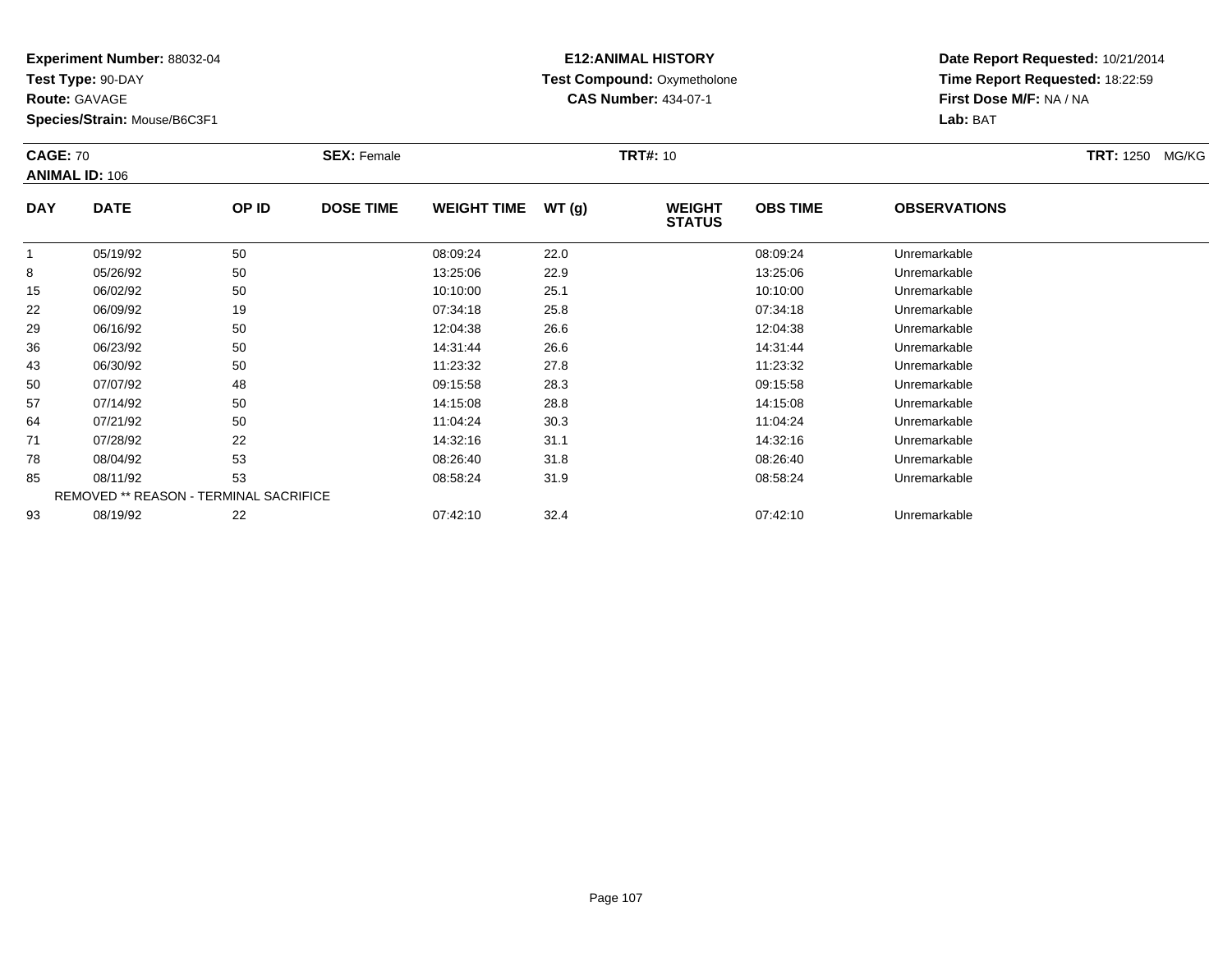**Test Type:** 90-DAY

**Route:** GAVAGE

93

**Species/Strain:** Mouse/B6C3F1

# **E12:ANIMAL HISTORY Test Compound:** Oxymetholone**CAS Number:** 434-07-1

**Date Report Requested:** 10/21/2014**Time Report Requested:** 18:22:59**First Dose M/F:** NA / NA**Lab:** BAT

| <b>CAGE: 70</b><br><b>ANIMAL ID: 107</b> |                                        | <b>SEX: Female</b> |                  |                    | <b>TRT#: 10</b> | <b>TRT: 1250</b><br>MG/KG      |                 |                     |  |
|------------------------------------------|----------------------------------------|--------------------|------------------|--------------------|-----------------|--------------------------------|-----------------|---------------------|--|
| <b>DAY</b>                               | <b>DATE</b>                            | OP ID              | <b>DOSE TIME</b> | <b>WEIGHT TIME</b> | WT(g)           | <b>WEIGHT</b><br><b>STATUS</b> | <b>OBS TIME</b> | <b>OBSERVATIONS</b> |  |
| 1                                        | 05/19/92                               | 50                 |                  | 08:09:24           | 21.2            |                                | 08:09:24        | Unremarkable        |  |
| 8                                        | 05/26/92                               | 50                 |                  | 13:25:06           | 22.9            |                                | 13:25:06        | Unremarkable        |  |
| 15                                       | 06/02/92                               | 50                 |                  | 10:10:00           | 24.9            |                                | 10:10:00        | Unremarkable        |  |
| 22                                       | 06/09/92                               | 19                 |                  | 07:34:18           | 25.2            |                                | 07:34:18        | Unremarkable        |  |
| 29                                       | 06/16/92                               | 50                 |                  | 12:04:38           | 25.7            |                                | 12:04:38        | Unremarkable        |  |
| 36                                       | 06/23/92                               | 50                 |                  | 14:31:44           | 25.9            |                                | 14:31:44        | Unremarkable        |  |
| 43                                       | 06/30/92                               | 50                 |                  | 11:23:32           | 27.1            |                                | 11:23:32        | Unremarkable        |  |
| 50                                       | 07/07/92                               | 48                 |                  | 09:15:58           | 27.6            |                                | 09:15:58        | Unremarkable        |  |
| 57                                       | 07/14/92                               | 50                 |                  | 14:15:08           | 27.5            |                                | 14:15:08        | Unremarkable        |  |
| 64                                       | 07/21/92                               | 50                 |                  | 11:04:24           | 28.1            |                                | 11:04:24        | Unremarkable        |  |
| 71                                       | 07/28/92                               | 22                 |                  | 14:32:16           | 28.9            |                                | 14:32:16        | Unremarkable        |  |
| 78                                       | 08/04/92                               | 53                 |                  | 08:26:40           | 30.0            |                                | 08:26:40        | Unremarkable        |  |
| 85                                       | 08/11/92                               | 53                 |                  | 08:58:24           | 29.5            |                                | 08:58:24        | Unremarkable        |  |
|                                          | REMOVED ** REASON - TERMINAL SACRIFICE |                    |                  |                    |                 |                                |                 |                     |  |

08/19/92 <sup>22</sup> 07:42:10 30.2 07:42:10 Unremarkable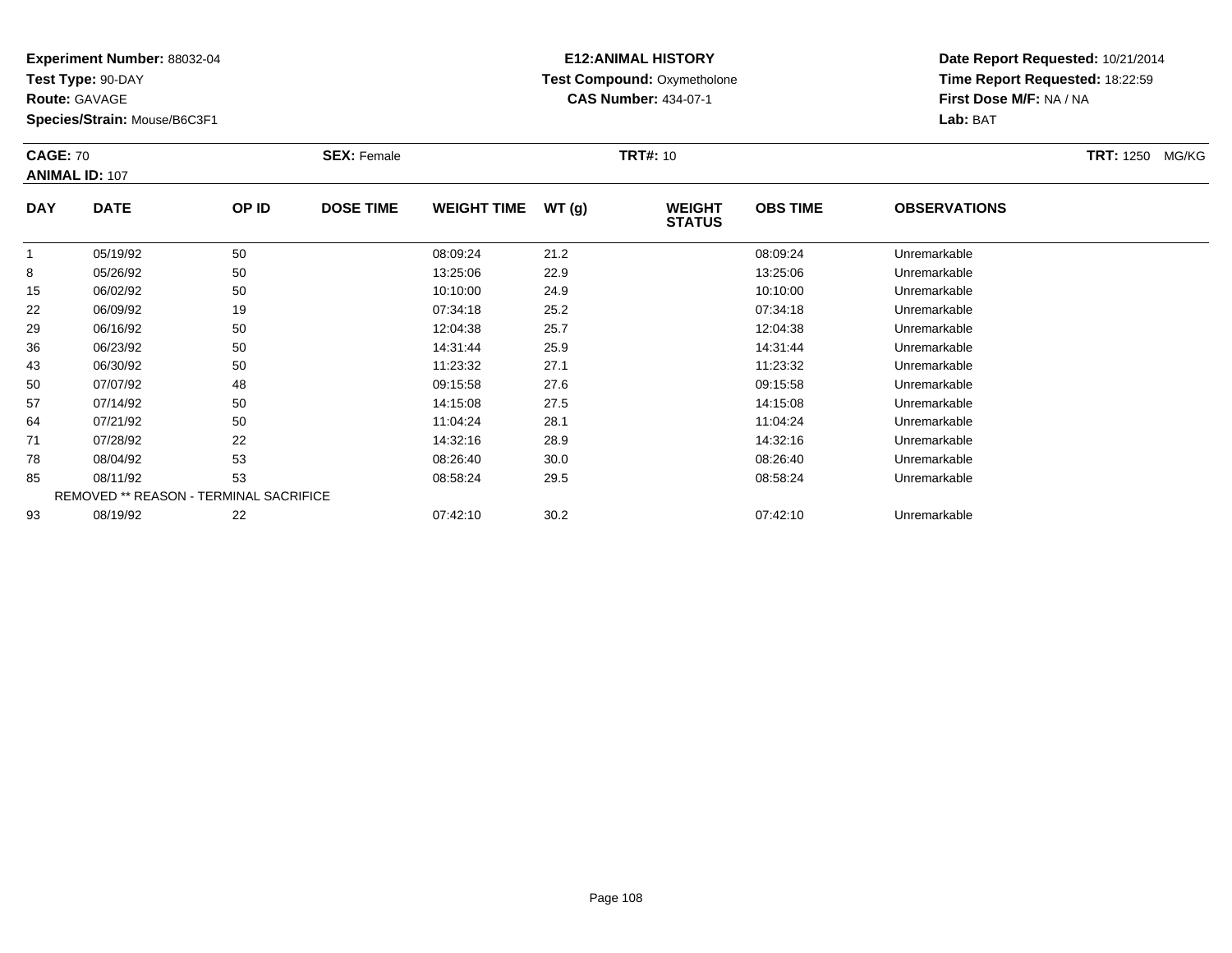**Test Type:** 90-DAY

**Route:** GAVAGE

**Species/Strain:** Mouse/B6C3F1

# **E12:ANIMAL HISTORY Test Compound:** Oxymetholone**CAS Number:** 434-07-1

| <b>CAGE: 70</b> | <b>ANIMAL ID: 108</b>                         |       | <b>SEX: Female</b> |                    |       | <b>TRT#: 10</b>                |                 |                     | <b>TRT: 1250</b><br>MG/KG |
|-----------------|-----------------------------------------------|-------|--------------------|--------------------|-------|--------------------------------|-----------------|---------------------|---------------------------|
| <b>DAY</b>      | <b>DATE</b>                                   | OP ID | <b>DOSE TIME</b>   | <b>WEIGHT TIME</b> | WT(g) | <b>WEIGHT</b><br><b>STATUS</b> | <b>OBS TIME</b> | <b>OBSERVATIONS</b> |                           |
|                 | 05/19/92                                      | 50    |                    | 08:09:24           | 20.2  |                                | 08:09:24        | Unremarkable        |                           |
| 8               | 05/26/92                                      | 50    |                    | 13:25:06           | 22.2  |                                | 13:25:06        | Unremarkable        |                           |
| 15              | 06/02/92                                      | 50    |                    | 10:10:00           | 23.9  |                                | 10:10:00        | Unremarkable        |                           |
| 22              | 06/09/92                                      | 19    |                    | 07:34:18           | 25.1  |                                | 07:34:18        | Unremarkable        |                           |
| 29              | 06/16/92                                      | 50    |                    | 12:04:38           | 25.1  |                                | 12:04:38        | Unremarkable        |                           |
| 36              | 06/23/92                                      | 50    |                    | 14:31:44           | 25.5  |                                | 14:31:44        | Unremarkable        |                           |
| 43              | 06/30/92                                      | 50    |                    | 11:23:32           | 26.8  |                                | 11:23:32        | Unremarkable        |                           |
| 50              | 07/07/92                                      | 48    |                    | 09:15:58           | 26.6  |                                | 09:15:58        | Unremarkable        |                           |
| 57              | 07/14/92                                      | 50    |                    | 14:15:08           | 27.3  |                                | 14:15:08        | Unremarkable        |                           |
| 64              | 07/21/92                                      | 50    |                    | 11:04:24           | 28.3  |                                | 11:04:24        | Unremarkable        |                           |
| 71              | 07/28/92                                      | 22    |                    | 14:32:16           | 29.0  |                                | 14:32:16        | Unremarkable        |                           |
| 78              | 08/04/92                                      | 53    |                    | 08:26:40           | 29.7  |                                | 08:26:40        | Unremarkable        |                           |
| 85              | 08/11/92                                      | 53    |                    | 08:58:24           | 29.5  |                                | 08:58:24        | Unremarkable        |                           |
|                 | <b>REMOVED ** REASON - TERMINAL SACRIFICE</b> |       |                    |                    |       |                                |                 |                     |                           |
| 93              | 08/19/92                                      | 22    |                    | 07:42:10           | 29.9  |                                | 07:42:10        | Unremarkable        |                           |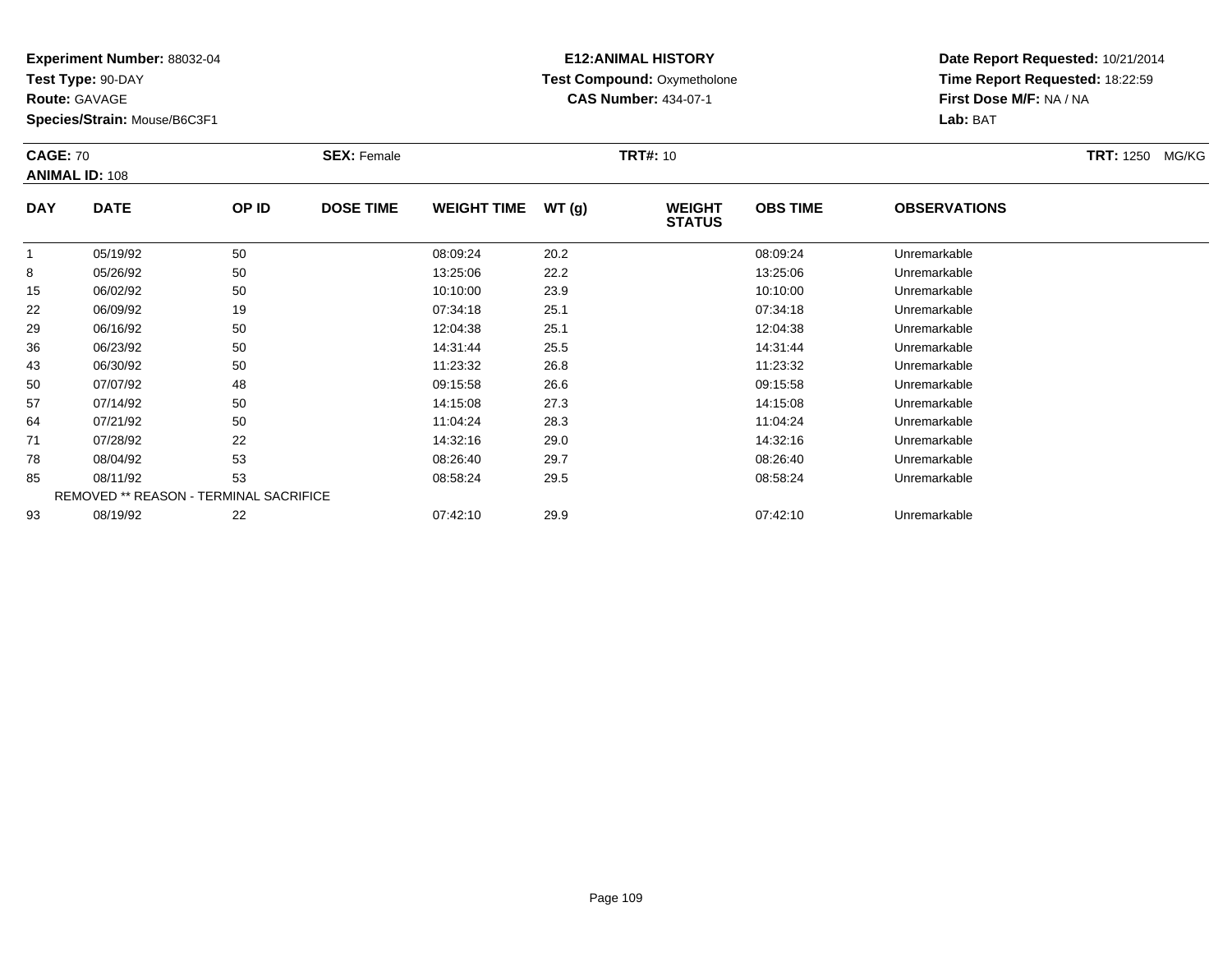**Test Type:** 90-DAY

**Route:** GAVAGE

**Species/Strain:** Mouse/B6C3F1

# **E12:ANIMAL HISTORY Test Compound:** Oxymetholone**CAS Number:** 434-07-1

| <b>CAGE: 70</b> | <b>ANIMAL ID: 109</b>                         |       | <b>SEX: Female</b> |                    |       | <b>TRT#: 10</b>                |                 |                     | TRT: 1250 MG/KG |
|-----------------|-----------------------------------------------|-------|--------------------|--------------------|-------|--------------------------------|-----------------|---------------------|-----------------|
| <b>DAY</b>      | <b>DATE</b>                                   | OP ID | <b>DOSE TIME</b>   | <b>WEIGHT TIME</b> | WT(g) | <b>WEIGHT</b><br><b>STATUS</b> | <b>OBS TIME</b> | <b>OBSERVATIONS</b> |                 |
| 1               | 05/19/92                                      | 50    |                    | 08:09:24           | 20.9  |                                | 08:09:24        | Unremarkable        |                 |
| 8               | 05/26/92                                      | 50    |                    | 13:25:06           | 22.2  |                                | 13:25:06        | Unremarkable        |                 |
| 15              | 06/02/92                                      | 50    |                    | 10:10:00           | 24.6  |                                | 10:10:00        | Unremarkable        |                 |
| 22              | 06/09/92                                      | 19    |                    | 07:34:18           | 24.6  |                                | 07:34:18        | Unremarkable        |                 |
| 29              | 06/16/92                                      | 50    |                    | 12:04:38           | 25.3  |                                | 12:04:38        | Unremarkable        |                 |
| 36              | 06/23/92                                      | 50    |                    | 14:31:44           | 25.9  |                                | 14:31:44        | Unremarkable        |                 |
| 43              | 06/30/92                                      | 50    |                    | 11:23:32           | 27.2  |                                | 11:23:32        | Unremarkable        |                 |
| 50              | 07/07/92                                      | 48    |                    | 09:15:58           | 28.2  |                                | 09:15:58        | Unremarkable        |                 |
| 57              | 07/14/92                                      | 50    |                    | 14:15:08           | 28.4  |                                | 14:15:08        | Unremarkable        |                 |
| 64              | 07/21/92                                      | 50    |                    | 11:04:24           | 28.2  |                                | 11:04:24        | Unremarkable        |                 |
| 71              | 07/28/92                                      | 22    |                    | 14:32:16           | 29.6  |                                | 14:32:16        | Unremarkable        |                 |
| 78              | 08/04/92                                      | 53    |                    | 08:26:40           | 29.9  |                                | 08:26:40        | Unremarkable        |                 |
| 85              | 08/11/92                                      | 53    |                    | 08:58:24           | 29.2  |                                | 08:58:24        | Unremarkable        |                 |
|                 | <b>REMOVED ** REASON - TERMINAL SACRIFICE</b> |       |                    |                    |       |                                |                 |                     |                 |
| 93              | 08/19/92                                      | 22    |                    | 07:42:10           | 28.5  |                                | 07:42:10        | Unremarkable        |                 |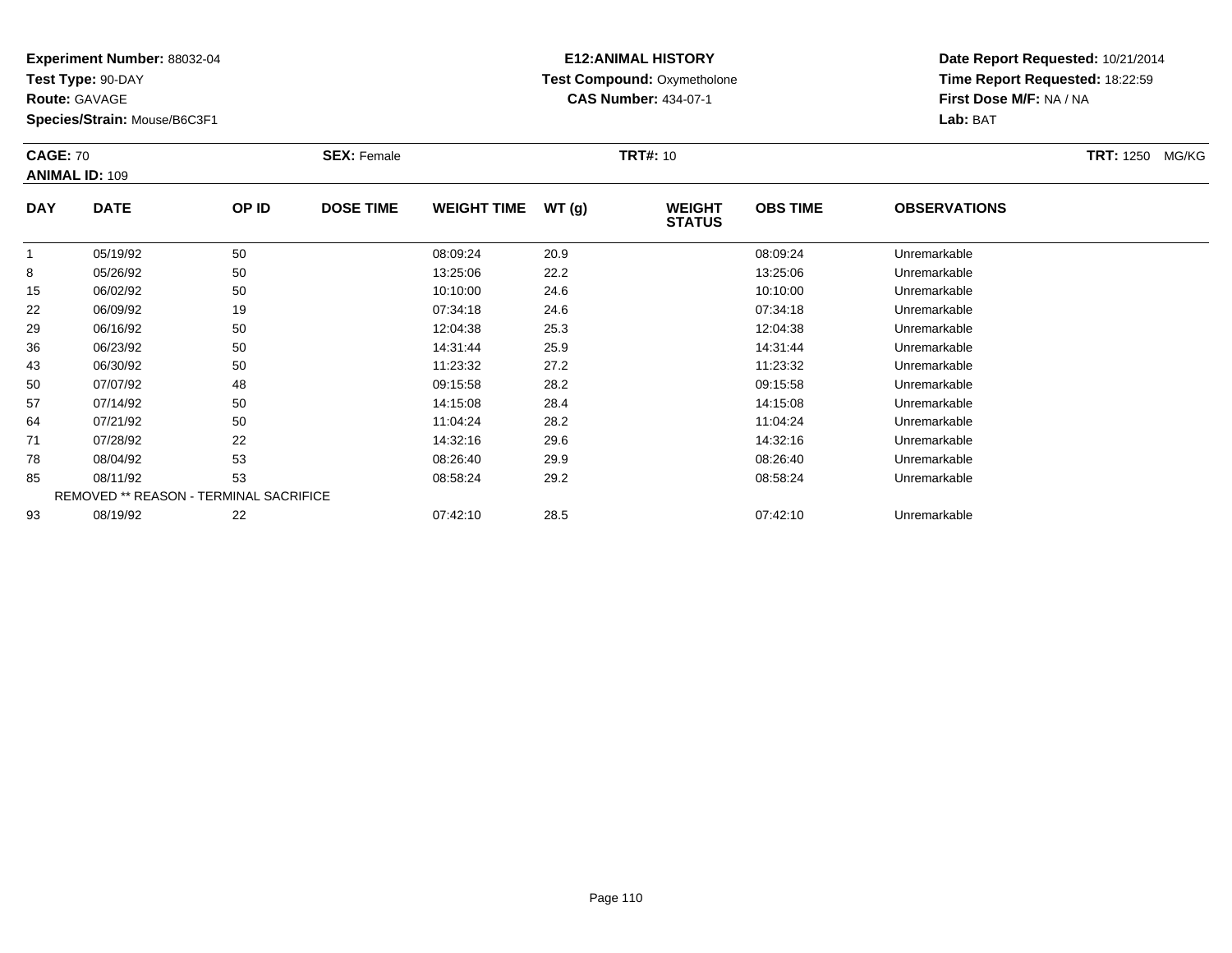**Test Type:** 90-DAY

**Route:** GAVAGE

93

**Species/Strain:** Mouse/B6C3F1

# **E12:ANIMAL HISTORY Test Compound:** Oxymetholone**CAS Number:** 434-07-1

**Date Report Requested:** 10/21/2014**Time Report Requested:** 18:22:59**First Dose M/F:** NA / NA**Lab:** BAT

| <b>CAGE: 70</b> | <b>ANIMAL ID: 110</b>                  |       | <b>SEX: Female</b> |                    |       | <b>TRT#: 10</b>                |                 |                     | <b>TRT: 1250 MG/KG</b> |
|-----------------|----------------------------------------|-------|--------------------|--------------------|-------|--------------------------------|-----------------|---------------------|------------------------|
| <b>DAY</b>      | <b>DATE</b>                            | OP ID | <b>DOSE TIME</b>   | <b>WEIGHT TIME</b> | WT(g) | <b>WEIGHT</b><br><b>STATUS</b> | <b>OBS TIME</b> | <b>OBSERVATIONS</b> |                        |
|                 | 05/19/92                               | 50    |                    | 08:09:24           | 21.1  |                                | 08:09:24        | Unremarkable        |                        |
| 8               | 05/26/92                               | 50    |                    | 13:25:06           | 22.2  |                                | 13:25:06        | Unremarkable        |                        |
| 15              | 06/02/92                               | 50    |                    | 10:10:00           | 25.4  |                                | 10:10:00        | Unremarkable        |                        |
| 22              | 06/09/92                               | 19    |                    | 07:34:18           | 25.3  |                                | 07:34:18        | Unremarkable        |                        |
| 29              | 06/16/92                               | 50    |                    | 12:04:38           | 25.8  |                                | 12:04:38        | Unremarkable        |                        |
| 36              | 06/23/92                               | 50    |                    | 14:31:44           | 26.2  |                                | 14:31:44        | Unremarkable        |                        |
| 43              | 06/30/92                               | 50    |                    | 11:23:32           | 27.6  |                                | 11:23:32        | Unremarkable        |                        |
| 50              | 07/07/92                               | 48    |                    | 09:15:58           | 27.8  |                                | 09:15:58        | Unremarkable        |                        |
| 57              | 07/14/92                               | 50    |                    | 14:15:08           | 27.4  |                                | 14:15:08        | Unremarkable        |                        |
| 64              | 07/21/92                               | 50    |                    | 11:04:24           | 28.2  |                                | 11:04:24        | Unremarkable        |                        |
| 71              | 07/28/92                               | 22    |                    | 14:32:16           | 29.9  |                                | 14:32:16        | Unremarkable        |                        |
| 78              | 08/04/92                               | 53    |                    | 08:26:40           | 30.8  |                                | 08:26:40        | Unremarkable        |                        |
| 85              | 08/11/92                               | 53    |                    | 08:58:24           | 31.3  |                                | 08:58:24        | Unremarkable        |                        |
|                 | REMOVED ** REASON - TERMINAL SACRIFICE |       |                    |                    |       |                                |                 |                     |                        |

08/19/92 <sup>22</sup> 07:42:10 30.9 07:42:10 Unremarkable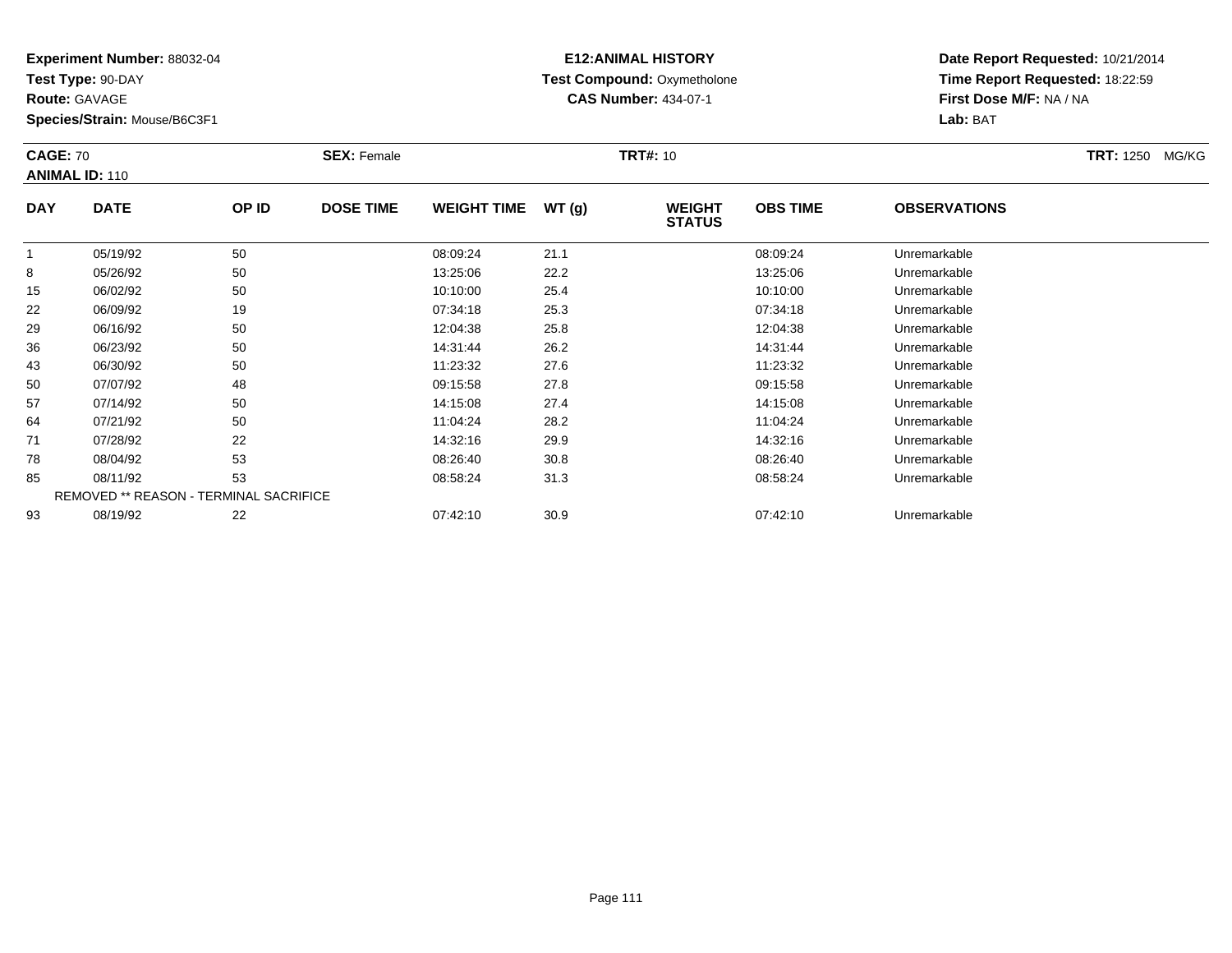**Test Type:** 90-DAY

**Route:** GAVAGE

**Species/Strain:** Mouse/B6C3F1

# **E12:ANIMAL HISTORY Test Compound:** Oxymetholone**CAS Number:** 434-07-1

| <b>CAGE: 71</b> | <b>ANIMAL ID: 111</b> |       | <b>SEX: Female</b> |                    |       | <b>TRT#:</b> 12                |                 | <b>TRT: 2500 MG/KG</b> |  |
|-----------------|-----------------------|-------|--------------------|--------------------|-------|--------------------------------|-----------------|------------------------|--|
| <b>DAY</b>      | <b>DATE</b>           | OP ID | <b>DOSE TIME</b>   | <b>WEIGHT TIME</b> | WT(q) | <b>WEIGHT</b><br><b>STATUS</b> | <b>OBS TIME</b> | <b>OBSERVATIONS</b>    |  |
|                 | 05/19/92              | 50    |                    | 08:00:26           | 20.3  |                                | 08:00:26        | Unremarkable           |  |
| 8               | 05/26/92              | 50    |                    | 13:23:06           | 22.7  |                                | 13:23:06        | Unremarkable           |  |
| 15              | 06/02/92              | 50    |                    | 10:08:28           | 24.2  |                                | 10:08:28        | Unremarkable           |  |
| 22              | 06/09/92              | 19    |                    | 07:20:30           | 25.6  |                                | 07:20:30        | Unremarkable           |  |
| 29              | 06/16/92              | 50    |                    | 11:58:46           | 25.8  |                                | 11:58:46        | Unremarkable           |  |
| 36              | <b>CO/22/02</b>       | 50    |                    | 11.30.22           | 262   |                                | 11.30.22        | Linramarkahla          |  |

| 15 | 06/02/92 | 50                                     | 10:08:28 | 24.2 | 10:08:28 | Unremarkable |  |
|----|----------|----------------------------------------|----------|------|----------|--------------|--|
| 22 | 06/09/92 | 19                                     | 07:20:30 | 25.6 | 07:20:30 | Unremarkable |  |
| 29 | 06/16/92 | 50                                     | 11:58:46 | 25.8 | 11:58:46 | Unremarkable |  |
| 36 | 06/23/92 | 50                                     | 14:30:22 | 26.2 | 14:30:22 | Unremarkable |  |
| 43 | 06/30/92 | 50                                     | 11:22:12 | 26.4 | 11:22:12 | Unremarkable |  |
| 50 | 07/07/92 | 48                                     | 09:11:42 | 26.9 | 09:11:42 | Unremarkable |  |
| 57 | 07/14/92 | 50                                     | 14:10:48 | 27.0 | 14:10:48 | Unremarkable |  |
| 64 | 07/21/92 | 50                                     | 11:03:12 | 27.7 | 11:03:12 | Unremarkable |  |
| 71 | 07/28/92 | 22                                     | 14:27:28 | 28.4 | 14:27:28 | Unremarkable |  |
| 78 | 08/04/92 | 53                                     | 08:21:12 | 28.9 | 08:21:12 | Unremarkable |  |
| 85 | 08/11/92 | 53                                     | 09:00:22 | 28.3 | 09:00:22 | Unremarkable |  |
|    |          | REMOVED ** REASON - TERMINAL SACRIFICE |          |      |          |              |  |
| 93 | 08/19/92 | 22                                     | 07:45:50 | 29.1 | 07:45:50 | Unremarkable |  |
|    |          |                                        |          |      |          |              |  |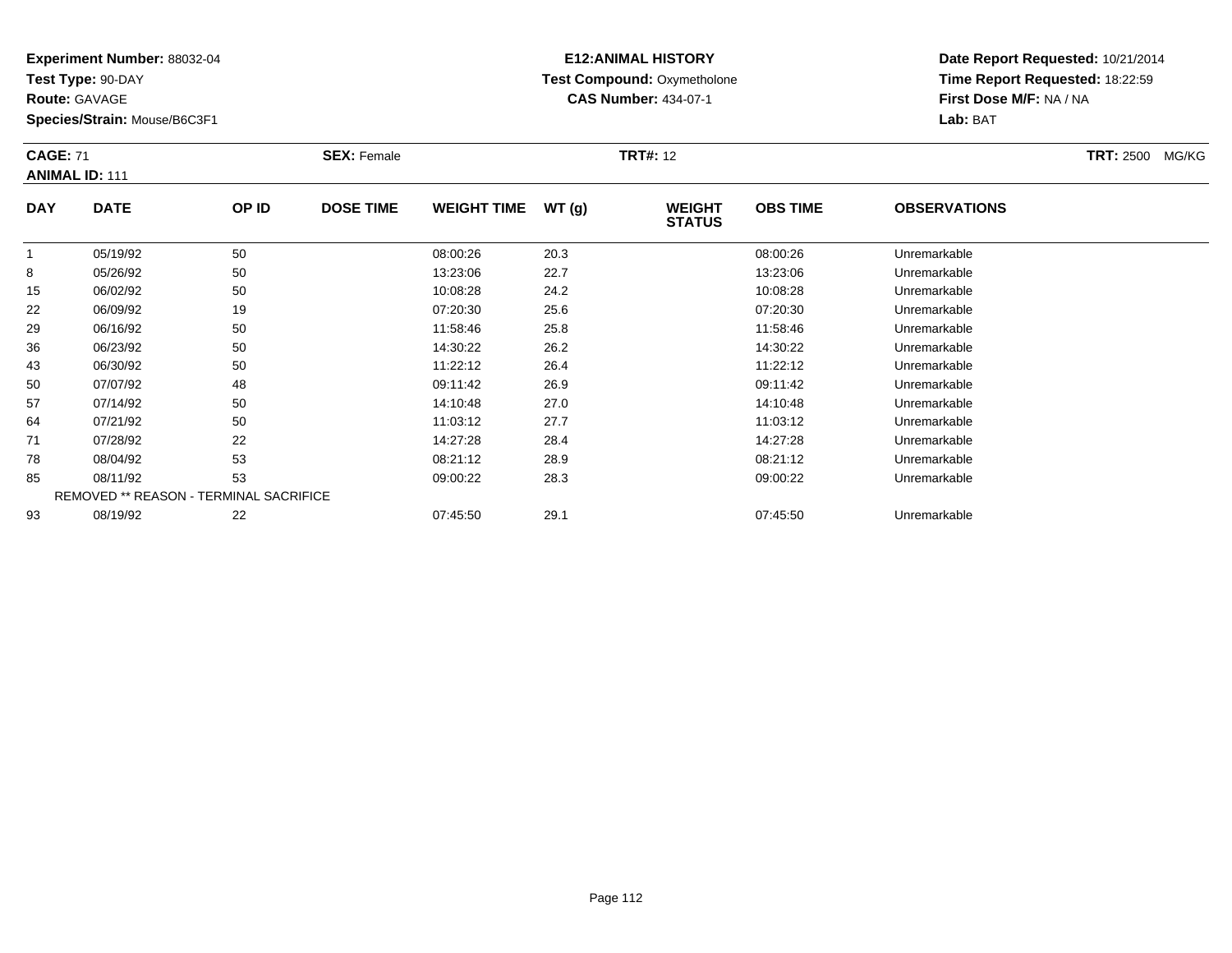**Test Type:** 90-DAY

**Route:** GAVAGE

**Species/Strain:** Mouse/B6C3F1

# **E12:ANIMAL HISTORY Test Compound:** Oxymetholone**CAS Number:** 434-07-1

|            | <b>CAGE: 71</b><br><b>ANIMAL ID: 112</b> |       | <b>SEX: Female</b> |                    |       | <b>TRT#: 12</b>                |                 | <b>TRT: 2500</b><br>MG/KG |  |
|------------|------------------------------------------|-------|--------------------|--------------------|-------|--------------------------------|-----------------|---------------------------|--|
| <b>DAY</b> | <b>DATE</b>                              | OP ID | <b>DOSE TIME</b>   | <b>WEIGHT TIME</b> | WT(q) | <b>WEIGHT</b><br><b>STATUS</b> | <b>OBS TIME</b> | <b>OBSERVATIONS</b>       |  |
|            | 05/19/92                                 | 50    |                    | 08:00:26           | 21.8  |                                | 08:00:26        | Unremarkable              |  |
| 8          | 05/26/92                                 | 50    |                    | 13:23:06           | 23.7  |                                | 13:23:06        | Unremarkable              |  |
| 15         | 06/02/92                                 | 50    |                    | 10:08:28           | 25.3  |                                | 10:08:28        | Unremarkable              |  |
| 22         | 06/09/92                                 | 19    |                    | 07:20:30           | 26.4  |                                | 07:20:30        | Unremarkable              |  |
| 29         | 06/16/92                                 | 50    |                    | 11:58:46           | 26.6  |                                | 11:58:46        | Unremarkable              |  |
| 36         | 06/23/92                                 | 50    |                    | 14:30:22           | 26.9  |                                | 14:30:22        | Unremarkable              |  |

| 22 | 06/09/92 | 19                                            | 07:20:30 | 26.4 | 07:20:30 | Unremarkable |  |
|----|----------|-----------------------------------------------|----------|------|----------|--------------|--|
| 29 | 06/16/92 | 50                                            | 11:58:46 | 26.6 | 11:58:46 | Unremarkable |  |
| 36 | 06/23/92 | 50                                            | 14:30:22 | 26.9 | 14:30:22 | Unremarkable |  |
| 43 | 06/30/92 | 50                                            | 11:22:12 | 26.8 | 11:22:12 | Unremarkable |  |
| 50 | 07/07/92 | 48                                            | 09:11:42 | 27.4 | 09:11:42 | Unremarkable |  |
| 57 | 07/14/92 | 50                                            | 14:10:48 | 27.0 | 14:10:48 | Unremarkable |  |
| 64 | 07/21/92 | 50                                            | 11:03:12 | 27.6 | 11:03:12 | Unremarkable |  |
| 71 | 07/28/92 | 22                                            | 14:27:28 | 28.6 | 14:27:28 | Unremarkable |  |
| 78 | 08/04/92 | 53                                            | 08:21:12 | 28.9 | 08:21:12 | Unremarkable |  |
| 85 | 08/11/92 | 53                                            | 09:00:22 | 28.6 | 09:00:22 | Unremarkable |  |
|    |          | <b>REMOVED ** REASON - TERMINAL SACRIFICE</b> |          |      |          |              |  |
| 93 | 08/19/92 | 22                                            | 07:45:50 | 28.9 | 07:45:50 | Unremarkable |  |
|    |          |                                               |          |      |          |              |  |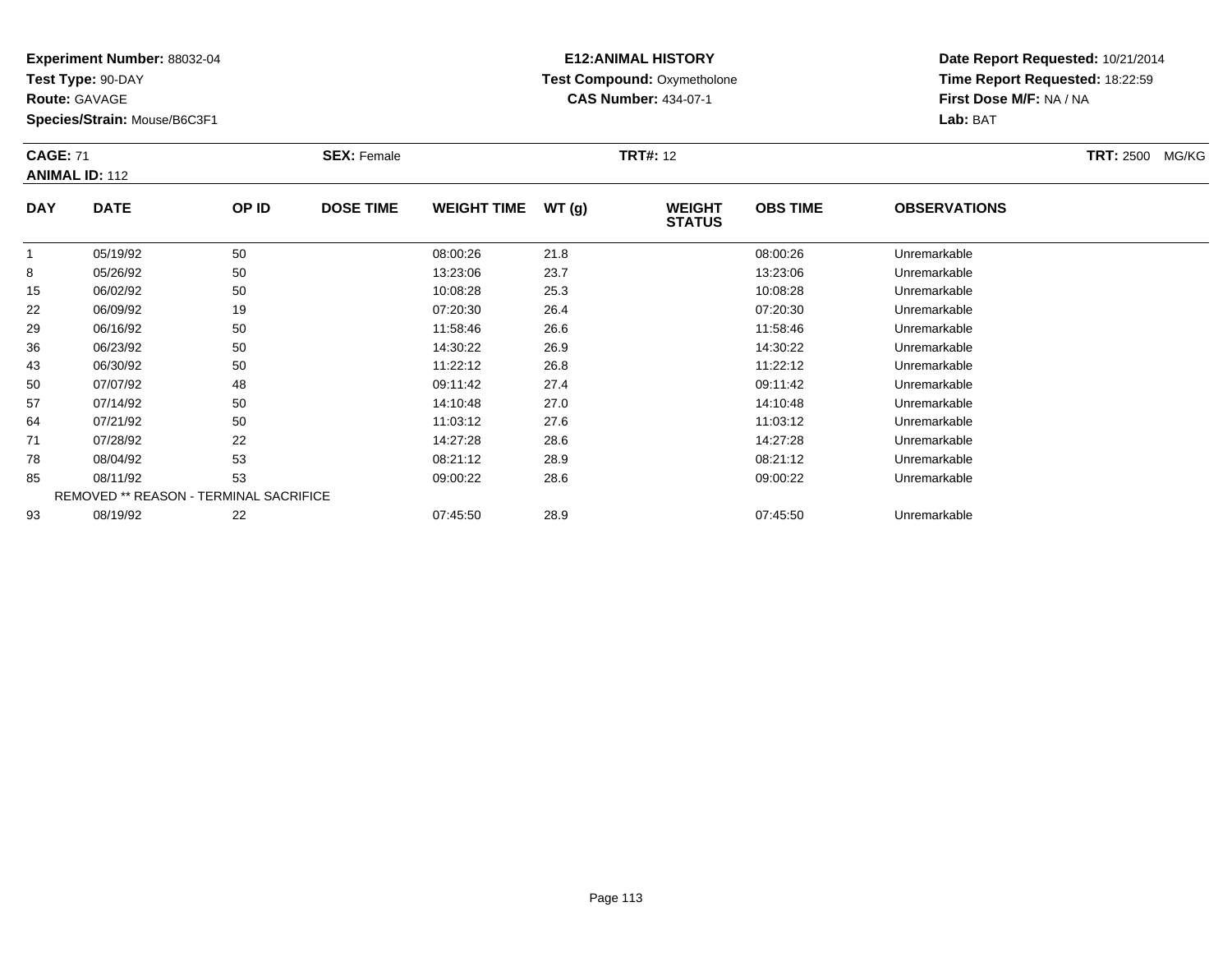**Test Type:** 90-DAY

**Route:** GAVAGE

43

50

57

64

71

78

85

93

**Species/Strain:** Mouse/B6C3F1

REMOVED \*\* REASON - TERMINAL SACRIFICE

#### **E12:ANIMAL HISTORY Test Compound:** Oxymetholone**CAS Number:** 434-07-1

**Date Report Requested:** 10/21/2014**Time Report Requested:** 18:22:59**First Dose M/F:** NA / NA**Lab:** BAT

|            | <b>CAGE: 71</b><br><b>ANIMAL ID: 113</b> |       | <b>SEX: Female</b> |                    |       | <b>TRT#:</b> 12                |                 | <b>TRT: 2500</b><br>MG/KG |  |
|------------|------------------------------------------|-------|--------------------|--------------------|-------|--------------------------------|-----------------|---------------------------|--|
| <b>DAY</b> | <b>DATE</b>                              | OP ID | <b>DOSE TIME</b>   | <b>WEIGHT TIME</b> | WT(g) | <b>WEIGHT</b><br><b>STATUS</b> | <b>OBS TIME</b> | <b>OBSERVATIONS</b>       |  |
|            | 05/19/92                                 | 50    |                    | 08:00:26           | 20.6  |                                | 08:00:26        | Unremarkable              |  |
| 8          | 05/26/92                                 | 50    |                    | 13:23:06           | 22.8  |                                | 13:23:06        | Unremarkable              |  |
| 15         | 06/02/92                                 | 50    |                    | 10:08:28           | 25.2  |                                | 10:08:28        | Unremarkable              |  |
| 22         | 06/09/92                                 | 19    |                    | 07:20:30           | 26.4  |                                | 07:20:30        | Unremarkable              |  |
| 29         | 06/16/92                                 | 50    |                    | 11:58:46           | 26.6  |                                | 11:58:46        | Unremarkable              |  |
| 36         | 06/23/92                                 | 50    |                    | 14:30:22           | 27.2  |                                | 14:30:22        | Unremarkable              |  |

06/30/92 <sup>50</sup> 11:22:12 28.5 11:22:12 Unremarkable

07/07/92 <sup>48</sup> 09:11:42 28.9 09:11:42 Unremarkable

07/14/92 <sup>50</sup> 14:10:48 28.4 14:10:48 Unremarkable

07/21/92 <sup>50</sup> 11:03:12 29.1 11:03:12 Unremarkable

1 07/28/92 22 2 14:27:28 30.1 14:27:28 157/28/92 Unremarkable

08/04/92 <sup>53</sup> 08:21:12 31.7 08:21:12 Unremarkable

08/11/92 <sup>53</sup> 09:00:22 31.1 09:00:22 Unremarkable

08/19/92 <sup>22</sup> 07:45:50 31.0 07:45:50 Unremarkable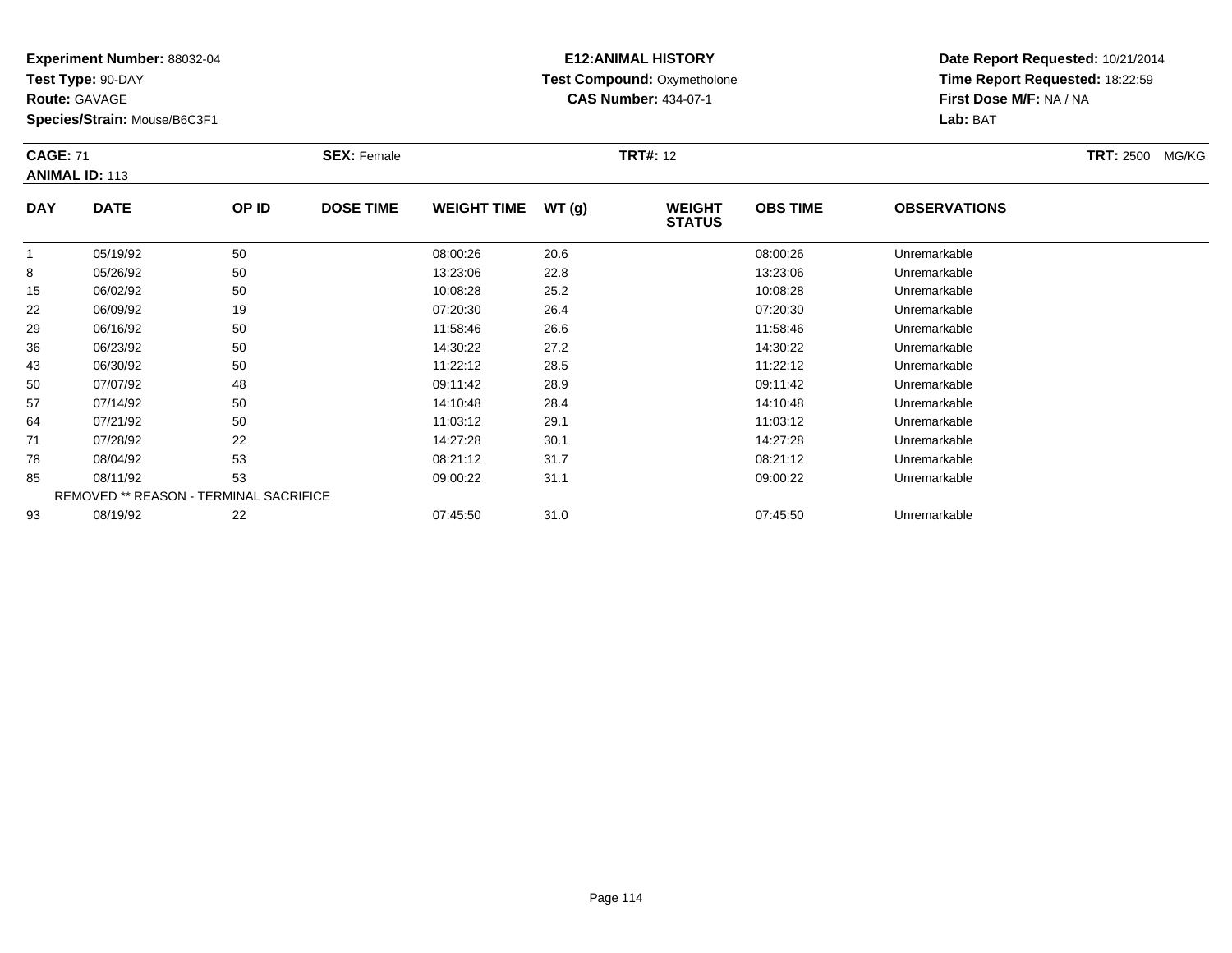**Test Type:** 90-DAY

**Route:** GAVAGE

93

**Species/Strain:** Mouse/B6C3F1

REMOVED \*\* REASON - TERMINAL SACRIFICE

## **E12:ANIMAL HISTORY Test Compound:** Oxymetholone**CAS Number:** 434-07-1

**Date Report Requested:** 10/21/2014**Time Report Requested:** 18:22:59**First Dose M/F:** NA / NA**Lab:** BAT

| <b>CAGE: 71</b><br><b>ANIMAL ID: 114</b> |             |       | <b>SEX: Female</b> |                    |       | <b>TRT#: 12</b>                |                 |                     | <b>TRT: 2500 MG/KG</b> |
|------------------------------------------|-------------|-------|--------------------|--------------------|-------|--------------------------------|-----------------|---------------------|------------------------|
| <b>DAY</b>                               | <b>DATE</b> | OP ID | <b>DOSE TIME</b>   | <b>WEIGHT TIME</b> | WT(g) | <b>WEIGHT</b><br><b>STATUS</b> | <b>OBS TIME</b> | <b>OBSERVATIONS</b> |                        |
|                                          | 05/19/92    | 50    |                    | 08:00:26           | 21.5  |                                | 08:00:26        | Unremarkable        |                        |
| 8                                        | 05/26/92    | 50    |                    | 13:23:06           | 23.8  |                                | 13:23:06        | Unremarkable        |                        |
| 15                                       | 06/02/92    | 50    |                    | 10:08:28           | 26.1  |                                | 10:08:28        | Unremarkable        |                        |
| 22                                       | 06/09/92    | 19    |                    | 07:20:30           | 26.8  |                                | 07:20:30        | Unremarkable        |                        |
| 29                                       | 06/16/92    | 50    |                    | 11:58:46           | 28.4  |                                | 11:58:46        | Unremarkable        |                        |
| 36                                       | 06/23/92    | 50    |                    | 14:30:22           | 28.4  |                                | 14:30:22        | Unremarkable        |                        |
| 43                                       | 06/30/92    | 50    |                    | 11:22:12           | 29.3  |                                | 11:22:12        | Unremarkable        |                        |
| 50                                       | 07/07/92    | 48    |                    | 09:11:42           | 29.8  |                                | 09:11:42        | Unremarkable        |                        |
| 57                                       | 07/14/92    | 50    |                    | 14:10:48           | 29.8  |                                | 14:10:48        | Unremarkable        |                        |
| 64                                       | 07/21/92    | 50    |                    | 11:03:12           | 30.2  |                                | 11:03:12        | Unremarkable        |                        |
| 71                                       | 07/28/92    | 22    |                    | 14:27:28           | 30.9  |                                | 14:27:28        | Unremarkable        |                        |
| 78                                       | 08/04/92    | 53    |                    | 08:21:12           | 32.6  |                                | 08:21:12        | Unremarkable        |                        |
| 85                                       | 08/11/92    | 53    |                    | 09:00:22           | 31.8  |                                | 09:00:22        | Unremarkable        |                        |

08/19/92 <sup>22</sup> 07:45:50 32.2 07:45:50 Unremarkable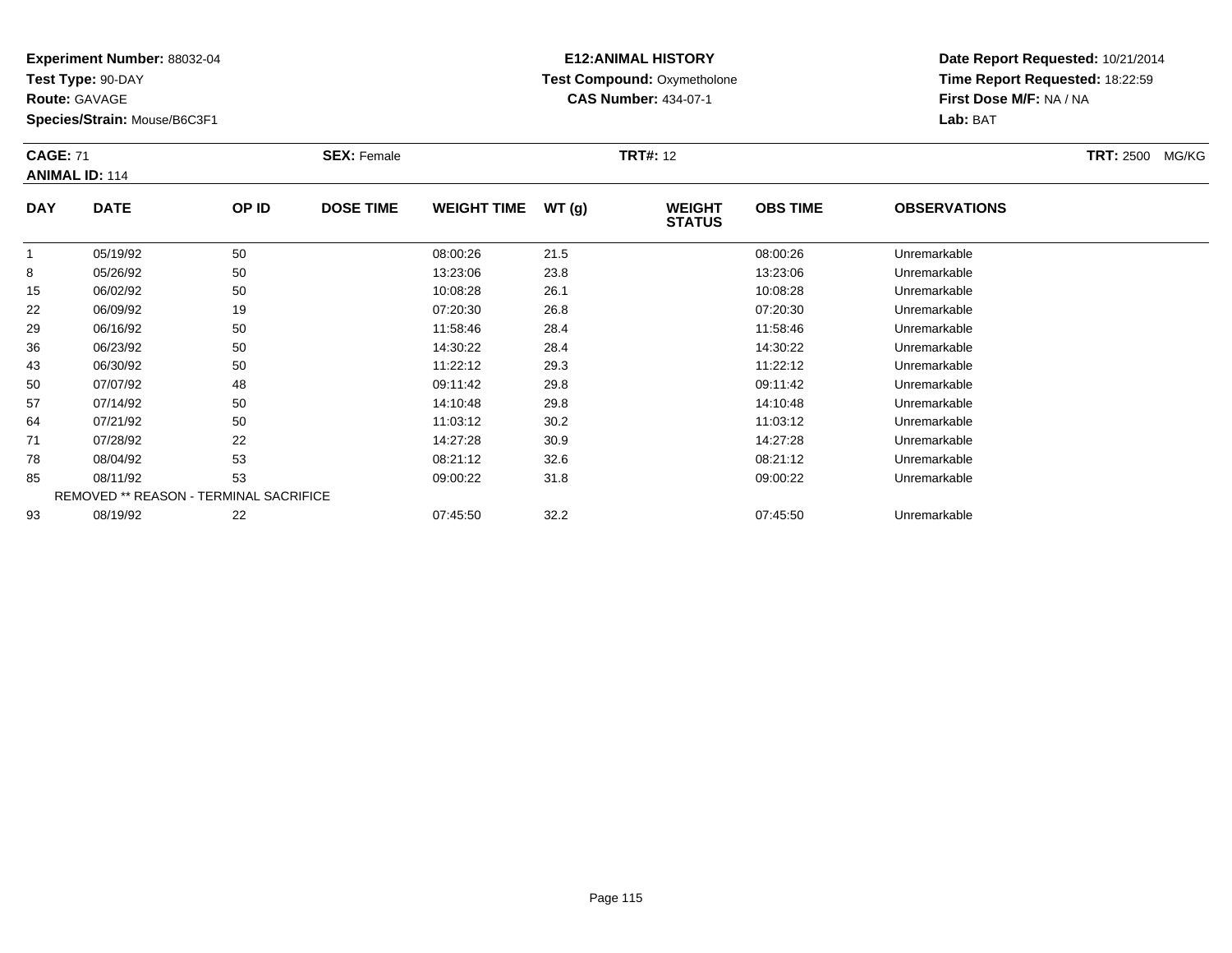**Test Type:** 90-DAY

**Route:** GAVAGE

64

71

78

85

93

**Species/Strain:** Mouse/B6C3F1

REMOVED \*\* REASON - TERMINAL SACRIFICE

## **E12:ANIMAL HISTORY Test Compound:** Oxymetholone**CAS Number:** 434-07-1

**Date Report Requested:** 10/21/2014**Time Report Requested:** 18:22:59**First Dose M/F:** NA / NA**Lab:** BAT

| <b>CAGE: 71</b> | <b>ANIMAL ID: 115</b> |       | <b>SEX: Female</b> |                    |       | <b>TRT#: 12</b>                |                 |                     | <b>TRT: 2500</b><br>MG/KG |
|-----------------|-----------------------|-------|--------------------|--------------------|-------|--------------------------------|-----------------|---------------------|---------------------------|
| <b>DAY</b>      | <b>DATE</b>           | OP ID | <b>DOSE TIME</b>   | <b>WEIGHT TIME</b> | WT(g) | <b>WEIGHT</b><br><b>STATUS</b> | <b>OBS TIME</b> | <b>OBSERVATIONS</b> |                           |
|                 | 05/19/92              | 50    |                    | 08:00:26           | 20.5  |                                | 08:00:26        | Unremarkable        |                           |
| 8               | 05/26/92              | 50    |                    | 13:23:06           | 22.7  |                                | 13:23:06        | Unremarkable        |                           |
| 15              | 06/02/92              | 50    |                    | 10:08:28           | 23.7  |                                | 10:08:28        | Unremarkable        |                           |
| 22              | 06/09/92              | 19    |                    | 07:20:30           | 24.5  |                                | 07:20:30        | Unremarkable        |                           |
| 29              | 06/16/92              | 50    |                    | 11:58:46           | 24.9  |                                | 11:58:46        | Unremarkable        |                           |
| 36              | 06/23/92              | 50    |                    | 14:30:22           | 25.8  |                                | 14:30:22        | Unremarkable        |                           |
| 43              | 06/30/92              | 50    |                    | 11:22:12           | 26.1  |                                | 11:22:12        | Unremarkable        |                           |
| 50              | 07/07/92              | 48    |                    | 09:11:42           | 26.2  |                                | 09:11:42        | Unremarkable        |                           |
| 57              | 07/14/92              | 50    |                    | 14:10:48           | 26.3  |                                | 14:10:48        | Unremarkable        |                           |

07/21/92 <sup>50</sup> 11:03:12 26.8 11:03:12 Unremarkable

07/28/92 <sup>22</sup> 14:27:28 27.4 14:27:28 Unremarkable

08/04/92 <sup>53</sup> 08:21:12 27.7 08:21:12 Unremarkable

08/11/92 <sup>53</sup> 09:00:22 27.6 09:00:22 Unremarkable

08/19/92 <sup>22</sup> 07:45:50 27.1 07:45:50 Unremarkable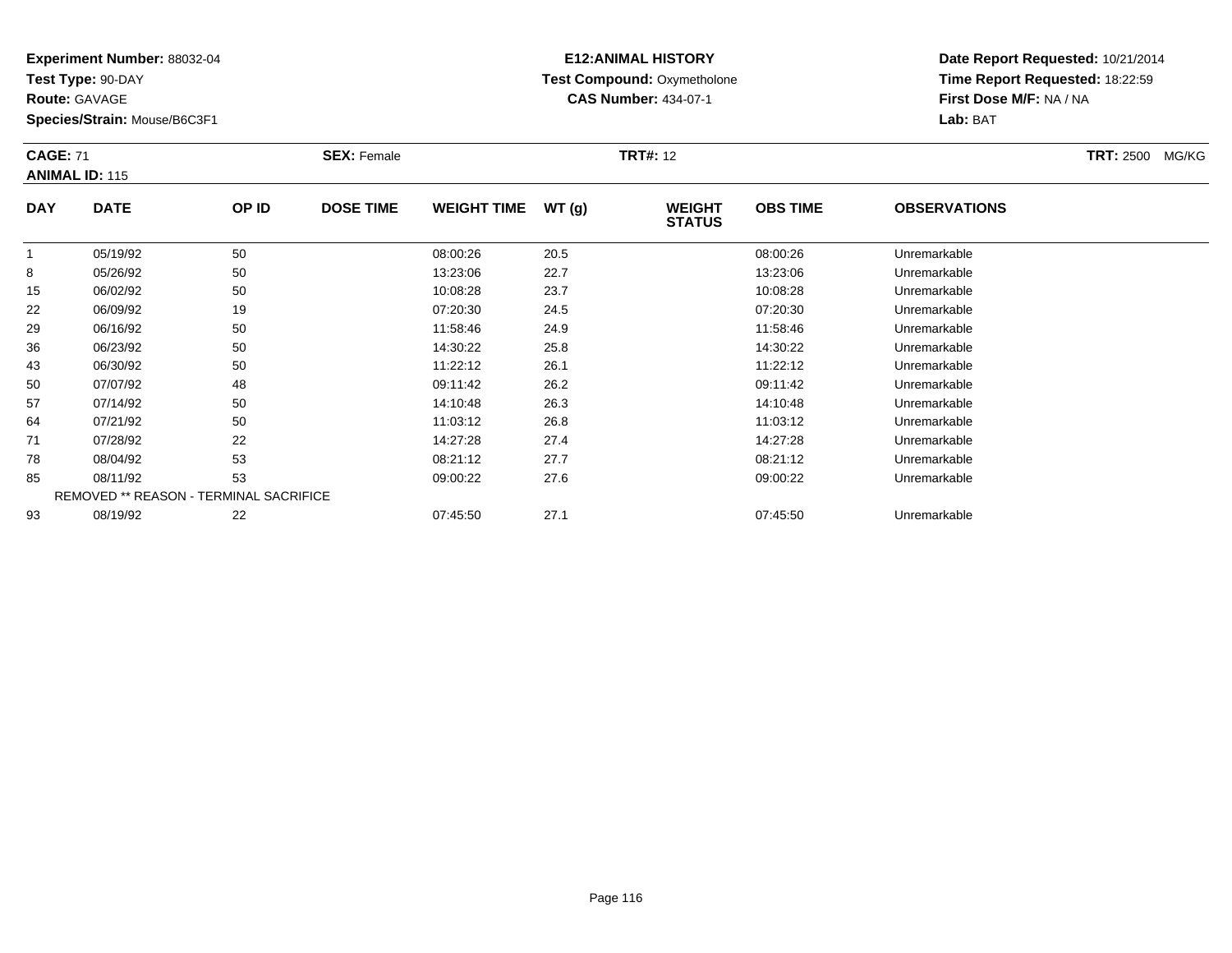**Test Type:** 90-DAY

**Route:** GAVAGE

93

**Species/Strain:** Mouse/B6C3F1

## **E12:ANIMAL HISTORY Test Compound:** Oxymetholone**CAS Number:** 434-07-1

**Date Report Requested:** 10/21/2014**Time Report Requested:** 18:22:59**First Dose M/F:** NA / NA**Lab:** BAT

|            | <b>CAGE: 72</b><br><b>ANIMAL ID: 116</b> |       | <b>SEX: Female</b> |                    |       | <b>TRT#: 12</b>                |                 | <b>TRT: 2500</b><br>MG/KG |  |
|------------|------------------------------------------|-------|--------------------|--------------------|-------|--------------------------------|-----------------|---------------------------|--|
| <b>DAY</b> | <b>DATE</b>                              | OP ID | <b>DOSE TIME</b>   | <b>WEIGHT TIME</b> | WT(g) | <b>WEIGHT</b><br><b>STATUS</b> | <b>OBS TIME</b> | <b>OBSERVATIONS</b>       |  |
|            | 05/19/92                                 | 50    |                    | 08:02:54           | 21.7  |                                | 08:02:54        | Unremarkable              |  |
| 8          | 05/26/92                                 | 50    |                    | 13:21:14           | 23.5  |                                | 13:21:14        | Unremarkable              |  |
| 15         | 06/02/92                                 | 50    |                    | 10:06:48           | 25.9  |                                | 10:06:48        | Unremarkable              |  |
| 22         | 06/09/92                                 | 19    |                    | 07:24:34           | 26.6  |                                | 07:24:34        | Unremarkable              |  |
| 29         | 06/16/92                                 | 50    |                    | 12:00:26           | 26.9  |                                | 12:00:26        | Unremarkable              |  |
| 36         | 06/23/92                                 | 50    |                    | 14:28:50           | 27.1  |                                | 14:28:50        | Unremarkable              |  |
| 43         | 06/30/92                                 | 50    |                    | 11:20:50           | 28.2  |                                | 11:20:50        | Unremarkable              |  |
| 50         | 07/07/92                                 | 48    |                    | 09:13:08           | 28.8  |                                | 09:13:08        | Unremarkable              |  |
| 57         | 07/14/92                                 | 50    |                    | 14:12:10           | 29.2  |                                | 14:12:10        | Unremarkable              |  |
| 64         | 07/21/92                                 | 50    |                    | 11:01:52           | 29.7  |                                | 11:01:52        | Unremarkable              |  |
| 71         | 07/28/92                                 | 22    |                    | 14:29:08           | 29.6  |                                | 14:29:08        | Unremarkable              |  |
| 78         | 08/04/92                                 | 53    |                    | 08:22:52           | 30.7  |                                | 08:22:52        | Unremarkable              |  |
| 85         | 08/11/92                                 | 53    |                    | 09:02:08           | 30.6  |                                | 09:02:08        | Unremarkable              |  |
|            | REMOVED ** REASON - TERMINAL SACRIFICE   |       |                    |                    |       |                                |                 |                           |  |

08/19/92 <sup>22</sup> 07:49:06 30.3 07:49:06 Unremarkable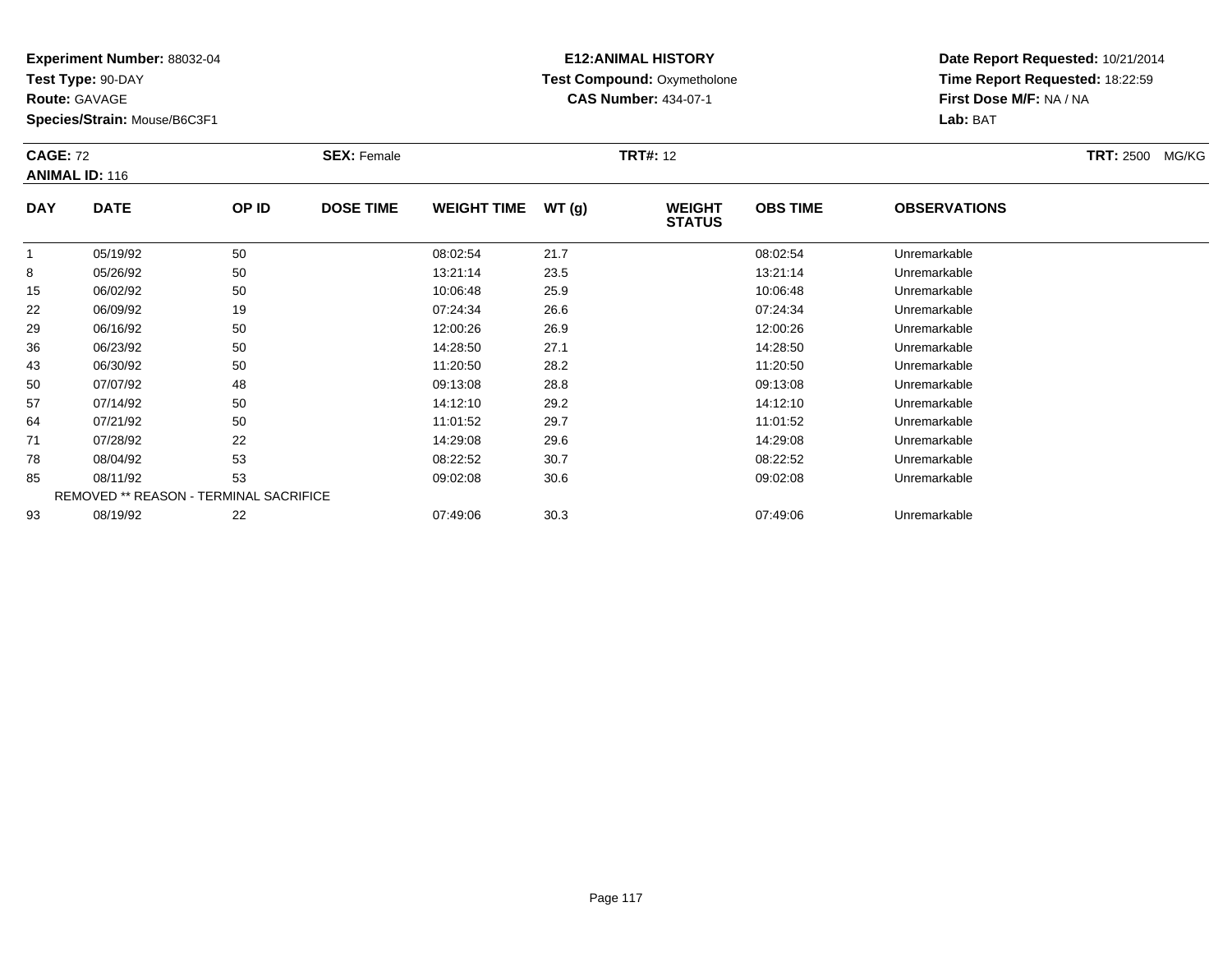**Test Type:** 90-DAY

**Route:** GAVAGE

85

93

**Species/Strain:** Mouse/B6C3F1

REMOVED \*\* REASON - TERMINAL SACRIFICE

## **E12:ANIMAL HISTORY Test Compound:** Oxymetholone**CAS Number:** 434-07-1

**Date Report Requested:** 10/21/2014**Time Report Requested:** 18:22:59**First Dose M/F:** NA / NA**Lab:** BAT

|            | <b>CAGE: 72</b><br><b>ANIMAL ID: 117</b> |       | <b>SEX: Female</b> |                    |       | <b>TRT#: 12</b>                | TRT: 2500 MG/KG |                     |  |  |
|------------|------------------------------------------|-------|--------------------|--------------------|-------|--------------------------------|-----------------|---------------------|--|--|
| <b>DAY</b> | <b>DATE</b>                              | OP ID | <b>DOSE TIME</b>   | <b>WEIGHT TIME</b> | WT(g) | <b>WEIGHT</b><br><b>STATUS</b> | <b>OBS TIME</b> | <b>OBSERVATIONS</b> |  |  |
|            | 05/19/92                                 | 50    |                    | 08:02:54           | 21.0  |                                | 08:02:54        | Unremarkable        |  |  |
| 8          | 05/26/92                                 | 50    |                    | 13:21:14           | 23.0  |                                | 13:21:14        | Unremarkable        |  |  |
| 15         | 06/02/92                                 | 50    |                    | 10:06:48           | 25.8  |                                | 10:06:48        | Unremarkable        |  |  |
| 22         | 06/09/92                                 | 19    |                    | 07:24:34           | 27.4  |                                | 07:24:34        | Unremarkable        |  |  |
| 29         | 06/16/92                                 | 50    |                    | 12:00:26           | 27.9  |                                | 12:00:26        | Unremarkable        |  |  |
| 36         | 06/23/92                                 | 50    |                    | 14:28:50           | 27.9  |                                | 14:28:50        | Unremarkable        |  |  |
| 43         | 06/30/92                                 | 50    |                    | 11:20:50           | 29.3  |                                | 11:20:50        | Unremarkable        |  |  |
| 50         | 07/07/92                                 | 48    |                    | 09:13:08           | 31.0  |                                | 09:13:08        | Unremarkable        |  |  |
| 57         | 07/14/92                                 | 50    |                    | 14:12:10           | 31.8  |                                | 14:12:10        | Unremarkable        |  |  |
| 64         | 07/21/92                                 | 50    |                    | 11:01:52           | 32.4  |                                | 11:01:52        | Unremarkable        |  |  |
| 71         | 07/28/92                                 | 22    |                    | 14:29:08           | 33.3  |                                | 14:29:08        | Unremarkable        |  |  |
| 78         | 08/04/92                                 | 53    |                    | 08:22:52           | 34.4  |                                | 08:22:52        | Unremarkable        |  |  |

08/04/92 <sup>53</sup> 08:22:52 34.4 08:22:52 Unremarkable

08/11/92 <sup>53</sup> 09:02:08 34.1 09:02:08 Unremarkable

08/19/92 <sup>22</sup> 07:49:06 34.4 07:49:06 Unremarkable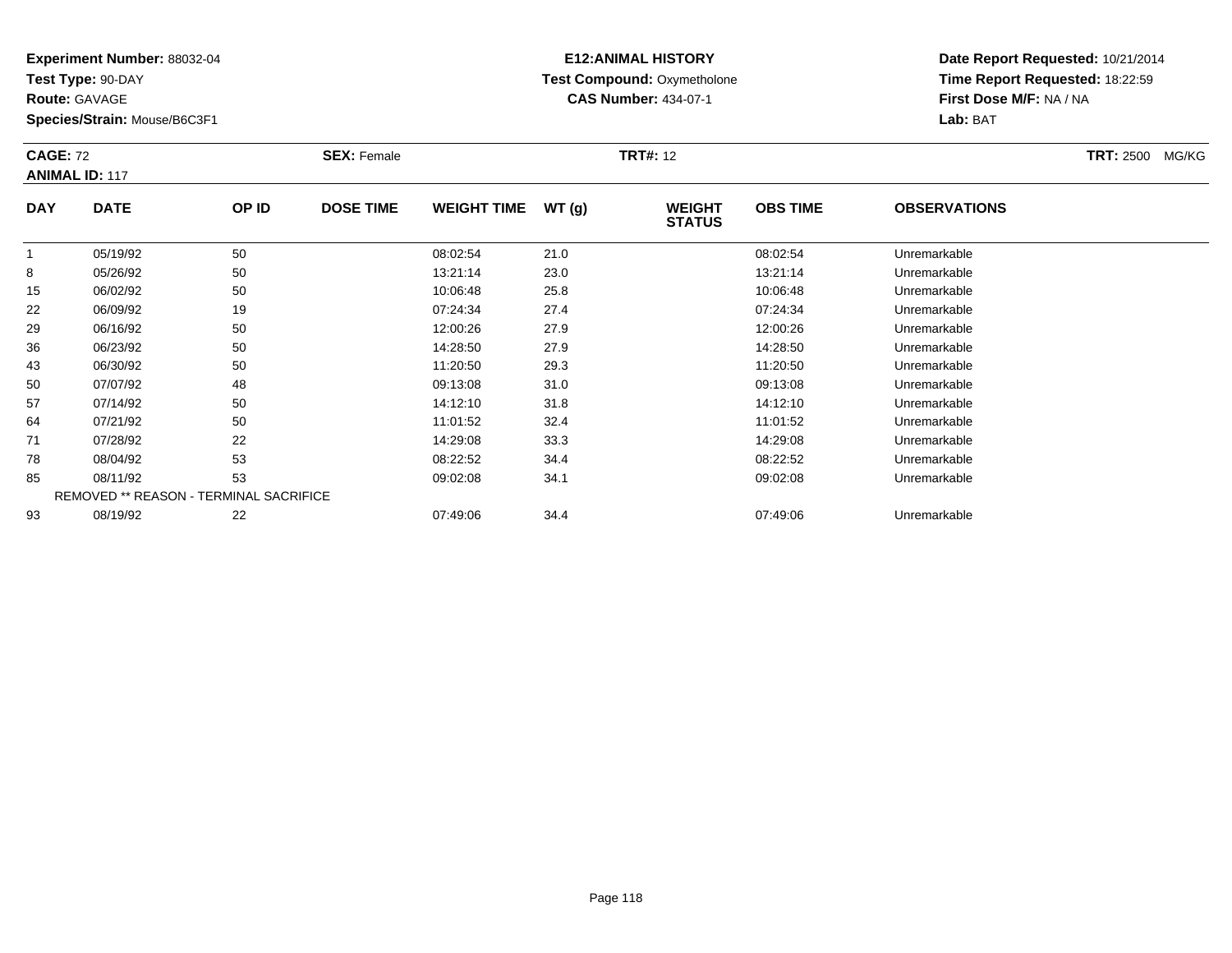**Test Type:** 90-DAY

**Route:** GAVAGE

93

**Species/Strain:** Mouse/B6C3F1

## **E12:ANIMAL HISTORY Test Compound:** Oxymetholone**CAS Number:** 434-07-1

**Date Report Requested:** 10/21/2014**Time Report Requested:** 18:22:59**First Dose M/F:** NA / NA**Lab:** BAT

| <b>CAGE: 72</b><br><b>ANIMAL ID: 118</b> |                                               |       | <b>SEX: Female</b> | <b>TRT#: 12</b>    |       |                                |                 |                     | <b>TRT: 2500</b> | MG/KG |
|------------------------------------------|-----------------------------------------------|-------|--------------------|--------------------|-------|--------------------------------|-----------------|---------------------|------------------|-------|
| <b>DAY</b>                               | <b>DATE</b>                                   | OP ID | <b>DOSE TIME</b>   | <b>WEIGHT TIME</b> | WT(g) | <b>WEIGHT</b><br><b>STATUS</b> | <b>OBS TIME</b> | <b>OBSERVATIONS</b> |                  |       |
|                                          | 05/19/92                                      | 50    |                    | 08:02:54           | 21.7  |                                | 08:02:54        | Unremarkable        |                  |       |
| 8                                        | 05/26/92                                      | 50    |                    | 13:21:14           | 23.1  |                                | 13:21:14        | Unremarkable        |                  |       |
| 15                                       | 06/02/92                                      | 50    |                    | 10:06:48           | 25.5  |                                | 10:06:48        | Unremarkable        |                  |       |
| 22                                       | 06/09/92                                      | 19    |                    | 07:24:34           | 26.3  |                                | 07:24:34        | Unremarkable        |                  |       |
| 29                                       | 06/16/92                                      | 50    |                    | 12:00:26           | 26.4  |                                | 12:00:26        | Unremarkable        |                  |       |
| 36                                       | 06/23/92                                      | 50    |                    | 14:28:50           | 27.0  |                                | 14:28:50        | Unremarkable        |                  |       |
| 43                                       | 06/30/92                                      | 50    |                    | 11:20:50           | 27.8  |                                | 11:20:50        | Unremarkable        |                  |       |
| 50                                       | 07/07/92                                      | 48    |                    | 09:13:08           | 28.7  |                                | 09:13:08        | Unremarkable        |                  |       |
| 57                                       | 07/14/92                                      | 50    |                    | 14:12:10           | 29.8  |                                | 14:12:10        | Unremarkable        |                  |       |
| 64                                       | 07/21/92                                      | 50    |                    | 11:01:52           | 30.2  |                                | 11:01:52        | Unremarkable        |                  |       |
| 71                                       | 07/28/92                                      | 22    |                    | 14:29:08           | 31.6  |                                | 14:29:08        | Unremarkable        |                  |       |
| 78                                       | 08/04/92                                      | 53    |                    | 08:22:52           | 32.6  |                                | 08:22:52        | Unremarkable        |                  |       |
| 85                                       | 08/11/92                                      | 53    |                    | 09:02:08           | 32.0  |                                | 09:02:08        | Unremarkable        |                  |       |
|                                          | <b>REMOVED ** REASON - TERMINAL SACRIFICE</b> |       |                    |                    |       |                                |                 |                     |                  |       |

08/19/92 <sup>22</sup> 07:49:06 32.0 07:49:06 Unremarkable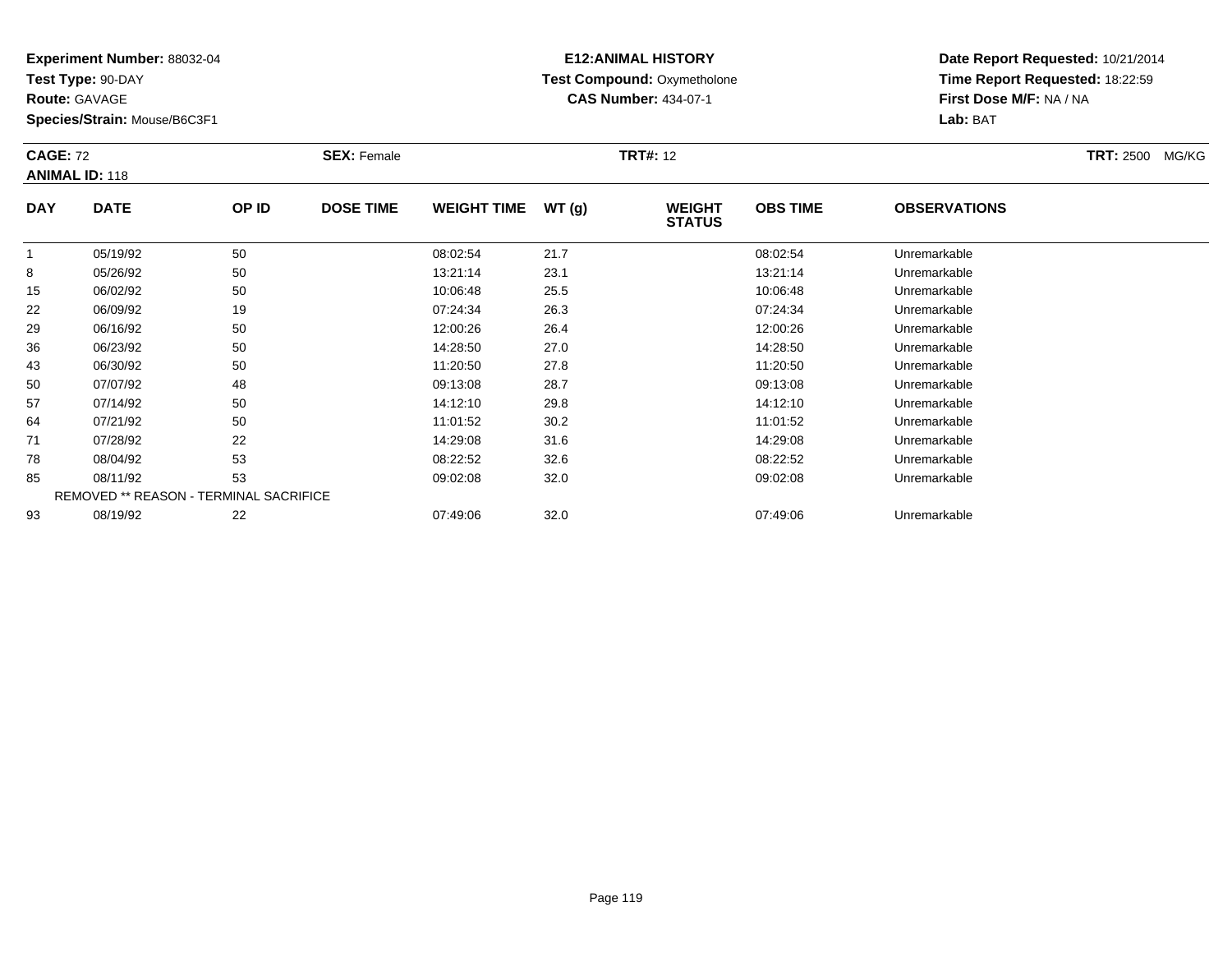**Test Type:** 90-DAY

**Route:** GAVAGE

93

**Species/Strain:** Mouse/B6C3F1

## **E12:ANIMAL HISTORY Test Compound:** Oxymetholone**CAS Number:** 434-07-1

**Date Report Requested:** 10/21/2014**Time Report Requested:** 18:22:59**First Dose M/F:** NA / NA**Lab:** BAT

| <b>CAGE: 72</b><br><b>ANIMAL ID: 119</b> |                                               |       | <b>SEX: Female</b> | <b>TRT#: 12</b>    |       |                                |                 |                     | <b>TRT: 2500</b> | MG/KG |
|------------------------------------------|-----------------------------------------------|-------|--------------------|--------------------|-------|--------------------------------|-----------------|---------------------|------------------|-------|
| <b>DAY</b>                               | <b>DATE</b>                                   | OP ID | <b>DOSE TIME</b>   | <b>WEIGHT TIME</b> | WT(g) | <b>WEIGHT</b><br><b>STATUS</b> | <b>OBS TIME</b> | <b>OBSERVATIONS</b> |                  |       |
|                                          | 05/19/92                                      | 50    |                    | 08:02:54           | 20.4  |                                | 08:02:54        | Unremarkable        |                  |       |
| 8                                        | 05/26/92                                      | 50    |                    | 13:21:14           | 22.3  |                                | 13:21:14        | Unremarkable        |                  |       |
| 15                                       | 06/02/92                                      | 50    |                    | 10:06:48           | 24.1  |                                | 10:06:48        | Unremarkable        |                  |       |
| 22                                       | 06/09/92                                      | 19    |                    | 07:24:34           | 25.3  |                                | 07:24:34        | Unremarkable        |                  |       |
| 29                                       | 06/16/92                                      | 50    |                    | 12:00:26           | 25.5  |                                | 12:00:26        | Unremarkable        |                  |       |
| 36                                       | 06/23/92                                      | 50    |                    | 14:28:50           | 25.9  |                                | 14:28:50        | Unremarkable        |                  |       |
| 43                                       | 06/30/92                                      | 50    |                    | 11:20:50           | 26.5  |                                | 11:20:50        | Unremarkable        |                  |       |
| 50                                       | 07/07/92                                      | 48    |                    | 09:13:08           | 27.4  |                                | 09:13:08        | Unremarkable        |                  |       |
| 57                                       | 07/14/92                                      | 50    |                    | 14:12:10           | 27.4  |                                | 14:12:10        | Unremarkable        |                  |       |
| 64                                       | 07/21/92                                      | 50    |                    | 11:01:52           | 28.7  |                                | 11:01:52        | Unremarkable        |                  |       |
| 71                                       | 07/28/92                                      | 22    |                    | 14:29:08           | 29.5  |                                | 14:29:08        | Unremarkable        |                  |       |
| 78                                       | 08/04/92                                      | 53    |                    | 08:22:52           | 31.8  |                                | 08:22:52        | Unremarkable        |                  |       |
| 85                                       | 08/11/92                                      | 53    |                    | 09:02:08           | 30.5  |                                | 09:02:08        | Unremarkable        |                  |       |
|                                          | <b>REMOVED ** REASON - TERMINAL SACRIFICE</b> |       |                    |                    |       |                                |                 |                     |                  |       |

08/19/92 <sup>22</sup> 07:49:06 30.2 07:49:06 Unremarkable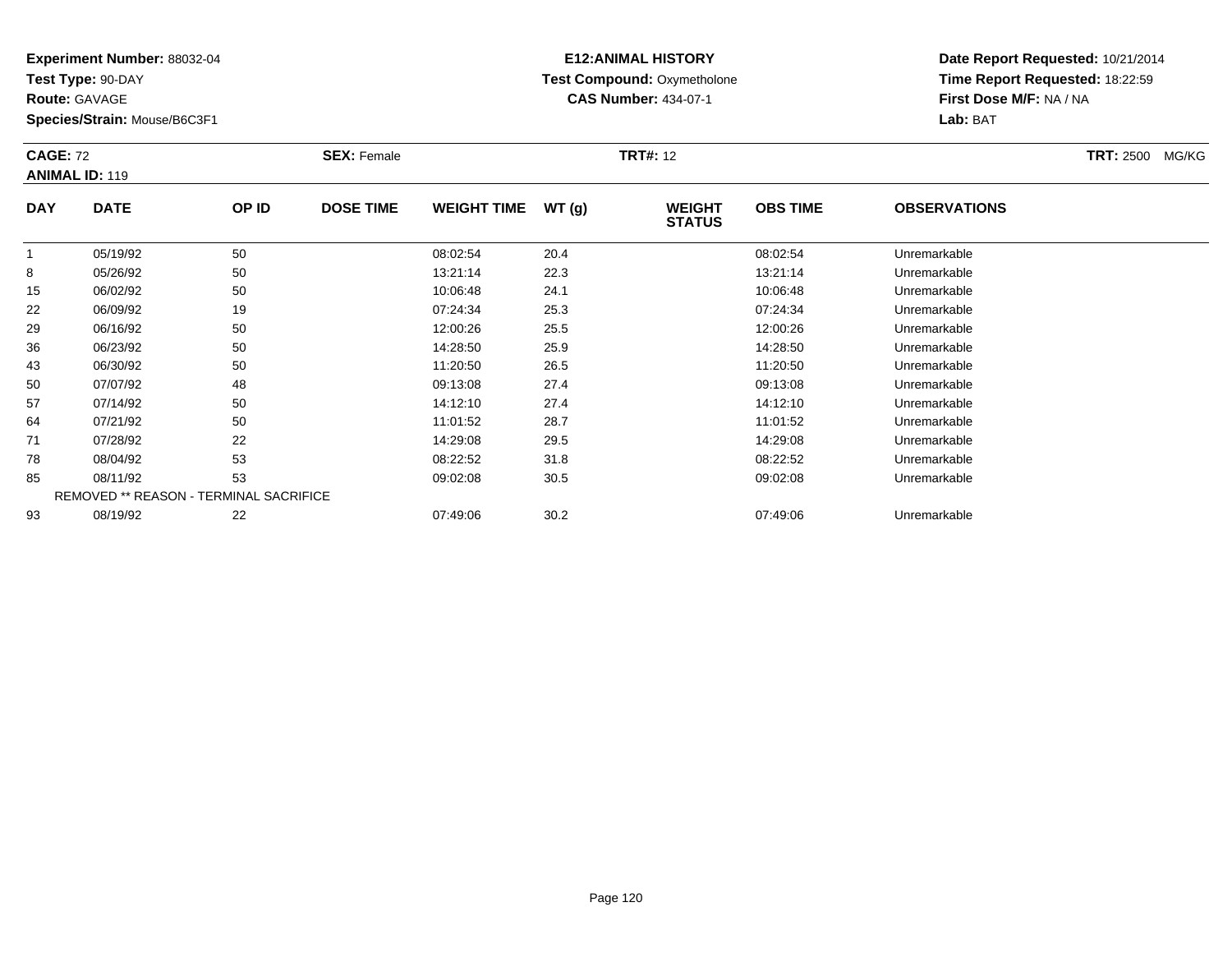**Test Type:** 90-DAY

**Route:** GAVAGE

**Species/Strain:** Mouse/B6C3F1

# **E12:ANIMAL HISTORY Test Compound:** Oxymetholone**CAS Number:** 434-07-1

**Date Report Requested:** 10/21/2014**Time Report Requested:** 18:22:59**First Dose M/F:** NA / NA**Lab:** BAT

| <b>CAGE: 72</b><br><b>ANIMAL ID: 120</b> |                                        |       | <b>SEX: Female</b> |                    | <b>TRT#: 12</b> |                                |                 |                     |  |  |
|------------------------------------------|----------------------------------------|-------|--------------------|--------------------|-----------------|--------------------------------|-----------------|---------------------|--|--|
| <b>DAY</b>                               | <b>DATE</b>                            | OP ID | <b>DOSE TIME</b>   | <b>WEIGHT TIME</b> | WT(g)           | <b>WEIGHT</b><br><b>STATUS</b> | <b>OBS TIME</b> | <b>OBSERVATIONS</b> |  |  |
|                                          | 05/19/92                               | 50    |                    | 08:02:54           | 19.9            |                                | 08:02:54        | Unremarkable        |  |  |
| 8                                        | 05/26/92                               | 50    |                    | 13:21:14           | 21.6            |                                | 13:21:14        | Unremarkable        |  |  |
| 15                                       | 06/02/92                               | 50    |                    | 10:06:48           | 23.7            |                                | 10:06:48        | Unremarkable        |  |  |
| 22                                       | 06/09/92                               | 19    |                    | 07:24:34           | 24.9            |                                | 07:24:34        | Unremarkable        |  |  |
| 29                                       | 06/16/92                               | 50    |                    | 12:00:26           | 24.8            |                                | 12:00:26        | Unremarkable        |  |  |
| 36                                       | 06/23/92                               | 50    |                    | 14:28:50           | 25.1            |                                | 14:28:50        | Unremarkable        |  |  |
| 43                                       | 06/30/92                               | 50    |                    | 11:20:50           | 26.4            |                                | 11:20:50        | Unremarkable        |  |  |
| 50                                       | 07/07/92                               | 48    |                    | 09:13:08           | 27.1            |                                | 09:13:08        | Unremarkable        |  |  |
| 57                                       | 07/14/92                               | 50    |                    | 14:12:10           | 27.6            |                                | 14:12:10        | Unremarkable        |  |  |
| 64                                       | 07/21/92                               | 50    |                    | 11:01:52           | 28.7            |                                | 11:01:52        | Unremarkable        |  |  |
| 71                                       | 07/28/92                               | 22    |                    | 14:29:08           | 28.5            |                                | 14:29:08        | Unremarkable        |  |  |
| 78                                       | 08/04/92                               | 53    |                    | 08:22:52           | 28.9            |                                | 08:22:52        | Unremarkable        |  |  |
| 85                                       | 08/11/92                               | 53    |                    | 09:02:08           | 29.3            |                                | 09:02:08        | Unremarkable        |  |  |
|                                          | REMOVED ** REASON - TERMINAL SACRIFICE |       |                    |                    |                 |                                |                 |                     |  |  |
| 93                                       | 08/19/92                               | 22    |                    | 07:49:06           | 29.5            |                                | 07:49:06        | Unremarkable        |  |  |

08/19/92 <sup>22</sup> 07:49:06 29.5 07:49:06 Unremarkable